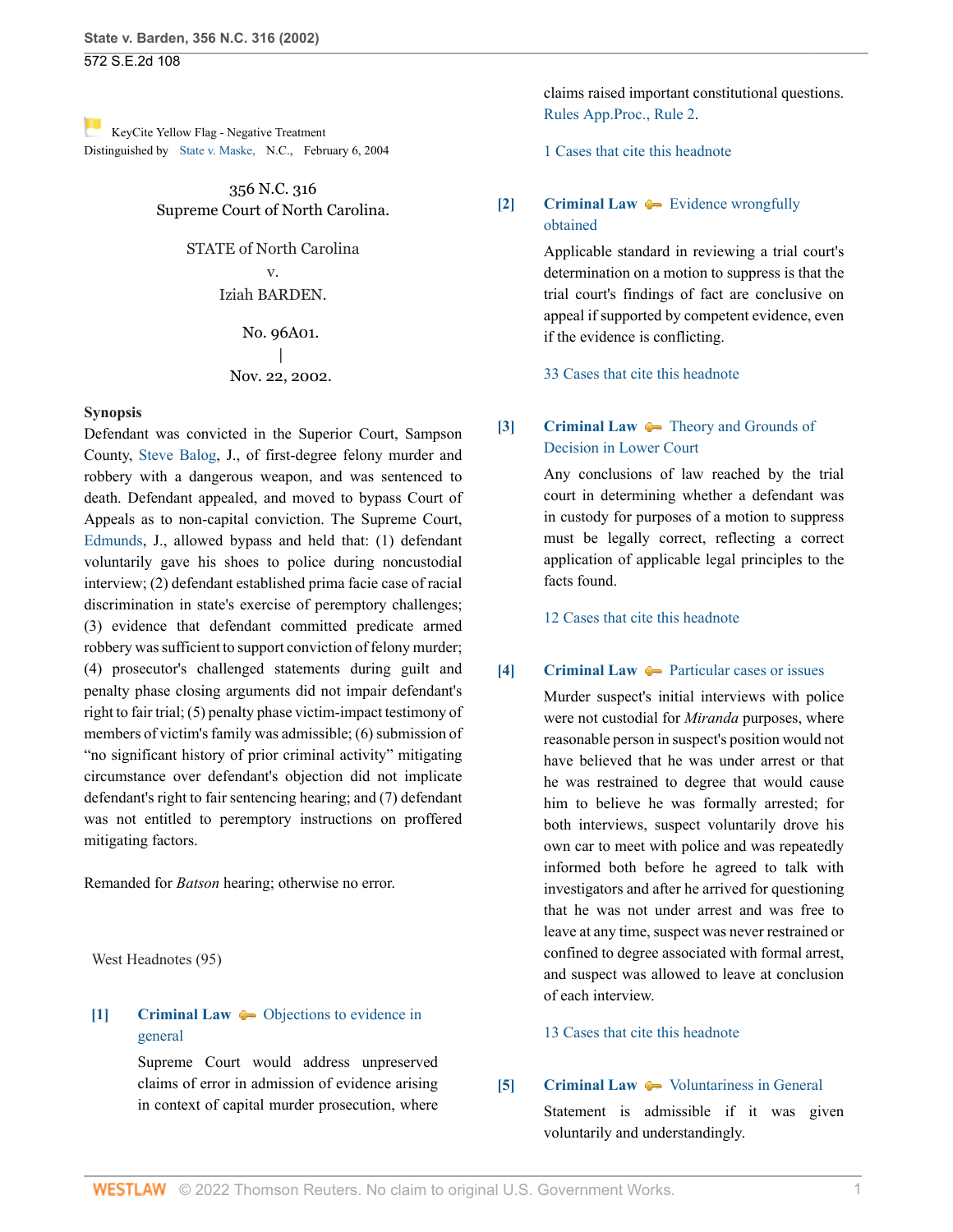## <span id="page-1-0"></span>**[\[6\]](#page-18-2) [Criminal Law](http://www.westlaw.com/Browse/Home/KeyNumber/110/View.html?docGuid=Ia3aa668203d211da83e7e9deff98dc6f&originationContext=document&vr=3.0&rs=cblt1.0&transitionType=DocumentItem&contextData=(sc.FindAndPrintPortal))**  $\rightarrow$  [Questions of Law or of](http://www.westlaw.com/Browse/Home/KeyNumber/110k733/View.html?docGuid=Ia3aa668203d211da83e7e9deff98dc6f&originationContext=document&vr=3.0&rs=cblt1.0&transitionType=DocumentItem&contextData=(sc.FindAndPrintPortal)) [Fact](http://www.westlaw.com/Browse/Home/KeyNumber/110k733/View.html?docGuid=Ia3aa668203d211da83e7e9deff98dc6f&originationContext=document&vr=3.0&rs=cblt1.0&transitionType=DocumentItem&contextData=(sc.FindAndPrintPortal))

## **[Criminal Law](http://www.westlaw.com/Browse/Home/KeyNumber/110/View.html?docGuid=Ia3aa668203d211da83e7e9deff98dc6f&originationContext=document&vr=3.0&rs=cblt1.0&transitionType=DocumentItem&contextData=(sc.FindAndPrintPortal))**  $\blacklozenge$  [Statements, confessions,](http://www.westlaw.com/Browse/Home/KeyNumber/110k1134.49(3)/View.html?docGuid=Ia3aa668203d211da83e7e9deff98dc6f&originationContext=document&vr=3.0&rs=cblt1.0&transitionType=DocumentItem&contextData=(sc.FindAndPrintPortal)) [and admissions](http://www.westlaw.com/Browse/Home/KeyNumber/110k1134.49(3)/View.html?docGuid=Ia3aa668203d211da83e7e9deff98dc6f&originationContext=document&vr=3.0&rs=cblt1.0&transitionType=DocumentItem&contextData=(sc.FindAndPrintPortal))

Determination of whether a defendant's statements are voluntary is a question of law and is fully reviewable on appeal; the appropriate test is one in which the court looks at the totality of the circumstances of the case in determining voluntariness.

### [7 Cases that cite this headnote](http://www.westlaw.com/Link/RelatedInformation/DocHeadnoteLink?docGuid=Ia3aa668203d211da83e7e9deff98dc6f&headnoteId=200274042900620190625003639&originationContext=document&vr=3.0&rs=cblt1.0&transitionType=CitingReferences&contextData=(sc.FindAndPrintPortal))

### <span id="page-1-1"></span>**[\[7\]](#page-19-0) [Criminal Law](http://www.westlaw.com/Browse/Home/KeyNumber/110/View.html?docGuid=Ia3aa668203d211da83e7e9deff98dc6f&originationContext=document&vr=3.0&rs=cblt1.0&transitionType=DocumentItem&contextData=(sc.FindAndPrintPortal))**  $\rightarrow$  [Particular cases](http://www.westlaw.com/Browse/Home/KeyNumber/110k410.78/View.html?docGuid=Ia3aa668203d211da83e7e9deff98dc6f&originationContext=document&vr=3.0&rs=cblt1.0&transitionType=DocumentItem&contextData=(sc.FindAndPrintPortal))

Murder suspect's statements to police during his initial interviews were voluntary, absent any suggestion of physical threats against or pressure exerted on suspect to obtain statements, where totality of circumstances demonstrated that interviews were not custodial, suspect was offered drinks and cigarettes during one interview and was allowed to use rest room without police escort, at no point during either session was suspect restrained or handcuffed, and neither interview was prolonged.

### [5 Cases that cite this headnote](http://www.westlaw.com/Link/RelatedInformation/DocHeadnoteLink?docGuid=Ia3aa668203d211da83e7e9deff98dc6f&headnoteId=200274042900720190625003639&originationContext=document&vr=3.0&rs=cblt1.0&transitionType=CitingReferences&contextData=(sc.FindAndPrintPortal))

# <span id="page-1-2"></span>**[\[8\]](#page-19-1) [Criminal Law](http://www.westlaw.com/Browse/Home/KeyNumber/110/View.html?docGuid=Ia3aa668203d211da83e7e9deff98dc6f&originationContext=document&vr=3.0&rs=cblt1.0&transitionType=DocumentItem&contextData=(sc.FindAndPrintPortal))**  $\blacktriangleright$  [Evidence wrongfully](http://www.westlaw.com/Browse/Home/KeyNumber/110k1158.12/View.html?docGuid=Ia3aa668203d211da83e7e9deff98dc6f&originationContext=document&vr=3.0&rs=cblt1.0&transitionType=DocumentItem&contextData=(sc.FindAndPrintPortal)) [obtained](http://www.westlaw.com/Browse/Home/KeyNumber/110k1158.12/View.html?docGuid=Ia3aa668203d211da83e7e9deff98dc6f&originationContext=document&vr=3.0&rs=cblt1.0&transitionType=DocumentItem&contextData=(sc.FindAndPrintPortal))

Appellate review of a denial of a motion to suppress by the trial court is limited to determining whether the trial judge's underlying findings of fact are supported by competent evidence, in which event they are conclusively binding on appeal, and whether those factual findings in turn support the judge's ultimate conclusions of law.

#### [51 Cases that cite this headnote](http://www.westlaw.com/Link/RelatedInformation/DocHeadnoteLink?docGuid=Ia3aa668203d211da83e7e9deff98dc6f&headnoteId=200274042900820190625003639&originationContext=document&vr=3.0&rs=cblt1.0&transitionType=CitingReferences&contextData=(sc.FindAndPrintPortal))

## <span id="page-1-3"></span>**[\[9\]](#page-20-0) [Searches and Seizures](http://www.westlaw.com/Browse/Home/KeyNumber/349/View.html?docGuid=Ia3aa668203d211da83e7e9deff98dc6f&originationContext=document&vr=3.0&rs=cblt1.0&transitionType=DocumentItem&contextData=(sc.FindAndPrintPortal))**  $\blacklozenge$  [Custody, restraint,](http://www.westlaw.com/Browse/Home/KeyNumber/349k184/View.html?docGuid=Ia3aa668203d211da83e7e9deff98dc6f&originationContext=document&vr=3.0&rs=cblt1.0&transitionType=DocumentItem&contextData=(sc.FindAndPrintPortal)) [or detention issues](http://www.westlaw.com/Browse/Home/KeyNumber/349k184/View.html?docGuid=Ia3aa668203d211da83e7e9deff98dc6f&originationContext=document&vr=3.0&rs=cblt1.0&transitionType=DocumentItem&contextData=(sc.FindAndPrintPortal))

Murder defendant voluntarily gave his shoes to police during noncustodial interview, thereby

consenting to their seizure within scope of consent exception to warrant requirement; defendant was neither placed in coercive environment causing him to surrender his shoes involuntarily nor subjected to duress to point that defendant felt he had no other meaningful choice but to give up his shoes, and defendant was not immobilized by retention of his shoes, in that he was given pair of slippers to wear home. [U.S.C.A. Const.Amend. 4.](http://www.westlaw.com/Link/Document/FullText?findType=L&pubNum=1000583&cite=USCOAMENDIV&originatingDoc=Ia3aa668203d211da83e7e9deff98dc6f&refType=LQ&originationContext=document&vr=3.0&rs=cblt1.0&transitionType=DocumentItem&contextData=(sc.FindAndPrintPortal))

[7 Cases that cite this headnote](http://www.westlaw.com/Link/RelatedInformation/DocHeadnoteLink?docGuid=Ia3aa668203d211da83e7e9deff98dc6f&headnoteId=200274042900920190625003639&originationContext=document&vr=3.0&rs=cblt1.0&transitionType=CitingReferences&contextData=(sc.FindAndPrintPortal))

## <span id="page-1-4"></span>**[\[10\]](#page-20-1) [Constitutional Law](http://www.westlaw.com/Browse/Home/KeyNumber/92/View.html?docGuid=Ia3aa668203d211da83e7e9deff98dc6f&originationContext=document&vr=3.0&rs=cblt1.0&transitionType=DocumentItem&contextData=(sc.FindAndPrintPortal)) [Peremptory](http://www.westlaw.com/Browse/Home/KeyNumber/92k3309/View.html?docGuid=Ia3aa668203d211da83e7e9deff98dc6f&originationContext=document&vr=3.0&rs=cblt1.0&transitionType=DocumentItem&contextData=(sc.FindAndPrintPortal))** [challenges](http://www.westlaw.com/Browse/Home/KeyNumber/92k3309/View.html?docGuid=Ia3aa668203d211da83e7e9deff98dc6f&originationContext=document&vr=3.0&rs=cblt1.0&transitionType=DocumentItem&contextData=(sc.FindAndPrintPortal))

Equal Protection Clause of the Fourteenth Amendment to the United States Constitution and the equivalent provision of the state constitution forbid the use of peremptory challenges for a racially discriminatory purpose. [U.S.C.A. Const.Amend. 14;](http://www.westlaw.com/Link/Document/FullText?findType=L&pubNum=1000583&cite=USCOAMENDXIV&originatingDoc=Ia3aa668203d211da83e7e9deff98dc6f&refType=LQ&originationContext=document&vr=3.0&rs=cblt1.0&transitionType=DocumentItem&contextData=(sc.FindAndPrintPortal)) [West's N.C.G.S.A.](http://www.westlaw.com/Link/Document/FullText?findType=L&pubNum=1000037&cite=NCCNART1S26&originatingDoc=Ia3aa668203d211da83e7e9deff98dc6f&refType=LQ&originationContext=document&vr=3.0&rs=cblt1.0&transitionType=DocumentItem&contextData=(sc.FindAndPrintPortal)) [Const. Art. 1, § 26.](http://www.westlaw.com/Link/Document/FullText?findType=L&pubNum=1000037&cite=NCCNART1S26&originatingDoc=Ia3aa668203d211da83e7e9deff98dc6f&refType=LQ&originationContext=document&vr=3.0&rs=cblt1.0&transitionType=DocumentItem&contextData=(sc.FindAndPrintPortal))

[3 Cases that cite this headnote](http://www.westlaw.com/Link/RelatedInformation/DocHeadnoteLink?docGuid=Ia3aa668203d211da83e7e9deff98dc6f&headnoteId=200274042901020190625003639&originationContext=document&vr=3.0&rs=cblt1.0&transitionType=CitingReferences&contextData=(sc.FindAndPrintPortal))

### <span id="page-1-5"></span>**[\[11\]](#page-20-2) [Jury](http://www.westlaw.com/Browse/Home/KeyNumber/230/View.html?docGuid=Ia3aa668203d211da83e7e9deff98dc6f&originationContext=document&vr=3.0&rs=cblt1.0&transitionType=DocumentItem&contextData=(sc.FindAndPrintPortal))**  $\rightarrow$  [Peremptory challenges](http://www.westlaw.com/Browse/Home/KeyNumber/230k33(5.15)/View.html?docGuid=Ia3aa668203d211da83e7e9deff98dc6f&originationContext=document&vr=3.0&rs=cblt1.0&transitionType=DocumentItem&contextData=(sc.FindAndPrintPortal))

Three-step test applies when a defendant challenges a prosecutor's use of peremptory challenges to excuse prospective jurors as having been improperly based on race: the defendant must first make a prima facie showing that the prosecutor exercised a peremptory challenge on the basis of race; if such a showing is made, the prosecutor is required to offer a facially valid and race-neutral rationale for the peremptory challenge or challenges; finally, the trial court must decide whether the defendant has proven purposeful discrimination. [U.S.C.A.](http://www.westlaw.com/Link/Document/FullText?findType=L&pubNum=1000583&cite=USCOAMENDXIV&originatingDoc=Ia3aa668203d211da83e7e9deff98dc6f&refType=LQ&originationContext=document&vr=3.0&rs=cblt1.0&transitionType=DocumentItem&contextData=(sc.FindAndPrintPortal)) [Const.Amend. 14](http://www.westlaw.com/Link/Document/FullText?findType=L&pubNum=1000583&cite=USCOAMENDXIV&originatingDoc=Ia3aa668203d211da83e7e9deff98dc6f&refType=LQ&originationContext=document&vr=3.0&rs=cblt1.0&transitionType=DocumentItem&contextData=(sc.FindAndPrintPortal)); [West's N.C.G.S.A. Const. Art.](http://www.westlaw.com/Link/Document/FullText?findType=L&pubNum=1000037&cite=NCCNART1S26&originatingDoc=Ia3aa668203d211da83e7e9deff98dc6f&refType=LQ&originationContext=document&vr=3.0&rs=cblt1.0&transitionType=DocumentItem&contextData=(sc.FindAndPrintPortal)) [1, § 26](http://www.westlaw.com/Link/Document/FullText?findType=L&pubNum=1000037&cite=NCCNART1S26&originatingDoc=Ia3aa668203d211da83e7e9deff98dc6f&refType=LQ&originationContext=document&vr=3.0&rs=cblt1.0&transitionType=DocumentItem&contextData=(sc.FindAndPrintPortal)).

[16 Cases that cite this headnote](http://www.westlaw.com/Link/RelatedInformation/DocHeadnoteLink?docGuid=Ia3aa668203d211da83e7e9deff98dc6f&headnoteId=200274042901120190625003639&originationContext=document&vr=3.0&rs=cblt1.0&transitionType=CitingReferences&contextData=(sc.FindAndPrintPortal))

### <span id="page-1-6"></span>**[\[12\]](#page-20-3) [Jury](http://www.westlaw.com/Browse/Home/KeyNumber/230/View.html?docGuid=Ia3aa668203d211da83e7e9deff98dc6f&originationContext=document&vr=3.0&rs=cblt1.0&transitionType=DocumentItem&contextData=(sc.FindAndPrintPortal))**  $\rightarrow$  [Peremptory challenges](http://www.westlaw.com/Browse/Home/KeyNumber/230k33(5.15)/View.html?docGuid=Ia3aa668203d211da83e7e9deff98dc6f&originationContext=document&vr=3.0&rs=cblt1.0&transitionType=DocumentItem&contextData=(sc.FindAndPrintPortal))

Factors a court may consider in analyzing the jury selection process where a *Batson* challenge is raised, include, but are not limited to, the races of the victim and the defendant,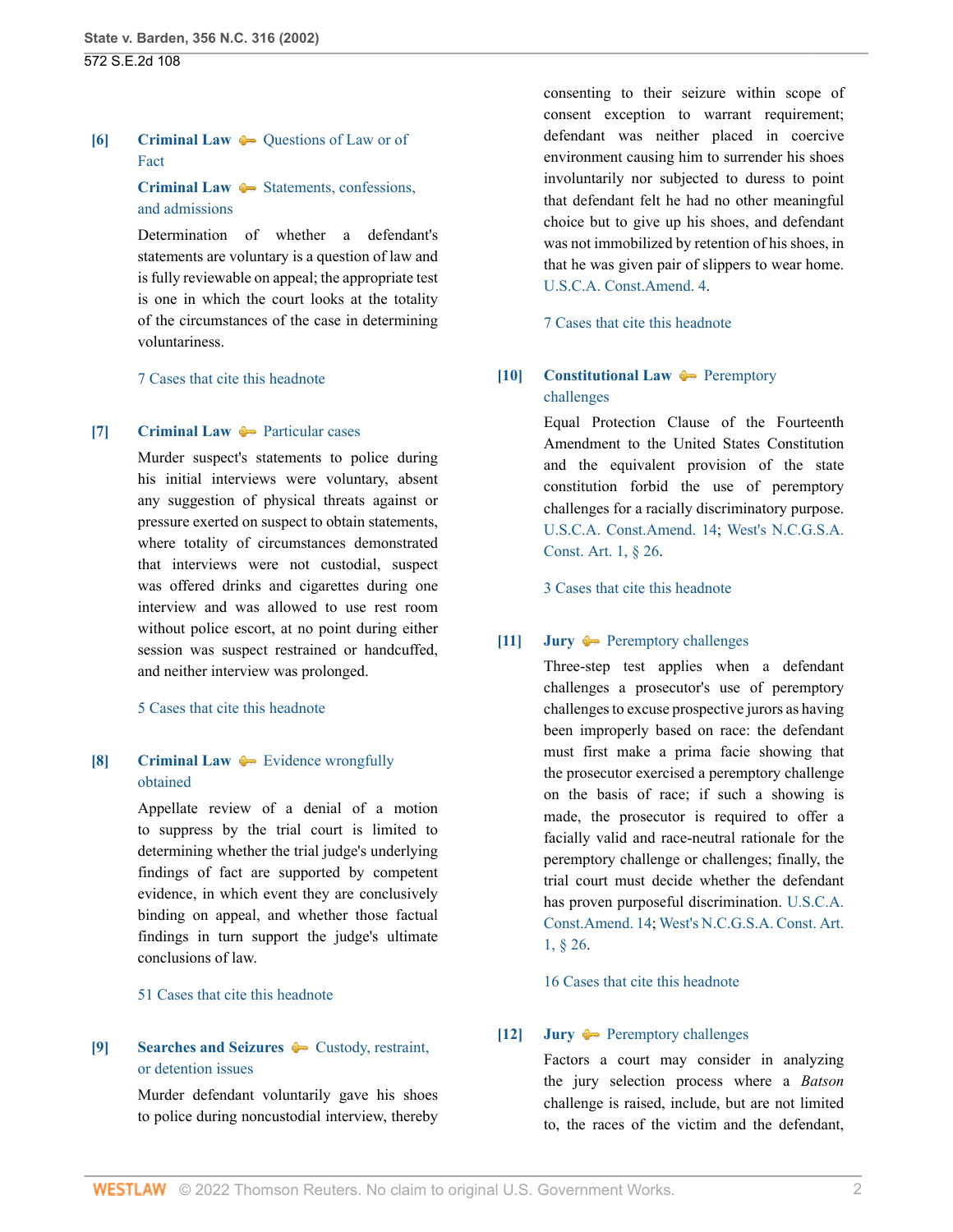repeated use of peremptory challenges against minorities tending to establish a pattern of strikes against that minority in the venire, and the acceptance rate of prospective minority jurors by the party exercising the questioned peremptory challenges. [U.S.C.A. Const.Amend. 14](http://www.westlaw.com/Link/Document/FullText?findType=L&pubNum=1000583&cite=USCOAMENDXIV&originatingDoc=Ia3aa668203d211da83e7e9deff98dc6f&refType=LQ&originationContext=document&vr=3.0&rs=cblt1.0&transitionType=DocumentItem&contextData=(sc.FindAndPrintPortal)); [West's](http://www.westlaw.com/Link/Document/FullText?findType=L&pubNum=1000037&cite=NCCNART1S26&originatingDoc=Ia3aa668203d211da83e7e9deff98dc6f&refType=LQ&originationContext=document&vr=3.0&rs=cblt1.0&transitionType=DocumentItem&contextData=(sc.FindAndPrintPortal)) [N.C.G.S.A. Const. Art. 1, § 26.](http://www.westlaw.com/Link/Document/FullText?findType=L&pubNum=1000037&cite=NCCNART1S26&originatingDoc=Ia3aa668203d211da83e7e9deff98dc6f&refType=LQ&originationContext=document&vr=3.0&rs=cblt1.0&transitionType=DocumentItem&contextData=(sc.FindAndPrintPortal))

[1 Cases that cite this headnote](http://www.westlaw.com/Link/RelatedInformation/DocHeadnoteLink?docGuid=Ia3aa668203d211da83e7e9deff98dc6f&headnoteId=200274042901220190625003639&originationContext=document&vr=3.0&rs=cblt1.0&transitionType=CitingReferences&contextData=(sc.FindAndPrintPortal))

#### <span id="page-2-0"></span>**[\[13\]](#page-21-0) [Jury](http://www.westlaw.com/Browse/Home/KeyNumber/230/View.html?docGuid=Ia3aa668203d211da83e7e9deff98dc6f&originationContext=document&vr=3.0&rs=cblt1.0&transitionType=DocumentItem&contextData=(sc.FindAndPrintPortal)) —** [Peremptory challenges](http://www.westlaw.com/Browse/Home/KeyNumber/230k33(5.15)/View.html?docGuid=Ia3aa668203d211da83e7e9deff98dc6f&originationContext=document&vr=3.0&rs=cblt1.0&transitionType=DocumentItem&contextData=(sc.FindAndPrintPortal))

Murder defendant established prima facie case of racial discrimination in state's exercise of peremptory challenges, sufficient to satisfy first prong of *Batson* analysis, despite absence of any indication or suggestion that prosecutor expressed or evinced any prejudice against minorities, where prosecution's rate of acceptance of minority veniremembers was only 28.6 percent, as opposed to 95 percent acceptance rate for non-minority veniremembers. [U.S.C.A. Const.Amend. 14;](http://www.westlaw.com/Link/Document/FullText?findType=L&pubNum=1000583&cite=USCOAMENDXIV&originatingDoc=Ia3aa668203d211da83e7e9deff98dc6f&refType=LQ&originationContext=document&vr=3.0&rs=cblt1.0&transitionType=DocumentItem&contextData=(sc.FindAndPrintPortal)) [West's N.C.G.S.A. Const. Art. 1, § 26](http://www.westlaw.com/Link/Document/FullText?findType=L&pubNum=1000037&cite=NCCNART1S26&originatingDoc=Ia3aa668203d211da83e7e9deff98dc6f&refType=LQ&originationContext=document&vr=3.0&rs=cblt1.0&transitionType=DocumentItem&contextData=(sc.FindAndPrintPortal)).

[8 Cases that cite this headnote](http://www.westlaw.com/Link/RelatedInformation/DocHeadnoteLink?docGuid=Ia3aa668203d211da83e7e9deff98dc6f&headnoteId=200274042901320190625003639&originationContext=document&vr=3.0&rs=cblt1.0&transitionType=CitingReferences&contextData=(sc.FindAndPrintPortal))

### <span id="page-2-1"></span>**[\[14\]](#page-21-1) [Jury](http://www.westlaw.com/Browse/Home/KeyNumber/230/View.html?docGuid=Ia3aa668203d211da83e7e9deff98dc6f&originationContext=document&vr=3.0&rs=cblt1.0&transitionType=DocumentItem&contextData=(sc.FindAndPrintPortal))**  $\rightarrow$  [Peremptory challenges](http://www.westlaw.com/Browse/Home/KeyNumber/230k33(5.15)/View.html?docGuid=Ia3aa668203d211da83e7e9deff98dc6f&originationContext=document&vr=3.0&rs=cblt1.0&transitionType=DocumentItem&contextData=(sc.FindAndPrintPortal))

Although a numerical analysis of the prosecution's rate of acceptance and rejection of minority and non-minority venirepersons is not necessarily dispositive of a defendant's claim of racial discrimination in the exercise of peremptory challenges, such an analysis can be useful in helping to determine whether a prima facie case of discrimination has been established.

[10 Cases that cite this headnote](http://www.westlaw.com/Link/RelatedInformation/DocHeadnoteLink?docGuid=Ia3aa668203d211da83e7e9deff98dc6f&headnoteId=200274042901420190625003639&originationContext=document&vr=3.0&rs=cblt1.0&transitionType=CitingReferences&contextData=(sc.FindAndPrintPortal))

## <span id="page-2-2"></span>**[\[15\]](#page-22-0) [Criminal Law](http://www.westlaw.com/Browse/Home/KeyNumber/110/View.html?docGuid=Ia3aa668203d211da83e7e9deff98dc6f&originationContext=document&vr=3.0&rs=cblt1.0&transitionType=DocumentItem&contextData=(sc.FindAndPrintPortal))**  $\rightarrow$  [Arguments and conduct in](http://www.westlaw.com/Browse/Home/KeyNumber/110k1037.1(1)/View.html?docGuid=Ia3aa668203d211da83e7e9deff98dc6f&originationContext=document&vr=3.0&rs=cblt1.0&transitionType=DocumentItem&contextData=(sc.FindAndPrintPortal)) [general](http://www.westlaw.com/Browse/Home/KeyNumber/110k1037.1(1)/View.html?docGuid=Ia3aa668203d211da83e7e9deff98dc6f&originationContext=document&vr=3.0&rs=cblt1.0&transitionType=DocumentItem&contextData=(sc.FindAndPrintPortal))

Capital murder defendant failed to preserve for appellate review his claims of prosecutorial misconduct during jury selection process, by failing to raise timely objection to any statement alleged as misconduct on appeal. [Rules](http://www.westlaw.com/Link/Document/FullText?findType=L&pubNum=1006366&cite=NCRRAPAPPR10&originatingDoc=Ia3aa668203d211da83e7e9deff98dc6f&refType=LQ&originationContext=document&vr=3.0&rs=cblt1.0&transitionType=DocumentItem&contextData=(sc.FindAndPrintPortal)) [App.Proc., Rule 10\(b\)\(1\).](http://www.westlaw.com/Link/Document/FullText?findType=L&pubNum=1006366&cite=NCRRAPAPPR10&originatingDoc=Ia3aa668203d211da83e7e9deff98dc6f&refType=LQ&originationContext=document&vr=3.0&rs=cblt1.0&transitionType=DocumentItem&contextData=(sc.FindAndPrintPortal))

### [2 Cases that cite this headnote](http://www.westlaw.com/Link/RelatedInformation/DocHeadnoteLink?docGuid=Ia3aa668203d211da83e7e9deff98dc6f&headnoteId=200274042901520190625003639&originationContext=document&vr=3.0&rs=cblt1.0&transitionType=CitingReferences&contextData=(sc.FindAndPrintPortal))

### <span id="page-2-3"></span>**[\[16\]](#page-22-1) [Criminal Law](http://www.westlaw.com/Browse/Home/KeyNumber/110/View.html?docGuid=Ia3aa668203d211da83e7e9deff98dc6f&originationContext=document&vr=3.0&rs=cblt1.0&transitionType=DocumentItem&contextData=(sc.FindAndPrintPortal))**  $\blacktriangleright$  [Necessity](http://www.westlaw.com/Browse/Home/KeyNumber/110k2186/View.html?docGuid=Ia3aa668203d211da83e7e9deff98dc6f&originationContext=document&vr=3.0&rs=cblt1.0&transitionType=DocumentItem&contextData=(sc.FindAndPrintPortal))

Trial court did not abuse its discretion, during prosecutor's opening statement in capital murder prosecution, in failing to intervene ex mero motu upon prosecutor's reference to victim as "a Hispanic man who moved here from Mexico," where such statement was passing reference to victim's ethnic background in substantial opening statement.

[3 Cases that cite this headnote](http://www.westlaw.com/Link/RelatedInformation/DocHeadnoteLink?docGuid=Ia3aa668203d211da83e7e9deff98dc6f&headnoteId=200274042901620190625003639&originationContext=document&vr=3.0&rs=cblt1.0&transitionType=CitingReferences&contextData=(sc.FindAndPrintPortal))

## <span id="page-2-4"></span>**[\[17\]](#page-22-2) [Homicide](http://www.westlaw.com/Browse/Home/KeyNumber/203/View.html?docGuid=Ia3aa668203d211da83e7e9deff98dc6f&originationContext=document&vr=3.0&rs=cblt1.0&transitionType=DocumentItem&contextData=(sc.FindAndPrintPortal))**  $\blacklozenge$  **[Nature of Act and Attendant](http://www.westlaw.com/Browse/Home/KeyNumber/203k974/View.html?docGuid=Ia3aa668203d211da83e7e9deff98dc6f&originationContext=document&vr=3.0&rs=cblt1.0&transitionType=DocumentItem&contextData=(sc.FindAndPrintPortal))** [Circumstances in General](http://www.westlaw.com/Browse/Home/KeyNumber/203k974/View.html?docGuid=Ia3aa668203d211da83e7e9deff98dc6f&originationContext=document&vr=3.0&rs=cblt1.0&transitionType=DocumentItem&contextData=(sc.FindAndPrintPortal))

Testimony of victim's supervisor, during guilt phase of capital murder prosecution, was relevant to explain particular circumstances of the crime, and was not impermissible evidence of character or victim impact evidence; victim was robbed and murdered while working night shift, and supervisor's testimony explained victim's various duties and responsibilities, showed why he worked late nights, and described victim's payday routine, as well as where and how he kept his money. [Rules of Evid., Rule 401](http://www.westlaw.com/Link/Document/FullText?findType=L&pubNum=1000710&cite=NCSTEVS8C-1R401&originatingDoc=Ia3aa668203d211da83e7e9deff98dc6f&refType=LQ&originationContext=document&vr=3.0&rs=cblt1.0&transitionType=DocumentItem&contextData=(sc.FindAndPrintPortal)), West's N.C.G.S.A. § 8C-1.

[2 Cases that cite this headnote](http://www.westlaw.com/Link/RelatedInformation/DocHeadnoteLink?docGuid=Ia3aa668203d211da83e7e9deff98dc6f&headnoteId=200274042901720190625003639&originationContext=document&vr=3.0&rs=cblt1.0&transitionType=CitingReferences&contextData=(sc.FindAndPrintPortal))

# <span id="page-2-5"></span>**[\[18\]](#page-24-0) [Homicide](http://www.westlaw.com/Browse/Home/KeyNumber/203/View.html?docGuid=Ia3aa668203d211da83e7e9deff98dc6f&originationContext=document&vr=3.0&rs=cblt1.0&transitionType=DocumentItem&contextData=(sc.FindAndPrintPortal))**  $\blacktriangleright$  [Nature of Act and Attendant](http://www.westlaw.com/Browse/Home/KeyNumber/203k974/View.html?docGuid=Ia3aa668203d211da83e7e9deff98dc6f&originationContext=document&vr=3.0&rs=cblt1.0&transitionType=DocumentItem&contextData=(sc.FindAndPrintPortal)) [Circumstances in General](http://www.westlaw.com/Browse/Home/KeyNumber/203k974/View.html?docGuid=Ia3aa668203d211da83e7e9deff98dc6f&originationContext=document&vr=3.0&rs=cblt1.0&transitionType=DocumentItem&contextData=(sc.FindAndPrintPortal))

### **[Homicide](http://www.westlaw.com/Browse/Home/KeyNumber/203/View.html?docGuid=Ia3aa668203d211da83e7e9deff98dc6f&originationContext=document&vr=3.0&rs=cblt1.0&transitionType=DocumentItem&contextData=(sc.FindAndPrintPortal))**  $\rightarrow$  [Victim](http://www.westlaw.com/Browse/Home/KeyNumber/203k997/View.html?docGuid=Ia3aa668203d211da83e7e9deff98dc6f&originationContext=document&vr=3.0&rs=cblt1.0&transitionType=DocumentItem&contextData=(sc.FindAndPrintPortal))

Testimony of victim's brother, during guilt phase of capital murder prosecution, was relevant to explain victim's handling of his salary, and was not impermissible evidence of character or victim impact evidence; testimony described and identified victim's wife and child, who resided in Mexico and to whom he regularly sent money, and described victim's practice of carrying in his wallet money received after cashing his paycheck. [Rules of Evid., Rule 401,](http://www.westlaw.com/Link/Document/FullText?findType=L&pubNum=1000710&cite=NCSTEVS8C-1R401&originatingDoc=Ia3aa668203d211da83e7e9deff98dc6f&refType=LQ&originationContext=document&vr=3.0&rs=cblt1.0&transitionType=DocumentItem&contextData=(sc.FindAndPrintPortal)) West's N.C.G.S.A. § 8C-1.

[2 Cases that cite this headnote](http://www.westlaw.com/Link/RelatedInformation/DocHeadnoteLink?docGuid=Ia3aa668203d211da83e7e9deff98dc6f&headnoteId=200274042901820190625003639&originationContext=document&vr=3.0&rs=cblt1.0&transitionType=CitingReferences&contextData=(sc.FindAndPrintPortal))

### <span id="page-2-6"></span>**[\[19\]](#page-24-1) [Homicide](http://www.westlaw.com/Browse/Home/KeyNumber/203/View.html?docGuid=Ia3aa668203d211da83e7e9deff98dc6f&originationContext=document&vr=3.0&rs=cblt1.0&transitionType=DocumentItem&contextData=(sc.FindAndPrintPortal))** [Victim](http://www.westlaw.com/Browse/Home/KeyNumber/203k997/View.html?docGuid=Ia3aa668203d211da83e7e9deff98dc6f&originationContext=document&vr=3.0&rs=cblt1.0&transitionType=DocumentItem&contextData=(sc.FindAndPrintPortal))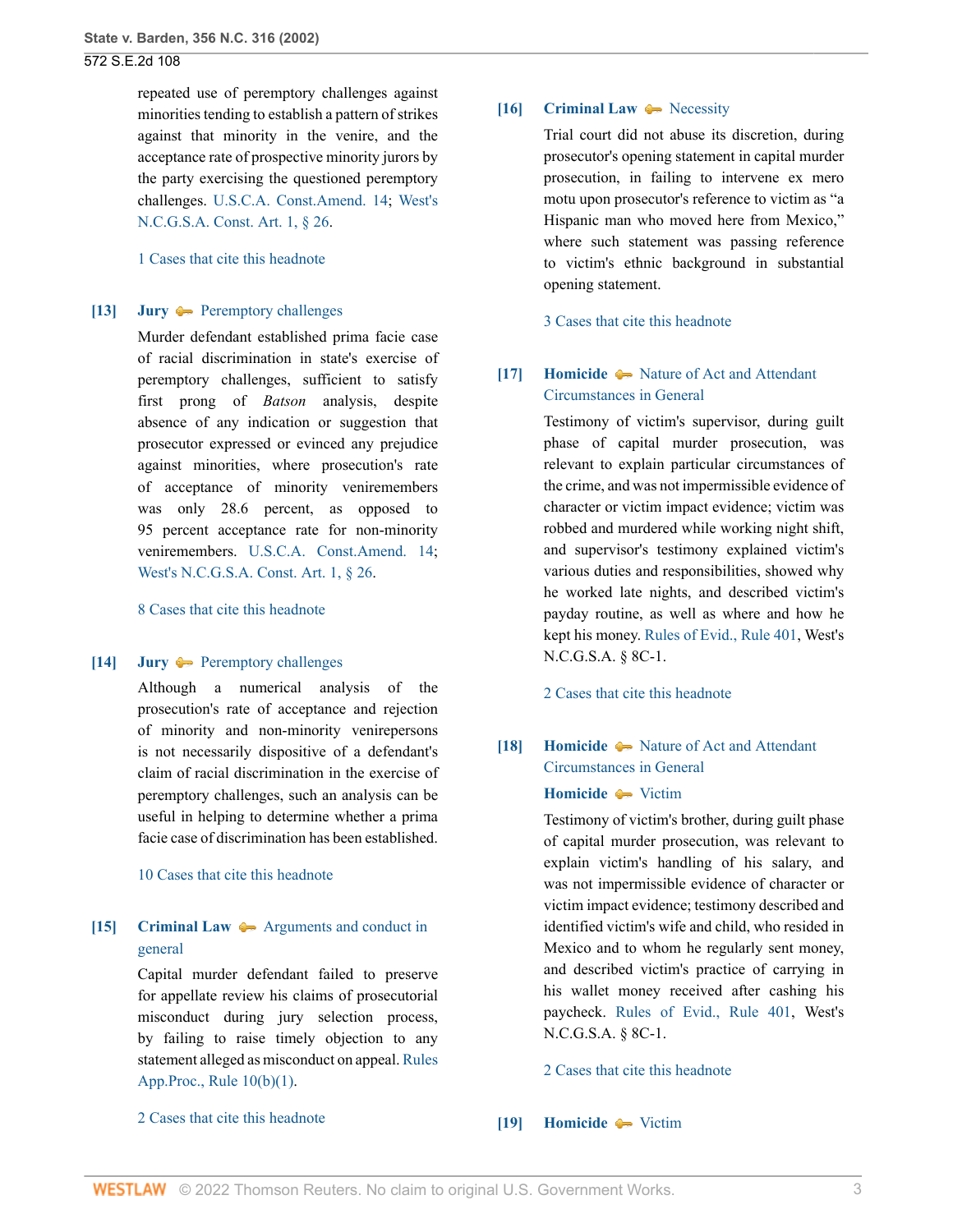Witness' mere identification of murder victim's wife and child did not constitute improper victim-impact evidence.

[1 Cases that cite this headnote](http://www.westlaw.com/Link/RelatedInformation/DocHeadnoteLink?docGuid=Ia3aa668203d211da83e7e9deff98dc6f&headnoteId=200274042901920190625003639&originationContext=document&vr=3.0&rs=cblt1.0&transitionType=CitingReferences&contextData=(sc.FindAndPrintPortal))

## <span id="page-3-0"></span>**[\[20\]](#page-24-2) [Criminal Law](http://www.westlaw.com/Browse/Home/KeyNumber/110/View.html?docGuid=Ia3aa668203d211da83e7e9deff98dc6f&originationContext=document&vr=3.0&rs=cblt1.0&transitionType=DocumentItem&contextData=(sc.FindAndPrintPortal))**  $\rightarrow$  [Pictures of accused or](http://www.westlaw.com/Browse/Home/KeyNumber/110k438(3)/View.html?docGuid=Ia3aa668203d211da83e7e9deff98dc6f&originationContext=document&vr=3.0&rs=cblt1.0&transitionType=DocumentItem&contextData=(sc.FindAndPrintPortal)) [others;  identification evidence](http://www.westlaw.com/Browse/Home/KeyNumber/110k438(3)/View.html?docGuid=Ia3aa668203d211da83e7e9deff98dc6f&originationContext=document&vr=3.0&rs=cblt1.0&transitionType=DocumentItem&contextData=(sc.FindAndPrintPortal))

Photograph of victim, taken three months before his death, was relevant and admissible during guilt phase of capital murder prosecution; photograph demonstrated victim's appearance before murder and helped establish basis from which medical examiner could testify as to various wounds inflicted upon victim. [Rules of](http://www.westlaw.com/Link/Document/FullText?findType=L&pubNum=1000710&cite=NCSTEVS8C-1R401&originatingDoc=Ia3aa668203d211da83e7e9deff98dc6f&refType=LQ&originationContext=document&vr=3.0&rs=cblt1.0&transitionType=DocumentItem&contextData=(sc.FindAndPrintPortal)) [Evid., Rule 401](http://www.westlaw.com/Link/Document/FullText?findType=L&pubNum=1000710&cite=NCSTEVS8C-1R401&originatingDoc=Ia3aa668203d211da83e7e9deff98dc6f&refType=LQ&originationContext=document&vr=3.0&rs=cblt1.0&transitionType=DocumentItem&contextData=(sc.FindAndPrintPortal)), West's N.C.G.S.A. § 8C-1.

[1 Cases that cite this headnote](http://www.westlaw.com/Link/RelatedInformation/DocHeadnoteLink?docGuid=Ia3aa668203d211da83e7e9deff98dc6f&headnoteId=200274042902020190625003639&originationContext=document&vr=3.0&rs=cblt1.0&transitionType=CitingReferences&contextData=(sc.FindAndPrintPortal))

# <span id="page-3-1"></span>**[\[21\]](#page-24-3) [Criminal Law](http://www.westlaw.com/Browse/Home/KeyNumber/110/View.html?docGuid=Ia3aa668203d211da83e7e9deff98dc6f&originationContext=document&vr=3.0&rs=cblt1.0&transitionType=DocumentItem&contextData=(sc.FindAndPrintPortal))**  $\blacktriangleright$  [Pictures of accused or](http://www.westlaw.com/Browse/Home/KeyNumber/110k438(3)/View.html?docGuid=Ia3aa668203d211da83e7e9deff98dc6f&originationContext=document&vr=3.0&rs=cblt1.0&transitionType=DocumentItem&contextData=(sc.FindAndPrintPortal)) [others;  identification evidence](http://www.westlaw.com/Browse/Home/KeyNumber/110k438(3)/View.html?docGuid=Ia3aa668203d211da83e7e9deff98dc6f&originationContext=document&vr=3.0&rs=cblt1.0&transitionType=DocumentItem&contextData=(sc.FindAndPrintPortal))

During the guilt-innocence phase of a capital trial, a photograph of the victim taken before death is admissible.

[1 Cases that cite this headnote](http://www.westlaw.com/Link/RelatedInformation/DocHeadnoteLink?docGuid=Ia3aa668203d211da83e7e9deff98dc6f&headnoteId=200274042902120190625003639&originationContext=document&vr=3.0&rs=cblt1.0&transitionType=CitingReferences&contextData=(sc.FindAndPrintPortal))

### <span id="page-3-2"></span>**[\[22\]](#page-25-0) [Homicide](http://www.westlaw.com/Browse/Home/KeyNumber/203/View.html?docGuid=Ia3aa668203d211da83e7e9deff98dc6f&originationContext=document&vr=3.0&rs=cblt1.0&transitionType=DocumentItem&contextData=(sc.FindAndPrintPortal))**  $\blacklozenge$  **[Predicate offenses or conduct](http://www.westlaw.com/Browse/Home/KeyNumber/203k1165/View.html?docGuid=Ia3aa668203d211da83e7e9deff98dc6f&originationContext=document&vr=3.0&rs=cblt1.0&transitionType=DocumentItem&contextData=(sc.FindAndPrintPortal))**

Evidence that defendant committed underlying felony of armed robbery was sufficient to support conviction of felony murder; defendant approached victim twice to borrow money on night of murder, and, after victim refused to make second loan to defendant, defendant struck victim several times on the head with sledgehammer, reached into victim's back pocket, removed his wallet, and left to clean up. West's [N.C.G.S.A. § 14–87\(a\).](http://www.westlaw.com/Link/Document/FullText?findType=L&pubNum=1000037&cite=NCSTS14-87&originatingDoc=Ia3aa668203d211da83e7e9deff98dc6f&refType=SP&originationContext=document&vr=3.0&rs=cblt1.0&transitionType=DocumentItem&contextData=(sc.FindAndPrintPortal)#co_pp_8b3b0000958a4)

[1 Cases that cite this headnote](http://www.westlaw.com/Link/RelatedInformation/DocHeadnoteLink?docGuid=Ia3aa668203d211da83e7e9deff98dc6f&headnoteId=200274042902220190625003639&originationContext=document&vr=3.0&rs=cblt1.0&transitionType=CitingReferences&contextData=(sc.FindAndPrintPortal))

#### <span id="page-3-3"></span>**[\[23\]](#page-25-1) [Criminal Law](http://www.westlaw.com/Browse/Home/KeyNumber/110/View.html?docGuid=Ia3aa668203d211da83e7e9deff98dc6f&originationContext=document&vr=3.0&rs=cblt1.0&transitionType=DocumentItem&contextData=(sc.FindAndPrintPortal))**  $\bullet$  **[Dismissal or nonsuit](http://www.westlaw.com/Browse/Home/KeyNumber/110k752.5/View.html?docGuid=Ia3aa668203d211da83e7e9deff98dc6f&originationContext=document&vr=3.0&rs=cblt1.0&transitionType=DocumentItem&contextData=(sc.FindAndPrintPortal))**

On a motion to dismiss on the ground of sufficiency of the evidence, the existence of substantial evidence is a question of law for the trial court, which must determine whether there is relevant evidence that a reasonable mind might accept as adequate to support a conclusion.

#### [28 Cases that cite this headnote](http://www.westlaw.com/Link/RelatedInformation/DocHeadnoteLink?docGuid=Ia3aa668203d211da83e7e9deff98dc6f&headnoteId=200274042902320190625003639&originationContext=document&vr=3.0&rs=cblt1.0&transitionType=CitingReferences&contextData=(sc.FindAndPrintPortal))

### <span id="page-3-4"></span>**[\[24\]](#page-25-2) [Criminal Law](http://www.westlaw.com/Browse/Home/KeyNumber/110/View.html?docGuid=Ia3aa668203d211da83e7e9deff98dc6f&originationContext=document&vr=3.0&rs=cblt1.0&transitionType=DocumentItem&contextData=(sc.FindAndPrintPortal))**  $\rightarrow$  [Dismissal or nonsuit](http://www.westlaw.com/Browse/Home/KeyNumber/110k752.5/View.html?docGuid=Ia3aa668203d211da83e7e9deff98dc6f&originationContext=document&vr=3.0&rs=cblt1.0&transitionType=DocumentItem&contextData=(sc.FindAndPrintPortal))

On a motion to dismiss on the ground of sufficiency of the evidence, evidence sufficient to support a verdict may be direct, circumstantial, or both.

[2 Cases that cite this headnote](http://www.westlaw.com/Link/RelatedInformation/DocHeadnoteLink?docGuid=Ia3aa668203d211da83e7e9deff98dc6f&headnoteId=200274042902420190625003639&originationContext=document&vr=3.0&rs=cblt1.0&transitionType=CitingReferences&contextData=(sc.FindAndPrintPortal))

# <span id="page-3-5"></span>**[\[25\]](#page-25-3) [Homicide](http://www.westlaw.com/Browse/Home/KeyNumber/203/View.html?docGuid=Ia3aa668203d211da83e7e9deff98dc6f&originationContext=document&vr=3.0&rs=cblt1.0&transitionType=DocumentItem&contextData=(sc.FindAndPrintPortal))**  $\blacklozenge$  **[Predicate offenses or conduct](http://www.westlaw.com/Browse/Home/KeyNumber/203k1165/View.html?docGuid=Ia3aa668203d211da83e7e9deff98dc6f&originationContext=document&vr=3.0&rs=cblt1.0&transitionType=DocumentItem&contextData=(sc.FindAndPrintPortal)) [Robbery](http://www.westlaw.com/Browse/Home/KeyNumber/342/View.html?docGuid=Ia3aa668203d211da83e7e9deff98dc6f&originationContext=document&vr=3.0&rs=cblt1.0&transitionType=DocumentItem&contextData=(sc.FindAndPrintPortal))**  $\bullet\bullet$  Degrees; armed robbery

Defendant's unsupported assertion that his taking of victim's wallet after beating him over the head with a sledgehammer was merely opportunistic act did not render evidence insufficient to support defendant's conviction of armed robbery, as predicate felony for felony murder; armed robbery statute did not require that threat or use of violence and taking of property occur in any particular temporal order, or that intent to rob be formed before or after use of force, and defendant's assault on victim, taking of his wallet, and discarding of evidence occurred in unbroken transaction. West's [N.C.G.S.A. § 14–](http://www.westlaw.com/Link/Document/FullText?findType=L&pubNum=1000037&cite=NCSTS14-87&originatingDoc=Ia3aa668203d211da83e7e9deff98dc6f&refType=SP&originationContext=document&vr=3.0&rs=cblt1.0&transitionType=DocumentItem&contextData=(sc.FindAndPrintPortal)#co_pp_8b3b0000958a4) [87\(a\).](http://www.westlaw.com/Link/Document/FullText?findType=L&pubNum=1000037&cite=NCSTS14-87&originatingDoc=Ia3aa668203d211da83e7e9deff98dc6f&refType=SP&originationContext=document&vr=3.0&rs=cblt1.0&transitionType=DocumentItem&contextData=(sc.FindAndPrintPortal)#co_pp_8b3b0000958a4)

[8 Cases that cite this headnote](http://www.westlaw.com/Link/RelatedInformation/DocHeadnoteLink?docGuid=Ia3aa668203d211da83e7e9deff98dc6f&headnoteId=200274042902520190625003639&originationContext=document&vr=3.0&rs=cblt1.0&transitionType=CitingReferences&contextData=(sc.FindAndPrintPortal))

# <span id="page-3-6"></span>**[\[26\]](#page-26-0) [Criminal Law](http://www.westlaw.com/Browse/Home/KeyNumber/110/View.html?docGuid=Ia3aa668203d211da83e7e9deff98dc6f&originationContext=document&vr=3.0&rs=cblt1.0&transitionType=DocumentItem&contextData=(sc.FindAndPrintPortal))**  $\blacklozenge$  **[In particular prosecutions](http://www.westlaw.com/Browse/Home/KeyNumber/110k2132(2)/View.html?docGuid=Ia3aa668203d211da83e7e9deff98dc6f&originationContext=document&vr=3.0&rs=cblt1.0&transitionType=DocumentItem&contextData=(sc.FindAndPrintPortal)) [Criminal Law](http://www.westlaw.com/Browse/Home/KeyNumber/110/View.html?docGuid=Ia3aa668203d211da83e7e9deff98dc6f&originationContext=document&vr=3.0&rs=cblt1.0&transitionType=DocumentItem&contextData=(sc.FindAndPrintPortal))**  $\bullet\bullet$  [Comments on accused's](http://www.westlaw.com/Browse/Home/KeyNumber/110k2176/View.html?docGuid=Ia3aa668203d211da83e7e9deff98dc6f&originationContext=document&vr=3.0&rs=cblt1.0&transitionType=DocumentItem&contextData=(sc.FindAndPrintPortal)) [silence or failure to testify](http://www.westlaw.com/Browse/Home/KeyNumber/110k2176/View.html?docGuid=Ia3aa668203d211da83e7e9deff98dc6f&originationContext=document&vr=3.0&rs=cblt1.0&transitionType=DocumentItem&contextData=(sc.FindAndPrintPortal))

Prosecutor's statements, during closing argument in guilt phase of capital murder prosecution, asking jury to "[g]et [defendant] to explain 14 blows to you[,]" and to "ask [defendant] to tell you how the blood got up on this white bin[,]" were fair responses to arguments made by defense counsel in his first closing argument with respect to defendant's purported lack of intent to kill, and did not amount to improper comment on defendant's failure to testify; in context, challenged comments asked defense counsel to explain in his second closing argument why infliction of 14 blows to victim's head with, apparently, more than one weapon did not amount to premeditated and deliberate murder.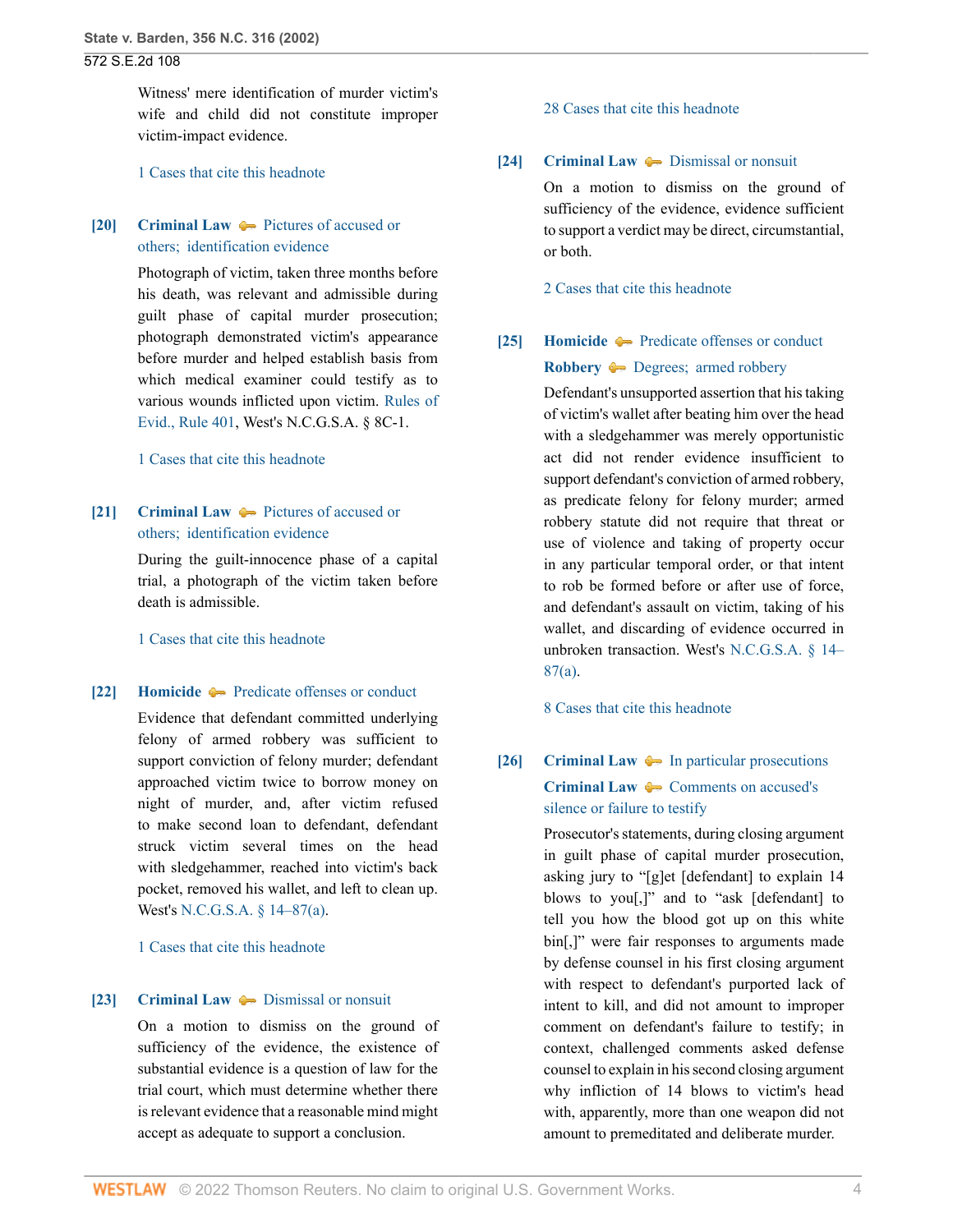## <span id="page-4-0"></span>**[\[27\]](#page-26-1) [Criminal Law](http://www.westlaw.com/Browse/Home/KeyNumber/110/View.html?docGuid=Ia3aa668203d211da83e7e9deff98dc6f&originationContext=document&vr=3.0&rs=cblt1.0&transitionType=DocumentItem&contextData=(sc.FindAndPrintPortal))**  $\rightarrow$  [Arguments and conduct of](http://www.westlaw.com/Browse/Home/KeyNumber/110k1134.16/View.html?docGuid=Ia3aa668203d211da83e7e9deff98dc6f&originationContext=document&vr=3.0&rs=cblt1.0&transitionType=DocumentItem&contextData=(sc.FindAndPrintPortal)) [counsel](http://www.westlaw.com/Browse/Home/KeyNumber/110k1134.16/View.html?docGuid=Ia3aa668203d211da83e7e9deff98dc6f&originationContext=document&vr=3.0&rs=cblt1.0&transitionType=DocumentItem&contextData=(sc.FindAndPrintPortal))

In determining whether a prosecutor's statements during argument to the jury amount to misconduct, a reviewing court examines the full context in which the statements were made.

### <span id="page-4-1"></span>**[\[28\]](#page-26-2) [Criminal Law](http://www.westlaw.com/Browse/Home/KeyNumber/110/View.html?docGuid=Ia3aa668203d211da83e7e9deff98dc6f&originationContext=document&vr=3.0&rs=cblt1.0&transitionType=DocumentItem&contextData=(sc.FindAndPrintPortal))**  $\rightarrow$  [Right to open and close](http://www.westlaw.com/Browse/Home/KeyNumber/110k645/View.html?docGuid=Ia3aa668203d211da83e7e9deff98dc6f&originationContext=document&vr=3.0&rs=cblt1.0&transitionType=DocumentItem&contextData=(sc.FindAndPrintPortal))

Capital murder defendant who presented no evidence during guilt-innocence phase was entitled to both first and last closing arguments.

[1 Cases that cite this headnote](http://www.westlaw.com/Link/RelatedInformation/DocHeadnoteLink?docGuid=Ia3aa668203d211da83e7e9deff98dc6f&headnoteId=200274042902820190625003639&originationContext=document&vr=3.0&rs=cblt1.0&transitionType=CitingReferences&contextData=(sc.FindAndPrintPortal))

### <span id="page-4-2"></span>**[\[29\]](#page-27-0) [Criminal Law](http://www.westlaw.com/Browse/Home/KeyNumber/110/View.html?docGuid=Ia3aa668203d211da83e7e9deff98dc6f&originationContext=document&vr=3.0&rs=cblt1.0&transitionType=DocumentItem&contextData=(sc.FindAndPrintPortal))**  $\blacklozenge$  **[Necessity](http://www.westlaw.com/Browse/Home/KeyNumber/110k2186/View.html?docGuid=Ia3aa668203d211da83e7e9deff98dc6f&originationContext=document&vr=3.0&rs=cblt1.0&transitionType=DocumentItem&contextData=(sc.FindAndPrintPortal))**

Assuming that prosecutor's rhetorical statements, during state's closing argument in guilt phase of capital murder prosecution, to effect that no one knew what defendant had been thinking at time of murder, amounted to indirect references to defendant's failure to testify, trial court did not abuse its discretion in failing to intervene ex mero motu, where such comments did not impair defendant's right to fair trial.

### [7 Cases that cite this headnote](http://www.westlaw.com/Link/RelatedInformation/DocHeadnoteLink?docGuid=Ia3aa668203d211da83e7e9deff98dc6f&headnoteId=200274042902920190625003639&originationContext=document&vr=3.0&rs=cblt1.0&transitionType=CitingReferences&contextData=(sc.FindAndPrintPortal))

# <span id="page-4-3"></span>**[\[30\]](#page-27-1) [Criminal Law](http://www.westlaw.com/Browse/Home/KeyNumber/110/View.html?docGuid=Ia3aa668203d211da83e7e9deff98dc6f&originationContext=document&vr=3.0&rs=cblt1.0&transitionType=DocumentItem&contextData=(sc.FindAndPrintPortal))**  $\blacklozenge$  **[Reference to evidence as](http://www.westlaw.com/Browse/Home/KeyNumber/110k2132(5)/View.html?docGuid=Ia3aa668203d211da83e7e9deff98dc6f&originationContext=document&vr=3.0&rs=cblt1.0&transitionType=DocumentItem&contextData=(sc.FindAndPrintPortal))** [uncontradicted as comment on failure to testify](http://www.westlaw.com/Browse/Home/KeyNumber/110k2132(5)/View.html?docGuid=Ia3aa668203d211da83e7e9deff98dc6f&originationContext=document&vr=3.0&rs=cblt1.0&transitionType=DocumentItem&contextData=(sc.FindAndPrintPortal)) **[Criminal Law](http://www.westlaw.com/Browse/Home/KeyNumber/110/View.html?docGuid=Ia3aa668203d211da83e7e9deff98dc6f&originationContext=document&vr=3.0&rs=cblt1.0&transitionType=DocumentItem&contextData=(sc.FindAndPrintPortal))**  $\rightarrow$  [Necessity](http://www.westlaw.com/Browse/Home/KeyNumber/110k2186/View.html?docGuid=Ia3aa668203d211da83e7e9deff98dc6f&originationContext=document&vr=3.0&rs=cblt1.0&transitionType=DocumentItem&contextData=(sc.FindAndPrintPortal))

Prosecutor's characterizations of particular evidence as "uncontradicted" during closing argument in murder prosecution did not amount to improper comment upon defendant's failure to testify and did not require ex mero motu intervention by the court.

[4 Cases that cite this headnote](http://www.westlaw.com/Link/RelatedInformation/DocHeadnoteLink?docGuid=Ia3aa668203d211da83e7e9deff98dc6f&headnoteId=200274042903020190625003639&originationContext=document&vr=3.0&rs=cblt1.0&transitionType=CitingReferences&contextData=(sc.FindAndPrintPortal))

## <span id="page-4-4"></span>**[\[31\]](#page-28-0) [Criminal Law](http://www.westlaw.com/Browse/Home/KeyNumber/110/View.html?docGuid=Ia3aa668203d211da83e7e9deff98dc6f&originationContext=document&vr=3.0&rs=cblt1.0&transitionType=DocumentItem&contextData=(sc.FindAndPrintPortal))**  $\rightarrow$  [Particular statements,](http://www.westlaw.com/Browse/Home/KeyNumber/110k1037.1(2)/View.html?docGuid=Ia3aa668203d211da83e7e9deff98dc6f&originationContext=document&vr=3.0&rs=cblt1.0&transitionType=DocumentItem&contextData=(sc.FindAndPrintPortal)) [arguments, and comments](http://www.westlaw.com/Browse/Home/KeyNumber/110k1037.1(2)/View.html?docGuid=Ia3aa668203d211da83e7e9deff98dc6f&originationContext=document&vr=3.0&rs=cblt1.0&transitionType=DocumentItem&contextData=(sc.FindAndPrintPortal))

Supreme Court's standard of review with respect to prosecutor's Biblical references, during closing argument in prosecution for

first-degree felony murder, was whether the references were so grossly improper that the trial court erred in failing to intervene ex mero motu, where defendant failed to object to such references at trial.

[27 Cases that cite this headnote](http://www.westlaw.com/Link/RelatedInformation/DocHeadnoteLink?docGuid=Ia3aa668203d211da83e7e9deff98dc6f&headnoteId=200274042903120190625003639&originationContext=document&vr=3.0&rs=cblt1.0&transitionType=CitingReferences&contextData=(sc.FindAndPrintPortal))

# <span id="page-4-5"></span>**[\[32\]](#page-29-0) [Criminal Law](http://www.westlaw.com/Browse/Home/KeyNumber/110/View.html?docGuid=Ia3aa668203d211da83e7e9deff98dc6f&originationContext=document&vr=3.0&rs=cblt1.0&transitionType=DocumentItem&contextData=(sc.FindAndPrintPortal))** [Appeals to Sympathy or](http://www.westlaw.com/Browse/Home/KeyNumber/110k2145/View.html?docGuid=Ia3aa668203d211da83e7e9deff98dc6f&originationContext=document&vr=3.0&rs=cblt1.0&transitionType=DocumentItem&contextData=(sc.FindAndPrintPortal)) [Prejudice](http://www.westlaw.com/Browse/Home/KeyNumber/110k2145/View.html?docGuid=Ia3aa668203d211da83e7e9deff98dc6f&originationContext=document&vr=3.0&rs=cblt1.0&transitionType=DocumentItem&contextData=(sc.FindAndPrintPortal))

### **[Criminal Law](http://www.westlaw.com/Browse/Home/KeyNumber/110/View.html?docGuid=Ia3aa668203d211da83e7e9deff98dc6f&originationContext=document&vr=3.0&rs=cblt1.0&transitionType=DocumentItem&contextData=(sc.FindAndPrintPortal))**  $\rightarrow$  [Necessity](http://www.westlaw.com/Browse/Home/KeyNumber/110k2186/View.html?docGuid=Ia3aa668203d211da83e7e9deff98dc6f&originationContext=document&vr=3.0&rs=cblt1.0&transitionType=DocumentItem&contextData=(sc.FindAndPrintPortal))

Prosecutor's Biblical references during closing argument in prosecution for first-degree felony murder were not so grossly improper as to render trial court's failure to intervene ex mero motu erroneous; prosecutor did not argue that Bible commanded guilty verdict, but rather analogized murder of Abel by Cain to case at bar chiefly to emphasize importance of evidence derived from victim's blood, and to point out that victim's blood "spoke," as had that of Abel, after victim had been silenced.

[5 Cases that cite this headnote](http://www.westlaw.com/Link/RelatedInformation/DocHeadnoteLink?docGuid=Ia3aa668203d211da83e7e9deff98dc6f&headnoteId=200274042903220190625003639&originationContext=document&vr=3.0&rs=cblt1.0&transitionType=CitingReferences&contextData=(sc.FindAndPrintPortal))

## <span id="page-4-6"></span>**[\[33\]](#page-29-1) [Criminal Law](http://www.westlaw.com/Browse/Home/KeyNumber/110/View.html?docGuid=Ia3aa668203d211da83e7e9deff98dc6f&originationContext=document&vr=3.0&rs=cblt1.0&transitionType=DocumentItem&contextData=(sc.FindAndPrintPortal))**  $\bullet$  **[Comments by prosecution](http://www.westlaw.com/Browse/Home/KeyNumber/110k2136/View.html?docGuid=Ia3aa668203d211da83e7e9deff98dc6f&originationContext=document&vr=3.0&rs=cblt1.0&transitionType=DocumentItem&contextData=(sc.FindAndPrintPortal))** [on failure of accused to present evidence](http://www.westlaw.com/Browse/Home/KeyNumber/110k2136/View.html?docGuid=Ia3aa668203d211da83e7e9deff98dc6f&originationContext=document&vr=3.0&rs=cblt1.0&transitionType=DocumentItem&contextData=(sc.FindAndPrintPortal))

Prosecutor's statement during closing argument in murder prosecution, pointing out that defendant had not called dentist to testify concerning defense theory of provocation, did not amount to misconduct, where defense counsel used defendant's statement that he had had toothache on night of murder to argue that defendant was provoked by victim's slap to defendant's face; prosecutor permissibly argued, in response to defense theory, that defendant did not call dentist to verify his theory of provocation because defendant had never had toothache.

<span id="page-4-7"></span>**[\[34\]](#page-29-2) [Criminal Law](http://www.westlaw.com/Browse/Home/KeyNumber/110/View.html?docGuid=Ia3aa668203d211da83e7e9deff98dc6f&originationContext=document&vr=3.0&rs=cblt1.0&transitionType=DocumentItem&contextData=(sc.FindAndPrintPortal))**  $\bullet$  **[Comments by prosecution](http://www.westlaw.com/Browse/Home/KeyNumber/110k2136/View.html?docGuid=Ia3aa668203d211da83e7e9deff98dc6f&originationContext=document&vr=3.0&rs=cblt1.0&transitionType=DocumentItem&contextData=(sc.FindAndPrintPortal))** [on failure of accused to present evidence](http://www.westlaw.com/Browse/Home/KeyNumber/110k2136/View.html?docGuid=Ia3aa668203d211da83e7e9deff98dc6f&originationContext=document&vr=3.0&rs=cblt1.0&transitionType=DocumentItem&contextData=(sc.FindAndPrintPortal))

> Prosecution may argue that a defendant failed to produce a witness or other evidence to refute the state's case.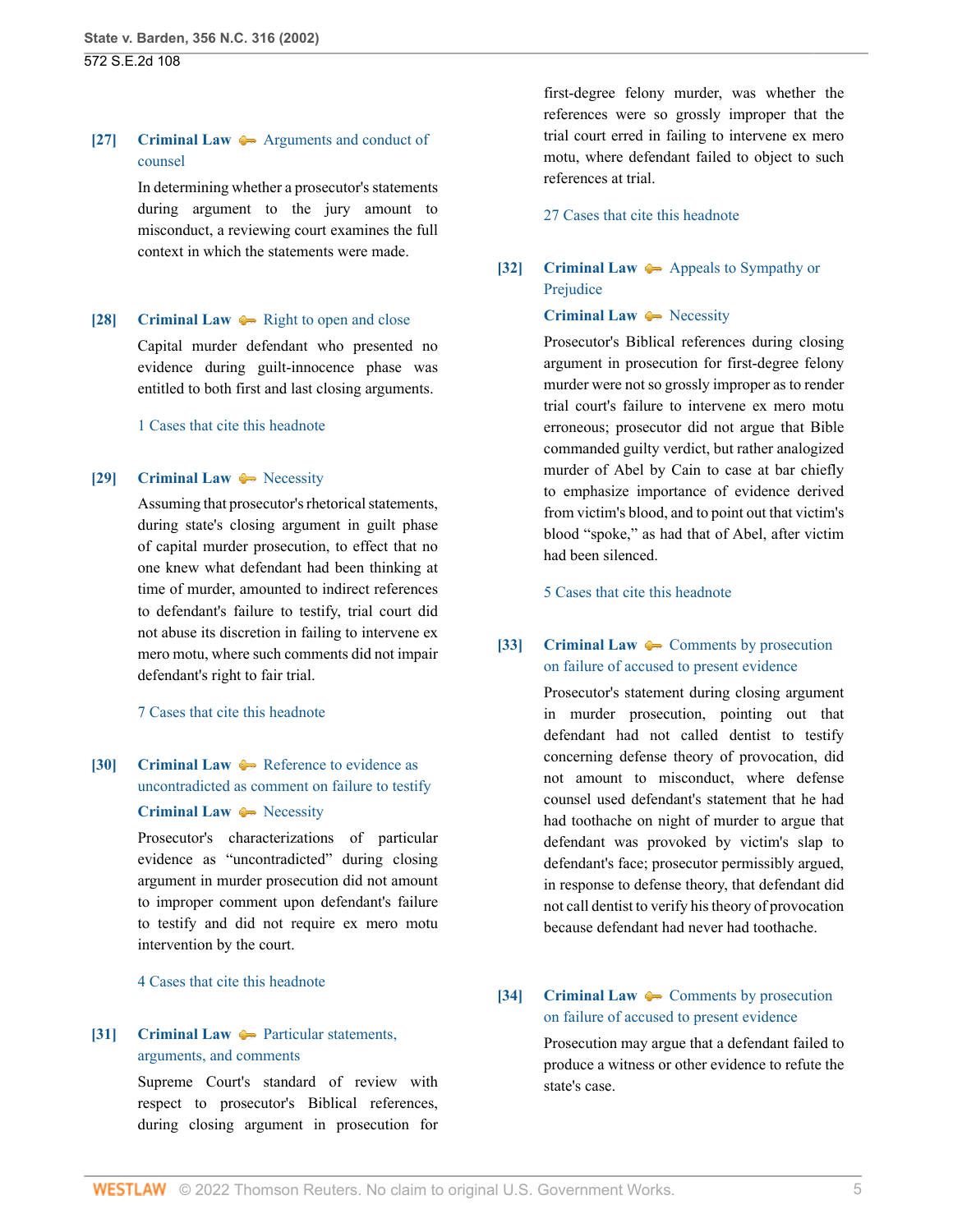#### [3 Cases that cite this headnote](http://www.westlaw.com/Link/RelatedInformation/DocHeadnoteLink?docGuid=Ia3aa668203d211da83e7e9deff98dc6f&headnoteId=200274042903420190625003639&originationContext=document&vr=3.0&rs=cblt1.0&transitionType=CitingReferences&contextData=(sc.FindAndPrintPortal))

#### <span id="page-5-0"></span>**[\[35\]](#page-29-3) [Criminal Law](http://www.westlaw.com/Browse/Home/KeyNumber/110/View.html?docGuid=Ia3aa668203d211da83e7e9deff98dc6f&originationContext=document&vr=3.0&rs=cblt1.0&transitionType=DocumentItem&contextData=(sc.FindAndPrintPortal))**  $\rightarrow$  [In particular prosecutions](http://www.westlaw.com/Browse/Home/KeyNumber/110k2086/View.html?docGuid=Ia3aa668203d211da83e7e9deff98dc6f&originationContext=document&vr=3.0&rs=cblt1.0&transitionType=DocumentItem&contextData=(sc.FindAndPrintPortal))

Prosecutor's statements during closing argument in prosecution for first-degree felony murder, addressing lesser included offense of voluntary manslaughter and arguing that jury should not find defendant guilty thereof, did not amount to misconduct; statements correctly characterized offense of voluntary manslaughter as lacking element of malice common to first- and seconddegree murder, and correctly informed jury that if it found malice, it would be both unwise and improper to convict defendant of voluntary manslaughter.

#### [3 Cases that cite this headnote](http://www.westlaw.com/Link/RelatedInformation/DocHeadnoteLink?docGuid=Ia3aa668203d211da83e7e9deff98dc6f&headnoteId=200274042903520190625003639&originationContext=document&vr=3.0&rs=cblt1.0&transitionType=CitingReferences&contextData=(sc.FindAndPrintPortal))

# <span id="page-5-1"></span>**[\[36\]](#page-30-0) [Homicide](http://www.westlaw.com/Browse/Home/KeyNumber/203/View.html?docGuid=Ia3aa668203d211da83e7e9deff98dc6f&originationContext=document&vr=3.0&rs=cblt1.0&transitionType=DocumentItem&contextData=(sc.FindAndPrintPortal))**  $\blacklozenge$  **[What constitutes voluntary](http://www.westlaw.com/Browse/Home/KeyNumber/203k658/View.html?docGuid=Ia3aa668203d211da83e7e9deff98dc6f&originationContext=document&vr=3.0&rs=cblt1.0&transitionType=DocumentItem&contextData=(sc.FindAndPrintPortal))** [manslaughter, in general](http://www.westlaw.com/Browse/Home/KeyNumber/203k658/View.html?docGuid=Ia3aa668203d211da83e7e9deff98dc6f&originationContext=document&vr=3.0&rs=cblt1.0&transitionType=DocumentItem&contextData=(sc.FindAndPrintPortal)) **[Indictments and Charging](http://www.westlaw.com/Browse/Home/KeyNumber/210/View.html?docGuid=Ia3aa668203d211da83e7e9deff98dc6f&originationContext=document&vr=3.0&rs=cblt1.0&transitionType=DocumentItem&contextData=(sc.FindAndPrintPortal)) [Instruments](http://www.westlaw.com/Browse/Home/KeyNumber/210/View.html?docGuid=Ia3aa668203d211da83e7e9deff98dc6f&originationContext=document&vr=3.0&rs=cblt1.0&transitionType=DocumentItem&contextData=(sc.FindAndPrintPortal))**  $\blacklozenge$  [Homicide](http://www.westlaw.com/Browse/Home/KeyNumber/210k824/View.html?docGuid=Ia3aa668203d211da83e7e9deff98dc6f&originationContext=document&vr=3.0&rs=cblt1.0&transitionType=DocumentItem&contextData=(sc.FindAndPrintPortal))

Voluntary manslaughter is defined as the unlawful killing of a human being without malice, either express or implied, and is a lesser included offense of first-degree murder.

#### [3 Cases that cite this headnote](http://www.westlaw.com/Link/RelatedInformation/DocHeadnoteLink?docGuid=Ia3aa668203d211da83e7e9deff98dc6f&headnoteId=200274042903620190625003639&originationContext=document&vr=3.0&rs=cblt1.0&transitionType=CitingReferences&contextData=(sc.FindAndPrintPortal))

## <span id="page-5-2"></span>**[\[37\]](#page-30-1) [Criminal Law](http://www.westlaw.com/Browse/Home/KeyNumber/110/View.html?docGuid=Ia3aa668203d211da83e7e9deff98dc6f&originationContext=document&vr=3.0&rs=cblt1.0&transitionType=DocumentItem&contextData=(sc.FindAndPrintPortal))**  $\rightarrow$  [Particular statements,](http://www.westlaw.com/Browse/Home/KeyNumber/110k1171.1(3)/View.html?docGuid=Ia3aa668203d211da83e7e9deff98dc6f&originationContext=document&vr=3.0&rs=cblt1.0&transitionType=DocumentItem&contextData=(sc.FindAndPrintPortal)) [comments, and arguments](http://www.westlaw.com/Browse/Home/KeyNumber/110k1171.1(3)/View.html?docGuid=Ia3aa668203d211da83e7e9deff98dc6f&originationContext=document&vr=3.0&rs=cblt1.0&transitionType=DocumentItem&contextData=(sc.FindAndPrintPortal))

Any error in prosecutor's statement during closing argument in prosecution for first-degree felony murder, to effect that jury would be instructed on lesser included offense of voluntary manslaughter only because the law required that such instruction be given, did not prejudice defendant and was harmless, where jury was properly instructed both before and after closing arguments to effect that final arguments were not evidence and that jury was required to apply law as given to it by the court.

#### [2 Cases that cite this headnote](http://www.westlaw.com/Link/RelatedInformation/DocHeadnoteLink?docGuid=Ia3aa668203d211da83e7e9deff98dc6f&headnoteId=200274042903720190625003639&originationContext=document&vr=3.0&rs=cblt1.0&transitionType=CitingReferences&contextData=(sc.FindAndPrintPortal))

### <span id="page-5-3"></span>**[\[38\]](#page-30-2) [Sentencing and](http://www.westlaw.com/Browse/Home/KeyNumber/350H/View.html?docGuid=Ia3aa668203d211da83e7e9deff98dc6f&originationContext=document&vr=3.0&rs=cblt1.0&transitionType=DocumentItem&contextData=(sc.FindAndPrintPortal)) [Punishment](http://www.westlaw.com/Browse/Home/KeyNumber/350H/View.html?docGuid=Ia3aa668203d211da83e7e9deff98dc6f&originationContext=document&vr=3.0&rs=cblt1.0&transitionType=DocumentItem&contextData=(sc.FindAndPrintPortal))**  $\rightarrow$  [Admissibility](http://www.westlaw.com/Browse/Home/KeyNumber/350Hk1755/View.html?docGuid=Ia3aa668203d211da83e7e9deff98dc6f&originationContext=document&vr=3.0&rs=cblt1.0&transitionType=DocumentItem&contextData=(sc.FindAndPrintPortal))

Evidence is admissible in a capital sentencing proceeding if it is relevant, competent, and probative. West's [N.C.G.S.A. § 15A–2000\(a\)\(3\)](http://www.westlaw.com/Link/Document/FullText?findType=L&pubNum=1000037&cite=NCSTS15A-2000&originatingDoc=Ia3aa668203d211da83e7e9deff98dc6f&refType=SP&originationContext=document&vr=3.0&rs=cblt1.0&transitionType=DocumentItem&contextData=(sc.FindAndPrintPortal)#co_pp_28cc0000ccca6).

#### <span id="page-5-4"></span>**[\[39\]](#page-30-3) [Sentencing and Punishment](http://www.westlaw.com/Browse/Home/KeyNumber/350H/View.html?docGuid=Ia3aa668203d211da83e7e9deff98dc6f&originationContext=document&vr=3.0&rs=cblt1.0&transitionType=DocumentItem&contextData=(sc.FindAndPrintPortal))**  $\blacklozenge$  **[Hearsay](http://www.westlaw.com/Browse/Home/KeyNumber/350Hk1766/View.html?docGuid=Ia3aa668203d211da83e7e9deff98dc6f&originationContext=document&vr=3.0&rs=cblt1.0&transitionType=DocumentItem&contextData=(sc.FindAndPrintPortal))**

Penalty-phase testimony of victim of prior rape committed by capital murder defendant, to effect that as defendant had attempted to remove her clothes, his friends had advised her "to do what [defendant] says because he's crazy[,]" was admissible nonhearsay, where testimony was offered not for truth of matter asserted, but rather to explain effect of words on victim.

## <span id="page-5-5"></span>**[\[40\]](#page-31-0) [Sentencing and Punishment](http://www.westlaw.com/Browse/Home/KeyNumber/350H/View.html?docGuid=Ia3aa668203d211da83e7e9deff98dc6f&originationContext=document&vr=3.0&rs=cblt1.0&transitionType=DocumentItem&contextData=(sc.FindAndPrintPortal))**  $\blacklozenge$  [Other](http://www.westlaw.com/Browse/Home/KeyNumber/350Hk1762/View.html?docGuid=Ia3aa668203d211da83e7e9deff98dc6f&originationContext=document&vr=3.0&rs=cblt1.0&transitionType=DocumentItem&contextData=(sc.FindAndPrintPortal)) [offenses, charges, or misconduct](http://www.westlaw.com/Browse/Home/KeyNumber/350Hk1762/View.html?docGuid=Ia3aa668203d211da83e7e9deff98dc6f&originationContext=document&vr=3.0&rs=cblt1.0&transitionType=DocumentItem&contextData=(sc.FindAndPrintPortal))

Penalty-phase testimony of victim of prior rape committed by capital murder defendant was not prejudicially graphic or inflammatory, and was admissible to illuminate circumstances surrounding prior violent felony committed by defendant. West's [N.C.G.S.A. § 15A–2000\(e\)\(3\)](http://www.westlaw.com/Link/Document/FullText?findType=L&pubNum=1000037&cite=NCSTS15A-2000&originatingDoc=Ia3aa668203d211da83e7e9deff98dc6f&refType=SP&originationContext=document&vr=3.0&rs=cblt1.0&transitionType=DocumentItem&contextData=(sc.FindAndPrintPortal)#co_pp_4b250000f9dd6).

## <span id="page-5-6"></span>**[\[41\]](#page-31-1) [Sentencing and Punishment](http://www.westlaw.com/Browse/Home/KeyNumber/350H/View.html?docGuid=Ia3aa668203d211da83e7e9deff98dc6f&originationContext=document&vr=3.0&rs=cblt1.0&transitionType=DocumentItem&contextData=(sc.FindAndPrintPortal))**  $\blacklozenge$  **[Reception of](http://www.westlaw.com/Browse/Home/KeyNumber/350Hk1782/View.html?docGuid=Ia3aa668203d211da83e7e9deff98dc6f&originationContext=document&vr=3.0&rs=cblt1.0&transitionType=DocumentItem&contextData=(sc.FindAndPrintPortal))** [evidence](http://www.westlaw.com/Browse/Home/KeyNumber/350Hk1782/View.html?docGuid=Ia3aa668203d211da83e7e9deff98dc6f&originationContext=document&vr=3.0&rs=cblt1.0&transitionType=DocumentItem&contextData=(sc.FindAndPrintPortal))

Trial court was not required sua sponte to strike penalty phase cross-examination testimony of victim of prior rape committed by capital murder defendant, stating that victim was "extremely bitter" with defendant, where defense counsel's statement, "I take it you're sort of bitter with the military [,]" had just been successfully objected to by prosecutor; victim's response, although not directly responsive to counsel's rephrased question, "I take it you're bitter[,]" was intended to correct defense counsel's inaccurate assumption concerning reason for her bitterness.

## <span id="page-5-7"></span>**[\[42\]](#page-31-2) [Witnesses](http://www.westlaw.com/Browse/Home/KeyNumber/410/View.html?docGuid=Ia3aa668203d211da83e7e9deff98dc6f&originationContext=document&vr=3.0&rs=cblt1.0&transitionType=DocumentItem&contextData=(sc.FindAndPrintPortal))**  $\blacklozenge$  **[Corroboration of unimpeached](http://www.westlaw.com/Browse/Home/KeyNumber/410k318/View.html?docGuid=Ia3aa668203d211da83e7e9deff98dc6f&originationContext=document&vr=3.0&rs=cblt1.0&transitionType=DocumentItem&contextData=(sc.FindAndPrintPortal))** [and uncontradicted witness](http://www.westlaw.com/Browse/Home/KeyNumber/410k318/View.html?docGuid=Ia3aa668203d211da83e7e9deff98dc6f&originationContext=document&vr=3.0&rs=cblt1.0&transitionType=DocumentItem&contextData=(sc.FindAndPrintPortal))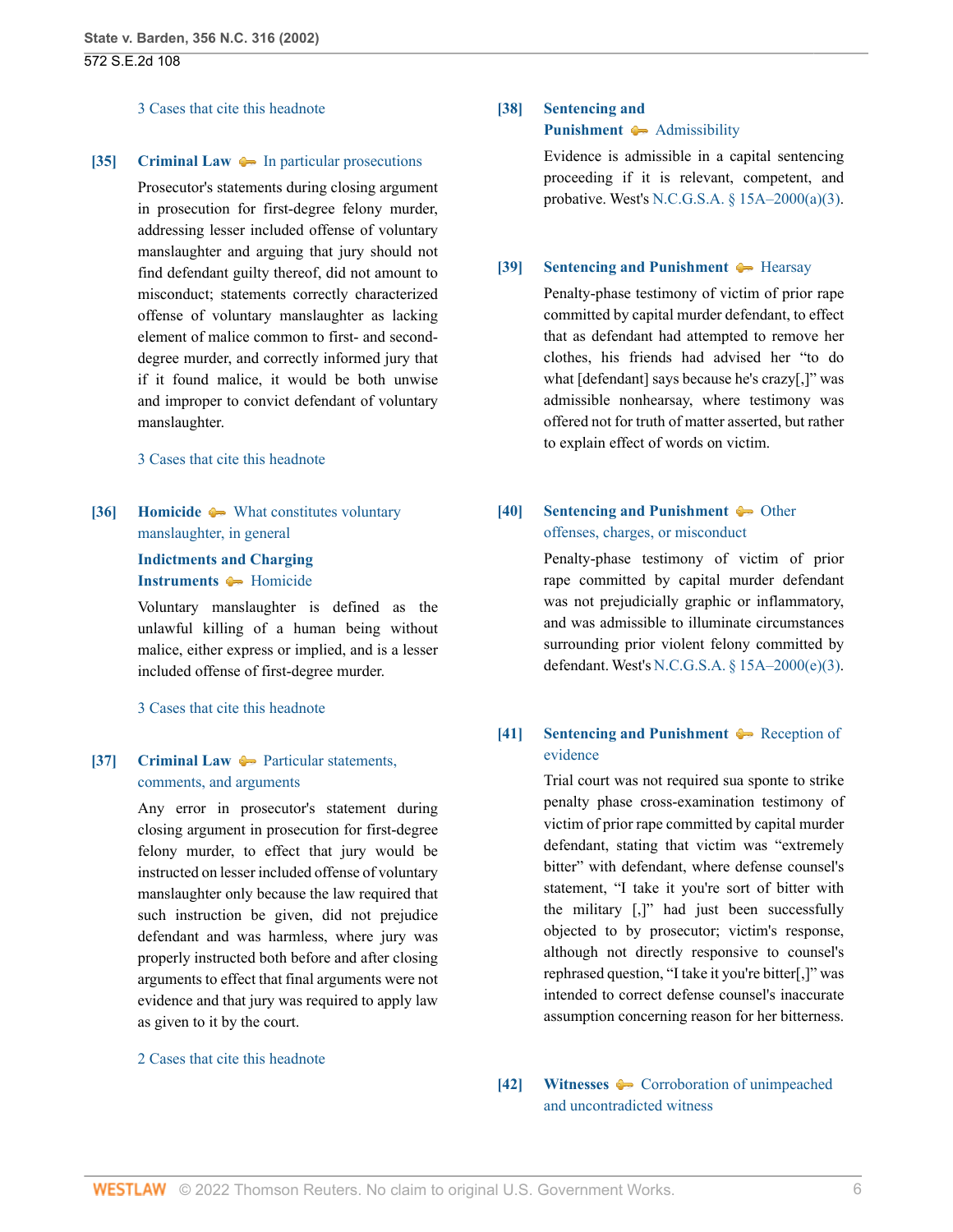Statement by witness in penalty phase of capital murder prosecution to effect that she had testified truthfully concerning her recollection of events did not amount to improper claim that she testified to the objective truth.

## <span id="page-6-0"></span>**[\[43\]](#page-31-3) [Sentencing and Punishment](http://www.westlaw.com/Browse/Home/KeyNumber/350H/View.html?docGuid=Ia3aa668203d211da83e7e9deff98dc6f&originationContext=document&vr=3.0&rs=cblt1.0&transitionType=DocumentItem&contextData=(sc.FindAndPrintPortal))**  $\rightarrow$  [Arguments](http://www.westlaw.com/Browse/Home/KeyNumber/350Hk1780(2)/View.html?docGuid=Ia3aa668203d211da83e7e9deff98dc6f&originationContext=document&vr=3.0&rs=cblt1.0&transitionType=DocumentItem&contextData=(sc.FindAndPrintPortal)) [and conduct of counsel](http://www.westlaw.com/Browse/Home/KeyNumber/350Hk1780(2)/View.html?docGuid=Ia3aa668203d211da83e7e9deff98dc6f&originationContext=document&vr=3.0&rs=cblt1.0&transitionType=DocumentItem&contextData=(sc.FindAndPrintPortal))

Prosecutor's erroneous statement to penalty phase jury in capital murder prosecution, indicating that defendant had requested that "no significant history of prior criminal activity" mitigating circumstance be submitted to jury, when in fact defendant had specifically requested that such factor not be submitted, was not grossly improper, where prosecutor immediately corrected himself and accurately stated that court, rather than defendant, would present such mitigating circumstance, and where court instructed jury that defendant did not seek submission of such mitigating circumstance. West's [N.C.G.S.A. § 15A–2000\(f\)\(1\).](http://www.westlaw.com/Link/Document/FullText?findType=L&pubNum=1000037&cite=NCSTS15A-2000&originatingDoc=Ia3aa668203d211da83e7e9deff98dc6f&refType=SP&originationContext=document&vr=3.0&rs=cblt1.0&transitionType=DocumentItem&contextData=(sc.FindAndPrintPortal)#co_pp_9daf00009de57)

[2 Cases that cite this headnote](http://www.westlaw.com/Link/RelatedInformation/DocHeadnoteLink?docGuid=Ia3aa668203d211da83e7e9deff98dc6f&headnoteId=200274042904320190625003639&originationContext=document&vr=3.0&rs=cblt1.0&transitionType=CitingReferences&contextData=(sc.FindAndPrintPortal))

## <span id="page-6-1"></span>**[\[44\]](#page-31-4) [Sentencing and Punishment](http://www.westlaw.com/Browse/Home/KeyNumber/350H/View.html?docGuid=Ia3aa668203d211da83e7e9deff98dc6f&originationContext=document&vr=3.0&rs=cblt1.0&transitionType=DocumentItem&contextData=(sc.FindAndPrintPortal))**  $\blacklozenge$  **[Arguments](http://www.westlaw.com/Browse/Home/KeyNumber/350Hk1780(2)/View.html?docGuid=Ia3aa668203d211da83e7e9deff98dc6f&originationContext=document&vr=3.0&rs=cblt1.0&transitionType=DocumentItem&contextData=(sc.FindAndPrintPortal))** [and conduct of counsel](http://www.westlaw.com/Browse/Home/KeyNumber/350Hk1780(2)/View.html?docGuid=Ia3aa668203d211da83e7e9deff98dc6f&originationContext=document&vr=3.0&rs=cblt1.0&transitionType=DocumentItem&contextData=(sc.FindAndPrintPortal))

Prosecutor may not argue to a jury that a defendant submitted the "no significant history of prior criminal activity" capital mitigating circumstance when the defendant has objected to its use. West's [N.C.G.S.A. § 15A–2000\(f\)\(1\).](http://www.westlaw.com/Link/Document/FullText?findType=L&pubNum=1000037&cite=NCSTS15A-2000&originatingDoc=Ia3aa668203d211da83e7e9deff98dc6f&refType=SP&originationContext=document&vr=3.0&rs=cblt1.0&transitionType=DocumentItem&contextData=(sc.FindAndPrintPortal)#co_pp_9daf00009de57)

[2 Cases that cite this headnote](http://www.westlaw.com/Link/RelatedInformation/DocHeadnoteLink?docGuid=Ia3aa668203d211da83e7e9deff98dc6f&headnoteId=200274042904420190625003639&originationContext=document&vr=3.0&rs=cblt1.0&transitionType=CitingReferences&contextData=(sc.FindAndPrintPortal))

## <span id="page-6-2"></span>**[\[45\]](#page-32-0) [Sentencing and Punishment](http://www.westlaw.com/Browse/Home/KeyNumber/350H/View.html?docGuid=Ia3aa668203d211da83e7e9deff98dc6f&originationContext=document&vr=3.0&rs=cblt1.0&transitionType=DocumentItem&contextData=(sc.FindAndPrintPortal))**  $\blacklozenge$  **[Arguments](http://www.westlaw.com/Browse/Home/KeyNumber/350Hk1780(2)/View.html?docGuid=Ia3aa668203d211da83e7e9deff98dc6f&originationContext=document&vr=3.0&rs=cblt1.0&transitionType=DocumentItem&contextData=(sc.FindAndPrintPortal))** [and conduct of counsel](http://www.westlaw.com/Browse/Home/KeyNumber/350Hk1780(2)/View.html?docGuid=Ia3aa668203d211da83e7e9deff98dc6f&originationContext=document&vr=3.0&rs=cblt1.0&transitionType=DocumentItem&contextData=(sc.FindAndPrintPortal))

Prosecutor's statement, during closing argument in penalty phase of capital murder prosecution, to effect that there was "no evidence" that victim had slapped defendant, did not amount to argument of facts outside record, where in context of prosecutor's entire argument, which included prosecutor's acknowledgement of defendant's testimony that victim had slapped him, statement at issue merely pointed out

that defendant's testimony to that effect was uncorroborated.

## <span id="page-6-3"></span>**[\[46\]](#page-32-1) [Sentencing and Punishment](http://www.westlaw.com/Browse/Home/KeyNumber/350H/View.html?docGuid=Ia3aa668203d211da83e7e9deff98dc6f&originationContext=document&vr=3.0&rs=cblt1.0&transitionType=DocumentItem&contextData=(sc.FindAndPrintPortal))**  $\rightarrow$  [Arguments](http://www.westlaw.com/Browse/Home/KeyNumber/350Hk1780(2)/View.html?docGuid=Ia3aa668203d211da83e7e9deff98dc6f&originationContext=document&vr=3.0&rs=cblt1.0&transitionType=DocumentItem&contextData=(sc.FindAndPrintPortal)) [and conduct of counsel](http://www.westlaw.com/Browse/Home/KeyNumber/350Hk1780(2)/View.html?docGuid=Ia3aa668203d211da83e7e9deff98dc6f&originationContext=document&vr=3.0&rs=cblt1.0&transitionType=DocumentItem&contextData=(sc.FindAndPrintPortal))

Prosecutor's statement, during closing argument in penalty phase of capital murder prosecution, to effect that "[the victim] probably could have lived but [defendant] did not know that[,]" was not so grossly improper as to warrant court's intervention ex mero motu, where statement was merely passing comment in lengthy argument and lacked prejudicial effect.

[2 Cases that cite this headnote](http://www.westlaw.com/Link/RelatedInformation/DocHeadnoteLink?docGuid=Ia3aa668203d211da83e7e9deff98dc6f&headnoteId=200274042904620190625003639&originationContext=document&vr=3.0&rs=cblt1.0&transitionType=CitingReferences&contextData=(sc.FindAndPrintPortal))

## <span id="page-6-4"></span>**[\[47\]](#page-32-2) [Sentencing and Punishment](http://www.westlaw.com/Browse/Home/KeyNumber/350H/View.html?docGuid=Ia3aa668203d211da83e7e9deff98dc6f&originationContext=document&vr=3.0&rs=cblt1.0&transitionType=DocumentItem&contextData=(sc.FindAndPrintPortal))**  $\rightarrow$  [Arguments](http://www.westlaw.com/Browse/Home/KeyNumber/350Hk1780(2)/View.html?docGuid=Ia3aa668203d211da83e7e9deff98dc6f&originationContext=document&vr=3.0&rs=cblt1.0&transitionType=DocumentItem&contextData=(sc.FindAndPrintPortal)) [and conduct of counsel](http://www.westlaw.com/Browse/Home/KeyNumber/350Hk1780(2)/View.html?docGuid=Ia3aa668203d211da83e7e9deff98dc6f&originationContext=document&vr=3.0&rs=cblt1.0&transitionType=DocumentItem&contextData=(sc.FindAndPrintPortal))

Prosecutor's statements during closing argument in penalty phase of capital murder prosecution, referring to fact that victim and his family were "foreigner[s]," were not fluent in English, and were often treated as "invisible," were not so grossly improper as to warrant court's intervention ex mero motu; prosecutor's arguments were not designed to generate issue of race, but rather to remind jury of victim's humanity and to point out that, despite victim's unexalted social status and modest economic means, his murder was as consequential as killing of any other mortal.

[2 Cases that cite this headnote](http://www.westlaw.com/Link/RelatedInformation/DocHeadnoteLink?docGuid=Ia3aa668203d211da83e7e9deff98dc6f&headnoteId=200274042904720190625003639&originationContext=document&vr=3.0&rs=cblt1.0&transitionType=CitingReferences&contextData=(sc.FindAndPrintPortal))

## <span id="page-6-5"></span>**[\[48\]](#page-32-3) [Sentencing and Punishment](http://www.westlaw.com/Browse/Home/KeyNumber/350H/View.html?docGuid=Ia3aa668203d211da83e7e9deff98dc6f&originationContext=document&vr=3.0&rs=cblt1.0&transitionType=DocumentItem&contextData=(sc.FindAndPrintPortal))**  $\rightarrow$  [Arguments](http://www.westlaw.com/Browse/Home/KeyNumber/350Hk1780(2)/View.html?docGuid=Ia3aa668203d211da83e7e9deff98dc6f&originationContext=document&vr=3.0&rs=cblt1.0&transitionType=DocumentItem&contextData=(sc.FindAndPrintPortal)) [and conduct of counsel](http://www.westlaw.com/Browse/Home/KeyNumber/350Hk1780(2)/View.html?docGuid=Ia3aa668203d211da83e7e9deff98dc6f&originationContext=document&vr=3.0&rs=cblt1.0&transitionType=DocumentItem&contextData=(sc.FindAndPrintPortal))

Prosecutor's statements during closing argument in penalty phase of capital murder prosecution, alleged by defendant to have incorrectly asserted that mitigating circumstances were synonymous with excuses, that fewer than all jurors could find aggravating circumstance, that jury could return death sentence based solely on the aggravating circumstances, and that one issue was of exaggerated importance, although technically incorrect, were not so misleading that the trial court erred by failing to intervene ex mero motu,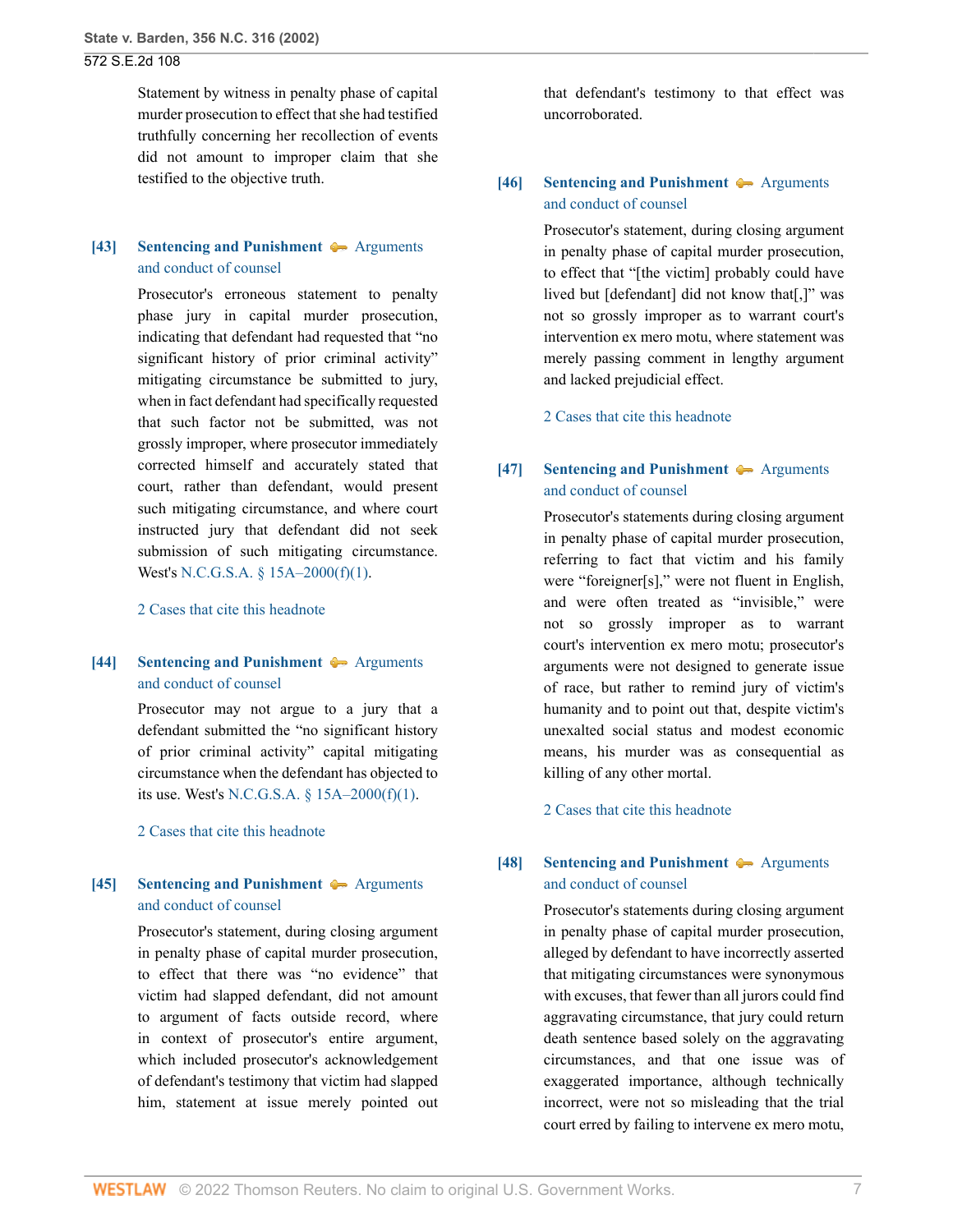especially where any misstatements of law were cured by proper instructions given by trial court its in jury charge.

[10 Cases that cite this headnote](http://www.westlaw.com/Link/RelatedInformation/DocHeadnoteLink?docGuid=Ia3aa668203d211da83e7e9deff98dc6f&headnoteId=200274042904820190625003639&originationContext=document&vr=3.0&rs=cblt1.0&transitionType=CitingReferences&contextData=(sc.FindAndPrintPortal))

## <span id="page-7-0"></span>**[\[49\]](#page-33-0) [Sentencing and Punishment](http://www.westlaw.com/Browse/Home/KeyNumber/350H/View.html?docGuid=Ia3aa668203d211da83e7e9deff98dc6f&originationContext=document&vr=3.0&rs=cblt1.0&transitionType=DocumentItem&contextData=(sc.FindAndPrintPortal))**  $\rightarrow$  [Harmless](http://www.westlaw.com/Browse/Home/KeyNumber/350Hk1789(9)/View.html?docGuid=Ia3aa668203d211da83e7e9deff98dc6f&originationContext=document&vr=3.0&rs=cblt1.0&transitionType=DocumentItem&contextData=(sc.FindAndPrintPortal)) [and reversible error](http://www.westlaw.com/Browse/Home/KeyNumber/350Hk1789(9)/View.html?docGuid=Ia3aa668203d211da83e7e9deff98dc6f&originationContext=document&vr=3.0&rs=cblt1.0&transitionType=DocumentItem&contextData=(sc.FindAndPrintPortal))

Prosecutor's comment, during closing argument in penalty phase of capital murder prosecution, informing jury that its conviction of defendant for armed robbery in guilt phase established capital aggravating circumstance of pecuniary gain, did not prejudice defendant and did not require reversal, where jury had in fact convicted defendant of armed robbery, court planned to submit pecuniary gain aggravating circumstance for jury's consideration, and equation of armed robbery with pecuniary gain was not grossly inaccurate.

## <span id="page-7-1"></span>**[\[50\]](#page-33-1) [Sentencing and Punishment](http://www.westlaw.com/Browse/Home/KeyNumber/350H/View.html?docGuid=Ia3aa668203d211da83e7e9deff98dc6f&originationContext=document&vr=3.0&rs=cblt1.0&transitionType=DocumentItem&contextData=(sc.FindAndPrintPortal))**  $\blacklozenge$  **[Arguments](http://www.westlaw.com/Browse/Home/KeyNumber/350Hk1780(2)/View.html?docGuid=Ia3aa668203d211da83e7e9deff98dc6f&originationContext=document&vr=3.0&rs=cblt1.0&transitionType=DocumentItem&contextData=(sc.FindAndPrintPortal))** [and conduct of counsel](http://www.westlaw.com/Browse/Home/KeyNumber/350Hk1780(2)/View.html?docGuid=Ia3aa668203d211da83e7e9deff98dc6f&originationContext=document&vr=3.0&rs=cblt1.0&transitionType=DocumentItem&contextData=(sc.FindAndPrintPortal))

Prosecutor properly argued to penalty phase jury in capital murder prosecution that it was the voice and moral conscience of the community, and properly asked jury not to do itself and the community a "disservice" by returning recommendation of life imprisonment; prosecutor properly urged jurors to remember that final responsibility for case rested with them, and did not contend that community demanded defendant's execution.

[5 Cases that cite this headnote](http://www.westlaw.com/Link/RelatedInformation/DocHeadnoteLink?docGuid=Ia3aa668203d211da83e7e9deff98dc6f&headnoteId=200274042905020190625003639&originationContext=document&vr=3.0&rs=cblt1.0&transitionType=CitingReferences&contextData=(sc.FindAndPrintPortal))

## <span id="page-7-2"></span>**[\[51\]](#page-33-2) [Criminal Law](http://www.westlaw.com/Browse/Home/KeyNumber/110/View.html?docGuid=Ia3aa668203d211da83e7e9deff98dc6f&originationContext=document&vr=3.0&rs=cblt1.0&transitionType=DocumentItem&contextData=(sc.FindAndPrintPortal))**  $\rightarrow$  [Appeals to Sympathy or](http://www.westlaw.com/Browse/Home/KeyNumber/110k2145/View.html?docGuid=Ia3aa668203d211da83e7e9deff98dc6f&originationContext=document&vr=3.0&rs=cblt1.0&transitionType=DocumentItem&contextData=(sc.FindAndPrintPortal)) [Prejudice](http://www.westlaw.com/Browse/Home/KeyNumber/110k2145/View.html?docGuid=Ia3aa668203d211da83e7e9deff98dc6f&originationContext=document&vr=3.0&rs=cblt1.0&transitionType=DocumentItem&contextData=(sc.FindAndPrintPortal))

Prosecutor may argue that a jury is "the voice and conscience" of the community.

[8 Cases that cite this headnote](http://www.westlaw.com/Link/RelatedInformation/DocHeadnoteLink?docGuid=Ia3aa668203d211da83e7e9deff98dc6f&headnoteId=200274042905120190625003639&originationContext=document&vr=3.0&rs=cblt1.0&transitionType=CitingReferences&contextData=(sc.FindAndPrintPortal))

# <span id="page-7-3"></span>**[\[52\]](#page-33-3) [Criminal Law](http://www.westlaw.com/Browse/Home/KeyNumber/110/View.html?docGuid=Ia3aa668203d211da83e7e9deff98dc6f&originationContext=document&vr=3.0&rs=cblt1.0&transitionType=DocumentItem&contextData=(sc.FindAndPrintPortal))**  $\blacktriangleright$  **[Comments on frequency of](http://www.westlaw.com/Browse/Home/KeyNumber/110k2150/View.html?docGuid=Ia3aa668203d211da83e7e9deff98dc6f&originationContext=document&vr=3.0&rs=cblt1.0&transitionType=DocumentItem&contextData=(sc.FindAndPrintPortal))** [offenses, and appeals for law enforcement](http://www.westlaw.com/Browse/Home/KeyNumber/110k2150/View.html?docGuid=Ia3aa668203d211da83e7e9deff98dc6f&originationContext=document&vr=3.0&rs=cblt1.0&transitionType=DocumentItem&contextData=(sc.FindAndPrintPortal))

Prosecutor may ask the jury to "send a message" to the community regarding justice.

#### [9 Cases that cite this headnote](http://www.westlaw.com/Link/RelatedInformation/DocHeadnoteLink?docGuid=Ia3aa668203d211da83e7e9deff98dc6f&headnoteId=200274042905220190625003639&originationContext=document&vr=3.0&rs=cblt1.0&transitionType=CitingReferences&contextData=(sc.FindAndPrintPortal))

## <span id="page-7-4"></span>**[\[53\]](#page-34-0) [Sentencing and Punishment](http://www.westlaw.com/Browse/Home/KeyNumber/350H/View.html?docGuid=Ia3aa668203d211da83e7e9deff98dc6f&originationContext=document&vr=3.0&rs=cblt1.0&transitionType=DocumentItem&contextData=(sc.FindAndPrintPortal))**  $\rightarrow$  [Arguments](http://www.westlaw.com/Browse/Home/KeyNumber/350Hk1780(2)/View.html?docGuid=Ia3aa668203d211da83e7e9deff98dc6f&originationContext=document&vr=3.0&rs=cblt1.0&transitionType=DocumentItem&contextData=(sc.FindAndPrintPortal)) [and conduct of counsel](http://www.westlaw.com/Browse/Home/KeyNumber/350Hk1780(2)/View.html?docGuid=Ia3aa668203d211da83e7e9deff98dc6f&originationContext=document&vr=3.0&rs=cblt1.0&transitionType=DocumentItem&contextData=(sc.FindAndPrintPortal))

Prosecutor's comments, during closing argument in penalty phase of capital murder prosecution, suggesting that defendant killed victim to eliminate witness to armed robbery, were not so grossly improper as to require court to intervene ex mero motu, despite fact that prosecution did not request instruction as to applicable aggravating circumstance, where jury had already found defendant guilty of armed robbery as predicate felony for felony murder conviction., and robbery and infliction of mortal wounds on victim were intertwined parts of continuous transaction. West's [N.C.G.S.A. §](http://www.westlaw.com/Link/Document/FullText?findType=L&pubNum=1000037&cite=NCSTS15A-2000&originatingDoc=Ia3aa668203d211da83e7e9deff98dc6f&refType=SP&originationContext=document&vr=3.0&rs=cblt1.0&transitionType=DocumentItem&contextData=(sc.FindAndPrintPortal)#co_pp_22700000861f0) [15A–2000\(e\)\(4\)](http://www.westlaw.com/Link/Document/FullText?findType=L&pubNum=1000037&cite=NCSTS15A-2000&originatingDoc=Ia3aa668203d211da83e7e9deff98dc6f&refType=SP&originationContext=document&vr=3.0&rs=cblt1.0&transitionType=DocumentItem&contextData=(sc.FindAndPrintPortal)#co_pp_22700000861f0).

[6 Cases that cite this headnote](http://www.westlaw.com/Link/RelatedInformation/DocHeadnoteLink?docGuid=Ia3aa668203d211da83e7e9deff98dc6f&headnoteId=200274042905320190625003639&originationContext=document&vr=3.0&rs=cblt1.0&transitionType=CitingReferences&contextData=(sc.FindAndPrintPortal))

## <span id="page-7-5"></span>**[\[54\]](#page-34-1) [Sentencing and Punishment](http://www.westlaw.com/Browse/Home/KeyNumber/350H/View.html?docGuid=Ia3aa668203d211da83e7e9deff98dc6f&originationContext=document&vr=3.0&rs=cblt1.0&transitionType=DocumentItem&contextData=(sc.FindAndPrintPortal))**  $\blacklozenge$  [Victim](http://www.westlaw.com/Browse/Home/KeyNumber/350Hk1763/View.html?docGuid=Ia3aa668203d211da83e7e9deff98dc6f&originationContext=document&vr=3.0&rs=cblt1.0&transitionType=DocumentItem&contextData=(sc.FindAndPrintPortal)) [impact](http://www.westlaw.com/Browse/Home/KeyNumber/350Hk1763/View.html?docGuid=Ia3aa668203d211da83e7e9deff98dc6f&originationContext=document&vr=3.0&rs=cblt1.0&transitionType=DocumentItem&contextData=(sc.FindAndPrintPortal))

Victim-impact statements may be used during a capital sentencing proceeding in connection with the state's right to offer admissible evidence of the impact of the crime, to be considered by the court or jury in sentencing the defendant. West's [N.C.G.S.A. § 15A–833](http://www.westlaw.com/Link/Document/FullText?findType=L&pubNum=1000037&cite=NCSTS15A-833&originatingDoc=Ia3aa668203d211da83e7e9deff98dc6f&refType=LQ&originationContext=document&vr=3.0&rs=cblt1.0&transitionType=DocumentItem&contextData=(sc.FindAndPrintPortal)).

# <span id="page-7-6"></span>**[\[55\]](#page-34-2) [Criminal Law](http://www.westlaw.com/Browse/Home/KeyNumber/110/View.html?docGuid=Ia3aa668203d211da83e7e9deff98dc6f&originationContext=document&vr=3.0&rs=cblt1.0&transitionType=DocumentItem&contextData=(sc.FindAndPrintPortal))**  $\blacktriangleright$  [Evidence calculated](http://www.westlaw.com/Browse/Home/KeyNumber/110k338(7)/View.html?docGuid=Ia3aa668203d211da83e7e9deff98dc6f&originationContext=document&vr=3.0&rs=cblt1.0&transitionType=DocumentItem&contextData=(sc.FindAndPrintPortal)) [to create prejudice against or sympathy for](http://www.westlaw.com/Browse/Home/KeyNumber/110k338(7)/View.html?docGuid=Ia3aa668203d211da83e7e9deff98dc6f&originationContext=document&vr=3.0&rs=cblt1.0&transitionType=DocumentItem&contextData=(sc.FindAndPrintPortal)) [accused](http://www.westlaw.com/Browse/Home/KeyNumber/110k338(7)/View.html?docGuid=Ia3aa668203d211da83e7e9deff98dc6f&originationContext=document&vr=3.0&rs=cblt1.0&transitionType=DocumentItem&contextData=(sc.FindAndPrintPortal))

Any evidence, including victim-impact evidence, which is so unduly prejudicial that it renders the trial fundamentally unfair is inadmissible.

## <span id="page-7-7"></span>**[\[56\]](#page-34-3) [Sentencing and Punishment](http://www.westlaw.com/Browse/Home/KeyNumber/350H/View.html?docGuid=Ia3aa668203d211da83e7e9deff98dc6f&originationContext=document&vr=3.0&rs=cblt1.0&transitionType=DocumentItem&contextData=(sc.FindAndPrintPortal))**  $\blacklozenge$  **[Victim](http://www.westlaw.com/Browse/Home/KeyNumber/350Hk1763/View.html?docGuid=Ia3aa668203d211da83e7e9deff98dc6f&originationContext=document&vr=3.0&rs=cblt1.0&transitionType=DocumentItem&contextData=(sc.FindAndPrintPortal))** [impact](http://www.westlaw.com/Browse/Home/KeyNumber/350Hk1763/View.html?docGuid=Ia3aa668203d211da83e7e9deff98dc6f&originationContext=document&vr=3.0&rs=cblt1.0&transitionType=DocumentItem&contextData=(sc.FindAndPrintPortal))

Penalty-phase testimony of members of murder victim's family concerning victim's character fell squarely within reach of statute governing admission of victim-impact evidence and was not so prejudicial as to render trial fundamentally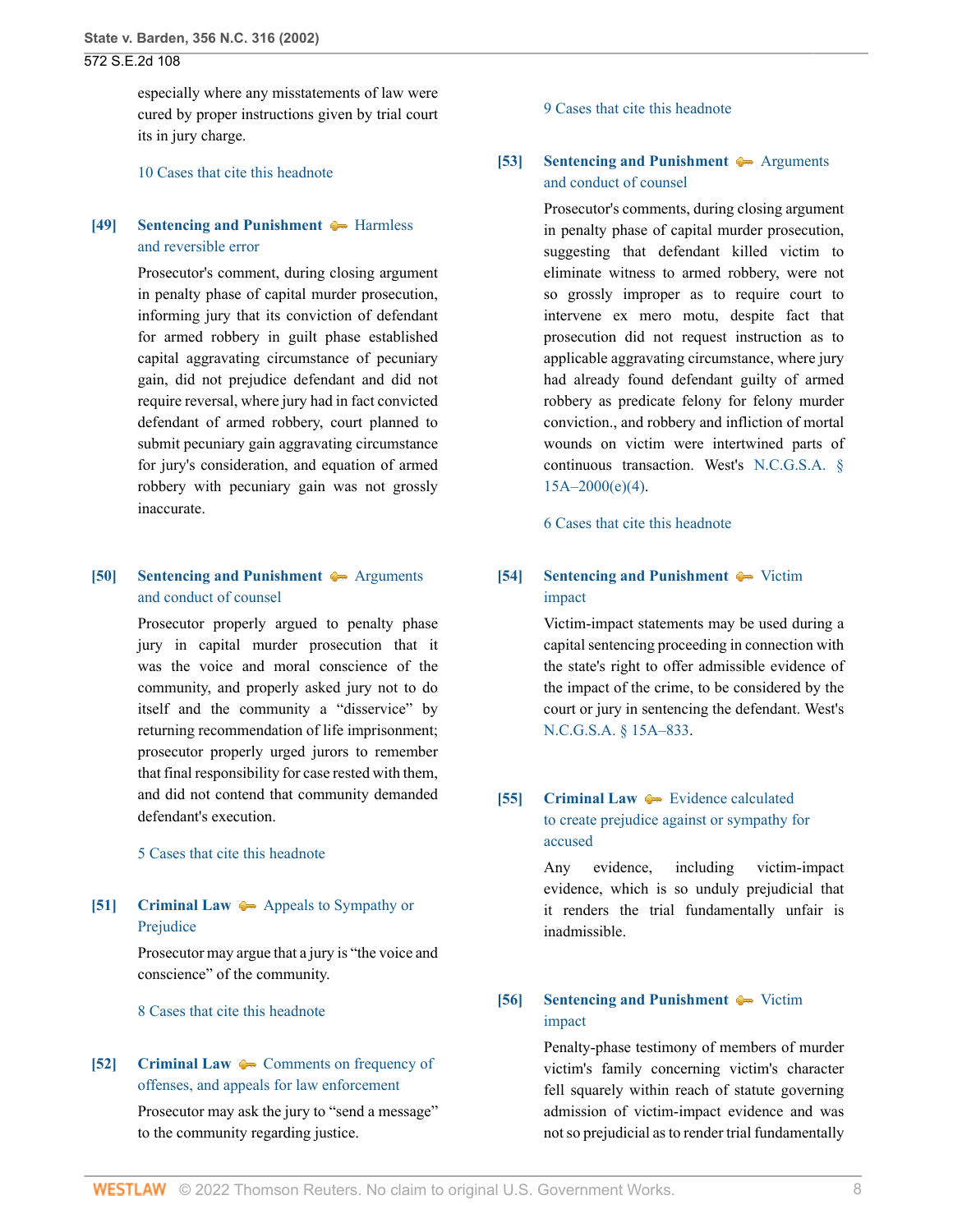unfair; victim's wife, who lived in Mexico, testified that she and victim had six-year-old daughter, and that victim regularly sent them money and was a "very good" husband and father, and victim's brother testified that victim also sent money to his mother and was noble, respected, hardworking, and responsible. West's [N.C.G.S.A. § 15A–833](http://www.westlaw.com/Link/Document/FullText?findType=L&pubNum=1000037&cite=NCSTS15A-833&originatingDoc=Ia3aa668203d211da83e7e9deff98dc6f&refType=LQ&originationContext=document&vr=3.0&rs=cblt1.0&transitionType=DocumentItem&contextData=(sc.FindAndPrintPortal)).

## <span id="page-8-0"></span>**[\[57\]](#page-34-4) [Sentencing and Punishment](http://www.westlaw.com/Browse/Home/KeyNumber/350H/View.html?docGuid=Ia3aa668203d211da83e7e9deff98dc6f&originationContext=document&vr=3.0&rs=cblt1.0&transitionType=DocumentItem&contextData=(sc.FindAndPrintPortal))**  $\rightarrow$  [Arguments](http://www.westlaw.com/Browse/Home/KeyNumber/350Hk1780(2)/View.html?docGuid=Ia3aa668203d211da83e7e9deff98dc6f&originationContext=document&vr=3.0&rs=cblt1.0&transitionType=DocumentItem&contextData=(sc.FindAndPrintPortal)) [and conduct of counsel](http://www.westlaw.com/Browse/Home/KeyNumber/350Hk1780(2)/View.html?docGuid=Ia3aa668203d211da83e7e9deff98dc6f&originationContext=document&vr=3.0&rs=cblt1.0&transitionType=DocumentItem&contextData=(sc.FindAndPrintPortal))

Prosecutor's statement, during closing argument of penalty phase of capital murder prosecution, forecasting that defense counsel would argue that jury could not consider victim-impact evidence, although imprecise, was within scope of prosecutor's authority to attempt to address anticipated defense arguments and did not require reversal; more precise formulation would have forecasted that defense counsel would argue that jury should not, rather than could not, consider such evidence. West's [N.C.G.S.A. §](http://www.westlaw.com/Link/Document/FullText?findType=L&pubNum=1000037&cite=NCSTS15A-833&originatingDoc=Ia3aa668203d211da83e7e9deff98dc6f&refType=LQ&originationContext=document&vr=3.0&rs=cblt1.0&transitionType=DocumentItem&contextData=(sc.FindAndPrintPortal)) [15A–833.](http://www.westlaw.com/Link/Document/FullText?findType=L&pubNum=1000037&cite=NCSTS15A-833&originatingDoc=Ia3aa668203d211da83e7e9deff98dc6f&refType=LQ&originationContext=document&vr=3.0&rs=cblt1.0&transitionType=DocumentItem&contextData=(sc.FindAndPrintPortal))

#### <span id="page-8-1"></span>**[\[58\]](#page-34-5) [Criminal Law](http://www.westlaw.com/Browse/Home/KeyNumber/110/View.html?docGuid=Ia3aa668203d211da83e7e9deff98dc6f&originationContext=document&vr=3.0&rs=cblt1.0&transitionType=DocumentItem&contextData=(sc.FindAndPrintPortal))**  $\blacklozenge$  **[Summing up](http://www.westlaw.com/Browse/Home/KeyNumber/110k2167/View.html?docGuid=Ia3aa668203d211da83e7e9deff98dc6f&originationContext=document&vr=3.0&rs=cblt1.0&transitionType=DocumentItem&contextData=(sc.FindAndPrintPortal))**

It is not impermissible for counsel for one side to attempt in closing argument to address the anticipated arguments of the opposition.

[1 Cases that cite this headnote](http://www.westlaw.com/Link/RelatedInformation/DocHeadnoteLink?docGuid=Ia3aa668203d211da83e7e9deff98dc6f&headnoteId=200274042905820190625003639&originationContext=document&vr=3.0&rs=cblt1.0&transitionType=CitingReferences&contextData=(sc.FindAndPrintPortal))

## <span id="page-8-2"></span>**[\[59\]](#page-35-0) [Sentencing and Punishment](http://www.westlaw.com/Browse/Home/KeyNumber/350H/View.html?docGuid=Ia3aa668203d211da83e7e9deff98dc6f&originationContext=document&vr=3.0&rs=cblt1.0&transitionType=DocumentItem&contextData=(sc.FindAndPrintPortal))**  $\blacklozenge$  [Vileness,](http://www.westlaw.com/Browse/Home/KeyNumber/350Hk1684/View.html?docGuid=Ia3aa668203d211da83e7e9deff98dc6f&originationContext=document&vr=3.0&rs=cblt1.0&transitionType=DocumentItem&contextData=(sc.FindAndPrintPortal)) [heinousness, or atrocity](http://www.westlaw.com/Browse/Home/KeyNumber/350Hk1684/View.html?docGuid=Ia3aa668203d211da83e7e9deff98dc6f&originationContext=document&vr=3.0&rs=cblt1.0&transitionType=DocumentItem&contextData=(sc.FindAndPrintPortal))

Evidence that murder was violent and depraved was sufficient to support submission to penalty phase jury of "especially heinous, atrocious, or cruel" capital aggravating circumstance; defendant borrowed money from victim to support drug habit, returned that same night to solicit another loan for more drugs, and, after victim refused second request, struck victim on the head at least 14 times, from behind, probably with two dissimilar weapons, at least half of which wounds fractured victim's skull, and two of which were likely instantly incapacitating

but did not necessarily kill victim immediately. West's [N.C.G.S.A. § 15A–2000\(e\)\(9\).](http://www.westlaw.com/Link/Document/FullText?findType=L&pubNum=1000037&cite=NCSTS15A-2000&originatingDoc=Ia3aa668203d211da83e7e9deff98dc6f&refType=SP&originationContext=document&vr=3.0&rs=cblt1.0&transitionType=DocumentItem&contextData=(sc.FindAndPrintPortal)#co_pp_fab00000b4d46)

#### <span id="page-8-3"></span>**[\[60\]](#page-36-0) [Sentencing and Punishment](http://www.westlaw.com/Browse/Home/KeyNumber/350H/View.html?docGuid=Ia3aa668203d211da83e7e9deff98dc6f&originationContext=document&vr=3.0&rs=cblt1.0&transitionType=DocumentItem&contextData=(sc.FindAndPrintPortal))**  $\blacklozenge$  **[Instructions](http://www.westlaw.com/Browse/Home/KeyNumber/350Hk1780(3)/View.html?docGuid=Ia3aa668203d211da83e7e9deff98dc6f&originationContext=document&vr=3.0&rs=cblt1.0&transitionType=DocumentItem&contextData=(sc.FindAndPrintPortal))**

Trial court's submission to penalty phase jury of "no significant history of prior criminal activity" capital mitigating circumstance, over defendant's request that such circumstance not be submitted, was supported by evidence and did not implicate defendant's right to fair sentencing hearing; defendant's only prior conviction was approximately 15-year-old rape conviction, defense expert testified that defendant was "introverted" and "shy" and had no history of violence, and defendant sought to convince jury that rape victim's penalty-phase testimony was not credible. West's [N.C.G.S.A. § 15A–2000\(f\)](http://www.westlaw.com/Link/Document/FullText?findType=L&pubNum=1000037&cite=NCSTS15A-2000&originatingDoc=Ia3aa668203d211da83e7e9deff98dc6f&refType=SP&originationContext=document&vr=3.0&rs=cblt1.0&transitionType=DocumentItem&contextData=(sc.FindAndPrintPortal)#co_pp_9daf00009de57) [\(1\)](http://www.westlaw.com/Link/Document/FullText?findType=L&pubNum=1000037&cite=NCSTS15A-2000&originatingDoc=Ia3aa668203d211da83e7e9deff98dc6f&refType=SP&originationContext=document&vr=3.0&rs=cblt1.0&transitionType=DocumentItem&contextData=(sc.FindAndPrintPortal)#co_pp_9daf00009de57).

## <span id="page-8-4"></span>**[\[61\]](#page-36-1) [Sentencing and Punishment](http://www.westlaw.com/Browse/Home/KeyNumber/350H/View.html?docGuid=Ia3aa668203d211da83e7e9deff98dc6f&originationContext=document&vr=3.0&rs=cblt1.0&transitionType=DocumentItem&contextData=(sc.FindAndPrintPortal))**  $\blacklozenge$  **[Instructions](http://www.westlaw.com/Browse/Home/KeyNumber/350Hk1780(3)/View.html?docGuid=Ia3aa668203d211da83e7e9deff98dc6f&originationContext=document&vr=3.0&rs=cblt1.0&transitionType=DocumentItem&contextData=(sc.FindAndPrintPortal))**

If the trial court determines that a rational jury could find that a capital defendant has no significant history of prior criminal activity, the statutory mitigating circumstance must be submitted to the jury, without regard to the wishes of the state or the defendant. West's [N.C.G.S.A. § 15A–2000\(f\)\(1\).](http://www.westlaw.com/Link/Document/FullText?findType=L&pubNum=1000037&cite=NCSTS15A-2000&originatingDoc=Ia3aa668203d211da83e7e9deff98dc6f&refType=SP&originationContext=document&vr=3.0&rs=cblt1.0&transitionType=DocumentItem&contextData=(sc.FindAndPrintPortal)#co_pp_9daf00009de57)

[3 Cases that cite this headnote](http://www.westlaw.com/Link/RelatedInformation/DocHeadnoteLink?docGuid=Ia3aa668203d211da83e7e9deff98dc6f&headnoteId=200274042906120190625003639&originationContext=document&vr=3.0&rs=cblt1.0&transitionType=CitingReferences&contextData=(sc.FindAndPrintPortal))

### <span id="page-8-5"></span>**[\[62\]](#page-36-2) [Sentencing and Punishment](http://www.westlaw.com/Browse/Home/KeyNumber/350H/View.html?docGuid=Ia3aa668203d211da83e7e9deff98dc6f&originationContext=document&vr=3.0&rs=cblt1.0&transitionType=DocumentItem&contextData=(sc.FindAndPrintPortal))**  $\blacklozenge$  **[Lack of](http://www.westlaw.com/Browse/Home/KeyNumber/350Hk1708/View.html?docGuid=Ia3aa668203d211da83e7e9deff98dc6f&originationContext=document&vr=3.0&rs=cblt1.0&transitionType=DocumentItem&contextData=(sc.FindAndPrintPortal))** [significant prior record](http://www.westlaw.com/Browse/Home/KeyNumber/350Hk1708/View.html?docGuid=Ia3aa668203d211da83e7e9deff98dc6f&originationContext=document&vr=3.0&rs=cblt1.0&transitionType=DocumentItem&contextData=(sc.FindAndPrintPortal))

Presence of some evidence of a capital defendant's prior violent criminal activity does not preclude submission to the jury of the "no significant history of prior criminal activity" mitigating circumstance. West's [N.C.G.S.A. §](http://www.westlaw.com/Link/Document/FullText?findType=L&pubNum=1000037&cite=NCSTS15A-2000&originatingDoc=Ia3aa668203d211da83e7e9deff98dc6f&refType=SP&originationContext=document&vr=3.0&rs=cblt1.0&transitionType=DocumentItem&contextData=(sc.FindAndPrintPortal)#co_pp_9daf00009de57)  $15A-2000(f)(1)$ .

[1 Cases that cite this headnote](http://www.westlaw.com/Link/RelatedInformation/DocHeadnoteLink?docGuid=Ia3aa668203d211da83e7e9deff98dc6f&headnoteId=200274042906220190625003639&originationContext=document&vr=3.0&rs=cblt1.0&transitionType=CitingReferences&contextData=(sc.FindAndPrintPortal))

### <span id="page-8-6"></span>**[\[63\]](#page-36-3) [Sentencing and Punishment](http://www.westlaw.com/Browse/Home/KeyNumber/350H/View.html?docGuid=Ia3aa668203d211da83e7e9deff98dc6f&originationContext=document&vr=3.0&rs=cblt1.0&transitionType=DocumentItem&contextData=(sc.FindAndPrintPortal))**  $\blacklozenge$  [Instructions](http://www.westlaw.com/Browse/Home/KeyNumber/350Hk1780(3)/View.html?docGuid=Ia3aa668203d211da83e7e9deff98dc6f&originationContext=document&vr=3.0&rs=cblt1.0&transitionType=DocumentItem&contextData=(sc.FindAndPrintPortal))

Trial court's submission to penalty phase jury of both "no significant history of prior criminal activity" capital mitigating circumstance and "prior conviction of a felony involving the use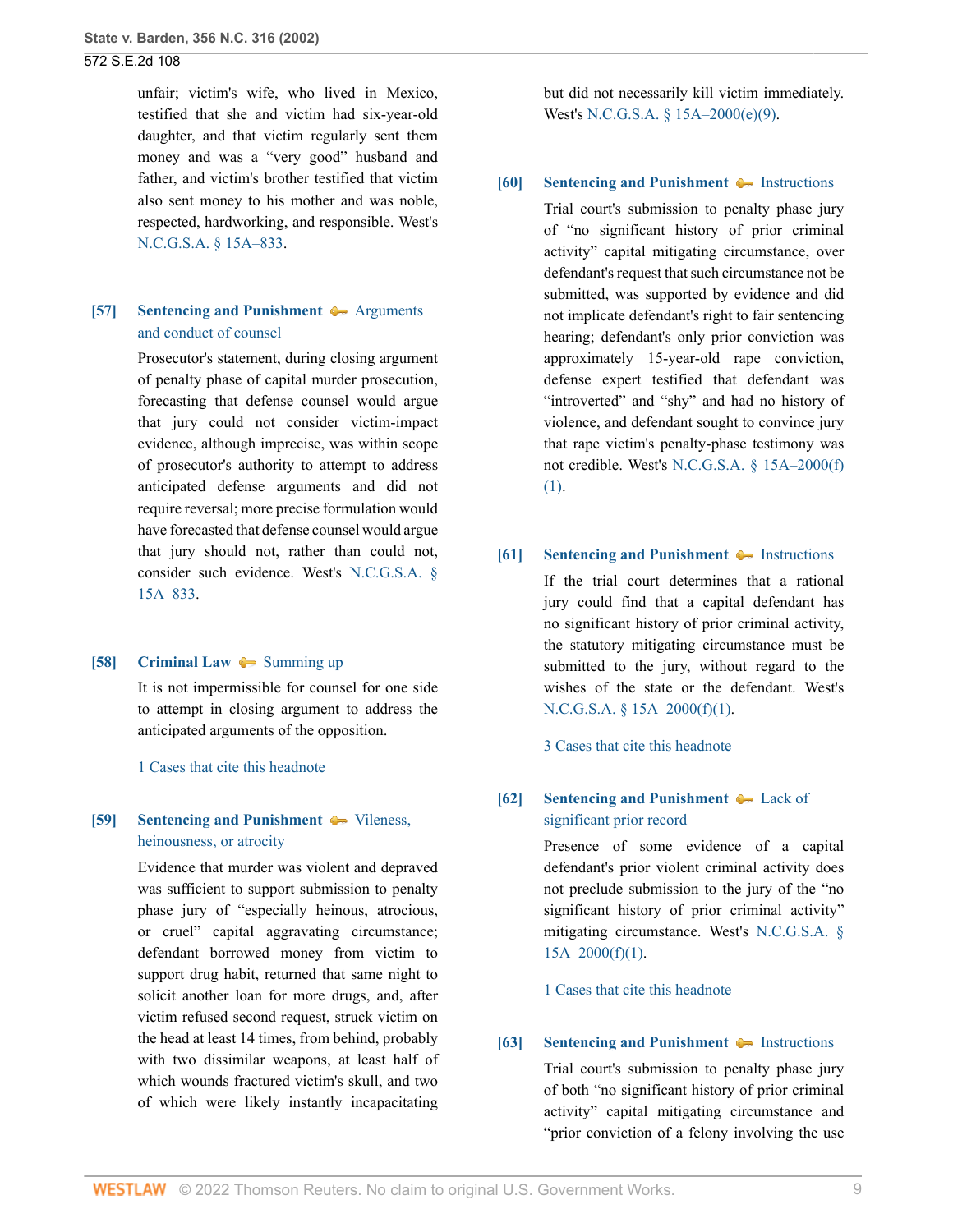or threat of violence to the person" aggravating circumstance did not implicate defendant's right to fair sentencing hearing. West's [N.C.G.S.A. §](http://www.westlaw.com/Link/Document/FullText?findType=L&pubNum=1000037&cite=NCSTS15A-2000&originatingDoc=Ia3aa668203d211da83e7e9deff98dc6f&refType=SP&originationContext=document&vr=3.0&rs=cblt1.0&transitionType=DocumentItem&contextData=(sc.FindAndPrintPortal)#co_pp_4b250000f9dd6)  $15A-2000(e)(3)$ ,  $(f)(1)$ .

#### <span id="page-9-0"></span>**[\[64\]](#page-37-0) [Sentencing and Punishment](http://www.westlaw.com/Browse/Home/KeyNumber/350H/View.html?docGuid=Ia3aa668203d211da83e7e9deff98dc6f&originationContext=document&vr=3.0&rs=cblt1.0&transitionType=DocumentItem&contextData=(sc.FindAndPrintPortal))**  $\blacklozenge$  [Instructions](http://www.westlaw.com/Browse/Home/KeyNumber/350Hk1780(3)/View.html?docGuid=Ia3aa668203d211da83e7e9deff98dc6f&originationContext=document&vr=3.0&rs=cblt1.0&transitionType=DocumentItem&contextData=(sc.FindAndPrintPortal))

Capital murder defendant was not entitled to have his proposed nonstatutory mitigating circumstance, namely, his good reputation in community in which he lived, submitted to jury, where none of the eight witnesses presented by defendant in support of such proposed circumstance testified to defendant's good reputation in the community in which he lived; testimony concerning defendant's laudable personal characteristics and specific instances of his good conduct did not address his actual reputation in the community.

## <span id="page-9-1"></span>**[\[65\]](#page-37-1) [Sentencing and Punishment](http://www.westlaw.com/Browse/Home/KeyNumber/350H/View.html?docGuid=Ia3aa668203d211da83e7e9deff98dc6f&originationContext=document&vr=3.0&rs=cblt1.0&transitionType=DocumentItem&contextData=(sc.FindAndPrintPortal))**  $\blacklozenge$  **[Harmless](http://www.westlaw.com/Browse/Home/KeyNumber/350Hk1789(9)/View.html?docGuid=Ia3aa668203d211da83e7e9deff98dc6f&originationContext=document&vr=3.0&rs=cblt1.0&transitionType=DocumentItem&contextData=(sc.FindAndPrintPortal))** [and reversible error](http://www.westlaw.com/Browse/Home/KeyNumber/350Hk1789(9)/View.html?docGuid=Ia3aa668203d211da83e7e9deff98dc6f&originationContext=document&vr=3.0&rs=cblt1.0&transitionType=DocumentItem&contextData=(sc.FindAndPrintPortal))

Any error in trial court's failure to submit to jury capital murder defendant's proposed nonstatutory mitigating circumstance, namely, his good reputation in community in which he lived, was harmless beyond reasonable doubt, where court did submit two other mitigating circumstances relating to defendant's character evidence, namely, his reputation for peacefulness and nonaggression, and his status as productive member of his church in years preceding his arrest.

## <span id="page-9-2"></span>**[\[66\]](#page-37-2) [Sentencing and Punishment](http://www.westlaw.com/Browse/Home/KeyNumber/350H/View.html?docGuid=Ia3aa668203d211da83e7e9deff98dc6f&originationContext=document&vr=3.0&rs=cblt1.0&transitionType=DocumentItem&contextData=(sc.FindAndPrintPortal)) •** [Factors](http://www.westlaw.com/Browse/Home/KeyNumber/350Hk1656/View.html?docGuid=Ia3aa668203d211da83e7e9deff98dc6f&originationContext=document&vr=3.0&rs=cblt1.0&transitionType=DocumentItem&contextData=(sc.FindAndPrintPortal)) [extrinsic to statute or guideline in general](http://www.westlaw.com/Browse/Home/KeyNumber/350Hk1656/View.html?docGuid=Ia3aa668203d211da83e7e9deff98dc6f&originationContext=document&vr=3.0&rs=cblt1.0&transitionType=DocumentItem&contextData=(sc.FindAndPrintPortal))

## **[Sentencing and Punishment](http://www.westlaw.com/Browse/Home/KeyNumber/350H/View.html?docGuid=Ia3aa668203d211da83e7e9deff98dc6f&originationContext=document&vr=3.0&rs=cblt1.0&transitionType=DocumentItem&contextData=(sc.FindAndPrintPortal))**  $\blacklozenge$  [Manner and](http://www.westlaw.com/Browse/Home/KeyNumber/350Hk1658/View.html?docGuid=Ia3aa668203d211da83e7e9deff98dc6f&originationContext=document&vr=3.0&rs=cblt1.0&transitionType=DocumentItem&contextData=(sc.FindAndPrintPortal)) [effect of weighing or considering factors](http://www.westlaw.com/Browse/Home/KeyNumber/350Hk1658/View.html?docGuid=Ia3aa668203d211da83e7e9deff98dc6f&originationContext=document&vr=3.0&rs=cblt1.0&transitionType=DocumentItem&contextData=(sc.FindAndPrintPortal))

If the jury in a capital prosecution finds that a statutory mitigating circumstance exists, it must also find that the circumstance has mitigating value; by contrast, the jury may find that a nonstatutory mitigating circumstance exists but has no mitigating value.

### <span id="page-9-3"></span>**[\[67\]](#page-37-3) [Sentencing and Punishment](http://www.westlaw.com/Browse/Home/KeyNumber/350H/View.html?docGuid=Ia3aa668203d211da83e7e9deff98dc6f&originationContext=document&vr=3.0&rs=cblt1.0&transitionType=DocumentItem&contextData=(sc.FindAndPrintPortal))**  $\blacklozenge$  **[Instructions](http://www.westlaw.com/Browse/Home/KeyNumber/350Hk1780(3)/View.html?docGuid=Ia3aa668203d211da83e7e9deff98dc6f&originationContext=document&vr=3.0&rs=cblt1.0&transitionType=DocumentItem&contextData=(sc.FindAndPrintPortal))**

Where a capital defendant seeks a peremptory instruction as to a statutory or nonstatutory mitigating circumstance that is supported by uncontroverted and manifestly credible evidence, the defendant is entitled to a peremptory instruction.

# <span id="page-9-4"></span>**[\[68\]](#page-37-4) [Sentencing and Punishment](http://www.westlaw.com/Browse/Home/KeyNumber/350H/View.html?docGuid=Ia3aa668203d211da83e7e9deff98dc6f&originationContext=document&vr=3.0&rs=cblt1.0&transitionType=DocumentItem&contextData=(sc.FindAndPrintPortal))**  $\blacklozenge$  **[Instructions](http://www.westlaw.com/Browse/Home/KeyNumber/350Hk1780(3)/View.html?docGuid=Ia3aa668203d211da83e7e9deff98dc6f&originationContext=document&vr=3.0&rs=cblt1.0&transitionType=DocumentItem&contextData=(sc.FindAndPrintPortal)) [Sentencing and Punishment](http://www.westlaw.com/Browse/Home/KeyNumber/350H/View.html?docGuid=Ia3aa668203d211da83e7e9deff98dc6f&originationContext=document&vr=3.0&rs=cblt1.0&transitionType=DocumentItem&contextData=(sc.FindAndPrintPortal))**  $\blacklozenge$  [Harmless](http://www.westlaw.com/Browse/Home/KeyNumber/350Hk1789(9)/View.html?docGuid=Ia3aa668203d211da83e7e9deff98dc6f&originationContext=document&vr=3.0&rs=cblt1.0&transitionType=DocumentItem&contextData=(sc.FindAndPrintPortal)) [and reversible error](http://www.westlaw.com/Browse/Home/KeyNumber/350Hk1789(9)/View.html?docGuid=Ia3aa668203d211da83e7e9deff98dc6f&originationContext=document&vr=3.0&rs=cblt1.0&transitionType=DocumentItem&contextData=(sc.FindAndPrintPortal))

Although the form of peremptory instruction to be given in a capital sentencing proceeding is different for statutory and nonstatutory mitigating circumstances, failure to give such an instruction where one is warranted constitutes reversible error.

## <span id="page-9-5"></span>**[\[69\]](#page-38-0) [Sentencing and Punishment](http://www.westlaw.com/Browse/Home/KeyNumber/350H/View.html?docGuid=Ia3aa668203d211da83e7e9deff98dc6f&originationContext=document&vr=3.0&rs=cblt1.0&transitionType=DocumentItem&contextData=(sc.FindAndPrintPortal))**  $\blacklozenge$  **[Review of](http://www.westlaw.com/Browse/Home/KeyNumber/350Hk1789/View.html?docGuid=Ia3aa668203d211da83e7e9deff98dc6f&originationContext=document&vr=3.0&rs=cblt1.0&transitionType=DocumentItem&contextData=(sc.FindAndPrintPortal))** [Proceedings to Impose Death Sentence](http://www.westlaw.com/Browse/Home/KeyNumber/350Hk1789/View.html?docGuid=Ia3aa668203d211da83e7e9deff98dc6f&originationContext=document&vr=3.0&rs=cblt1.0&transitionType=DocumentItem&contextData=(sc.FindAndPrintPortal))

Supreme Court would afford deference to sentencing court's determinations as to whether record showed that evidence of particular nonstatutory mitigating circumstances submitted by capital murder defendant was controverted or manifestly credible, where sentencing court's procedure in making such determinations was thorough and conscientious; defendant filed written motion requesting peremptory jury instructions, and court held charge conference, agreed to instruct as to all such circumstances not withdrawn by defendant, reviewed each circumstance individually, invited comment from all counsel, and determined whether instruction as to that circumstance would be peremptory.

### <span id="page-9-6"></span>**[\[70\]](#page-38-1) [Sentencing and Punishment](http://www.westlaw.com/Browse/Home/KeyNumber/350H/View.html?docGuid=Ia3aa668203d211da83e7e9deff98dc6f&originationContext=document&vr=3.0&rs=cblt1.0&transitionType=DocumentItem&contextData=(sc.FindAndPrintPortal))**  $\blacklozenge$  **[Instructions](http://www.westlaw.com/Browse/Home/KeyNumber/350Hk1780(3)/View.html?docGuid=Ia3aa668203d211da83e7e9deff98dc6f&originationContext=document&vr=3.0&rs=cblt1.0&transitionType=DocumentItem&contextData=(sc.FindAndPrintPortal))**

Sentencing court properly declined to give peremptory instruction with respect to capital murder defendant's nonstatutory mitigating circumstance to effect that he was responsible, praiseworthy worker relied upon by his employers, where testimony to that effect was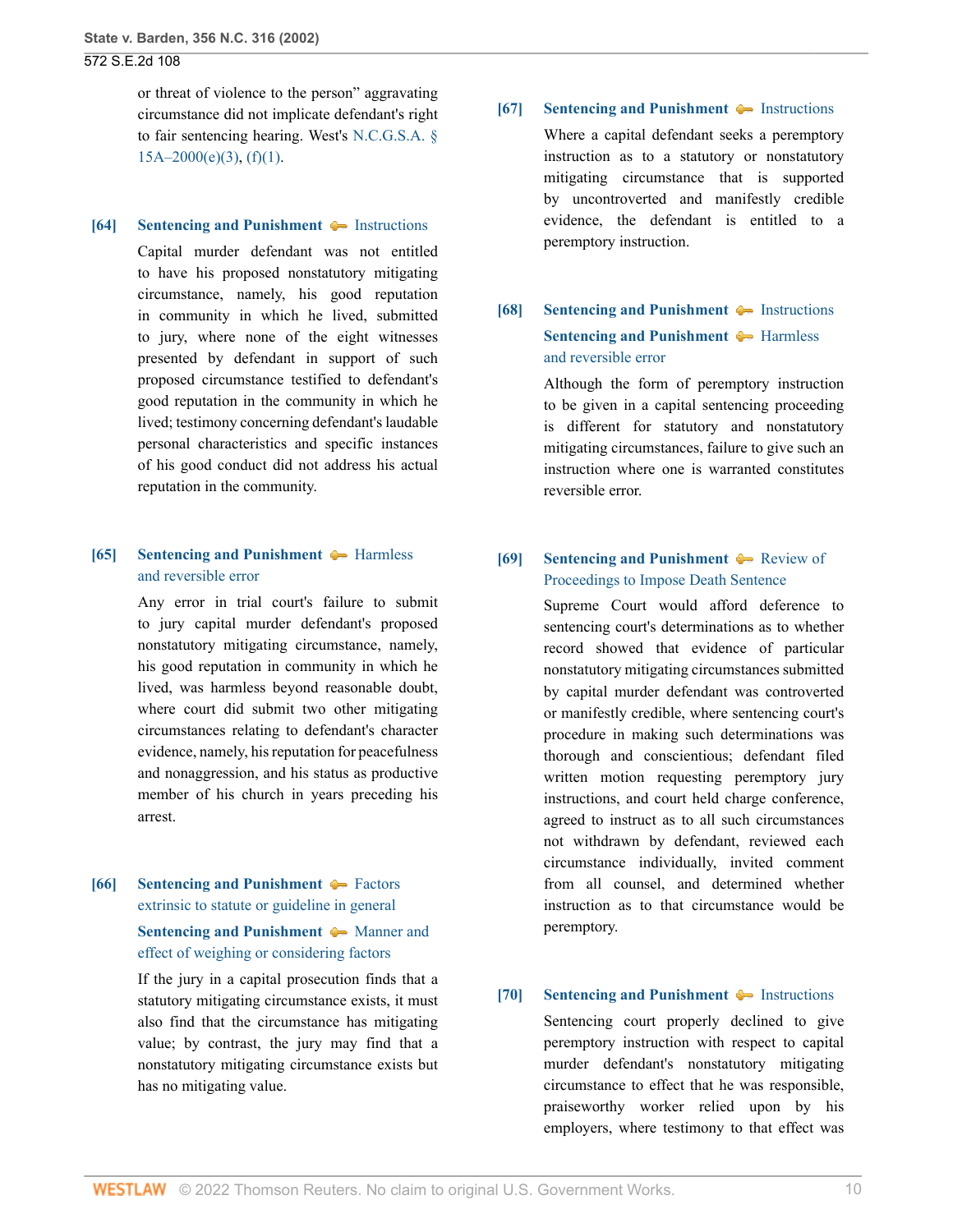controverted by testimony of one of defendant's supervisors, to effect that defendant was given leave of absence to attend drug treatment program, and of defendant's expert, who testified that defendant's chronic alcohol abuse caused him to lose a number of jobs.

#### <span id="page-10-0"></span>**[\[71\]](#page-38-2) [Sentencing and Punishment](http://www.westlaw.com/Browse/Home/KeyNumber/350H/View.html?docGuid=Ia3aa668203d211da83e7e9deff98dc6f&originationContext=document&vr=3.0&rs=cblt1.0&transitionType=DocumentItem&contextData=(sc.FindAndPrintPortal))**  $\blacklozenge$  [Instructions](http://www.westlaw.com/Browse/Home/KeyNumber/350Hk1780(3)/View.html?docGuid=Ia3aa668203d211da83e7e9deff98dc6f&originationContext=document&vr=3.0&rs=cblt1.0&transitionType=DocumentItem&contextData=(sc.FindAndPrintPortal))

Sentencing court properly declined to give peremptory instruction with respect to capital murder defendant's nonstatutory mitigating circumstance to effect that he was productive member of United States armed forces, where defendant served two terms of enlistment, received honorable discharge from his first term, but was convicted of rape during his second term and dishonorably discharged.

### <span id="page-10-1"></span>**[\[72\]](#page-38-3) [Sentencing and Punishment](http://www.westlaw.com/Browse/Home/KeyNumber/350H/View.html?docGuid=Ia3aa668203d211da83e7e9deff98dc6f&originationContext=document&vr=3.0&rs=cblt1.0&transitionType=DocumentItem&contextData=(sc.FindAndPrintPortal))**  $\blacklozenge$  [Instructions](http://www.westlaw.com/Browse/Home/KeyNumber/350Hk1780(3)/View.html?docGuid=Ia3aa668203d211da83e7e9deff98dc6f&originationContext=document&vr=3.0&rs=cblt1.0&transitionType=DocumentItem&contextData=(sc.FindAndPrintPortal))

Sentencing court properly declined to give peremptory instruction with respect to capital murder defendant's proposed statutory mitigating circumstance to effect that his capacity to appreciate criminality of his conduct or conform his conduct to requirements of law was impaired, where only evidence supporting such circumstance was testimony of expert witness who analyzed defendant solely in preparation for trial, and whose analysis was therefore not manifestly credible, and where expert's testimony was not uncontroverted. West's [N.C.G.S.A. § 15A–2000\(f\)\(6\).](http://www.westlaw.com/Link/Document/FullText?findType=L&pubNum=1000037&cite=NCSTS15A-2000&originatingDoc=Ia3aa668203d211da83e7e9deff98dc6f&refType=SP&originationContext=document&vr=3.0&rs=cblt1.0&transitionType=DocumentItem&contextData=(sc.FindAndPrintPortal)#co_pp_8bf50000573d1)

#### [1 Cases that cite this headnote](http://www.westlaw.com/Link/RelatedInformation/DocHeadnoteLink?docGuid=Ia3aa668203d211da83e7e9deff98dc6f&headnoteId=200274042907220190625003639&originationContext=document&vr=3.0&rs=cblt1.0&transitionType=CitingReferences&contextData=(sc.FindAndPrintPortal))

### <span id="page-10-2"></span>**[\[73\]](#page-39-0) [Sentencing and Punishment](http://www.westlaw.com/Browse/Home/KeyNumber/350H/View.html?docGuid=Ia3aa668203d211da83e7e9deff98dc6f&originationContext=document&vr=3.0&rs=cblt1.0&transitionType=DocumentItem&contextData=(sc.FindAndPrintPortal))**  $\blacklozenge$  **[Instructions](http://www.westlaw.com/Browse/Home/KeyNumber/350Hk1780(3)/View.html?docGuid=Ia3aa668203d211da83e7e9deff98dc6f&originationContext=document&vr=3.0&rs=cblt1.0&transitionType=DocumentItem&contextData=(sc.FindAndPrintPortal))**

Sentencing court properly declined to give peremptory instruction with respect to capital murder defendant's nonstatutory mitigating circumstance to effect that his mother and other family members abused alcohol, where family members testified concerning drinking habits of defendant's mother and other adult family members, but there was no testimony or evidence as to defendant's presence during such drinking bouts.

### <span id="page-10-3"></span>**[\[74\]](#page-39-1) [Sentencing and Punishment](http://www.westlaw.com/Browse/Home/KeyNumber/350H/View.html?docGuid=Ia3aa668203d211da83e7e9deff98dc6f&originationContext=document&vr=3.0&rs=cblt1.0&transitionType=DocumentItem&contextData=(sc.FindAndPrintPortal))**  $\blacklozenge$  [Instructions](http://www.westlaw.com/Browse/Home/KeyNumber/350Hk1780(3)/View.html?docGuid=Ia3aa668203d211da83e7e9deff98dc6f&originationContext=document&vr=3.0&rs=cblt1.0&transitionType=DocumentItem&contextData=(sc.FindAndPrintPortal))

Sentencing court properly declined to give peremptory instruction with respect to capital murder defendant's nonstatutory mitigating circumstance to effect that he was exposed to intrafamilial violence as a child, where there was no unequivocal testimony specifically placing defendant at scene of any such violence.

### <span id="page-10-4"></span>**[\[75\]](#page-39-2) [Sentencing and Punishment](http://www.westlaw.com/Browse/Home/KeyNumber/350H/View.html?docGuid=Ia3aa668203d211da83e7e9deff98dc6f&originationContext=document&vr=3.0&rs=cblt1.0&transitionType=DocumentItem&contextData=(sc.FindAndPrintPortal))**  $\blacklozenge$  [Instructions](http://www.westlaw.com/Browse/Home/KeyNumber/350Hk1780(3)/View.html?docGuid=Ia3aa668203d211da83e7e9deff98dc6f&originationContext=document&vr=3.0&rs=cblt1.0&transitionType=DocumentItem&contextData=(sc.FindAndPrintPortal))

Sentencing court properly declined to give peremptory instruction with respect to capital murder defendant's nonstatutory mitigating circumstance to effect that he, as a child, had been present in the home when his mother returned home with various men in drunken state, where only evidence in support of such circumstance was testimony of defendant's cousin, intermingled with testimony concerning events involving drinking, to effect that "we" had "a lot of activity with male friends" who sometimes spent the night, and that such activity went on in front of "all the children[.]"

## <span id="page-10-5"></span>**[\[76\]](#page-40-0) [Sentencing and Punishment](http://www.westlaw.com/Browse/Home/KeyNumber/350H/View.html?docGuid=Ia3aa668203d211da83e7e9deff98dc6f&originationContext=document&vr=3.0&rs=cblt1.0&transitionType=DocumentItem&contextData=(sc.FindAndPrintPortal))**  $\rightarrow$  [Arguments](http://www.westlaw.com/Browse/Home/KeyNumber/350Hk1780(2)/View.html?docGuid=Ia3aa668203d211da83e7e9deff98dc6f&originationContext=document&vr=3.0&rs=cblt1.0&transitionType=DocumentItem&contextData=(sc.FindAndPrintPortal)) [and conduct of counsel](http://www.westlaw.com/Browse/Home/KeyNumber/350Hk1780(2)/View.html?docGuid=Ia3aa668203d211da83e7e9deff98dc6f&originationContext=document&vr=3.0&rs=cblt1.0&transitionType=DocumentItem&contextData=(sc.FindAndPrintPortal))

Capital murder defendant failed to establish that different result would have obtained in sentencing proceeding had sentencing court more promptly sustained defense objection to prosecutor's comments during closing argument on defendant's failure to call his wife to testify, and had court given properly detailed curative instruction, where evidence of defendant's guilt was strong, jurors found all three submitted aggravating circumstances, but only two nonstatutory mitigating circumstances out of 27 submitted, court eventually did sustain objection to prosecutor's comments, and even ambiguous and incomplete curative instructions would not be presumed to have been utterly ineffectual. West's [N.C.G.S.A. §§ 8–57\(a\),](http://www.westlaw.com/Link/Document/FullText?findType=L&pubNum=1000037&cite=NCSTS8-57&originatingDoc=Ia3aa668203d211da83e7e9deff98dc6f&refType=SP&originationContext=document&vr=3.0&rs=cblt1.0&transitionType=DocumentItem&contextData=(sc.FindAndPrintPortal)#co_pp_8b3b0000958a4) [15A–](http://www.westlaw.com/Link/Document/FullText?findType=L&pubNum=1000037&cite=NCSTS15A-1443&originatingDoc=Ia3aa668203d211da83e7e9deff98dc6f&refType=SP&originationContext=document&vr=3.0&rs=cblt1.0&transitionType=DocumentItem&contextData=(sc.FindAndPrintPortal)#co_pp_8b3b0000958a4) [1443\(a\).](http://www.westlaw.com/Link/Document/FullText?findType=L&pubNum=1000037&cite=NCSTS15A-1443&originatingDoc=Ia3aa668203d211da83e7e9deff98dc6f&refType=SP&originationContext=document&vr=3.0&rs=cblt1.0&transitionType=DocumentItem&contextData=(sc.FindAndPrintPortal)#co_pp_8b3b0000958a4)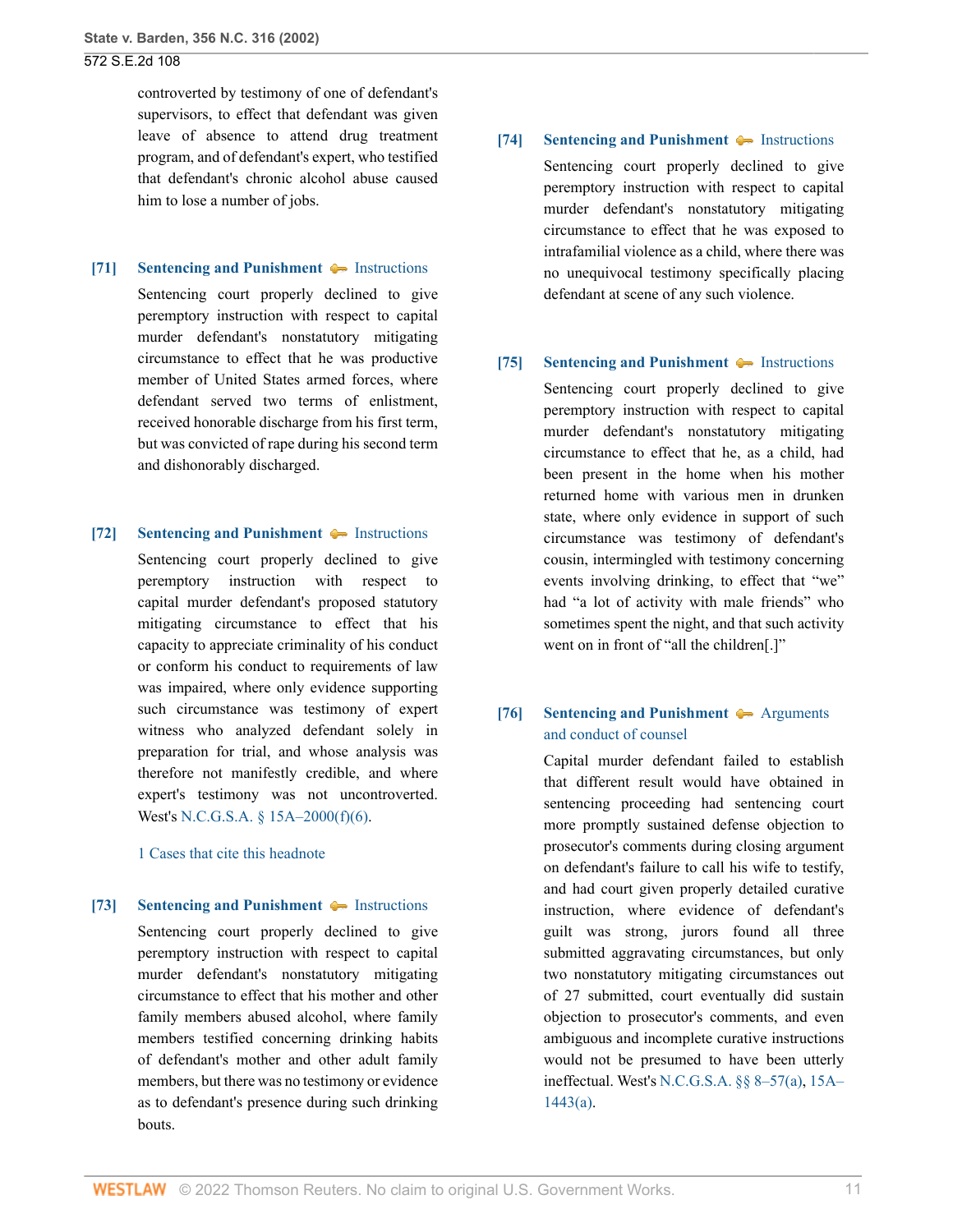#### [5 Cases that cite this headnote](http://www.westlaw.com/Link/RelatedInformation/DocHeadnoteLink?docGuid=Ia3aa668203d211da83e7e9deff98dc6f&headnoteId=200274042907620190625003639&originationContext=document&vr=3.0&rs=cblt1.0&transitionType=CitingReferences&contextData=(sc.FindAndPrintPortal))

<span id="page-11-0"></span>**[\[77\]](#page-40-1) [Criminal Law](http://www.westlaw.com/Browse/Home/KeyNumber/110/View.html?docGuid=Ia3aa668203d211da83e7e9deff98dc6f&originationContext=document&vr=3.0&rs=cblt1.0&transitionType=DocumentItem&contextData=(sc.FindAndPrintPortal))**  $\blacklozenge$  **[Failure to testify or call](http://www.westlaw.com/Browse/Home/KeyNumber/110k317/View.html?docGuid=Ia3aa668203d211da83e7e9deff98dc6f&originationContext=document&vr=3.0&rs=cblt1.0&transitionType=DocumentItem&contextData=(sc.FindAndPrintPortal))** [witness](http://www.westlaw.com/Browse/Home/KeyNumber/110k317/View.html?docGuid=Ia3aa668203d211da83e7e9deff98dc6f&originationContext=document&vr=3.0&rs=cblt1.0&transitionType=DocumentItem&contextData=(sc.FindAndPrintPortal))

> Failure of a defendant's wife to testify on his behalf shall not be used to his prejudice. West's [N.C.G.S.A. § 8–57\(a\).](http://www.westlaw.com/Link/Document/FullText?findType=L&pubNum=1000037&cite=NCSTS8-57&originatingDoc=Ia3aa668203d211da83e7e9deff98dc6f&refType=SP&originationContext=document&vr=3.0&rs=cblt1.0&transitionType=DocumentItem&contextData=(sc.FindAndPrintPortal)#co_pp_8b3b0000958a4)

# <span id="page-11-1"></span>**[\[78\]](#page-40-2) [Criminal Law](http://www.westlaw.com/Browse/Home/KeyNumber/110/View.html?docGuid=Ia3aa668203d211da83e7e9deff98dc6f&originationContext=document&vr=3.0&rs=cblt1.0&transitionType=DocumentItem&contextData=(sc.FindAndPrintPortal))**  $\bullet$  **[Comments on failure of](http://www.westlaw.com/Browse/Home/KeyNumber/110k2203/View.html?docGuid=Ia3aa668203d211da83e7e9deff98dc6f&originationContext=document&vr=3.0&rs=cblt1.0&transitionType=DocumentItem&contextData=(sc.FindAndPrintPortal))** [accused to present evidence](http://www.westlaw.com/Browse/Home/KeyNumber/110k2203/View.html?docGuid=Ia3aa668203d211da83e7e9deff98dc6f&originationContext=document&vr=3.0&rs=cblt1.0&transitionType=DocumentItem&contextData=(sc.FindAndPrintPortal))

Where the failure of a criminal defendant to call his wife to testify on his behalf is argued by the prosecution to the defendant's detriment, the trial court should provide a prompt peremptory instruction that the jury should disregard the argument and that the failure of the defendant to call his wife should not be held against him. West's [N.C.G.S.A. § 8–57\(a\).](http://www.westlaw.com/Link/Document/FullText?findType=L&pubNum=1000037&cite=NCSTS8-57&originatingDoc=Ia3aa668203d211da83e7e9deff98dc6f&refType=SP&originationContext=document&vr=3.0&rs=cblt1.0&transitionType=DocumentItem&contextData=(sc.FindAndPrintPortal)#co_pp_8b3b0000958a4)

## <span id="page-11-2"></span>**[\[79\]](#page-40-3) [Sentencing and Punishment](http://www.westlaw.com/Browse/Home/KeyNumber/350H/View.html?docGuid=Ia3aa668203d211da83e7e9deff98dc6f&originationContext=document&vr=3.0&rs=cblt1.0&transitionType=DocumentItem&contextData=(sc.FindAndPrintPortal))**  $\rightarrow$  [Arguments](http://www.westlaw.com/Browse/Home/KeyNumber/350Hk1780(2)/View.html?docGuid=Ia3aa668203d211da83e7e9deff98dc6f&originationContext=document&vr=3.0&rs=cblt1.0&transitionType=DocumentItem&contextData=(sc.FindAndPrintPortal)) [and conduct of counsel](http://www.westlaw.com/Browse/Home/KeyNumber/350Hk1780(2)/View.html?docGuid=Ia3aa668203d211da83e7e9deff98dc6f&originationContext=document&vr=3.0&rs=cblt1.0&transitionType=DocumentItem&contextData=(sc.FindAndPrintPortal))

Sentencing court's failure to sustain capital murder defendant's initial objection to prosecutor's comment, during sentencing phase closing argument, on defendant's failure to call his wife to testify, together with its insufficiently detailed curative instruction once prosecutor began to develop such argument further, amounted to error, in light of prohibited nature of such argument and unequivocal requirement for detailed peremptory curative instruction under such circumstances. West's [N.C.G.S.A. §§ 8–57\(a\),](http://www.westlaw.com/Link/Document/FullText?findType=L&pubNum=1000037&cite=NCSTS8-57&originatingDoc=Ia3aa668203d211da83e7e9deff98dc6f&refType=SP&originationContext=document&vr=3.0&rs=cblt1.0&transitionType=DocumentItem&contextData=(sc.FindAndPrintPortal)#co_pp_8b3b0000958a4) [15A–1443\(a\)](http://www.westlaw.com/Link/Document/FullText?findType=L&pubNum=1000037&cite=NCSTS15A-1443&originatingDoc=Ia3aa668203d211da83e7e9deff98dc6f&refType=SP&originationContext=document&vr=3.0&rs=cblt1.0&transitionType=DocumentItem&contextData=(sc.FindAndPrintPortal)#co_pp_8b3b0000958a4).

# <span id="page-11-3"></span>**[\[80\]](#page-41-0) [Sentencing and Punishment](http://www.westlaw.com/Browse/Home/KeyNumber/350H/View.html?docGuid=Ia3aa668203d211da83e7e9deff98dc6f&originationContext=document&vr=3.0&rs=cblt1.0&transitionType=DocumentItem&contextData=(sc.FindAndPrintPortal)) [Presentation](http://www.westlaw.com/Browse/Home/KeyNumber/350Hk1789(3)/View.html?docGuid=Ia3aa668203d211da83e7e9deff98dc6f&originationContext=document&vr=3.0&rs=cblt1.0&transitionType=DocumentItem&contextData=(sc.FindAndPrintPortal))** [and reservation in lower court of grounds of](http://www.westlaw.com/Browse/Home/KeyNumber/350Hk1789(3)/View.html?docGuid=Ia3aa668203d211da83e7e9deff98dc6f&originationContext=document&vr=3.0&rs=cblt1.0&transitionType=DocumentItem&contextData=(sc.FindAndPrintPortal)) [review](http://www.westlaw.com/Browse/Home/KeyNumber/350Hk1789(3)/View.html?docGuid=Ia3aa668203d211da83e7e9deff98dc6f&originationContext=document&vr=3.0&rs=cblt1.0&transitionType=DocumentItem&contextData=(sc.FindAndPrintPortal))

Sentencing court's giving of penalty phase jury instruction on "pecuniary gain" capital aggravating circumstance was not plain error, where defendant was also convicted of armed robbery of murder victim. West's [N.C.G.S.A. §](http://www.westlaw.com/Link/Document/FullText?findType=L&pubNum=1000037&cite=NCSTS15A-2000&originatingDoc=Ia3aa668203d211da83e7e9deff98dc6f&refType=SP&originationContext=document&vr=3.0&rs=cblt1.0&transitionType=DocumentItem&contextData=(sc.FindAndPrintPortal)#co_pp_71db000052462)  $15A-2000(e)(6)$ .

[1 Cases that cite this headnote](http://www.westlaw.com/Link/RelatedInformation/DocHeadnoteLink?docGuid=Ia3aa668203d211da83e7e9deff98dc6f&headnoteId=200274042908020190625003639&originationContext=document&vr=3.0&rs=cblt1.0&transitionType=CitingReferences&contextData=(sc.FindAndPrintPortal))

<span id="page-11-4"></span>**[\[81\]](#page-41-1) [Sentencing and Punishment](http://www.westlaw.com/Browse/Home/KeyNumber/350H/View.html?docGuid=Ia3aa668203d211da83e7e9deff98dc6f&originationContext=document&vr=3.0&rs=cblt1.0&transitionType=DocumentItem&contextData=(sc.FindAndPrintPortal)) [Presentation](http://www.westlaw.com/Browse/Home/KeyNumber/350Hk1789(3)/View.html?docGuid=Ia3aa668203d211da83e7e9deff98dc6f&originationContext=document&vr=3.0&rs=cblt1.0&transitionType=DocumentItem&contextData=(sc.FindAndPrintPortal))** [and reservation in lower court of grounds of](http://www.westlaw.com/Browse/Home/KeyNumber/350Hk1789(3)/View.html?docGuid=Ia3aa668203d211da83e7e9deff98dc6f&originationContext=document&vr=3.0&rs=cblt1.0&transitionType=DocumentItem&contextData=(sc.FindAndPrintPortal)) [review](http://www.westlaw.com/Browse/Home/KeyNumber/350Hk1789(3)/View.html?docGuid=Ia3aa668203d211da83e7e9deff98dc6f&originationContext=document&vr=3.0&rs=cblt1.0&transitionType=DocumentItem&contextData=(sc.FindAndPrintPortal))

> Capital murder defendant waived all but plain error review of sentencing court's giving of penalty phase instruction on "pecuniary gain" aggravating circumstance by failing to object to such instruction when given. West's [N.C.G.S.A.](http://www.westlaw.com/Link/Document/FullText?findType=L&pubNum=1000037&cite=NCSTS15A-2000&originatingDoc=Ia3aa668203d211da83e7e9deff98dc6f&refType=SP&originationContext=document&vr=3.0&rs=cblt1.0&transitionType=DocumentItem&contextData=(sc.FindAndPrintPortal)#co_pp_71db000052462)  $$15A-2000(e)(6)$ .

[1 Cases that cite this headnote](http://www.westlaw.com/Link/RelatedInformation/DocHeadnoteLink?docGuid=Ia3aa668203d211da83e7e9deff98dc6f&headnoteId=200274042908120190625003639&originationContext=document&vr=3.0&rs=cblt1.0&transitionType=CitingReferences&contextData=(sc.FindAndPrintPortal))

### <span id="page-11-5"></span>**[\[82\]](#page-42-0) [Homicide](http://www.westlaw.com/Browse/Home/KeyNumber/203/View.html?docGuid=Ia3aa668203d211da83e7e9deff98dc6f&originationContext=document&vr=3.0&rs=cblt1.0&transitionType=DocumentItem&contextData=(sc.FindAndPrintPortal))**  $\rightarrow$  [Murder in general](http://www.westlaw.com/Browse/Home/KeyNumber/203k832/View.html?docGuid=Ia3aa668203d211da83e7e9deff98dc6f&originationContext=document&vr=3.0&rs=cblt1.0&transitionType=DocumentItem&contextData=(sc.FindAndPrintPortal))

Short-form indictment is sufficient to charge a defendant with first-degree murder.

[3 Cases that cite this headnote](http://www.westlaw.com/Link/RelatedInformation/DocHeadnoteLink?docGuid=Ia3aa668203d211da83e7e9deff98dc6f&headnoteId=200274042908220190625003639&originationContext=document&vr=3.0&rs=cblt1.0&transitionType=CitingReferences&contextData=(sc.FindAndPrintPortal))

### <span id="page-11-6"></span>**[\[83\]](#page-42-1) [Sentencing and Punishment](http://www.westlaw.com/Browse/Home/KeyNumber/350H/View.html?docGuid=Ia3aa668203d211da83e7e9deff98dc6f&originationContext=document&vr=3.0&rs=cblt1.0&transitionType=DocumentItem&contextData=(sc.FindAndPrintPortal))**  $\blacklozenge$  [Instructions](http://www.westlaw.com/Browse/Home/KeyNumber/350Hk1780(3)/View.html?docGuid=Ia3aa668203d211da83e7e9deff98dc6f&originationContext=document&vr=3.0&rs=cblt1.0&transitionType=DocumentItem&contextData=(sc.FindAndPrintPortal))

Pattern jury instructions for the "especially heinous, atrocious, or cruel" capital aggravating circumstance are not unconstitutionally vague and are proper. West's [N.C.G.S.A. § 15A–](http://www.westlaw.com/Link/Document/FullText?findType=L&pubNum=1000037&cite=NCSTS15A-2000&originatingDoc=Ia3aa668203d211da83e7e9deff98dc6f&refType=SP&originationContext=document&vr=3.0&rs=cblt1.0&transitionType=DocumentItem&contextData=(sc.FindAndPrintPortal)#co_pp_fab00000b4d46)  $2000(e)(9)$ .

## <span id="page-11-7"></span>**[\[84\]](#page-42-2) [Sentencing and Punishment](http://www.westlaw.com/Browse/Home/KeyNumber/350H/View.html?docGuid=Ia3aa668203d211da83e7e9deff98dc6f&originationContext=document&vr=3.0&rs=cblt1.0&transitionType=DocumentItem&contextData=(sc.FindAndPrintPortal)) [Personal or](http://www.westlaw.com/Browse/Home/KeyNumber/350Hk1673/View.html?docGuid=Ia3aa668203d211da83e7e9deff98dc6f&originationContext=document&vr=3.0&rs=cblt1.0&transitionType=DocumentItem&contextData=(sc.FindAndPrintPortal))** [pecuniary gain](http://www.westlaw.com/Browse/Home/KeyNumber/350Hk1673/View.html?docGuid=Ia3aa668203d211da83e7e9deff98dc6f&originationContext=document&vr=3.0&rs=cblt1.0&transitionType=DocumentItem&contextData=(sc.FindAndPrintPortal))

"Felony committed for pecuniary gain" capital aggravating circumstance is properly submitted in cases involving felony murder where armed robbery is the underlying felony. West's [N.C.G.S.A. § 15A–2000\(e\)\(6\).](http://www.westlaw.com/Link/Document/FullText?findType=L&pubNum=1000037&cite=NCSTS15A-2000&originatingDoc=Ia3aa668203d211da83e7e9deff98dc6f&refType=SP&originationContext=document&vr=3.0&rs=cblt1.0&transitionType=DocumentItem&contextData=(sc.FindAndPrintPortal)#co_pp_71db000052462)

# <span id="page-11-8"></span>**[\[85\]](#page-42-3) [Sentencing and Punishment](http://www.westlaw.com/Browse/Home/KeyNumber/350H/View.html?docGuid=Ia3aa668203d211da83e7e9deff98dc6f&originationContext=document&vr=3.0&rs=cblt1.0&transitionType=DocumentItem&contextData=(sc.FindAndPrintPortal))**  $\blacklozenge$  [Instructions](http://www.westlaw.com/Browse/Home/KeyNumber/350Hk1780(3)/View.html?docGuid=Ia3aa668203d211da83e7e9deff98dc6f&originationContext=document&vr=3.0&rs=cblt1.0&transitionType=DocumentItem&contextData=(sc.FindAndPrintPortal))

Penalty phase jury instruction in capital murder prosecution, to effect that defendant had burden to satisfy jury as to existence of mitigating circumstances, was appropriate.

<span id="page-11-9"></span>**[\[86\]](#page-42-4) [Sentencing and Punishment](http://www.westlaw.com/Browse/Home/KeyNumber/350H/View.html?docGuid=Ia3aa668203d211da83e7e9deff98dc6f&originationContext=document&vr=3.0&rs=cblt1.0&transitionType=DocumentItem&contextData=(sc.FindAndPrintPortal)) [Provision](http://www.westlaw.com/Browse/Home/KeyNumber/350Hk1624/View.html?docGuid=Ia3aa668203d211da83e7e9deff98dc6f&originationContext=document&vr=3.0&rs=cblt1.0&transitionType=DocumentItem&contextData=(sc.FindAndPrintPortal))** [authorizing death penalty](http://www.westlaw.com/Browse/Home/KeyNumber/350Hk1624/View.html?docGuid=Ia3aa668203d211da83e7e9deff98dc6f&originationContext=document&vr=3.0&rs=cblt1.0&transitionType=DocumentItem&contextData=(sc.FindAndPrintPortal))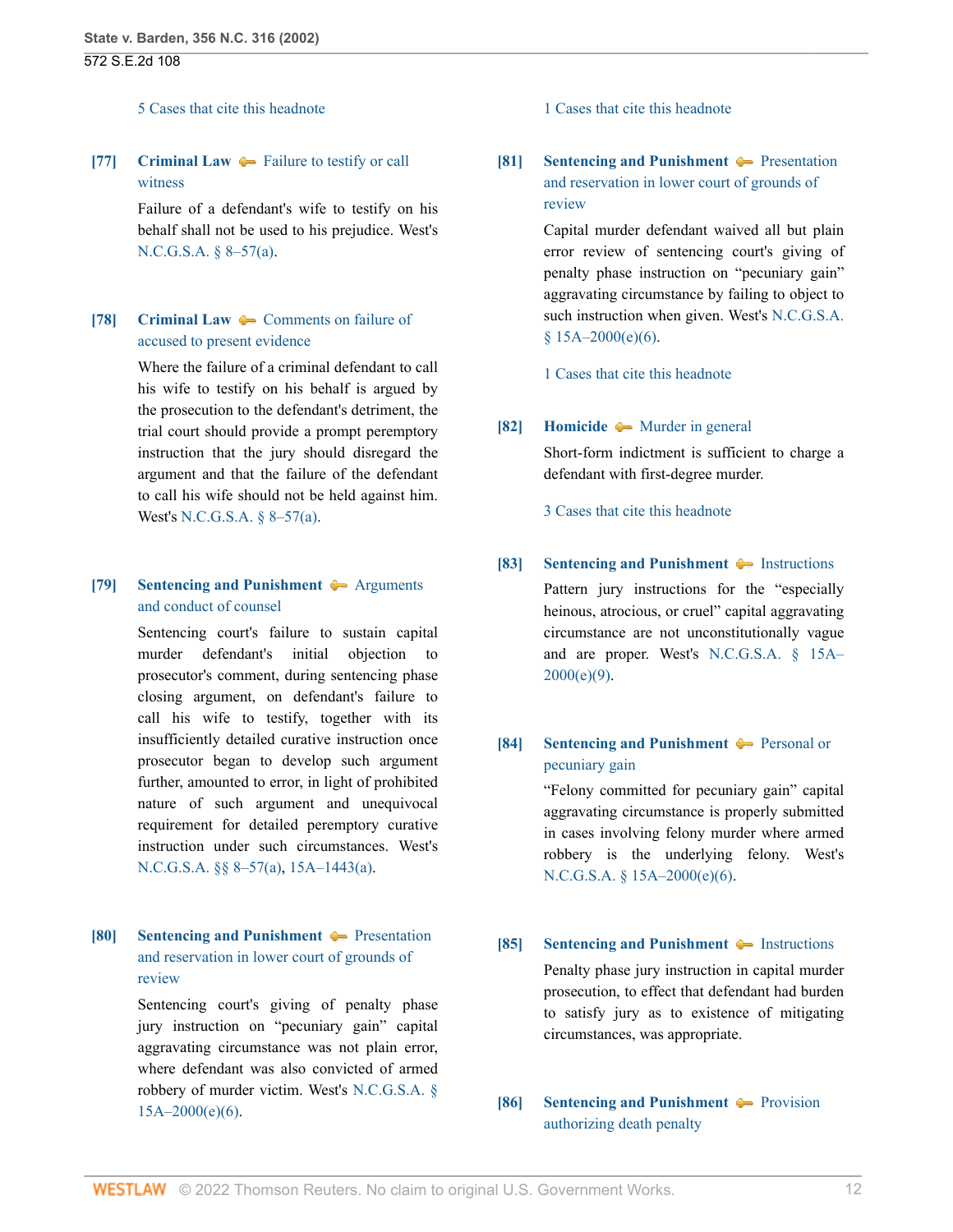State statutory capital sentencing scheme was not unconstitutionally vague or overbroad. West's [N.C.G.S.A. § 15A–2000](http://www.westlaw.com/Link/Document/FullText?findType=L&pubNum=1000037&cite=NCSTS15A-2000&originatingDoc=Ia3aa668203d211da83e7e9deff98dc6f&refType=LQ&originationContext=document&vr=3.0&rs=cblt1.0&transitionType=DocumentItem&contextData=(sc.FindAndPrintPortal)).

# <span id="page-12-0"></span>**[\[87\]](#page-42-5) [Sentencing and Punishment](http://www.westlaw.com/Browse/Home/KeyNumber/350H/View.html?docGuid=Ia3aa668203d211da83e7e9deff98dc6f&originationContext=document&vr=3.0&rs=cblt1.0&transitionType=DocumentItem&contextData=(sc.FindAndPrintPortal))**  $\rightarrow$  [Matters](http://www.westlaw.com/Browse/Home/KeyNumber/350Hk1648/View.html?docGuid=Ia3aa668203d211da83e7e9deff98dc6f&originationContext=document&vr=3.0&rs=cblt1.0&transitionType=DocumentItem&contextData=(sc.FindAndPrintPortal)) [relating to racial or other prejudice](http://www.westlaw.com/Browse/Home/KeyNumber/350Hk1648/View.html?docGuid=Ia3aa668203d211da83e7e9deff98dc6f&originationContext=document&vr=3.0&rs=cblt1.0&transitionType=DocumentItem&contextData=(sc.FindAndPrintPortal))

**[Sentencing and](http://www.westlaw.com/Browse/Home/KeyNumber/350H/View.html?docGuid=Ia3aa668203d211da83e7e9deff98dc6f&originationContext=document&vr=3.0&rs=cblt1.0&transitionType=DocumentItem&contextData=(sc.FindAndPrintPortal)) [Punishment](http://www.westlaw.com/Browse/Home/KeyNumber/350H/View.html?docGuid=Ia3aa668203d211da83e7e9deff98dc6f&originationContext=document&vr=3.0&rs=cblt1.0&transitionType=DocumentItem&contextData=(sc.FindAndPrintPortal))**  $\blacklozenge$  [Determinations based on](http://www.westlaw.com/Browse/Home/KeyNumber/350Hk1661/View.html?docGuid=Ia3aa668203d211da83e7e9deff98dc6f&originationContext=document&vr=3.0&rs=cblt1.0&transitionType=DocumentItem&contextData=(sc.FindAndPrintPortal))

# [multiple factors](http://www.westlaw.com/Browse/Home/KeyNumber/350Hk1661/View.html?docGuid=Ia3aa668203d211da83e7e9deff98dc6f&originationContext=document&vr=3.0&rs=cblt1.0&transitionType=DocumentItem&contextData=(sc.FindAndPrintPortal))

Death penalty was not imposed upon capital murder defendant under influence of passion, prejudice, or any other arbitrary factor, despite defendant's contentions that racial prejudice was factor in charging decision and that prosecutor improperly considered unrelated murder in making charging decision, where prosecutor based his decision to seek death penalty on number of aggravating circumstances, seriousness of case, and treatment of other similar cases, including unrelated murder committed shortly after murder with which defendant was charged; prosecutor's mere mention of victim's race during conference with court and defense counsel did not demonstrate racial bias. West's [N.C.G.S.A. § 15A–2000\(d\)](http://www.westlaw.com/Link/Document/FullText?findType=L&pubNum=1000037&cite=NCSTS15A-2000&originatingDoc=Ia3aa668203d211da83e7e9deff98dc6f&refType=SP&originationContext=document&vr=3.0&rs=cblt1.0&transitionType=DocumentItem&contextData=(sc.FindAndPrintPortal)#co_pp_4be3000003be5) [\(2\)](http://www.westlaw.com/Link/Document/FullText?findType=L&pubNum=1000037&cite=NCSTS15A-2000&originatingDoc=Ia3aa668203d211da83e7e9deff98dc6f&refType=SP&originationContext=document&vr=3.0&rs=cblt1.0&transitionType=DocumentItem&contextData=(sc.FindAndPrintPortal)#co_pp_4be3000003be5).

## <span id="page-12-1"></span>**[\[88\]](#page-43-0) [Sentencing and Punishment](http://www.westlaw.com/Browse/Home/KeyNumber/350H/View.html?docGuid=Ia3aa668203d211da83e7e9deff98dc6f&originationContext=document&vr=3.0&rs=cblt1.0&transitionType=DocumentItem&contextData=(sc.FindAndPrintPortal))**  $\rightarrow$  [Authority or](http://www.westlaw.com/Browse/Home/KeyNumber/350Hk1740/View.html?docGuid=Ia3aa668203d211da83e7e9deff98dc6f&originationContext=document&vr=3.0&rs=cblt1.0&transitionType=DocumentItem&contextData=(sc.FindAndPrintPortal)) [discretion of prosecutor](http://www.westlaw.com/Browse/Home/KeyNumber/350Hk1740/View.html?docGuid=Ia3aa668203d211da83e7e9deff98dc6f&originationContext=document&vr=3.0&rs=cblt1.0&transitionType=DocumentItem&contextData=(sc.FindAndPrintPortal))

Prosecutor has discretion to consider numerous factors in determining whether a murder case should be tried capitally.

# <span id="page-12-2"></span>**[\[89\]](#page-43-1) [Sentencing and Punishment](http://www.westlaw.com/Browse/Home/KeyNumber/350H/View.html?docGuid=Ia3aa668203d211da83e7e9deff98dc6f&originationContext=document&vr=3.0&rs=cblt1.0&transitionType=DocumentItem&contextData=(sc.FindAndPrintPortal))**  $\blacklozenge$  [Remarks and](http://www.westlaw.com/Browse/Home/KeyNumber/350Hk1781/View.html?docGuid=Ia3aa668203d211da83e7e9deff98dc6f&originationContext=document&vr=3.0&rs=cblt1.0&transitionType=DocumentItem&contextData=(sc.FindAndPrintPortal)) [conduct of judge](http://www.westlaw.com/Browse/Home/KeyNumber/350Hk1781/View.html?docGuid=Ia3aa668203d211da83e7e9deff98dc6f&originationContext=document&vr=3.0&rs=cblt1.0&transitionType=DocumentItem&contextData=(sc.FindAndPrintPortal))

Trial court's comments to capital murder defendant at closing of sentencing proceeding, commending defendant for his good conduct during trial and observing that "I know that it doesn't have to be that way[,]" did not demonstrate that sentence of death was imposed under influence of passion or prejudice; rather, comment reflected awareness of an experienced trial judge that capital defendants can be obstreperous, troublesome, and even dangerous at trial. West's [N.C.G.S.A. § 15A–2000\(d\)\(2\)](http://www.westlaw.com/Link/Document/FullText?findType=L&pubNum=1000037&cite=NCSTS15A-2000&originatingDoc=Ia3aa668203d211da83e7e9deff98dc6f&refType=SP&originationContext=document&vr=3.0&rs=cblt1.0&transitionType=DocumentItem&contextData=(sc.FindAndPrintPortal)#co_pp_4be3000003be5).

## <span id="page-12-3"></span>**[\[90\]](#page-43-2) [Sentencing and Punishment](http://www.westlaw.com/Browse/Home/KeyNumber/350H/View.html?docGuid=Ia3aa668203d211da83e7e9deff98dc6f&originationContext=document&vr=3.0&rs=cblt1.0&transitionType=DocumentItem&contextData=(sc.FindAndPrintPortal))**  $\rightarrow$  [Arguments](http://www.westlaw.com/Browse/Home/KeyNumber/350Hk1780(2)/View.html?docGuid=Ia3aa668203d211da83e7e9deff98dc6f&originationContext=document&vr=3.0&rs=cblt1.0&transitionType=DocumentItem&contextData=(sc.FindAndPrintPortal)) [and conduct of counsel](http://www.westlaw.com/Browse/Home/KeyNumber/350Hk1780(2)/View.html?docGuid=Ia3aa668203d211da83e7e9deff98dc6f&originationContext=document&vr=3.0&rs=cblt1.0&transitionType=DocumentItem&contextData=(sc.FindAndPrintPortal))

Prosecutor's comments during closing argument in capital sentencing proceeding about witnesses not called by defendant did not undermine validity of defendant's death sentence. West's [N.C.G.S.A. § 15A–2000\(d\)\(2\)](http://www.westlaw.com/Link/Document/FullText?findType=L&pubNum=1000037&cite=NCSTS15A-2000&originatingDoc=Ia3aa668203d211da83e7e9deff98dc6f&refType=SP&originationContext=document&vr=3.0&rs=cblt1.0&transitionType=DocumentItem&contextData=(sc.FindAndPrintPortal)#co_pp_4be3000003be5).

## <span id="page-12-4"></span>**[\[91\]](#page-43-3) [Sentencing and Punishment](http://www.westlaw.com/Browse/Home/KeyNumber/350H/View.html?docGuid=Ia3aa668203d211da83e7e9deff98dc6f&originationContext=document&vr=3.0&rs=cblt1.0&transitionType=DocumentItem&contextData=(sc.FindAndPrintPortal))**  $\blacklozenge$  **[Manner and](http://www.westlaw.com/Browse/Home/KeyNumber/350Hk1658/View.html?docGuid=Ia3aa668203d211da83e7e9deff98dc6f&originationContext=document&vr=3.0&rs=cblt1.0&transitionType=DocumentItem&contextData=(sc.FindAndPrintPortal))** [effect of weighing or considering factors](http://www.westlaw.com/Browse/Home/KeyNumber/350Hk1658/View.html?docGuid=Ia3aa668203d211da83e7e9deff98dc6f&originationContext=document&vr=3.0&rs=cblt1.0&transitionType=DocumentItem&contextData=(sc.FindAndPrintPortal))

Penalty phase jurors did not behave irrationally in rejecting 25 out of 27 mitigating circumstances proffered by capital murder defendant and recommending sentence of death; jury's choices from submitted circumstances indicated that each circumstance was individually considered, and format of verdict form left open possibility that some jurors found that other mitigating circumstances existed but did not have mitigating value.

## <span id="page-12-5"></span>**[\[92\]](#page-43-4) [Sentencing and Punishment](http://www.westlaw.com/Browse/Home/KeyNumber/350H/View.html?docGuid=Ia3aa668203d211da83e7e9deff98dc6f&originationContext=document&vr=3.0&rs=cblt1.0&transitionType=DocumentItem&contextData=(sc.FindAndPrintPortal))**  $\blacklozenge$  **[Scope of](http://www.westlaw.com/Browse/Home/KeyNumber/350Hk1788(5)/View.html?docGuid=Ia3aa668203d211da83e7e9deff98dc6f&originationContext=document&vr=3.0&rs=cblt1.0&transitionType=DocumentItem&contextData=(sc.FindAndPrintPortal))** [review](http://www.westlaw.com/Browse/Home/KeyNumber/350Hk1788(5)/View.html?docGuid=Ia3aa668203d211da83e7e9deff98dc6f&originationContext=document&vr=3.0&rs=cblt1.0&transitionType=DocumentItem&contextData=(sc.FindAndPrintPortal))

Supreme Court was required by statute to review capital murder defendant's death sentence for proportionality. West's [N.C.G.S.A. § 15A–](http://www.westlaw.com/Link/Document/FullText?findType=L&pubNum=1000037&cite=NCSTS15A-2000&originatingDoc=Ia3aa668203d211da83e7e9deff98dc6f&refType=SP&originationContext=document&vr=3.0&rs=cblt1.0&transitionType=DocumentItem&contextData=(sc.FindAndPrintPortal)#co_pp_5ba1000067d06)  $2000(d)(1, 2)$ .

## <span id="page-12-6"></span>**[\[93\]](#page-44-0) [Sentencing and Punishment](http://www.westlaw.com/Browse/Home/KeyNumber/350H/View.html?docGuid=Ia3aa668203d211da83e7e9deff98dc6f&originationContext=document&vr=3.0&rs=cblt1.0&transitionType=DocumentItem&contextData=(sc.FindAndPrintPortal))**  $\blacklozenge$  Ouestions of [fact](http://www.westlaw.com/Browse/Home/KeyNumber/350Hk1788(9)/View.html?docGuid=Ia3aa668203d211da83e7e9deff98dc6f&originationContext=document&vr=3.0&rs=cblt1.0&transitionType=DocumentItem&contextData=(sc.FindAndPrintPortal))

For purposes of proportionality review of capital murder defendant's death sentence, all three aggravating circumstances found by jury, namely, prior crime of violence, commission of murder for pecuniary gain, and "especially heinous, atrocious, or cruel," were supported by sufficient evidence; victim of prior rape committed by defendant testified to violent nature of offense, defendant was also convicted of armed robbery of murder victim, and defendant bludgeoned victim in the head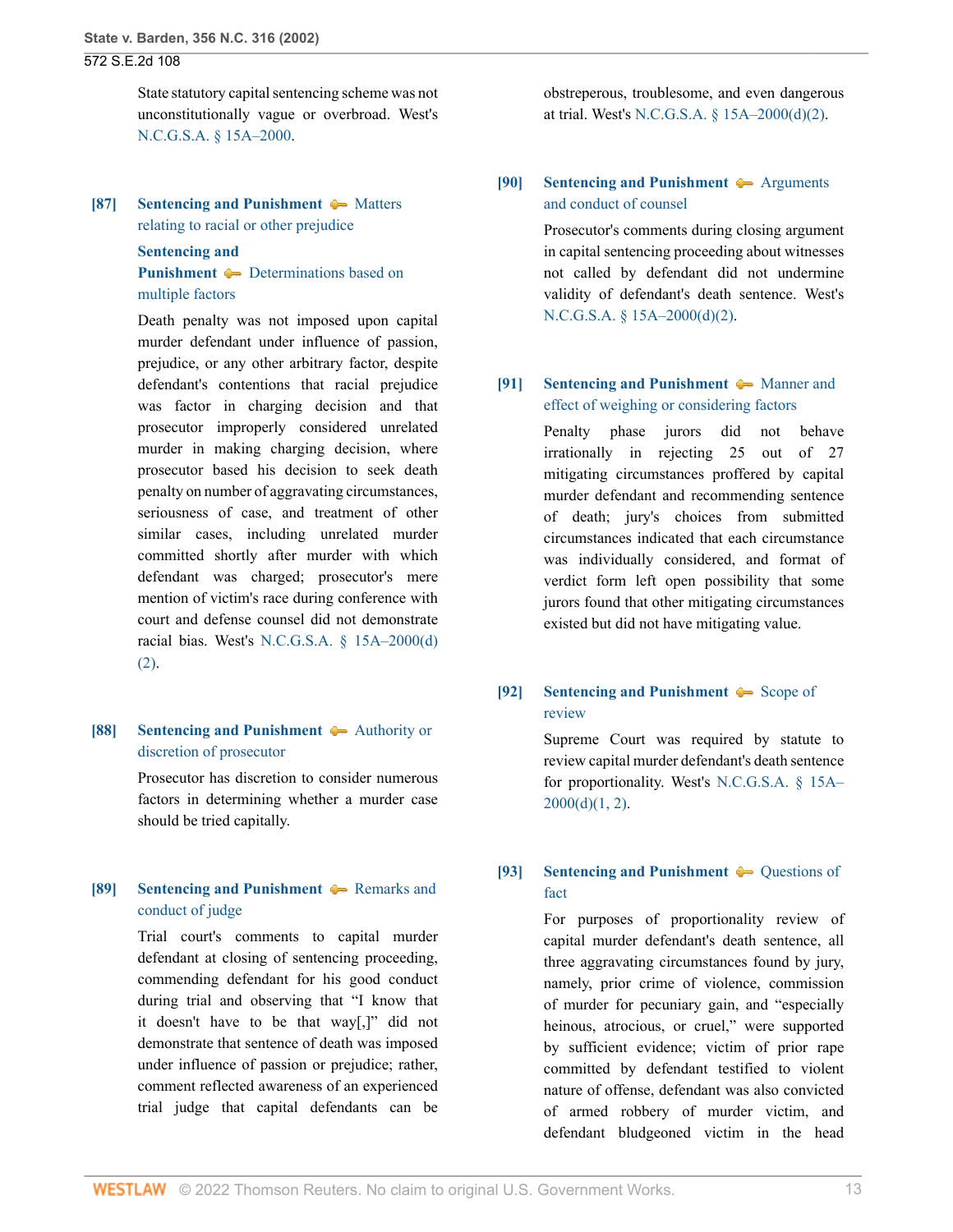numerous times, apparently changing weapons during course of attack, and acknowledged that victim may have been alive after the attack but that he took no steps to assist him. West's [N.C.G.S.A. § 15A–2000\(d\)\(1, 2\)](http://www.westlaw.com/Link/Document/FullText?findType=L&pubNum=1000037&cite=NCSTS15A-2000&originatingDoc=Ia3aa668203d211da83e7e9deff98dc6f&refType=SP&originationContext=document&vr=3.0&rs=cblt1.0&transitionType=DocumentItem&contextData=(sc.FindAndPrintPortal)#co_pp_5ba1000067d06), [\(e\)\(3, 6, 9\)](http://www.westlaw.com/Link/Document/FullText?findType=L&pubNum=1000037&cite=NCSTS15A-2000&originatingDoc=Ia3aa668203d211da83e7e9deff98dc6f&refType=SP&originationContext=document&vr=3.0&rs=cblt1.0&transitionType=DocumentItem&contextData=(sc.FindAndPrintPortal)#co_pp_7fdd00001ca15).

[5 Cases that cite this headnote](http://www.westlaw.com/Link/RelatedInformation/DocHeadnoteLink?docGuid=Ia3aa668203d211da83e7e9deff98dc6f&headnoteId=200274042909320190625003639&originationContext=document&vr=3.0&rs=cblt1.0&transitionType=CitingReferences&contextData=(sc.FindAndPrintPortal))

## <span id="page-13-0"></span>**[\[94\]](#page-44-1) [Sentencing and](http://www.westlaw.com/Browse/Home/KeyNumber/350H/View.html?docGuid=Ia3aa668203d211da83e7e9deff98dc6f&originationContext=document&vr=3.0&rs=cblt1.0&transitionType=DocumentItem&contextData=(sc.FindAndPrintPortal)) [Punishment](http://www.westlaw.com/Browse/Home/KeyNumber/350H/View.html?docGuid=Ia3aa668203d211da83e7e9deff98dc6f&originationContext=document&vr=3.0&rs=cblt1.0&transitionType=DocumentItem&contextData=(sc.FindAndPrintPortal))**  $\rightarrow$  [Proportionality](http://www.westlaw.com/Browse/Home/KeyNumber/350Hk1788(6)/View.html?docGuid=Ia3aa668203d211da83e7e9deff98dc6f&originationContext=document&vr=3.0&rs=cblt1.0&transitionType=DocumentItem&contextData=(sc.FindAndPrintPortal))

In conducting proportionality review of a death sentence, the Supreme Court takes into account the particular facts and circumstances of each case, with no single factor being deemed necessarily dispositive; the determination whether a sentence is disproportionate ultimately rests upon the experienced judgments of the members of the Supreme Court. West's [N.C.G.S.A. § 15A–2000\(d\)\(1, 2\)](http://www.westlaw.com/Link/Document/FullText?findType=L&pubNum=1000037&cite=NCSTS15A-2000&originatingDoc=Ia3aa668203d211da83e7e9deff98dc6f&refType=SP&originationContext=document&vr=3.0&rs=cblt1.0&transitionType=DocumentItem&contextData=(sc.FindAndPrintPortal)#co_pp_5ba1000067d06).

[2 Cases that cite this headnote](http://www.westlaw.com/Link/RelatedInformation/DocHeadnoteLink?docGuid=Ia3aa668203d211da83e7e9deff98dc6f&headnoteId=200274042909420190625003639&originationContext=document&vr=3.0&rs=cblt1.0&transitionType=CitingReferences&contextData=(sc.FindAndPrintPortal))

## <span id="page-13-1"></span>**[\[95\]](#page-44-2) [Sentencing and](http://www.westlaw.com/Browse/Home/KeyNumber/350H/View.html?docGuid=Ia3aa668203d211da83e7e9deff98dc6f&originationContext=document&vr=3.0&rs=cblt1.0&transitionType=DocumentItem&contextData=(sc.FindAndPrintPortal)) [Punishment](http://www.westlaw.com/Browse/Home/KeyNumber/350H/View.html?docGuid=Ia3aa668203d211da83e7e9deff98dc6f&originationContext=document&vr=3.0&rs=cblt1.0&transitionType=DocumentItem&contextData=(sc.FindAndPrintPortal))**  $\blacklozenge$  [Determinations based on](http://www.westlaw.com/Browse/Home/KeyNumber/350Hk1661/View.html?docGuid=Ia3aa668203d211da83e7e9deff98dc6f&originationContext=document&vr=3.0&rs=cblt1.0&transitionType=DocumentItem&contextData=(sc.FindAndPrintPortal)) [multiple factors](http://www.westlaw.com/Browse/Home/KeyNumber/350Hk1661/View.html?docGuid=Ia3aa668203d211da83e7e9deff98dc6f&originationContext=document&vr=3.0&rs=cblt1.0&transitionType=DocumentItem&contextData=(sc.FindAndPrintPortal))

Death penalty imposed upon capital murder defendant was not disproportionate, where jury properly found as aggravating factors that defendant had committed prior crime of violence and committed instant murder for pecuniary gain, and that instant murder was especially heinous, atrocious or cruel, defendant was 41 years of old at time of murder and thus possessed sufficient maturity to understand significance of his acts, and defendant abandoned victim and took steps to hide his involvement in murder rather than attempt to assist victim, who was possibly still alive. West's [N.C.G.S.A. § 15A–](http://www.westlaw.com/Link/Document/FullText?findType=L&pubNum=1000037&cite=NCSTS15A-2000&originatingDoc=Ia3aa668203d211da83e7e9deff98dc6f&refType=SP&originationContext=document&vr=3.0&rs=cblt1.0&transitionType=DocumentItem&contextData=(sc.FindAndPrintPortal)#co_pp_7fdd00001ca15) [2000\(e\)\(3, 6, 9\)](http://www.westlaw.com/Link/Document/FullText?findType=L&pubNum=1000037&cite=NCSTS15A-2000&originatingDoc=Ia3aa668203d211da83e7e9deff98dc6f&refType=SP&originationContext=document&vr=3.0&rs=cblt1.0&transitionType=DocumentItem&contextData=(sc.FindAndPrintPortal)#co_pp_7fdd00001ca15).

**\*\*118 \*328** Appeal as of right pursuant to [N.C.G.S. §](http://www.westlaw.com/Link/Document/FullText?findType=L&pubNum=1000037&cite=NCSTS7A-27&originatingDoc=Ia3aa668203d211da83e7e9deff98dc6f&refType=SP&originationContext=document&vr=3.0&rs=cblt1.0&transitionType=DocumentItem&contextData=(sc.FindAndPrintPortal)#co_pp_8b3b0000958a4) [7A–27\(a\)](http://www.westlaw.com/Link/Document/FullText?findType=L&pubNum=1000037&cite=NCSTS7A-27&originatingDoc=Ia3aa668203d211da83e7e9deff98dc6f&refType=SP&originationContext=document&vr=3.0&rs=cblt1.0&transitionType=DocumentItem&contextData=(sc.FindAndPrintPortal)#co_pp_8b3b0000958a4) from a judgment imposing a sentence of death entered by Balog, J., on 12 November 1999 in Superior Court, Sampson County, upon a jury verdict finding defendant guilty of first-degree murder. On 25 June 2001, the Supreme Court allowed defendant's motion to bypass the Court of Appeals

as to an additional judgment. Heard in the Supreme Court 14 February 2002.

#### **Attorneys and Law Firms**

[Roy Cooper](http://www.westlaw.com/Link/Document/FullText?findType=h&pubNum=176284&cite=0148310801&originatingDoc=Ia3aa668203d211da83e7e9deff98dc6f&refType=RQ&originationContext=document&vr=3.0&rs=cblt1.0&transitionType=DocumentItem&contextData=(sc.FindAndPrintPortal)), Attorney General, by [William N. Farrell,](http://www.westlaw.com/Link/Document/FullText?findType=h&pubNum=176284&cite=0183515201&originatingDoc=Ia3aa668203d211da83e7e9deff98dc6f&refType=RQ&originationContext=document&vr=3.0&rs=cblt1.0&transitionType=DocumentItem&contextData=(sc.FindAndPrintPortal)) [Jr.](http://www.westlaw.com/Link/Document/FullText?findType=h&pubNum=176284&cite=0183515201&originatingDoc=Ia3aa668203d211da83e7e9deff98dc6f&refType=RQ&originationContext=document&vr=3.0&rs=cblt1.0&transitionType=DocumentItem&contextData=(sc.FindAndPrintPortal)), Senior Deputy Attorney General; [John G. Barnwell](http://www.westlaw.com/Link/Document/FullText?findType=h&pubNum=176284&cite=0191947101&originatingDoc=Ia3aa668203d211da83e7e9deff98dc6f&refType=RQ&originationContext=document&vr=3.0&rs=cblt1.0&transitionType=DocumentItem&contextData=(sc.FindAndPrintPortal)), Assistant Attorney General; and Ellen Scouten, Special Deputy Attorney General, for the State.

Staples Hughes, Appellate Defender, by [Daniel R. Pollitt](http://www.westlaw.com/Link/Document/FullText?findType=h&pubNum=176284&cite=0391267601&originatingDoc=Ia3aa668203d211da83e7e9deff98dc6f&refType=RQ&originationContext=document&vr=3.0&rs=cblt1.0&transitionType=DocumentItem&contextData=(sc.FindAndPrintPortal)), Assistant Appellate Defender, for defendant-appellant.

#### **Opinion**

#### **\*329** [EDMUNDS,](http://www.westlaw.com/Link/Document/FullText?findType=h&pubNum=176284&cite=0126614401&originatingDoc=Ia3aa668203d211da83e7e9deff98dc6f&refType=RQ&originationContext=document&vr=3.0&rs=cblt1.0&transitionType=DocumentItem&contextData=(sc.FindAndPrintPortal)) Justice.

Defendant was indicted for first-degree murder and robbery with a dangerous weapon. The trial began on 1 November 1999, and defendant was found guilty of first-degree murder under felony murder rule and guilty of robbery with a dangerous weapon. At defendant's capital sentencing proceeding, the jury found that the mitigating circumstances were insufficient to outweigh the aggravating circumstances and recommended a sentence of death. On 12 November 1999, the court entered judgment imposing a death sentence for the first-degree murder conviction **\*\*119** while arresting judgment on the conviction for armed robbery.

Both defendant, Iziah Barden, and the victim, Felipe Resendiz, were employed by Master Casings, a business located in Clinton, North Carolina. Defendant was a machine operator, while the victim was a contract worker who cleaned the equipment in the evenings. The victim's responsibilities often required that he work until 1:00 or 2:00 a.m., and he would close the business when he left.

Friday, 27 March 1998, was a payday at Master Casings. Around 4:30 that afternoon, the victim cashed his paycheck at a bank, then began work at the plant at 6:00 p.m. He was still on the job when the plant janitor left the building at 10:30 p.m.

The next morning, two workers found the lifeless victim lying face down in the plant. They observed obvious [wounds](http://www.westlaw.com/Link/Document/FullText?entityType=gdrug&entityId=Iff1648e16c7111e18b05fdf15589d8e8&originationContext=document&transitionType=DocumentItem&contextData=(sc.Default)&vr=3.0&rs=cblt1.0) to the back of his head and saw that his back pocket had been pulled inside out. Investigators found a stainless-steel paddle inside a bin near the body. A small amount of blood was on the paddle's blade. An autopsy revealed that the victim had been struck on the head fourteen times. The evidence indicated that the victim's assailant used different implements because some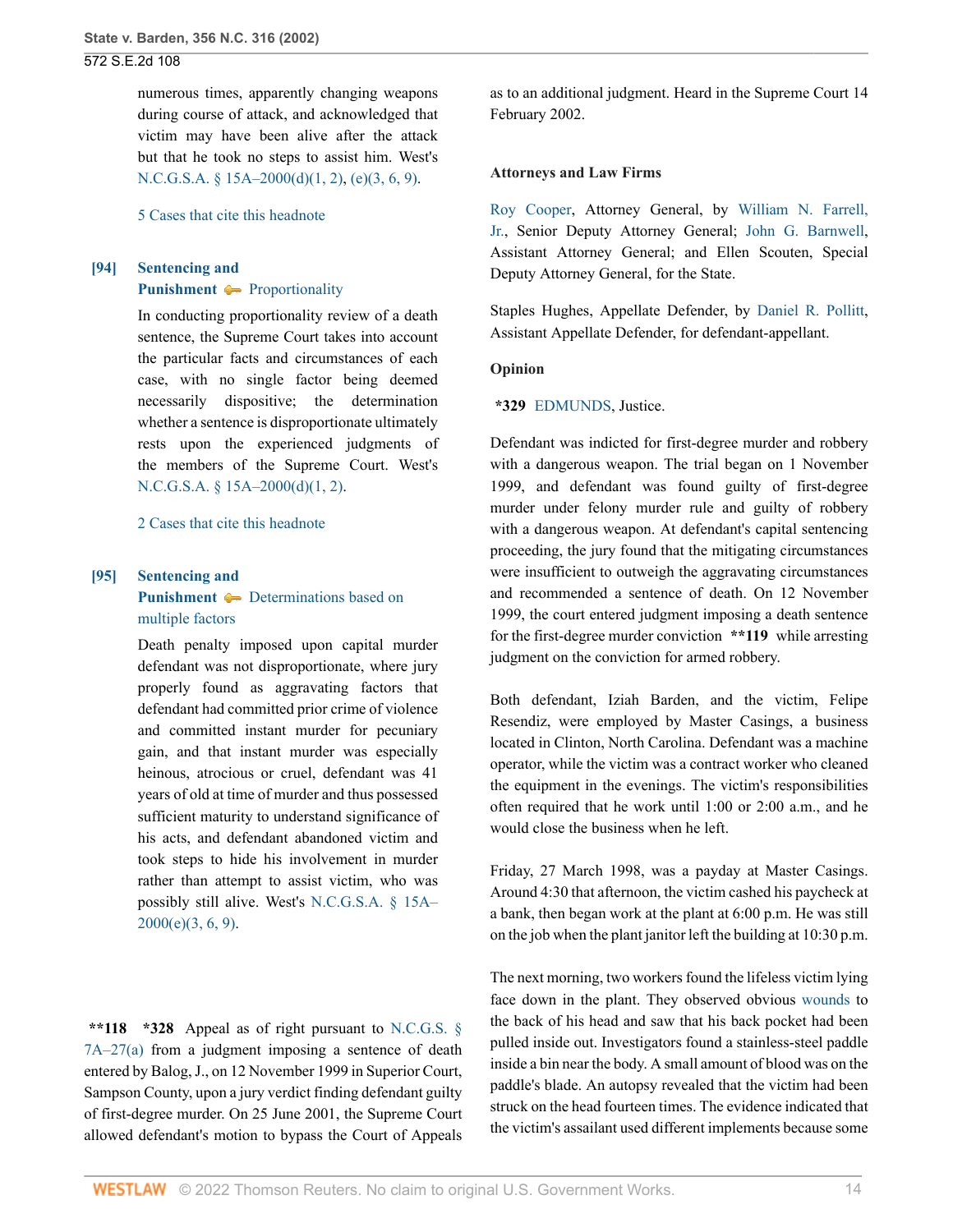injuries were caused by an instrument with a sharp edge, while others were caused by an object with a round striking surface. The victim's skull had been exposed by the blows and was fractured in several places. The cause of death was determined to be severe blunt-force [trauma to the head](http://www.westlaw.com/Link/Document/FullText?entityType=injury&entityId=Ib89a81be475411db9765f9243f53508a&originationContext=document&transitionType=DocumentItem&contextData=(sc.Default)&vr=3.0&rs=cblt1.0).

On 5 April 1998, defendant was questioned by Detective Edward McClain of the Clinton Police Department. Detective McClain went to Master Casings, where defendant was working, and asked to speak with him. The detective identified himself, explained that he was investigating the victim's death, and asked defendant to accompany him to the police station. He told defendant that he was not under arrest and did not have to come, but stated that he would appreciate **\*330** defendant's help. Defendant agreed and drove separately to the police station in his own vehicle. He went to the detective's office, where the detective reminded defendant that he was not under arrest and did not advise defendant of his rights pursuant to *Miranda v. Arizona.* Defendant made a statement that was not incriminating.

After defendant completed this statement, the detective noticed a substance that appeared to be blood on the sole of one of defendant's shoes. When the detective told defendant that there might be evidence on the shoe and asked if he could examine it, defendant consented and handed over both shoes. The detective seized the shoes after taking a closer look, and defendant was allowed to leave the police station wearing slippers provided by the police. Later analysis of the shoe revealed that the stain was indeed blood and that DNA from the blood matched DNA from the victim.

On 10 April 1998, the manager of a construction company conducted a predemolition inspection of a small building near the Master Casings plant. When he saw a bag that appeared to contain clothing and a billfold, he called the police. Responding officers found that the bag held bloody Master Casing uniform trousers with defendant's name on the waistband, a billfold containing the victim's driver's license, and a sledgehammer. DNA analysis established that the blood on the steel paddle at Master Casings, the blood on the uniform trousers, and the blood found on the sledgehammer all came from the victim.

On 16 April 1998, investigators from the North Carolina State Bureau of Investigation and the Clinton Police Department returned to Master Casings and asked to speak with defendant. As before, defendant was told he was not under arrest and was allowed to drive his own car to the office of the SBI agent. There, the investigators again informed defendant he was not under arrest and did not advise him of his *Miranda* rights.

Although defendant at first denied any involvement in the victim's death, upon further questioning he confessed. He told the investigators that on 27 March 1998 he had been smoking crack cocaine at a house near Master Casings. He knew the victim would be working late, so around 11:00 p.m., he went to the plant to borrow money from the **\*\*120** victim. The victim loaned him \$20.00, which he used to purchase additional crack cocaine. After smoking that crack, defendant remained unsatisfied, so around 1:00 a.m. on 28 March 1998, he returned to Master Casings to borrow more money from the victim. **\*331** According to defendant, when he made the request, the victim responded with some words in Spanish that he did not understand, followed by the word "black." Defendant assumed that the victim had insulted him, but before he could react, the victim slapped him on his left cheek. Defendant said that he then was suffering from a toothache, so the slap had been particularly painful.

As the victim returned to his work, defendant said he saw a small sledgehammer on top of a machine. He picked it up and approached the victim from behind. Defendant said he struck the victim on the back of the head with the hammer three or four times. Defendant said the victim appeared to be trying to reach something, which he thought might be a weapon, in his front pocket. The victim fell, and defendant continued to hit him on the head with the hammer. The victim was still moving slightly and mumbling as defendant removed the victim's wallet from his back pocket. Defendant said he changed his trousers because they were bloody and took \$180.00 from the victim's wallet. He put his pants, the now-empty wallet, and the sledgehammer in a bag that he left near some railroad tracks. After defendant completed this statement, the investigators allowed him to depart. He was arrested approximately two hours later.

### *PRETRIAL ISSUES*

Defendant raises two issues pertaining to the pretrial proceedings in his case. First, defendant argues that the trial court erred in denying his motion to suppress evidence of statements he made to police on 5 April 1998 and 16 April 1998 and in allowing the subsequent admission of those statements into evidence at trial. Second, defendant contends the trial court improperly admitted evidence derived from the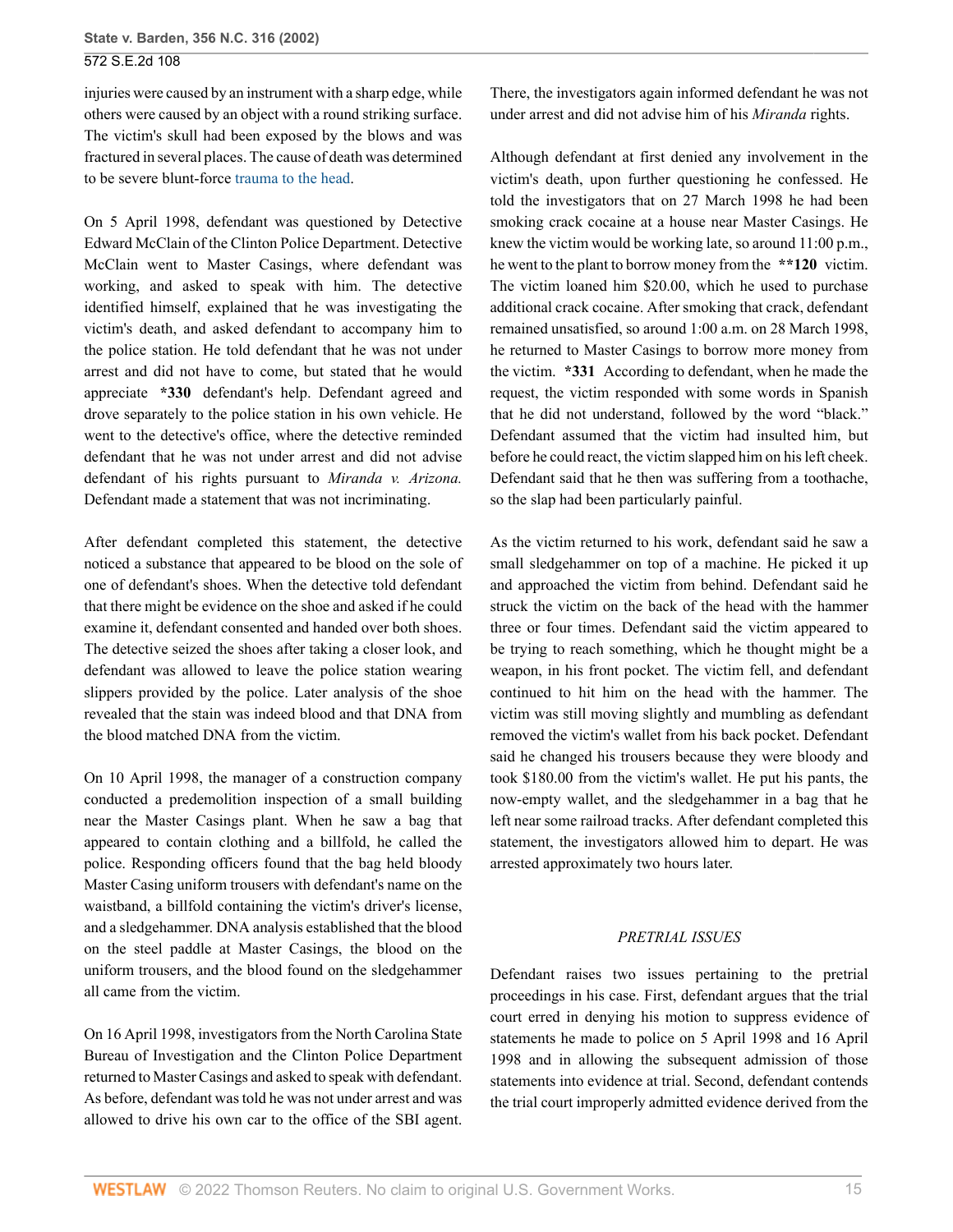pair of shoes seized from him on 5 April 1998. We address these arguments *seriatim.*

In his motion to suppress the statements, defendant argued they were inadmissible because he was not given *Miranda* warnings prior to the allegedly custodial interrogations during which he made the statements. *See [Miranda v. Arizona,](http://www.westlaw.com/Link/Document/FullText?findType=Y&serNum=1966131580&pubNum=0000708&originatingDoc=Ia3aa668203d211da83e7e9deff98dc6f&refType=RP&fi=co_pp_sp_708_1612&originationContext=document&vr=3.0&rs=cblt1.0&transitionType=DocumentItem&contextData=(sc.FindAndPrintPortal)#co_pp_sp_708_1612)* 384 [U.S. 436, 444–45, 86 S.Ct. at 1612–13, 16 L.Ed.2d 694, 706–](http://www.westlaw.com/Link/Document/FullText?findType=Y&serNum=1966131580&pubNum=0000708&originatingDoc=Ia3aa668203d211da83e7e9deff98dc6f&refType=RP&fi=co_pp_sp_708_1612&originationContext=document&vr=3.0&rs=cblt1.0&transitionType=DocumentItem&contextData=(sc.FindAndPrintPortal)#co_pp_sp_708_1612) [07 \(1966\).](http://www.westlaw.com/Link/Document/FullText?findType=Y&serNum=1966131580&pubNum=0000708&originatingDoc=Ia3aa668203d211da83e7e9deff98dc6f&refType=RP&fi=co_pp_sp_708_1612&originationContext=document&vr=3.0&rs=cblt1.0&transitionType=DocumentItem&contextData=(sc.FindAndPrintPortal)#co_pp_sp_708_1612) In addition, defendant argued that the statements were involuntary and taken in violation of his federal and state constitutional rights. The trial court held a pretrial hearing on the motion to suppress on 21 October 1999. After hearing evidence, the trial court concluded that the statements were voluntarily given by defendant at a time when he was not in custody, and denied the motion.

**\*332** On appeal, defendant again raises these issues as to his statements. In addition, defendant contends the admission of these statements was plain error.

<span id="page-15-0"></span>**[\[1\]](#page-0-0)** We note at the outset that defendant did not object at trial to the introduction of evidence regarding either the 5 April 1998 statement or the 16 April 1998 statement, nor did he object to evidence derived from his shoes. We have previously held that a pretrial motion to suppress evidence is not sufficient to preserve for appellate review the issue of whether the evidence was properly admitted if the defendant fails to object at the time the evidence is introduced at trial. *State v. Golphin,* [352 N.C. 364, 405, 533 S.E.2d 168,](http://www.westlaw.com/Link/Document/FullText?findType=Y&serNum=2000488439&pubNum=0000711&originatingDoc=Ia3aa668203d211da83e7e9deff98dc6f&refType=RP&fi=co_pp_sp_711_198&originationContext=document&vr=3.0&rs=cblt1.0&transitionType=DocumentItem&contextData=(sc.FindAndPrintPortal)#co_pp_sp_711_198) [198–99 \(2000\),](http://www.westlaw.com/Link/Document/FullText?findType=Y&serNum=2000488439&pubNum=0000711&originatingDoc=Ia3aa668203d211da83e7e9deff98dc6f&refType=RP&fi=co_pp_sp_711_198&originationContext=document&vr=3.0&rs=cblt1.0&transitionType=DocumentItem&contextData=(sc.FindAndPrintPortal)#co_pp_sp_711_198) *cert. denied,* [532 U.S. 931, 121 S.Ct. 1380,](http://www.westlaw.com/Link/Document/FullText?findType=Y&pubNum=0000708&cite=121SCT1380&originatingDoc=Ia3aa668203d211da83e7e9deff98dc6f&refType=RP&originationContext=document&vr=3.0&rs=cblt1.0&transitionType=DocumentItem&contextData=(sc.FindAndPrintPortal)) [149 L.Ed.2d 305 \(2001\);](http://www.westlaw.com/Link/Document/FullText?findType=Y&pubNum=0000708&cite=121SCT1380&originatingDoc=Ia3aa668203d211da83e7e9deff98dc6f&refType=RP&originationContext=document&vr=3.0&rs=cblt1.0&transitionType=DocumentItem&contextData=(sc.FindAndPrintPortal)) *State v. Hayes,* [350 N.C. 79, 80,](http://www.westlaw.com/Link/Document/FullText?findType=Y&serNum=1999069304&pubNum=0000711&originatingDoc=Ia3aa668203d211da83e7e9deff98dc6f&refType=RP&fi=co_pp_sp_711_303&originationContext=document&vr=3.0&rs=cblt1.0&transitionType=DocumentItem&contextData=(sc.FindAndPrintPortal)#co_pp_sp_711_303) [511 S.E.2d 302, 303 \(1999\)](http://www.westlaw.com/Link/Document/FullText?findType=Y&serNum=1999069304&pubNum=0000711&originatingDoc=Ia3aa668203d211da83e7e9deff98dc6f&refType=RP&fi=co_pp_sp_711_303&originationContext=document&vr=3.0&rs=cblt1.0&transitionType=DocumentItem&contextData=(sc.FindAndPrintPortal)#co_pp_sp_711_303) (per curiam). Nevertheless, because these issues raise important constitutional questions in the context of a capital case, we will address defendant's contentions pursuant to Rule 2 of the North Carolina Rules of Appellate Procedure.

<span id="page-15-2"></span><span id="page-15-1"></span>**[\[2\]](#page-0-1) [\[3\]](#page-0-2)** We first consider whether the trial court erred in denying defendant's motion to suppress his statements. Defendant contends that he gave each statement during a custodial interrogation, without notice of his *Miranda* rights. The applicable standard in reviewing a trial court's determination on a motion to suppress is that the trial court's findings of fact "are conclusive on appeal if supported by competent evidence, even if the **\*\*121** evidence is conflicting." *State v. Eason,* [336 N.C. 730, 745, 445 S.E.2d](http://www.westlaw.com/Link/Document/FullText?findType=Y&serNum=1994160002&pubNum=0000711&originatingDoc=Ia3aa668203d211da83e7e9deff98dc6f&refType=RP&fi=co_pp_sp_711_926&originationContext=document&vr=3.0&rs=cblt1.0&transitionType=DocumentItem&contextData=(sc.FindAndPrintPortal)#co_pp_sp_711_926) [917, 926 \(1994\),](http://www.westlaw.com/Link/Document/FullText?findType=Y&serNum=1994160002&pubNum=0000711&originatingDoc=Ia3aa668203d211da83e7e9deff98dc6f&refType=RP&fi=co_pp_sp_711_926&originationContext=document&vr=3.0&rs=cblt1.0&transitionType=DocumentItem&contextData=(sc.FindAndPrintPortal)#co_pp_sp_711_926) *cert. denied,* [513 U.S. 1096, 115 S.Ct. 764,](http://www.westlaw.com/Link/Document/FullText?findType=Y&serNum=1994235588&pubNum=0000708&originatingDoc=Ia3aa668203d211da83e7e9deff98dc6f&refType=RP&originationContext=document&vr=3.0&rs=cblt1.0&transitionType=DocumentItem&contextData=(sc.FindAndPrintPortal)) [130 L.Ed.2d 661 \(1995\)](http://www.westlaw.com/Link/Document/FullText?findType=Y&serNum=1994235588&pubNum=0000708&originatingDoc=Ia3aa668203d211da83e7e9deff98dc6f&refType=RP&originationContext=document&vr=3.0&rs=cblt1.0&transitionType=DocumentItem&contextData=(sc.FindAndPrintPortal)). Any conclusions of law reached by the trial court in determining whether defendant was

in custody "must be legally correct, reflecting a correct application of applicable legal principles to the facts found." *State v. Fernandez,* [346 N.C. 1, 11, 484 S.E.2d 350, 357](http://www.westlaw.com/Link/Document/FullText?findType=Y&serNum=1997106155&pubNum=0000711&originatingDoc=Ia3aa668203d211da83e7e9deff98dc6f&refType=RP&fi=co_pp_sp_711_357&originationContext=document&vr=3.0&rs=cblt1.0&transitionType=DocumentItem&contextData=(sc.FindAndPrintPortal)#co_pp_sp_711_357) [\(1997\).](http://www.westlaw.com/Link/Document/FullText?findType=Y&serNum=1997106155&pubNum=0000711&originatingDoc=Ia3aa668203d211da83e7e9deff98dc6f&refType=RP&fi=co_pp_sp_711_357&originationContext=document&vr=3.0&rs=cblt1.0&transitionType=DocumentItem&contextData=(sc.FindAndPrintPortal)#co_pp_sp_711_357)

At the 21 October 1999 suppression hearing, the trial court made the following pertinent findings of fact:

3. That during the investigation, Detective McClain received information that the defendant was possibly involved in the homicide.

4. That as a result, on April 5, 1998, Detective McClain went to the defendant's place of work, the Master Casing factory, to attempt to interview the defendant.

**\*333** 5. That at Master Casing, Detective McClain asked to speak with the defendant and the defendant's employer summoned him to the front office.

6. That in the office, Detective McClain identified himself to the defendant as a Clinton Police Officer and that he was investigating the death of Felipe Resendiz.

7. That Detective McClain asked the defendant to accompany him to the Clinton Police Department.

8. [That] Detective McClain advised the defendant that he was not under arrest, that the Detective would appreciate his help, and the defendant did not have to come with him.

9. That the defendant did agree to accompany Detective McClain to the Clinton Police Department for an interview.

- 10. That Detective McClain left in his vehicle first and the defendant followed in his own vehicle.
- 11. That Detective McClain and the defendant went to Detective McClain's office at the Clinton Police Department and sat down in the office with the door open.
- 12. That Detective McClain again advised the defendant that he was investigating the death of Felipe Resendiz and he believed the defendant had information about that matter and the detective would appreciate the defendant giving him that information.
- 13. That [McClain] advised the defendant again that he was not under arrest, that he was free to leave at any time.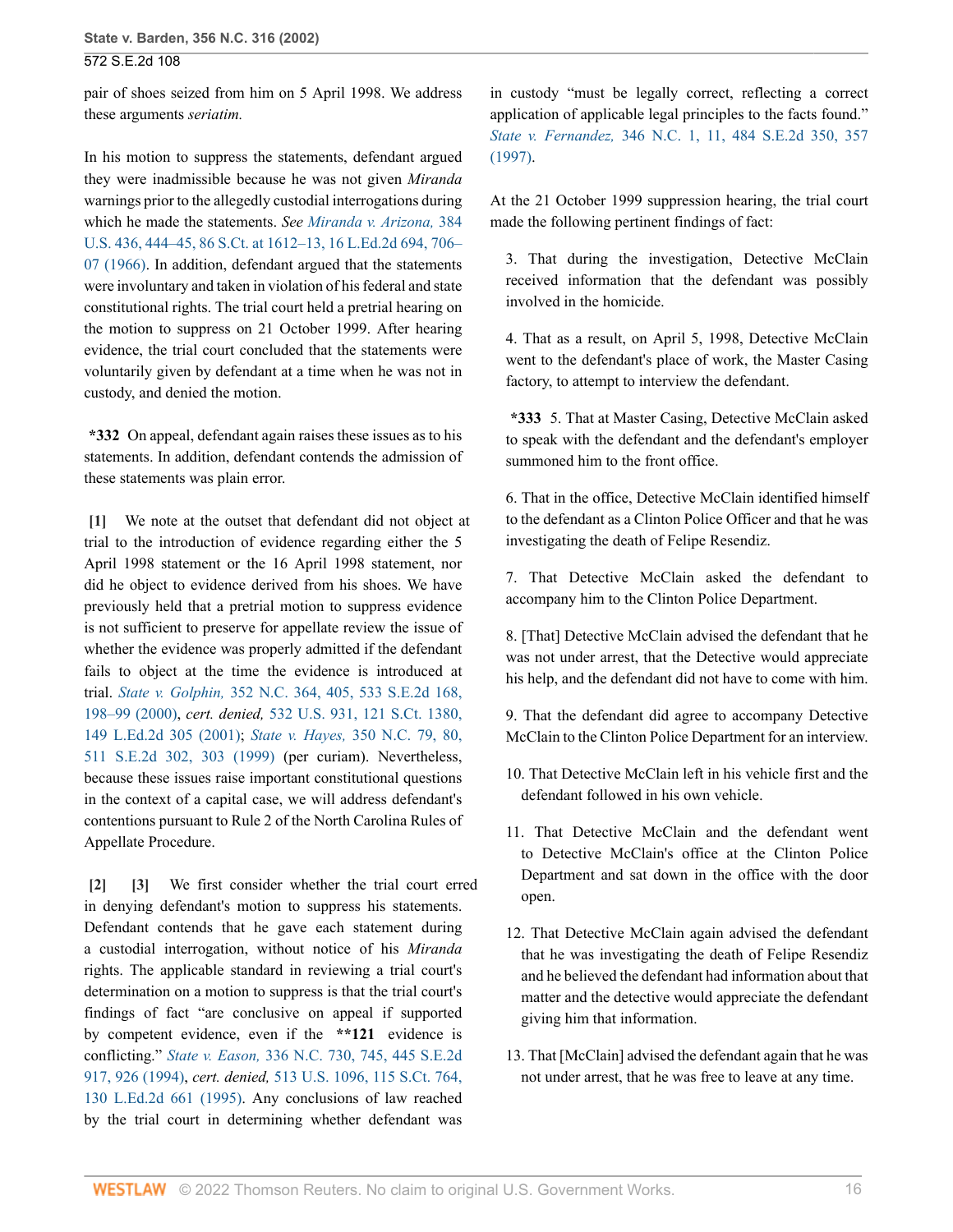- 14. That the defendant was with Detective McClain on this occasion no more than one hour and did give a statement, however, it was not incriminating.
- 15. That the defendant did not receive any Miranda warnings during this interview process.
- 16. That the Court finds as a fact that [defendant] was not in custody and that a reasonable person in [defendant's] circumstances would believe that he was *not* in custody and was free to go.
- 17. That after the statement of the defendant was obtained, ... he was allowed to go to the bathroom unaccompanied, after **\*334** which, he came back to Detective McClain's office on his own.
- 18. That Detective McClain observed what he believed to be blood on the outside of the sole of the defendant's shoes.
- 19. That Detective McClain asked the defendant if he could look at the defendant's shoes, telling the defendant that he suspected that there was evidence on his shoes.
- 20. That the defendant consented to allowing the officer to look at his shoes and took off his shoes and gave them to Detective McClain.
- 21. That Detective McClain and Special Agent Jay Tilley of the State Bureau of Investigation, who had joined Detective McClain after the statement was obtained, examined the shoes, and saw what appeared to them to be blood.
- **\*\*122** 22. [That] Detective McClain then seized the shoes for submission to the laboratory for blood and DNA analysis.
- 23. That the defendant was then released and allowed to leave following the interview.
- 24. That there were no promises or threats or any type of inducement directed to the defendant by Detective McClain or Agent Tilley.
- 25. That Detective McClain next had contact with the defendant on April 6, 1998 when the defendant consented to giving Detective McClain a blood sample and fingerprints and allowed himself to be photographed.
- 26. That Detective McClain next had contact with the defendant on April 16, 1998 at about 2:00 p.m. when Detective McClain and Special Agent John Thomas Keane of the State Bureau of Investigation went to the defendant's place of employment at Master Casings to attempt to interview him again.
- 27. That on this occasion, they went to the office and asked the supervisors if they could interview or speak to the defendant, and the defendant was again summoned to the supervisor's office.
- 28. That Detective McClain introduced [S]pecial Agent Keane to the defendant.
- **\*335** 29. That the officers asked the defendant if he minded speaking with them about the matter of the death of Felipe Resendiz away from the premises of Master Casings.
- 30. That the officers again advised the defendant that he was not under arrest and that if he accompanied them for an interview that he could leave any time that he wanted to do so and the defendant stated that he understood.
- 31. That the defendant asked again to drive himself rather than being driven by the officers and he was allowed to do so.
- 32. That he followed the officers to the State Bureau of Investigation resident agent's office located on the second floor of the Sampson County Courthouse Annex building.
- 33. That at the courthouse annex, the defendant followed the officers into the building and they went to the resident agent's office.
- 34. That Special Agent Keane and Detective McClain interviewed the defendant in that office with the door closed, both for privacy of their interview and to lessen noise from outside the office.
- 35. That the officers again advised the defendant that he was not under arrest and that he could leave any time that he desired to go back to work or elsewhere and they did nothing to detain him and the defendant again indicated that he understood.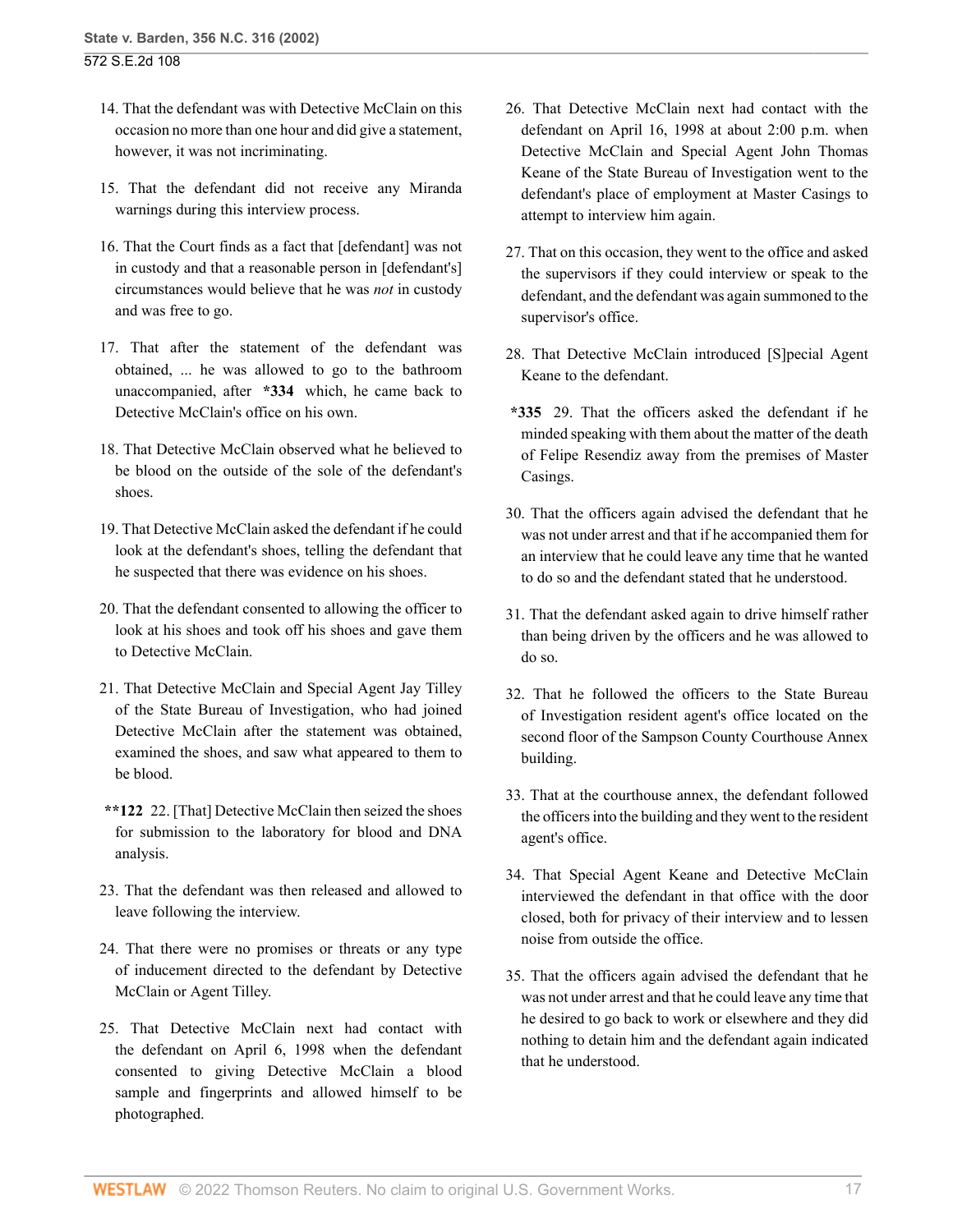- 36. That the defendant was not in custody and no reasonable person would have believed under the circumstances that he was not free to go.
- 37. That the officers did not advise the defendant of his Miranda rights.
- 38. That during the interview, the officers provided the defendant with a soft drink, as they had indicated to him at the beginning of the interview they would if he desired, and he was also provided cigarettes as requested.
- 39. That the defendant at first denied his involvement in the homicide of Felipe Resendiz and later admitted that he was involved and did commit this homicide.
- **\*336** 40. That the officers had advised the defendant that they believed that he was not telling the truth when he denied his involvement and told him that he needed to be truthful, that this was his opportunity to be truthful; made references to the defendant having been in the Army and that that was a respectable position and that he should be respectable and truthful now in making his statement.
- **\*\*123** 41. That the officers also, prior to his admission, advised the defendant that there was evidence and interviews that pointed to him being responsible for the homicide. The officers also told the defendant that he would feel better about himself if he told the truth.
- 42. That during this interview, the defendant was in control of his mental and physical faculties.
- 43. That his answers were responsive to the officers' questions and he was cooperative and calm and not under the influence of any impairing substance.
- 44. That after being encouraged by the officers to tell the truth about what had occurred, the defendant did become tearful and did confess to his involvement in the homicide of Felipe Resendiz.
- 45. That after his confession, the defendant asked to go to the bathroom and was allowed to do so. Detective McClain showed the defendant where the restroom was, and then Detective McClain left the defendant alone at the bathroom and returned to the office where the interview was being conducted.... The defendant came back to the office some three to four minutes later.
- 46. That this interview lasted approximately one hour.
- 47. That the officers informed the defendant that he was free to leave, and he was at first hesitant to leave, still being upset from having confessed to his involvement in the homicide, but did soon leave in his own automobile by himself after calling his employer to advise that he would not be back to work.
- 48. That the defendant had informed the officers that he wanted to go home, and they told him that he was free to go there or anywhere else.
- **\*337** 49. That there were no promises, threats or inducements of any kind to the defendant to induce him to make a statement.

Based on these findings of fact, the trial court made the following conclusions of law:

- 1. That on April 6[sic], 1998, the defendant voluntarily and consensually gave his shoes to Detective McClain. And that Detective McClain, after examining them, had probable cause to seize them. Under the circumstances, he could not return them to the defendant to obtain a search warrant since they could easily have been destroyed or disposed of by the defendant.
- 2. That on April 5, 1998, the defendant voluntarily gave a statement to Detective McClain when the defendant was not in custody.
- 3. That on April 16, 1998, the defendant voluntarily gave a statement to Detective McClain and Special Agent Keane at a time when the defendant was not in custody.

Both the United States Supreme Court and this Court have held that *Miranda* applies only in the situation where a defendant is subject to custodial interrogation. *[Miranda v.](http://www.westlaw.com/Link/Document/FullText?findType=Y&serNum=1966131580&pubNum=708&originatingDoc=Ia3aa668203d211da83e7e9deff98dc6f&refType=RP&fi=co_pp_sp_708_1612&originationContext=document&vr=3.0&rs=cblt1.0&transitionType=DocumentItem&contextData=(sc.FindAndPrintPortal)#co_pp_sp_708_1612) Arizona,* [384 U.S. at 444, 86 S.Ct. at 1612, 16 L.Ed.2d at](http://www.westlaw.com/Link/Document/FullText?findType=Y&serNum=1966131580&pubNum=708&originatingDoc=Ia3aa668203d211da83e7e9deff98dc6f&refType=RP&fi=co_pp_sp_708_1612&originationContext=document&vr=3.0&rs=cblt1.0&transitionType=DocumentItem&contextData=(sc.FindAndPrintPortal)#co_pp_sp_708_1612) [706;](http://www.westlaw.com/Link/Document/FullText?findType=Y&serNum=1966131580&pubNum=708&originatingDoc=Ia3aa668203d211da83e7e9deff98dc6f&refType=RP&fi=co_pp_sp_708_1612&originationContext=document&vr=3.0&rs=cblt1.0&transitionType=DocumentItem&contextData=(sc.FindAndPrintPortal)#co_pp_sp_708_1612) *State v. Gaines,* [345 N.C. 647, 661, 483 S.E.2d 396, 404,](http://www.westlaw.com/Link/Document/FullText?findType=Y&serNum=1997089634&pubNum=711&originatingDoc=Ia3aa668203d211da83e7e9deff98dc6f&refType=RP&fi=co_pp_sp_711_404&originationContext=document&vr=3.0&rs=cblt1.0&transitionType=DocumentItem&contextData=(sc.FindAndPrintPortal)#co_pp_sp_711_404) *cert. denied,* [522 U.S. 900, 118 S.Ct. 248, 139 L.Ed.2d 177](http://www.westlaw.com/Link/Document/FullText?findType=Y&pubNum=0000708&cite=118SCT248&originatingDoc=Ia3aa668203d211da83e7e9deff98dc6f&refType=RP&originationContext=document&vr=3.0&rs=cblt1.0&transitionType=DocumentItem&contextData=(sc.FindAndPrintPortal)) [\(1997\);](http://www.westlaw.com/Link/Document/FullText?findType=Y&pubNum=0000708&cite=118SCT248&originatingDoc=Ia3aa668203d211da83e7e9deff98dc6f&refType=RP&originationContext=document&vr=3.0&rs=cblt1.0&transitionType=DocumentItem&contextData=(sc.FindAndPrintPortal)) *State v. Phipps,* [331 N.C. 427, 441–42, 418 S.E.2d](http://www.westlaw.com/Link/Document/FullText?findType=Y&serNum=1992117802&pubNum=0000711&originatingDoc=Ia3aa668203d211da83e7e9deff98dc6f&refType=RP&fi=co_pp_sp_711_185&originationContext=document&vr=3.0&rs=cblt1.0&transitionType=DocumentItem&contextData=(sc.FindAndPrintPortal)#co_pp_sp_711_185) [178, 185 \(1992\).](http://www.westlaw.com/Link/Document/FullText?findType=Y&serNum=1992117802&pubNum=0000711&originatingDoc=Ia3aa668203d211da83e7e9deff98dc6f&refType=RP&fi=co_pp_sp_711_185&originationContext=document&vr=3.0&rs=cblt1.0&transitionType=DocumentItem&contextData=(sc.FindAndPrintPortal)#co_pp_sp_711_185) The proper inquiry for determining whether a person is "in custody" for purposes of *Miranda* is "based on the totality of the circumstances, whether there was a 'formal arrest or restraint on freedom of movement of the degree associated with a formal arrest.' " *[State v. Buchanan,](http://www.westlaw.com/Link/Document/FullText?findType=Y&serNum=2001290365&pubNum=0000711&originatingDoc=Ia3aa668203d211da83e7e9deff98dc6f&refType=RP&fi=co_pp_sp_711_828&originationContext=document&vr=3.0&rs=cblt1.0&transitionType=DocumentItem&contextData=(sc.FindAndPrintPortal)#co_pp_sp_711_828)* 353 [N.C. 332, 339, 543 S.E.2d 823, 828 \(2001\).](http://www.westlaw.com/Link/Document/FullText?findType=Y&serNum=2001290365&pubNum=0000711&originatingDoc=Ia3aa668203d211da83e7e9deff98dc6f&refType=RP&fi=co_pp_sp_711_828&originationContext=document&vr=3.0&rs=cblt1.0&transitionType=DocumentItem&contextData=(sc.FindAndPrintPortal)#co_pp_sp_711_828) In this case, we must examine "whether a reasonable person in defendant's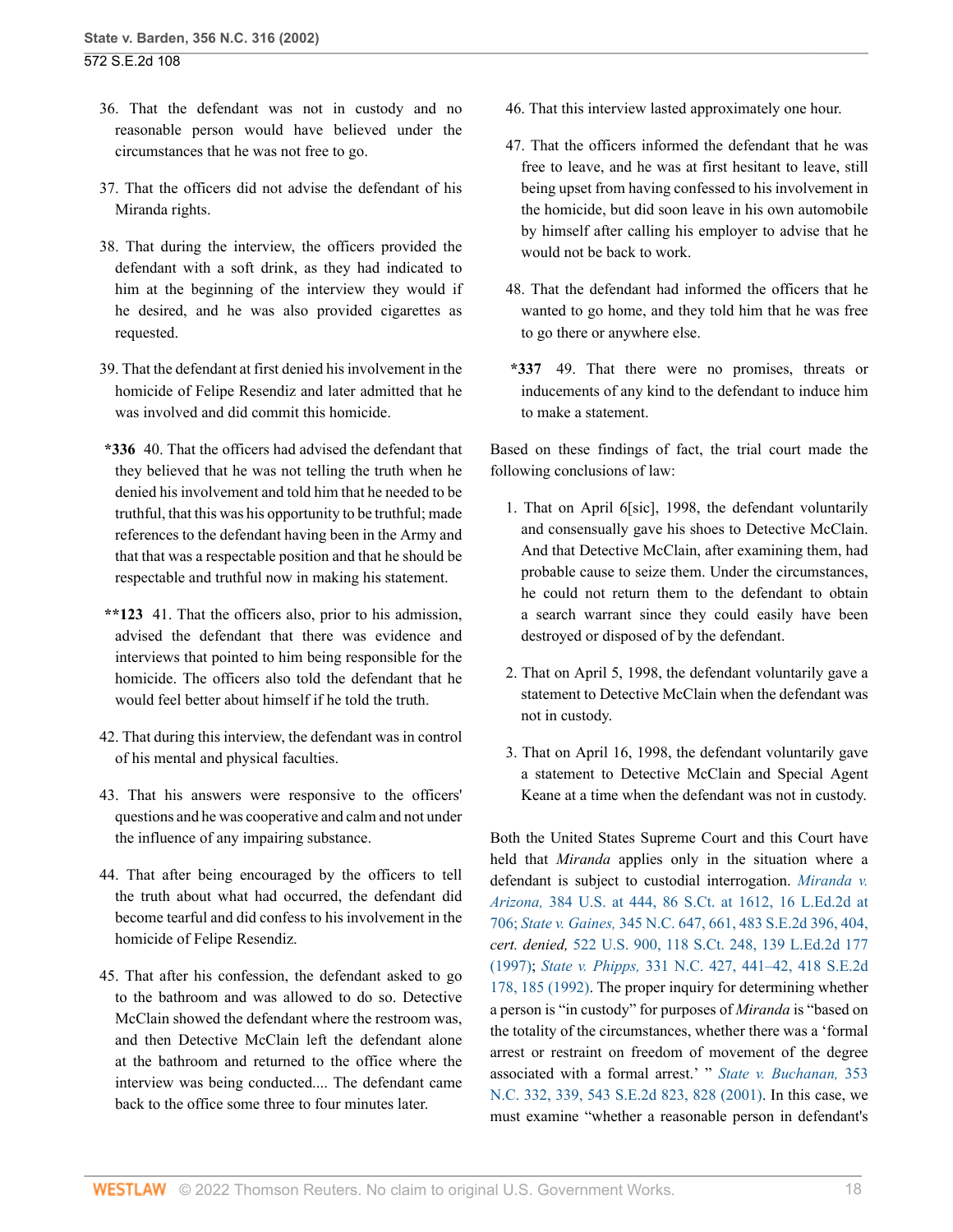position, under the totality of the circumstances, would have believed that he was under arrest or was restrained in his movement to the degree associated with a formal arrest." *[Id.](http://www.westlaw.com/Link/Document/FullText?findType=Y&serNum=2001290365&pubNum=711&originatingDoc=Ia3aa668203d211da83e7e9deff98dc6f&refType=RP&fi=co_pp_sp_711_828&originationContext=document&vr=3.0&rs=cblt1.0&transitionType=DocumentItem&contextData=(sc.FindAndPrintPortal)#co_pp_sp_711_828)* [at 339–40, 543 S.E.2d at 828;](http://www.westlaw.com/Link/Document/FullText?findType=Y&serNum=2001290365&pubNum=711&originatingDoc=Ia3aa668203d211da83e7e9deff98dc6f&refType=RP&fi=co_pp_sp_711_828&originationContext=document&vr=3.0&rs=cblt1.0&transitionType=DocumentItem&contextData=(sc.FindAndPrintPortal)#co_pp_sp_711_828) *see also [Thompson v. Keohane,](http://www.westlaw.com/Link/Document/FullText?findType=Y&serNum=1995234577&pubNum=0000708&originatingDoc=Ia3aa668203d211da83e7e9deff98dc6f&refType=RP&fi=co_pp_sp_708_465&originationContext=document&vr=3.0&rs=cblt1.0&transitionType=DocumentItem&contextData=(sc.FindAndPrintPortal)#co_pp_sp_708_465)* [516 U.S. 99, 112, 116 S.Ct. 457, 465, 133 L.Ed.2d 383, 394](http://www.westlaw.com/Link/Document/FullText?findType=Y&serNum=1995234577&pubNum=0000708&originatingDoc=Ia3aa668203d211da83e7e9deff98dc6f&refType=RP&fi=co_pp_sp_708_465&originationContext=document&vr=3.0&rs=cblt1.0&transitionType=DocumentItem&contextData=(sc.FindAndPrintPortal)#co_pp_sp_708_465) [\(1995\).](http://www.westlaw.com/Link/Document/FullText?findType=Y&serNum=1995234577&pubNum=0000708&originatingDoc=Ia3aa668203d211da83e7e9deff98dc6f&refType=RP&fi=co_pp_sp_708_465&originationContext=document&vr=3.0&rs=cblt1.0&transitionType=DocumentItem&contextData=(sc.FindAndPrintPortal)#co_pp_sp_708_465)

<span id="page-18-0"></span>**[\[4\]](#page-0-3)** The record shows that for both interviews, defendant voluntarily drove his own car to meet with police for questioning. Defendant **\*\*124** was repeatedly informed both before he agreed to talk with the investigators and after he arrived for questioning that he was not under arrest and was free to leave at any time. At no point during the interaction **\*338** between defendant and the police was defendant ever restrained or confined to the degree associated with a formal arrest. At the conclusion of each interview, defendant was allowed to go. As the United States Supreme Court has stated:

> Any interview of one suspected of a crime by a police officer will have coercive aspects to it, simply by virtue of the fact that the police officer is part of a law enforcement system which may ultimately cause the suspect to be charged with a crime. But police officers are not required to administer *Miranda* warnings to everyone whom they question. Nor is the requirement of warnings to be imposed simply because the questioning takes place in the station house, or because the questioned person is one whom the police suspect.

*Oregon v. Mathiason,* [429 U.S. 492, 495, 97 S.Ct. 711, 714,](http://www.westlaw.com/Link/Document/FullText?findType=Y&serNum=1977118721&pubNum=0000708&originatingDoc=Ia3aa668203d211da83e7e9deff98dc6f&refType=RP&fi=co_pp_sp_708_714&originationContext=document&vr=3.0&rs=cblt1.0&transitionType=DocumentItem&contextData=(sc.FindAndPrintPortal)#co_pp_sp_708_714) [50 L.Ed.2d 714, 719 \(1977\)](http://www.westlaw.com/Link/Document/FullText?findType=Y&serNum=1977118721&pubNum=0000708&originatingDoc=Ia3aa668203d211da83e7e9deff98dc6f&refType=RP&fi=co_pp_sp_708_714&originationContext=document&vr=3.0&rs=cblt1.0&transitionType=DocumentItem&contextData=(sc.FindAndPrintPortal)#co_pp_sp_708_714); *see also [State v. Gaines,](http://www.westlaw.com/Link/Document/FullText?findType=Y&serNum=1997089634&pubNum=711&originatingDoc=Ia3aa668203d211da83e7e9deff98dc6f&refType=RP&fi=co_pp_sp_711_405&originationContext=document&vr=3.0&rs=cblt1.0&transitionType=DocumentItem&contextData=(sc.FindAndPrintPortal)#co_pp_sp_711_405)* 345 [N.C. at 662, 483 S.E.2d at 405.](http://www.westlaw.com/Link/Document/FullText?findType=Y&serNum=1997089634&pubNum=711&originatingDoc=Ia3aa668203d211da83e7e9deff98dc6f&refType=RP&fi=co_pp_sp_711_405&originationContext=document&vr=3.0&rs=cblt1.0&transitionType=DocumentItem&contextData=(sc.FindAndPrintPortal)#co_pp_sp_711_405) Although defendant cites an instance where the door to one of the interview rooms was closed, no single factor is necessarily controlling when we consider the totality of the circumstances. *See, e.g., [State v.](http://www.westlaw.com/Link/Document/FullText?findType=Y&serNum=2001704433&pubNum=0000711&originatingDoc=Ia3aa668203d211da83e7e9deff98dc6f&refType=RP&fi=co_pp_sp_711_489&originationContext=document&vr=3.0&rs=cblt1.0&transitionType=DocumentItem&contextData=(sc.FindAndPrintPortal)#co_pp_sp_711_489) Bone,* [354 N.C. 1, 11, 550 S.E.2d 482, 489 \(2001\)](http://www.westlaw.com/Link/Document/FullText?findType=Y&serNum=2001704433&pubNum=0000711&originatingDoc=Ia3aa668203d211da83e7e9deff98dc6f&refType=RP&fi=co_pp_sp_711_489&originationContext=document&vr=3.0&rs=cblt1.0&transitionType=DocumentItem&contextData=(sc.FindAndPrintPortal)#co_pp_sp_711_489) ("[W]e have noted that an individual's voluntary agreement to accompany law enforcement officers to a place customarily used for interrogation does not constitute an arrest."), *cert. denied,* [535](http://www.westlaw.com/Link/Document/FullText?findType=Y&serNum=2002085804&pubNum=0000708&originatingDoc=Ia3aa668203d211da83e7e9deff98dc6f&refType=RP&originationContext=document&vr=3.0&rs=cblt1.0&transitionType=DocumentItem&contextData=(sc.FindAndPrintPortal)) [U.S. 940, 122 S.Ct. 1323, 152 L.Ed.2d 231 \(2002\);](http://www.westlaw.com/Link/Document/FullText?findType=Y&serNum=2002085804&pubNum=0000708&originatingDoc=Ia3aa668203d211da83e7e9deff98dc6f&refType=RP&originationContext=document&vr=3.0&rs=cblt1.0&transitionType=DocumentItem&contextData=(sc.FindAndPrintPortal)) *[State v.](http://www.westlaw.com/Link/Document/FullText?findType=Y&serNum=1995156640&pubNum=0000711&originatingDoc=Ia3aa668203d211da83e7e9deff98dc6f&refType=RP&fi=co_pp_sp_711_754&originationContext=document&vr=3.0&rs=cblt1.0&transitionType=DocumentItem&contextData=(sc.FindAndPrintPortal)#co_pp_sp_711_754) Daughtry,* [340 N.C. 488, 504–07, 459 S.E.2d 747, 754–56](http://www.westlaw.com/Link/Document/FullText?findType=Y&serNum=1995156640&pubNum=0000711&originatingDoc=Ia3aa668203d211da83e7e9deff98dc6f&refType=RP&fi=co_pp_sp_711_754&originationContext=document&vr=3.0&rs=cblt1.0&transitionType=DocumentItem&contextData=(sc.FindAndPrintPortal)#co_pp_sp_711_754) [\(1995\)](http://www.westlaw.com/Link/Document/FullText?findType=Y&serNum=1995156640&pubNum=0000711&originatingDoc=Ia3aa668203d211da83e7e9deff98dc6f&refType=RP&fi=co_pp_sp_711_754&originationContext=document&vr=3.0&rs=cblt1.0&transitionType=DocumentItem&contextData=(sc.FindAndPrintPortal)#co_pp_sp_711_754) (the defendant held not to be in custody when the defendant agreed to accompany the police to the station for questioning; was told that he was not under arrest and could leave at any time; was not handcuffed or restrained; and was questioned at the police station by officers, who at one point closed the door for privacy), *cert. denied,* [516 U.S. 1079, 116](http://www.westlaw.com/Link/Document/FullText?findType=Y&serNum=1995234458&pubNum=0000708&originatingDoc=Ia3aa668203d211da83e7e9deff98dc6f&refType=RP&originationContext=document&vr=3.0&rs=cblt1.0&transitionType=DocumentItem&contextData=(sc.FindAndPrintPortal)) [S.Ct. 789, 133 L.Ed.2d 739 \(1996\);](http://www.westlaw.com/Link/Document/FullText?findType=Y&serNum=1995234458&pubNum=0000708&originatingDoc=Ia3aa668203d211da83e7e9deff98dc6f&refType=RP&originationContext=document&vr=3.0&rs=cblt1.0&transitionType=DocumentItem&contextData=(sc.FindAndPrintPortal)) *[State v. Medlin,](http://www.westlaw.com/Link/Document/FullText?findType=Y&serNum=1993047891&pubNum=0000711&originatingDoc=Ia3aa668203d211da83e7e9deff98dc6f&refType=RP&fi=co_pp_sp_711_407&originationContext=document&vr=3.0&rs=cblt1.0&transitionType=DocumentItem&contextData=(sc.FindAndPrintPortal)#co_pp_sp_711_407)* 333 N.C. [280, 291, 426 S.E.2d 402, 407 \(1993\)](http://www.westlaw.com/Link/Document/FullText?findType=Y&serNum=1993047891&pubNum=0000711&originatingDoc=Ia3aa668203d211da83e7e9deff98dc6f&refType=RP&fi=co_pp_sp_711_407&originationContext=document&vr=3.0&rs=cblt1.0&transitionType=DocumentItem&contextData=(sc.FindAndPrintPortal)#co_pp_sp_711_407) (the defendant held not to be in custody when he was escorted to police station bathroom, was told he could leave at any time, and was in presence of officers at all times); *[State v. Phipps,](http://www.westlaw.com/Link/Document/FullText?findType=Y&serNum=1992117802&pubNum=0000711&originatingDoc=Ia3aa668203d211da83e7e9deff98dc6f&refType=RP&fi=co_pp_sp_711_185&originationContext=document&vr=3.0&rs=cblt1.0&transitionType=DocumentItem&contextData=(sc.FindAndPrintPortal)#co_pp_sp_711_185)* 331 N.C. at [442–45, 418 S.E.2d at 185–87](http://www.westlaw.com/Link/Document/FullText?findType=Y&serNum=1992117802&pubNum=0000711&originatingDoc=Ia3aa668203d211da83e7e9deff98dc6f&refType=RP&fi=co_pp_sp_711_185&originationContext=document&vr=3.0&rs=cblt1.0&transitionType=DocumentItem&contextData=(sc.FindAndPrintPortal)#co_pp_sp_711_185) (the defendant held not to be in custody where he voluntarily went to the station to talk with investigators when asked by the police, was not arrested, was allowed to return home, and later agreed to take a polygraph examination). We hold that, based upon the totality of the circumstances, a reasonable person in defendant's position would not have believed that he was under arrest or that he was restrained to a degree that would cause him to believe he was formally arrested. We agree with the trial court's findings of fact and conclusions of law that defendant **\*339** was not "in custody" when he made statements on 5 April and 16 April 1998, and therefore, the police were not required to give *Miranda* warnings.

We next consider whether the trial court erred in denying defendant's motion to suppress his statements based upon defendant's contention that they were not voluntary. Defendant argues that circumstances of the 5 April 1998 and 16 April 1998 interrogations, viewed either together or separately, had a coercive impact on defendant that rendered his statements involuntary.

<span id="page-18-2"></span><span id="page-18-1"></span>**[\[5\]](#page-0-4) [\[6\]](#page-1-0)** A statement is admissible if it "was given voluntarily and understandingly." *[State v. Schneider,](http://www.westlaw.com/Link/Document/FullText?findType=Y&serNum=1982132194&pubNum=0000711&originatingDoc=Ia3aa668203d211da83e7e9deff98dc6f&refType=RP&fi=co_pp_sp_711_160&originationContext=document&vr=3.0&rs=cblt1.0&transitionType=DocumentItem&contextData=(sc.FindAndPrintPortal)#co_pp_sp_711_160)* 306 N.C. [351, 355, 293 S.E.2d 157, 160 \(1982\).](http://www.westlaw.com/Link/Document/FullText?findType=Y&serNum=1982132194&pubNum=0000711&originatingDoc=Ia3aa668203d211da83e7e9deff98dc6f&refType=RP&fi=co_pp_sp_711_160&originationContext=document&vr=3.0&rs=cblt1.0&transitionType=DocumentItem&contextData=(sc.FindAndPrintPortal)#co_pp_sp_711_160) The determination of whether defendant's statements are voluntary "is a question of law and is fully reviewable on appeal." *[State v. Greene,](http://www.westlaw.com/Link/Document/FullText?findType=Y&serNum=1992200428&pubNum=0000711&originatingDoc=Ia3aa668203d211da83e7e9deff98dc6f&refType=RP&fi=co_pp_sp_711_738&originationContext=document&vr=3.0&rs=cblt1.0&transitionType=DocumentItem&contextData=(sc.FindAndPrintPortal)#co_pp_sp_711_738)* 332 [N.C. 565, 580, 422 S.E.2d 730, 738 \(1992\).](http://www.westlaw.com/Link/Document/FullText?findType=Y&serNum=1992200428&pubNum=0000711&originatingDoc=Ia3aa668203d211da83e7e9deff98dc6f&refType=RP&fi=co_pp_sp_711_738&originationContext=document&vr=3.0&rs=cblt1.0&transitionType=DocumentItem&contextData=(sc.FindAndPrintPortal)#co_pp_sp_711_738) The appropriate test is one "in which the court looks at the totality of the circumstances of the case in determining whether the confession was voluntary." *[State v. Jackson,](http://www.westlaw.com/Link/Document/FullText?findType=Y&serNum=1983132810&pubNum=0000711&originatingDoc=Ia3aa668203d211da83e7e9deff98dc6f&refType=RP&fi=co_pp_sp_711_152&originationContext=document&vr=3.0&rs=cblt1.0&transitionType=DocumentItem&contextData=(sc.FindAndPrintPortal)#co_pp_sp_711_152)* 308 N.C. 549, [581, 304 S.E.2d 134, 152 \(1983\).](http://www.westlaw.com/Link/Document/FullText?findType=Y&serNum=1983132810&pubNum=0000711&originatingDoc=Ia3aa668203d211da83e7e9deff98dc6f&refType=RP&fi=co_pp_sp_711_152&originationContext=document&vr=3.0&rs=cblt1.0&transitionType=DocumentItem&contextData=(sc.FindAndPrintPortal)#co_pp_sp_711_152) Factors that are considered include

> whether defendant was in custody, whether he was deceived, whether his Miranda rights were honored, whether he was held incommunicado,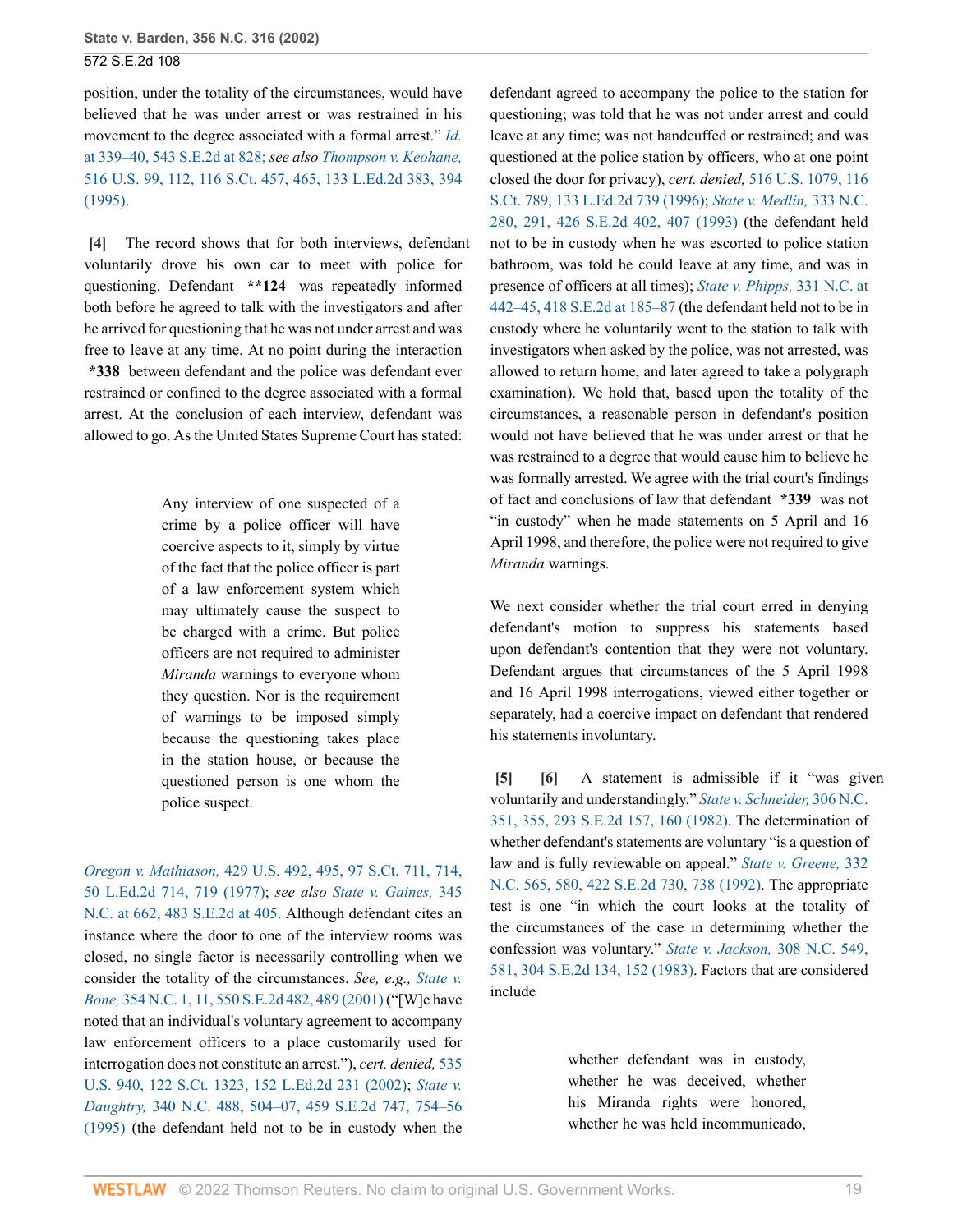the length of the interrogation, whether there were physical threats or shows of violence, whether promises were made to obtain the confession, the familiarity of the declarant with **\*\*125** the criminal justice system, and the mental condition of the declarant.

*State v. Hardy,* [339 N.C. 207, 222, 451 S.E.2d 600, 608](http://www.westlaw.com/Link/Document/FullText?findType=Y&serNum=1994255307&pubNum=0000711&originatingDoc=Ia3aa668203d211da83e7e9deff98dc6f&refType=RP&fi=co_pp_sp_711_608&originationContext=document&vr=3.0&rs=cblt1.0&transitionType=DocumentItem&contextData=(sc.FindAndPrintPortal)#co_pp_sp_711_608) [\(1994\).](http://www.westlaw.com/Link/Document/FullText?findType=Y&serNum=1994255307&pubNum=0000711&originatingDoc=Ia3aa668203d211da83e7e9deff98dc6f&refType=RP&fi=co_pp_sp_711_608&originationContext=document&vr=3.0&rs=cblt1.0&transitionType=DocumentItem&contextData=(sc.FindAndPrintPortal)#co_pp_sp_711_608)

<span id="page-19-0"></span>**[\[7\]](#page-1-1)** Applying the above factors to the instant case, we agree with the trial court's conclusion of law that defendant's statements were voluntary. Although there is no need to cite again the evidence discussed above, we note that additional factors from the record support the trial court's findings. During one of the interviews, defendant was offered drinks and cigarettes. He was allowed to use the rest room without being escorted by an officer. At no point during either session was defendant restrained or handcuffed. Neither interview was prolonged. The record is devoid of any suggestion of physical threats to or pressure exerted on defendant to obtain a statement. Therefore, we hold that, based upon the totality of the circumstances, defendant gave the statements voluntarily. In light of this holding, we also hold **\*340** that the trial court did not commit plain error by admitting defendant's statements.

Next, defendant argues that the trial court erred when it denied his pretrial motion to suppress evidence derived from his shoes, which were obtained by police during the 5 April 1998 interview. Defendant contends the evidence was inadmissible because it constituted a warrantless seizure of his property unsupported by either probable cause or exigent circumstances. Although defendant did not object to the introduction of this evidence at trial, as with defendant's statements, we will address defendant's constitutional arguments pursuant to Rule 2 of the North Carolina Rules of Appellate Procedure.

The record reveals that during the interrogation, Detective McClain observed what he believed to be blood on the outside sole of defendant's right shoe. When Detective McClain asked defendant if he could look at his shoes, defendant replied "sure" and gave them to the detective. Detective McClain packaged the shoes for crime analysis and explained to defendant "[t]hat there was possibly blood on [defendant's] shoes and [that he] wanted to either prove or disprove either [defendant's] involvement or ... not ... in this matter." Detective McClain gave defendant a pair of slippers to wear home.

<span id="page-19-1"></span>**[\[8\]](#page-1-2)** At the conclusion of the suppression hearing, the trial court made the extensive findings of fact and conclusions of law quoted above and denied defendant's motion to suppress. Our review of a denial of a motion to suppress by the trial court is "limited to determining whether the trial judge's underlying findings of fact are supported by competent evidence, in which event they are conclusively binding on appeal, and whether those factual findings in turn support the judge's ultimate conclusions of law." *[State v. Cooke,](http://www.westlaw.com/Link/Document/FullText?findType=Y&serNum=1982125164&pubNum=0000711&originatingDoc=Ia3aa668203d211da83e7e9deff98dc6f&refType=RP&fi=co_pp_sp_711_619&originationContext=document&vr=3.0&rs=cblt1.0&transitionType=DocumentItem&contextData=(sc.FindAndPrintPortal)#co_pp_sp_711_619)* 306 N.C. [132, 134, 291 S.E.2d 618, 619 \(1982\).](http://www.westlaw.com/Link/Document/FullText?findType=Y&serNum=1982125164&pubNum=0000711&originatingDoc=Ia3aa668203d211da83e7e9deff98dc6f&refType=RP&fi=co_pp_sp_711_619&originationContext=document&vr=3.0&rs=cblt1.0&transitionType=DocumentItem&contextData=(sc.FindAndPrintPortal)#co_pp_sp_711_619)

After a careful review of the record, we hold that the trial court's conclusions of law were correct. As a general rule, " '[a] governmental search and seizure of property unaccompanied by prior judicial approval in the form of a warrant is per se unreasonable unless the search falls within a well-delineated exception to the warrant requirement.' " *[State](http://www.westlaw.com/Link/Document/FullText?findType=Y&serNum=1994255307&pubNum=0000711&originatingDoc=Ia3aa668203d211da83e7e9deff98dc6f&refType=RP&fi=co_pp_sp_711_610&originationContext=document&vr=3.0&rs=cblt1.0&transitionType=DocumentItem&contextData=(sc.FindAndPrintPortal)#co_pp_sp_711_610) v. Hardy,* [339 N.C. at 226, 451 S.E.2d at 610](http://www.westlaw.com/Link/Document/FullText?findType=Y&serNum=1994255307&pubNum=0000711&originatingDoc=Ia3aa668203d211da83e7e9deff98dc6f&refType=RP&fi=co_pp_sp_711_610&originationContext=document&vr=3.0&rs=cblt1.0&transitionType=DocumentItem&contextData=(sc.FindAndPrintPortal)#co_pp_sp_711_610) (quoting *[State v.](http://www.westlaw.com/Link/Document/FullText?findType=Y&serNum=1982125164&pubNum=711&originatingDoc=Ia3aa668203d211da83e7e9deff98dc6f&refType=RP&fi=co_pp_sp_711_620&originationContext=document&vr=3.0&rs=cblt1.0&transitionType=DocumentItem&contextData=(sc.FindAndPrintPortal)#co_pp_sp_711_620) Cooke,* [306 N.C. at 135, 291 S.E.2d at 620\).](http://www.westlaw.com/Link/Document/FullText?findType=Y&serNum=1982125164&pubNum=711&originatingDoc=Ia3aa668203d211da83e7e9deff98dc6f&refType=RP&fi=co_pp_sp_711_620&originationContext=document&vr=3.0&rs=cblt1.0&transitionType=DocumentItem&contextData=(sc.FindAndPrintPortal)#co_pp_sp_711_620)

> Consent, however, has long been recognized as a special situation excepted from the warrant requirement, and a search is not **\*341** unreasonable within the meaning of the Fourth Amendment when lawful consent to the search is given. *[Schneckloth v. Bustamonte,](http://www.westlaw.com/Link/Document/FullText?findType=Y&serNum=1973126405&pubNum=0000708&originatingDoc=Ia3aa668203d211da83e7e9deff98dc6f&refType=RP&originationContext=document&vr=3.0&rs=cblt1.0&transitionType=DocumentItem&contextData=(sc.FindAndPrintPortal))* 412 U.S. [218, 93 S.Ct. 2041, 36 L.Ed.2d](http://www.westlaw.com/Link/Document/FullText?findType=Y&serNum=1973126405&pubNum=0000708&originatingDoc=Ia3aa668203d211da83e7e9deff98dc6f&refType=RP&originationContext=document&vr=3.0&rs=cblt1.0&transitionType=DocumentItem&contextData=(sc.FindAndPrintPortal)) [854 \(1973\)](http://www.westlaw.com/Link/Document/FullText?findType=Y&serNum=1973126405&pubNum=0000708&originatingDoc=Ia3aa668203d211da83e7e9deff98dc6f&refType=RP&originationContext=document&vr=3.0&rs=cblt1.0&transitionType=DocumentItem&contextData=(sc.FindAndPrintPortal)). For the warrantless, consensual search to pass muster under the Fourth Amendment, consent must be given and the consent must be voluntary. *Id.* [at 222, 93 S.Ct. at](http://www.westlaw.com/Link/Document/FullText?findType=Y&serNum=1973126405&pubNum=708&originatingDoc=Ia3aa668203d211da83e7e9deff98dc6f&refType=RP&fi=co_pp_sp_708_2045&originationContext=document&vr=3.0&rs=cblt1.0&transitionType=DocumentItem&contextData=(sc.FindAndPrintPortal)#co_pp_sp_708_2045) [2045, 36 L.Ed.2d at 860.](http://www.westlaw.com/Link/Document/FullText?findType=Y&serNum=1973126405&pubNum=708&originatingDoc=Ia3aa668203d211da83e7e9deff98dc6f&refType=RP&fi=co_pp_sp_708_2045&originationContext=document&vr=3.0&rs=cblt1.0&transitionType=DocumentItem&contextData=(sc.FindAndPrintPortal)#co_pp_sp_708_2045) Whether the consent is voluntary is to be determined from the totality of the circumstances. *Id.* [at 227, 93 S.Ct. at](http://www.westlaw.com/Link/Document/FullText?findType=Y&serNum=1973126405&pubNum=708&originatingDoc=Ia3aa668203d211da83e7e9deff98dc6f&refType=RP&fi=co_pp_sp_708_2047&originationContext=document&vr=3.0&rs=cblt1.0&transitionType=DocumentItem&contextData=(sc.FindAndPrintPortal)#co_pp_sp_708_2047) [2047–48, 36 L.Ed.2d at 863.](http://www.westlaw.com/Link/Document/FullText?findType=Y&serNum=1973126405&pubNum=708&originatingDoc=Ia3aa668203d211da83e7e9deff98dc6f&refType=RP&fi=co_pp_sp_708_2047&originationContext=document&vr=3.0&rs=cblt1.0&transitionType=DocumentItem&contextData=(sc.FindAndPrintPortal)#co_pp_sp_708_2047)

*State v. Smith,* [346 N.C. 794, 798, 488 S.E.2d 210, 213 \(1997\).](http://www.westlaw.com/Link/Document/FullText?findType=Y&serNum=1997160314&pubNum=0000711&originatingDoc=Ia3aa668203d211da83e7e9deff98dc6f&refType=RP&fi=co_pp_sp_711_213&originationContext=document&vr=3.0&rs=cblt1.0&transitionType=DocumentItem&contextData=(sc.FindAndPrintPortal)#co_pp_sp_711_213)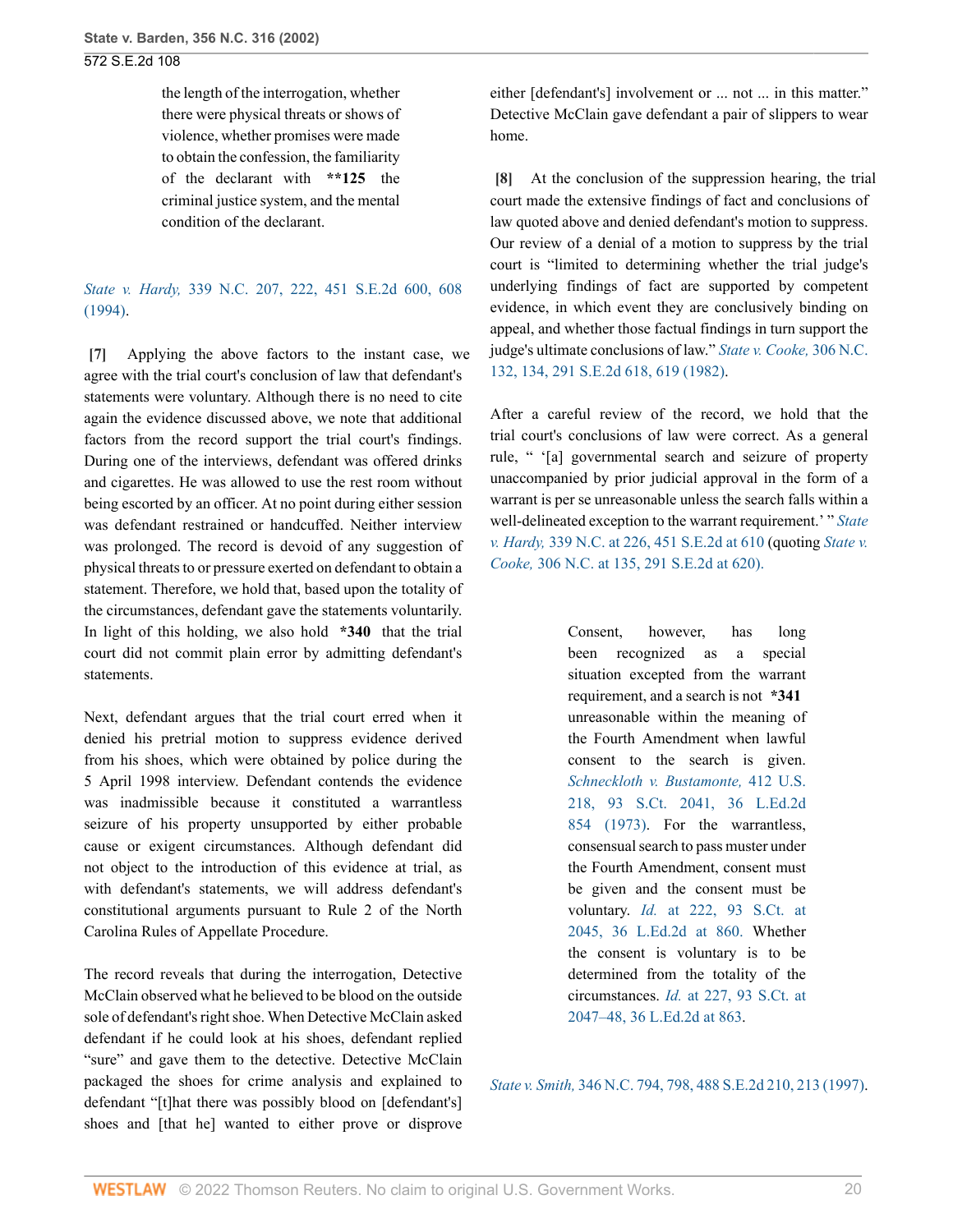<span id="page-20-0"></span>**[\[9\]](#page-1-3)** In this case, the totality of the circumstances fully supports the trial court's conclusion that defendant voluntarily gave his shoes to the police. Defendant was neither placed in a coercive environment where he surrendered the shoes to the officers involuntarily **\*\*126** nor subjected to duress to the point that defendant felt he had no other meaningful choice. As we have held above, a reasonable person in defendant's position would not have believed that he was under arrest. Just as defendant voluntarily drove to the interview sites and gave statements concerning the murder, he voluntarily gave up his shoes without compulsion or coercion.

Although the State cites our decision in *[State v. Bone,](http://www.westlaw.com/Link/Document/FullText?findType=Y&serNum=2001704433&pubNum=711&originatingDoc=Ia3aa668203d211da83e7e9deff98dc6f&refType=RP&fi=co_pp_sp_711_487&originationContext=document&vr=3.0&rs=cblt1.0&transitionType=DocumentItem&contextData=(sc.FindAndPrintPortal)#co_pp_sp_711_487)* 354 [N.C. at 8–9, 550 S.E.2d at 487,](http://www.westlaw.com/Link/Document/FullText?findType=Y&serNum=2001704433&pubNum=711&originatingDoc=Ia3aa668203d211da83e7e9deff98dc6f&refType=RP&fi=co_pp_sp_711_487&originationContext=document&vr=3.0&rs=cblt1.0&transitionType=DocumentItem&contextData=(sc.FindAndPrintPortal)#co_pp_sp_711_487) that case is distinguishable from the case at bar despite a number of factual similarities. In *Bone,* this Court held that the trial court properly allowed evidence of shoes seized from the defendant based upon the theories of plain view coupled with exigent circumstances and of search incident to a lawful arrest. *[Id.](http://www.westlaw.com/Link/Document/FullText?findType=Y&serNum=2001704433&originatingDoc=Ia3aa668203d211da83e7e9deff98dc6f&refType=RP&originationContext=document&vr=3.0&rs=cblt1.0&transitionType=DocumentItem&contextData=(sc.FindAndPrintPortal))* When asked to give his shoes to the police, the defendant in *Bone* refused and surrendered them only after a search warrant was issued. *Id.* [at 7, 550 S.E.2d at 486.](http://www.westlaw.com/Link/Document/FullText?findType=Y&serNum=2001704433&pubNum=711&originatingDoc=Ia3aa668203d211da83e7e9deff98dc6f&refType=RP&fi=co_pp_sp_711_486&originationContext=document&vr=3.0&rs=cblt1.0&transitionType=DocumentItem&contextData=(sc.FindAndPrintPortal)#co_pp_sp_711_486) In *Bone,* we determined that the defendant suffered a " 'restraint on freedom of movement of the degree associated with a formal arrest,' " such that defendant was effectively placed under arrest at the moment his shoes were taken from him. *Id.* [at 12, 550 S.E.2d at 489](http://www.westlaw.com/Link/Document/FullText?findType=Y&serNum=2001704433&pubNum=711&originatingDoc=Ia3aa668203d211da83e7e9deff98dc6f&refType=RP&fi=co_pp_sp_711_489&originationContext=document&vr=3.0&rs=cblt1.0&transitionType=DocumentItem&contextData=(sc.FindAndPrintPortal)#co_pp_sp_711_489) (quoting *State v. Gaines,* [345 N.C. at 662, 483 S.E.2d at](http://www.westlaw.com/Link/Document/FullText?findType=Y&serNum=1997089634&pubNum=711&originatingDoc=Ia3aa668203d211da83e7e9deff98dc6f&refType=RP&fi=co_pp_sp_711_405&originationContext=document&vr=3.0&rs=cblt1.0&transitionType=DocumentItem&contextData=(sc.FindAndPrintPortal)#co_pp_sp_711_405) [405\).](http://www.westlaw.com/Link/Document/FullText?findType=Y&serNum=1997089634&pubNum=711&originatingDoc=Ia3aa668203d211da83e7e9deff98dc6f&refType=RP&fi=co_pp_sp_711_405&originationContext=document&vr=3.0&rs=cblt1.0&transitionType=DocumentItem&contextData=(sc.FindAndPrintPortal)#co_pp_sp_711_405) By contrast, defendant here voluntarily provided his shoes to the officers for inspection. Moreover, the retention of his shoes did not immobilize defendant because investigators gave defendant a pair of slippers to wear home. We hold the seizure of defendant's shoes was proper because defendant voluntarily consented to the seizure, not as a result of coercion or arrest. This assignment of error is overruled.

#### <span id="page-20-2"></span>**\*342** *JURY SELECTION*

<span id="page-20-1"></span>**[\[10\]](#page-1-4) [\[11\]](#page-1-5)** We next address issues raised by defendant pertaining to jury selection. Defendant argues that the trial court erred when it held that he had not made a *prima facie* showing of racial discrimination at the time he objected to the prosecutor's peremptory challenges to prospective jurors Baggett and Corbett. The Equal Protection Clause of the Fourteenth Amendment to the United States Constitution and [Article I, Section 26 of the Constitution of North](http://www.westlaw.com/Link/Document/FullText?findType=L&pubNum=1000501&cite=NCCNARTIS26&originatingDoc=Ia3aa668203d211da83e7e9deff98dc6f&refType=LQ&originationContext=document&vr=3.0&rs=cblt1.0&transitionType=DocumentItem&contextData=(sc.FindAndPrintPortal)) [Carolina](http://www.westlaw.com/Link/Document/FullText?findType=L&pubNum=1000501&cite=NCCNARTIS26&originatingDoc=Ia3aa668203d211da83e7e9deff98dc6f&refType=LQ&originationContext=document&vr=3.0&rs=cblt1.0&transitionType=DocumentItem&contextData=(sc.FindAndPrintPortal)) forbid the use of peremptory challenges for a racially discriminatory purpose. *[Batson v. Kentucky,](http://www.westlaw.com/Link/Document/FullText?findType=Y&serNum=1986122459&pubNum=0000708&originatingDoc=Ia3aa668203d211da83e7e9deff98dc6f&refType=RP&originationContext=document&vr=3.0&rs=cblt1.0&transitionType=DocumentItem&contextData=(sc.FindAndPrintPortal))* 476 [U.S. 79, 89, 106 S.Ct. 1712, 90 L.Ed.2d 69, 83 \(1986\)](http://www.westlaw.com/Link/Document/FullText?findType=Y&serNum=1986122459&pubNum=0000708&originatingDoc=Ia3aa668203d211da83e7e9deff98dc6f&refType=RP&originationContext=document&vr=3.0&rs=cblt1.0&transitionType=DocumentItem&contextData=(sc.FindAndPrintPortal));

*State v. Golphin,* [352 N.C. at 425, 533 S.E.2d at 210.](http://www.westlaw.com/Link/Document/FullText?findType=Y&serNum=2000488439&pubNum=711&originatingDoc=Ia3aa668203d211da83e7e9deff98dc6f&refType=RP&fi=co_pp_sp_711_210&originationContext=document&vr=3.0&rs=cblt1.0&transitionType=DocumentItem&contextData=(sc.FindAndPrintPortal)#co_pp_sp_711_210) In *Batson,* the United States Supreme Court set out a three-part test to determine whether a prosecutor impermissibly used peremptory challenges to excuse prospective jurors on the basis of race, *see [Hernandez v. New York,](http://www.westlaw.com/Link/Document/FullText?findType=Y&serNum=1991097682&pubNum=0000708&originatingDoc=Ia3aa668203d211da83e7e9deff98dc6f&refType=RP&fi=co_pp_sp_708_1865&originationContext=document&vr=3.0&rs=cblt1.0&transitionType=DocumentItem&contextData=(sc.FindAndPrintPortal)#co_pp_sp_708_1865)* 500 U.S. 352, 358– [59, 111 S.Ct. 1859, 1865–66, 114 L.Ed.2d 395, 405 \(1991\)](http://www.westlaw.com/Link/Document/FullText?findType=Y&serNum=1991097682&pubNum=0000708&originatingDoc=Ia3aa668203d211da83e7e9deff98dc6f&refType=RP&fi=co_pp_sp_708_1865&originationContext=document&vr=3.0&rs=cblt1.0&transitionType=DocumentItem&contextData=(sc.FindAndPrintPortal)#co_pp_sp_708_1865) (citing *Batson v. Kentucky,* [476 U.S. at 96–98, 106 S.Ct. at](http://www.westlaw.com/Link/Document/FullText?findType=Y&serNum=1986122459&pubNum=708&originatingDoc=Ia3aa668203d211da83e7e9deff98dc6f&refType=RP&fi=co_pp_sp_708_1722&originationContext=document&vr=3.0&rs=cblt1.0&transitionType=DocumentItem&contextData=(sc.FindAndPrintPortal)#co_pp_sp_708_1722) [1722–24, 90 L.Ed.2d at 87–89\),](http://www.westlaw.com/Link/Document/FullText?findType=Y&serNum=1986122459&pubNum=708&originatingDoc=Ia3aa668203d211da83e7e9deff98dc6f&refType=RP&fi=co_pp_sp_708_1722&originationContext=document&vr=3.0&rs=cblt1.0&transitionType=DocumentItem&contextData=(sc.FindAndPrintPortal)#co_pp_sp_708_1722) and we have adopted this test, *State v. Lawrence,* [352 N.C. 1, 13–14, 530 S.E.2d 807, 815–](http://www.westlaw.com/Link/Document/FullText?findType=Y&serNum=2000385069&pubNum=0000711&originatingDoc=Ia3aa668203d211da83e7e9deff98dc6f&refType=RP&fi=co_pp_sp_711_815&originationContext=document&vr=3.0&rs=cblt1.0&transitionType=DocumentItem&contextData=(sc.FindAndPrintPortal)#co_pp_sp_711_815) [16 \(2000\)](http://www.westlaw.com/Link/Document/FullText?findType=Y&serNum=2000385069&pubNum=0000711&originatingDoc=Ia3aa668203d211da83e7e9deff98dc6f&refType=RP&fi=co_pp_sp_711_815&originationContext=document&vr=3.0&rs=cblt1.0&transitionType=DocumentItem&contextData=(sc.FindAndPrintPortal)#co_pp_sp_711_815), *cert. denied,* [531 U.S. 1083, 121 S.Ct. 789, 148](http://www.westlaw.com/Link/Document/FullText?findType=Y&serNum=2000579756&pubNum=0000708&originatingDoc=Ia3aa668203d211da83e7e9deff98dc6f&refType=RP&originationContext=document&vr=3.0&rs=cblt1.0&transitionType=DocumentItem&contextData=(sc.FindAndPrintPortal)) [L.Ed.2d 684 \(2001\)](http://www.westlaw.com/Link/Document/FullText?findType=Y&serNum=2000579756&pubNum=0000708&originatingDoc=Ia3aa668203d211da83e7e9deff98dc6f&refType=RP&originationContext=document&vr=3.0&rs=cblt1.0&transitionType=DocumentItem&contextData=(sc.FindAndPrintPortal)). First, the defendant must make a *prima facie* showing that the prosecutor exercised a peremptory challenge on the basis of race. *[Hernandez v. New York,](http://www.westlaw.com/Link/Document/FullText?findType=Y&serNum=1991097682&pubNum=708&originatingDoc=Ia3aa668203d211da83e7e9deff98dc6f&refType=RP&fi=co_pp_sp_708_1865&originationContext=document&vr=3.0&rs=cblt1.0&transitionType=DocumentItem&contextData=(sc.FindAndPrintPortal)#co_pp_sp_708_1865)* 500 [U.S. at 358, 111 S.Ct. at 1865, 114 L.Ed.2d at 405.](http://www.westlaw.com/Link/Document/FullText?findType=Y&serNum=1991097682&pubNum=708&originatingDoc=Ia3aa668203d211da83e7e9deff98dc6f&refType=RP&fi=co_pp_sp_708_1865&originationContext=document&vr=3.0&rs=cblt1.0&transitionType=DocumentItem&contextData=(sc.FindAndPrintPortal)#co_pp_sp_708_1865) If such a showing is made, the prosecutor is required to offer a facially valid and race-neutral rationale for the peremptory challenge or challenges. *Id.* [at 358–59, 111 S.Ct. at 1865–](http://www.westlaw.com/Link/Document/FullText?findType=Y&serNum=1991097682&pubNum=708&originatingDoc=Ia3aa668203d211da83e7e9deff98dc6f&refType=RP&fi=co_pp_sp_708_1865&originationContext=document&vr=3.0&rs=cblt1.0&transitionType=DocumentItem&contextData=(sc.FindAndPrintPortal)#co_pp_sp_708_1865) [66, 114 L.Ed.2d at 405.](http://www.westlaw.com/Link/Document/FullText?findType=Y&serNum=1991097682&pubNum=708&originatingDoc=Ia3aa668203d211da83e7e9deff98dc6f&refType=RP&fi=co_pp_sp_708_1865&originationContext=document&vr=3.0&rs=cblt1.0&transitionType=DocumentItem&contextData=(sc.FindAndPrintPortal)#co_pp_sp_708_1865) Finally, the trial court must decide whether the defendant has proven purposeful discrimination. *Id.* [at 359, 111 S.Ct. at 1866, 114 L.Ed.2d at 405.](http://www.westlaw.com/Link/Document/FullText?findType=Y&serNum=1991097682&pubNum=708&originatingDoc=Ia3aa668203d211da83e7e9deff98dc6f&refType=RP&fi=co_pp_sp_708_1866&originationContext=document&vr=3.0&rs=cblt1.0&transitionType=DocumentItem&contextData=(sc.FindAndPrintPortal)#co_pp_sp_708_1866)

In the case at bar, we are concerned only with the first prong of this test. The record reveals that the court used a rolling system of jury selection. Twelve prospective jurors were seated in the jury box and questioned about their fitness to serve. As individuals among the original twelve were challenged for cause, replacements were immediately brought forward and questioned along with those remaining from the original panel. Once twelve prospective jurors were seated who had not been challenged for cause or had survived such challenges, the prosecutor was allowed to conduct *voir dire* of these twelve and exercise peremptory challenges. Thereafter, defendant was permitted to question the remaining prospective jurors and exercise his peremptory challenges.

<span id="page-20-3"></span>**[\[12\]](#page-1-6)** Defendant raised a *Batson* objection when the prosecutor peremptorily excused **\*\*127** prospective jurors Baggett and Corbett. Those individuals were the thirty-eighth and thirty-ninth prospective jurors **\*343** called forward. At that point, twelve prospective jurors had already been excused for cause by the court. The prosecutor had so far peremptorily excused five prospective jurors: one white male, one African–American male, two African–American females, and one Native American male. Prospective jurors Baggett and Corbett were African–Americans, and when the prosecutor peremptorily excused both of them, defendant raised a *Batson* objection. Although the prosecutor argued to the court that he did not believe that defendant had established a *prima facie* case of discrimination, he stated that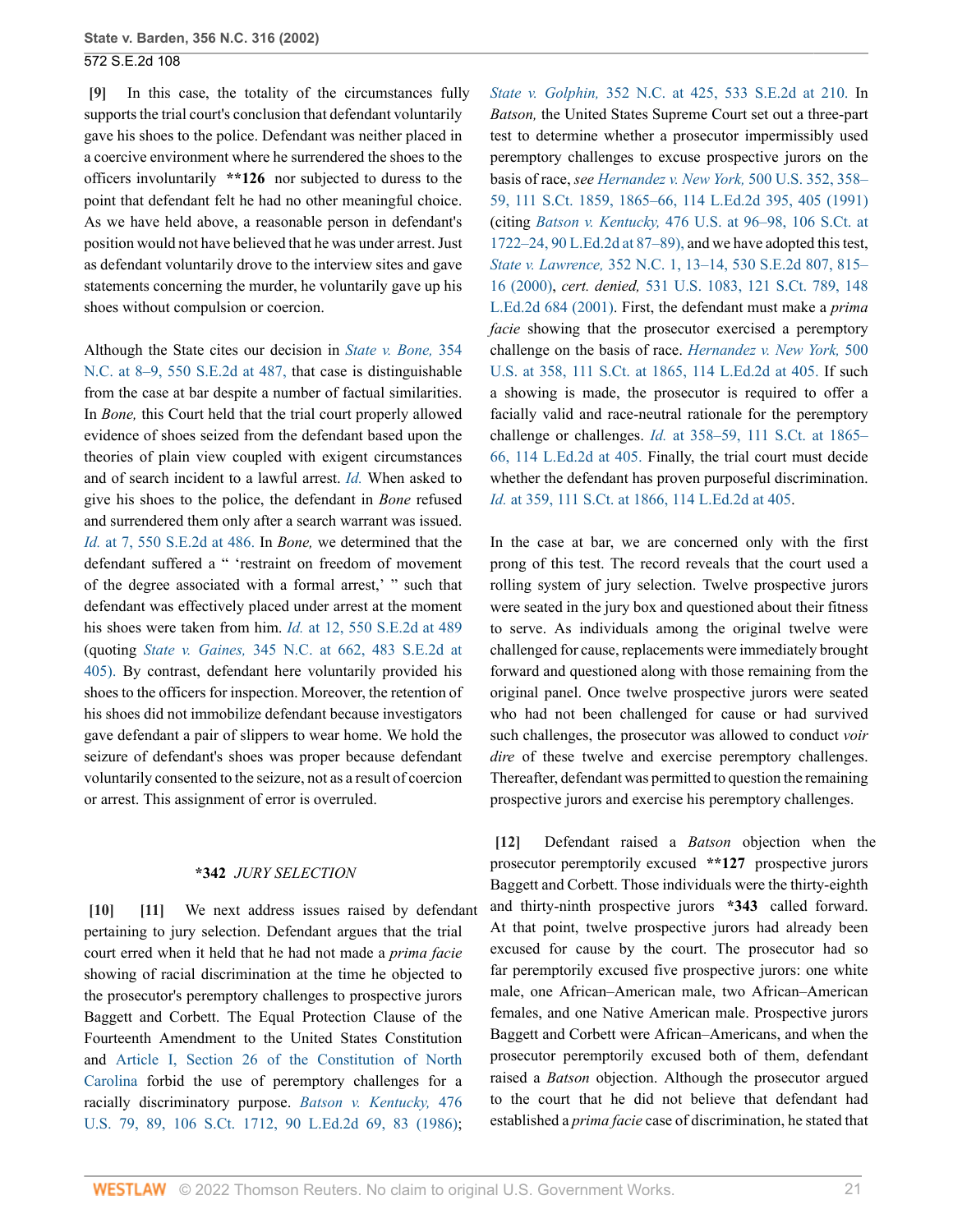he was prepared to explain his reasons for each peremptory challenge. The court declined the offer of explanations, ruling: "I do find there ... has not been any prima faci[e] showing of racial discrimination of the selection of the jurors, and the State will not be required to state reasons for prior peremptories used or these peremptories used.... But I don't feel there's any pattern thus far." Prospective jurors Baggett and Corbett were excused, and jury selection continued.

> Where the trial court rules that a defendant has failed to make a *prima facie* showing, our review is limited to whether the trial court erred in finding that defendant failed to make a *prima facie* showing, even if the State offers reasons for its exercise of the peremptory challenges.

*State v. Smith,* [351 N.C. 251, 262, 524 S.E.2d 28, 37,](http://www.westlaw.com/Link/Document/FullText?findType=Y&serNum=2000047310&pubNum=711&originatingDoc=Ia3aa668203d211da83e7e9deff98dc6f&refType=RP&fi=co_pp_sp_711_37&originationContext=document&vr=3.0&rs=cblt1.0&transitionType=DocumentItem&contextData=(sc.FindAndPrintPortal)#co_pp_sp_711_37) *cert. denied,* [531 U.S. 862, 121 S.Ct. 151, 148 L.Ed.2d 100 \(2000\)](http://www.westlaw.com/Link/Document/FullText?findType=Y&serNum=2000392394&pubNum=0000708&originatingDoc=Ia3aa668203d211da83e7e9deff98dc6f&refType=RP&originationContext=document&vr=3.0&rs=cblt1.0&transitionType=DocumentItem&contextData=(sc.FindAndPrintPortal)). In *State v. Quick,* [341 N.C. 141, 145, 462 S.E.2d 186, 189](http://www.westlaw.com/Link/Document/FullText?findType=Y&serNum=1995203032&pubNum=0000711&originatingDoc=Ia3aa668203d211da83e7e9deff98dc6f&refType=RP&fi=co_pp_sp_711_189&originationContext=document&vr=3.0&rs=cblt1.0&transitionType=DocumentItem&contextData=(sc.FindAndPrintPortal)#co_pp_sp_711_189) [\(1995\),](http://www.westlaw.com/Link/Document/FullText?findType=Y&serNum=1995203032&pubNum=0000711&originatingDoc=Ia3aa668203d211da83e7e9deff98dc6f&refType=RP&fi=co_pp_sp_711_189&originationContext=document&vr=3.0&rs=cblt1.0&transitionType=DocumentItem&contextData=(sc.FindAndPrintPortal)#co_pp_sp_711_189) this Court set out various factors to consider in analyzing the jury selection process where a *Batson* challenge is raised, including the races of the victim and the defendant, repeated use of peremptory challenges against minorities tending to establish a pattern of strikes against that minority in the venire, the acceptance rate of prospective minority jurors by the party exercising the questioned peremptory challenges, and so forth. Although the *Quick* factors are not exhaustive, they do provide guidance in the case at bar.

<span id="page-21-0"></span>**[\[13\]](#page-2-0)** Defendant is African–American, and the victim was Hispanic. Other than the alleged racial motive for the exercise of his peremptory challenges that we are now scrutinizing, nothing in the record demonstrates or even suggests that the prosecutor expressed or showed any prejudice against minorities. Although he asked prospective jurors whether the victim's Hispanic origin would be a factor in their deliberation, we perceive no hint of racism in questions of this type. Instead, it appears the questions were asked to reveal any racial **\*344** prejudices held by prospective jurors. In analyzing the prosecutor's peremptory challenges in the context of this case and this jury, we observe that at the point defendant raised his *Batson* claim, the prosecutor had already peremptorily excused five of seven eligible African– American prospective jurors (including prospective jurors Baggett and Corbett) and one Native American prospective

juror. Thus, the prosecutor accepted only 28.6% of the eligible African–American prospective jurors. If the Native American prospective juror peremptorily excused by the prosecutor is also considered a minority for the purposes of this analysis, the acceptance rate of minorities is even lower. By contrast, the prosecutor peremptorily challenged only one white prospective juror out of twenty who were eligible to serve on the jury, for an acceptance rate of whites of 95%. Viewed from another perspective, at the time of defendant's *Batson* objection, the prosecutor had expended 14.3% of his peremptory challenges against a white prospective juror, 14.3% of his peremptory challenges against a Native American prospective juror, and 71.4% of his peremptory challenges against African–American prospective jurors. On the other hand, the prosecutor accepted two prospective African–American jurors even though he had available peremptory challenges.

<span id="page-21-1"></span>**[\[14\]](#page-2-1)** We emphasize that a numerical analysis of the type employed here is not necessarily dispositive. However, such an analysis can be useful in helping us and the trial court determine whether a *prima facie* case of discrimination has been established. *State v. Fletcher,* [348 N.C. 292, 320, 500](http://www.westlaw.com/Link/Document/FullText?findType=Y&serNum=1998141730&pubNum=0000711&originatingDoc=Ia3aa668203d211da83e7e9deff98dc6f&refType=RP&fi=co_pp_sp_711_684&originationContext=document&vr=3.0&rs=cblt1.0&transitionType=DocumentItem&contextData=(sc.FindAndPrintPortal)#co_pp_sp_711_684) [S.E.2d 668, 684 \(1998\)](http://www.westlaw.com/Link/Document/FullText?findType=Y&serNum=1998141730&pubNum=0000711&originatingDoc=Ia3aa668203d211da83e7e9deff98dc6f&refType=RP&fi=co_pp_sp_711_684&originationContext=document&vr=3.0&rs=cblt1.0&transitionType=DocumentItem&contextData=(sc.FindAndPrintPortal)#co_pp_sp_711_684), *cert. denied,* **\*\*128** [525 U.S. 1180,](http://www.westlaw.com/Link/Document/FullText?findType=Y&serNum=1998248807&pubNum=0000708&originatingDoc=Ia3aa668203d211da83e7e9deff98dc6f&refType=RP&originationContext=document&vr=3.0&rs=cblt1.0&transitionType=DocumentItem&contextData=(sc.FindAndPrintPortal)) [119 S.Ct. 1118, 143 L.Ed.2d 113 \(1999\).](http://www.westlaw.com/Link/Document/FullText?findType=Y&serNum=1998248807&pubNum=0000708&originatingDoc=Ia3aa668203d211da83e7e9deff98dc6f&refType=RP&originationContext=document&vr=3.0&rs=cblt1.0&transitionType=DocumentItem&contextData=(sc.FindAndPrintPortal)) Employing such an analysis, we have held that a defendant failed to establish a *prima facie* case of discrimination where the minority acceptance rate was 66%, *State v. Ross,* [338 N.C. 280, 285–](http://www.westlaw.com/Link/Document/FullText?findType=Y&serNum=1994218905&pubNum=0000711&originatingDoc=Ia3aa668203d211da83e7e9deff98dc6f&refType=RP&fi=co_pp_sp_711_561&originationContext=document&vr=3.0&rs=cblt1.0&transitionType=DocumentItem&contextData=(sc.FindAndPrintPortal)#co_pp_sp_711_561) [86, 449 S.E.2d 556, 561–62 \(1994\)](http://www.westlaw.com/Link/Document/FullText?findType=Y&serNum=1994218905&pubNum=0000711&originatingDoc=Ia3aa668203d211da83e7e9deff98dc6f&refType=RP&fi=co_pp_sp_711_561&originationContext=document&vr=3.0&rs=cblt1.0&transitionType=DocumentItem&contextData=(sc.FindAndPrintPortal)#co_pp_sp_711_561); 50%, *[State v. Nicholson,](http://www.westlaw.com/Link/Document/FullText?findType=Y&serNum=2002104189&pubNum=711&originatingDoc=Ia3aa668203d211da83e7e9deff98dc6f&refType=RP&fi=co_pp_sp_711_127&originationContext=document&vr=3.0&rs=cblt1.0&transitionType=DocumentItem&contextData=(sc.FindAndPrintPortal)#co_pp_sp_711_127)* [355 N.C. 1, 24, 558 S.E.2d 109, 127,](http://www.westlaw.com/Link/Document/FullText?findType=Y&serNum=2002104189&pubNum=711&originatingDoc=Ia3aa668203d211da83e7e9deff98dc6f&refType=RP&fi=co_pp_sp_711_127&originationContext=document&vr=3.0&rs=cblt1.0&transitionType=DocumentItem&contextData=(sc.FindAndPrintPortal)#co_pp_sp_711_127) *cert. denied,* [537](http://www.westlaw.com/Link/Document/FullText?findType=Y&serNum=2002351891&pubNum=0000708&originatingDoc=Ia3aa668203d211da83e7e9deff98dc6f&refType=RP&originationContext=document&vr=3.0&rs=cblt1.0&transitionType=DocumentItem&contextData=(sc.FindAndPrintPortal)) [U.S. 845, 123 S.Ct. 178, 154 L.Ed.2d 71, 71 U.S.L.W. 3237](http://www.westlaw.com/Link/Document/FullText?findType=Y&serNum=2002351891&pubNum=0000708&originatingDoc=Ia3aa668203d211da83e7e9deff98dc6f&refType=RP&originationContext=document&vr=3.0&rs=cblt1.0&transitionType=DocumentItem&contextData=(sc.FindAndPrintPortal)) [\(2002\);](http://www.westlaw.com/Link/Document/FullText?findType=Y&serNum=2002351891&pubNum=0000708&originatingDoc=Ia3aa668203d211da83e7e9deff98dc6f&refType=RP&originationContext=document&vr=3.0&rs=cblt1.0&transitionType=DocumentItem&contextData=(sc.FindAndPrintPortal)) *State v. Belton,* [318 N.C. 141, 159–60, 347 S.E.2d](http://www.westlaw.com/Link/Document/FullText?findType=Y&serNum=1986144685&pubNum=0000711&originatingDoc=Ia3aa668203d211da83e7e9deff98dc6f&refType=RP&fi=co_pp_sp_711_766&originationContext=document&vr=3.0&rs=cblt1.0&transitionType=DocumentItem&contextData=(sc.FindAndPrintPortal)#co_pp_sp_711_766) [755, 766 \(1986\),](http://www.westlaw.com/Link/Document/FullText?findType=Y&serNum=1986144685&pubNum=0000711&originatingDoc=Ia3aa668203d211da83e7e9deff98dc6f&refType=RP&fi=co_pp_sp_711_766&originationContext=document&vr=3.0&rs=cblt1.0&transitionType=DocumentItem&contextData=(sc.FindAndPrintPortal)#co_pp_sp_711_766) *overruled on other grounds by [State v.](http://www.westlaw.com/Link/Document/FullText?findType=Y&serNum=1997089634&pubNum=711&originatingDoc=Ia3aa668203d211da83e7e9deff98dc6f&refType=RP&originationContext=document&vr=3.0&rs=cblt1.0&transitionType=DocumentItem&contextData=(sc.FindAndPrintPortal)) Gaines,* [345 N.C. 647, 483 S.E.2d 396;](http://www.westlaw.com/Link/Document/FullText?findType=Y&serNum=1997089634&pubNum=711&originatingDoc=Ia3aa668203d211da83e7e9deff98dc6f&refType=RP&originationContext=document&vr=3.0&rs=cblt1.0&transitionType=DocumentItem&contextData=(sc.FindAndPrintPortal)) 40%, *[State v. Fletcher,](http://www.westlaw.com/Link/Document/FullText?findType=Y&serNum=1998141730&pubNum=711&originatingDoc=Ia3aa668203d211da83e7e9deff98dc6f&refType=RP&fi=co_pp_sp_711_684&originationContext=document&vr=3.0&rs=cblt1.0&transitionType=DocumentItem&contextData=(sc.FindAndPrintPortal)#co_pp_sp_711_684)* [348 N.C. at 320, 500 S.E.2d at 684;](http://www.westlaw.com/Link/Document/FullText?findType=Y&serNum=1998141730&pubNum=711&originatingDoc=Ia3aa668203d211da83e7e9deff98dc6f&refType=RP&fi=co_pp_sp_711_684&originationContext=document&vr=3.0&rs=cblt1.0&transitionType=DocumentItem&contextData=(sc.FindAndPrintPortal)#co_pp_sp_711_684) *[State v. Abbott,](http://www.westlaw.com/Link/Document/FullText?findType=Y&serNum=1987094993&pubNum=0000711&originatingDoc=Ia3aa668203d211da83e7e9deff98dc6f&refType=RP&fi=co_pp_sp_711_369&originationContext=document&vr=3.0&rs=cblt1.0&transitionType=DocumentItem&contextData=(sc.FindAndPrintPortal)#co_pp_sp_711_369)* 320 N.C. [475, 481–82, 358 S.E.2d 365, 369–70 \(1987\);](http://www.westlaw.com/Link/Document/FullText?findType=Y&serNum=1987094993&pubNum=0000711&originatingDoc=Ia3aa668203d211da83e7e9deff98dc6f&refType=RP&fi=co_pp_sp_711_369&originationContext=document&vr=3.0&rs=cblt1.0&transitionType=DocumentItem&contextData=(sc.FindAndPrintPortal)#co_pp_sp_711_369) and 37.5%, *State v. Gregory,* [340 N.C. 365, 398, 459 S.E.2d 638, 657](http://www.westlaw.com/Link/Document/FullText?findType=Y&serNum=1995156522&pubNum=0000711&originatingDoc=Ia3aa668203d211da83e7e9deff98dc6f&refType=RP&fi=co_pp_sp_711_657&originationContext=document&vr=3.0&rs=cblt1.0&transitionType=DocumentItem&contextData=(sc.FindAndPrintPortal)#co_pp_sp_711_657) [\(1995\),](http://www.westlaw.com/Link/Document/FullText?findType=Y&serNum=1995156522&pubNum=0000711&originatingDoc=Ia3aa668203d211da83e7e9deff98dc6f&refType=RP&fi=co_pp_sp_711_657&originationContext=document&vr=3.0&rs=cblt1.0&transitionType=DocumentItem&contextData=(sc.FindAndPrintPortal)#co_pp_sp_711_657) *cert. denied,* [517 U.S. 1108, 116 S.Ct. 1327, 134](http://www.westlaw.com/Link/Document/FullText?findType=Y&serNum=1996041844&pubNum=0000708&originatingDoc=Ia3aa668203d211da83e7e9deff98dc6f&refType=RP&originationContext=document&vr=3.0&rs=cblt1.0&transitionType=DocumentItem&contextData=(sc.FindAndPrintPortal)) [L.Ed.2d 478 \(1996\).](http://www.westlaw.com/Link/Document/FullText?findType=Y&serNum=1996041844&pubNum=0000708&originatingDoc=Ia3aa668203d211da83e7e9deff98dc6f&refType=RP&originationContext=document&vr=3.0&rs=cblt1.0&transitionType=DocumentItem&contextData=(sc.FindAndPrintPortal))

We are aware that we risk splitting hairs unduly if we attempt to distinguish between the 37.5% acceptance rate of prospective minority jurors in *Gregory* and the 28.6% rate here. However, we have also **\*345** held that "[s]tep one of the *Batson* analysis ... is not intended to be a high hurdle for defendants to cross. Rather, the showing need only be sufficient to shift the burden to the State to articulate race-neutral reasons for its peremptory challenge." *[State v.](http://www.westlaw.com/Link/Document/FullText?findType=Y&serNum=1998141752&pubNum=0000711&originatingDoc=Ia3aa668203d211da83e7e9deff98dc6f&refType=RP&fi=co_pp_sp_711_722&originationContext=document&vr=3.0&rs=cblt1.0&transitionType=DocumentItem&contextData=(sc.FindAndPrintPortal)#co_pp_sp_711_722) Hoffman,* [348 N.C. 548, 553, 500 S.E.2d 718, 722 \(1998\).](http://www.westlaw.com/Link/Document/FullText?findType=Y&serNum=1998141752&pubNum=0000711&originatingDoc=Ia3aa668203d211da83e7e9deff98dc6f&refType=RP&fi=co_pp_sp_711_722&originationContext=document&vr=3.0&rs=cblt1.0&transitionType=DocumentItem&contextData=(sc.FindAndPrintPortal)#co_pp_sp_711_722)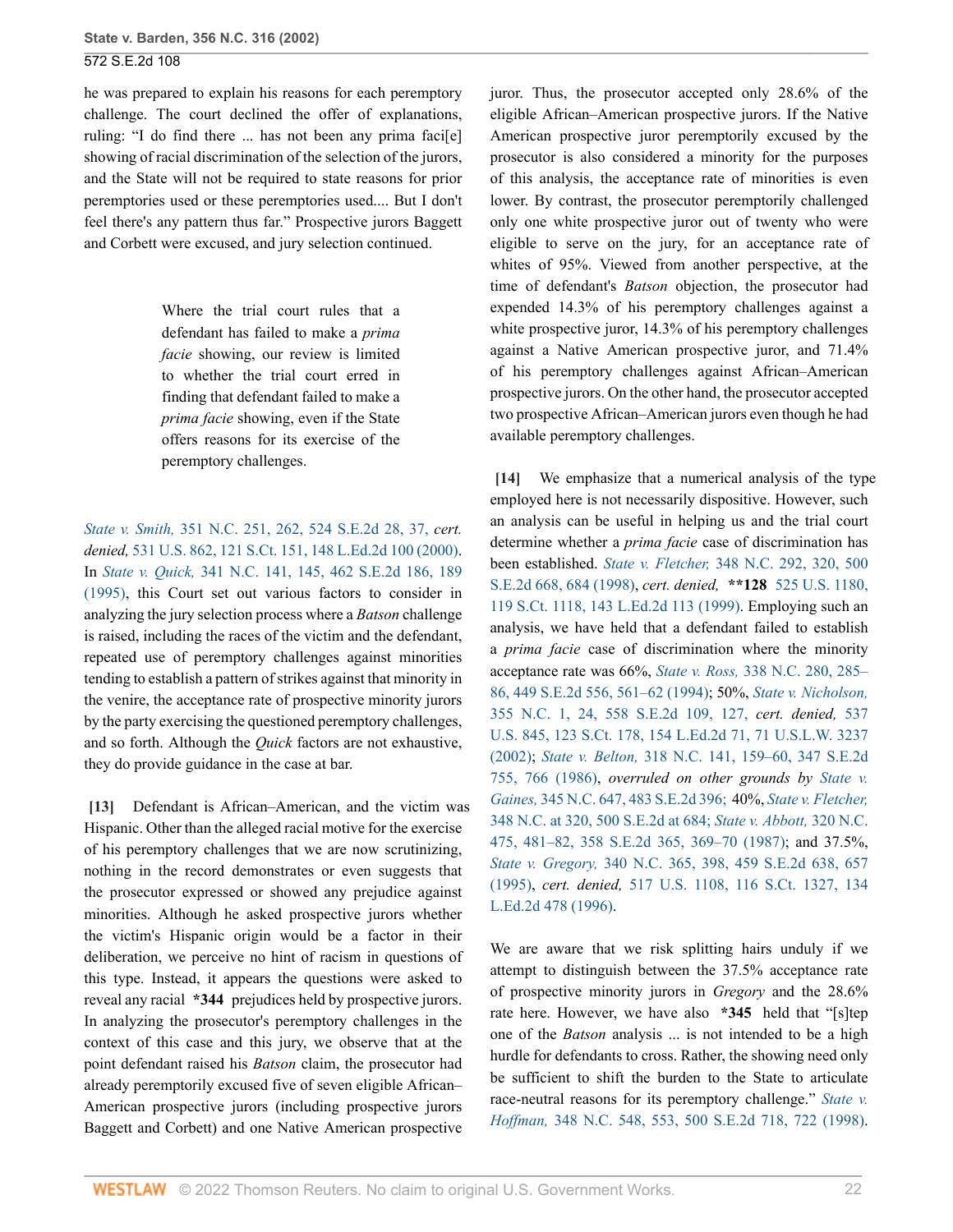Here, although we acknowledge that the issue is a close one, we hold that the trial court's conclusion that defendant failed to present a *prima facie* showing sufficient to satisfy the first prong of a *Batson* challenge was error. In so holding, we do not suggest that any improprieties actually took place during the jury selection. That determination is to be made upon remand, as detailed below. We note that the trial court demonstrated its sensitivity to the requirements of *Batson* when defendant made a second such objection later during the jury selection. The trial court then found that defendant had met his *prima facie* burden and required the prosecutor to explain his peremptory challenges.

Although we find no other potentially prejudicial error in defendant's trial, we remand this case to Superior Court, Sampson County, for the limited purpose of holding a hearing pursuant to *Batson.* On remand, a judge presiding over a criminal session shall give the State an opportunity for presenting race-neutral reasons for striking prospective jurors Baggett and Corbett. If the trial court finds that the prosecutor's explanations are not race-neutral, it shall order a new trial. If the trial court finds that the prosecutor's explanations are race-neutral, defendant shall be given the opportunity to demonstrate that the explanations are pretextual. If defendant is able to meet his burden of proving intentional discrimination, the trial court shall order a new trial, but if defendant does not meet this burden, the trial court shall make appropriate findings of fact and conclusions of law and order commitment to issue in accordance with the judgment entered 12 November 1999. *[State v. McCord,](http://www.westlaw.com/Link/Document/FullText?findType=Y&serNum=2000633288&pubNum=0000711&originatingDoc=Ia3aa668203d211da83e7e9deff98dc6f&refType=RP&fi=co_pp_sp_711_645&originationContext=document&vr=3.0&rs=cblt1.0&transitionType=DocumentItem&contextData=(sc.FindAndPrintPortal)#co_pp_sp_711_645)* 140 [N.C.App. 634, 654, 538 S.E.2d 633, 645–46 \(2000\),](http://www.westlaw.com/Link/Document/FullText?findType=Y&serNum=2000633288&pubNum=0000711&originatingDoc=Ia3aa668203d211da83e7e9deff98dc6f&refType=RP&fi=co_pp_sp_711_645&originationContext=document&vr=3.0&rs=cblt1.0&transitionType=DocumentItem&contextData=(sc.FindAndPrintPortal)#co_pp_sp_711_645) *disc. rev. denied,* [353 N.C. 392, 547 S.E.2d 33,](http://www.westlaw.com/Link/Document/FullText?findType=Y&serNum=2001158222&pubNum=711&originatingDoc=Ia3aa668203d211da83e7e9deff98dc6f&refType=RP&originationContext=document&vr=3.0&rs=cblt1.0&transitionType=DocumentItem&contextData=(sc.FindAndPrintPortal)) *and disc. rev. denied,* [353 N.C. 392, 547 S.E.2d 34 \(2001\).](http://www.westlaw.com/Link/Document/FullText?findType=Y&serNum=2001158224&pubNum=0000711&originatingDoc=Ia3aa668203d211da83e7e9deff98dc6f&refType=RP&originationContext=document&vr=3.0&rs=cblt1.0&transitionType=DocumentItem&contextData=(sc.FindAndPrintPortal))

<span id="page-22-0"></span>**[\[15\]](#page-2-2)** Defendant raises several other issues related to jury selection. Defendant cites eight specific instances during jury selection that he claims are improper comments by the prosecutor on defendant's right not to testify. Defendant additionally argues that four other errors occurred during jury selection: (1) the prosecution improperly asked prospective jurors whether they believed the death penalty is a necessary law, (2) the prosecution improperly injected into jury selection the issue of the victim's race, (3) the prosecution attempted **\*346** to establish rapport with prospective jurors, and (4) the prosecution made incomplete and misleading statements concerning the sentencing phase during jury selection.

Defendant did not raise a timely objection to any of these statements. This Court has "declin[ed] to extend application of the plain error doctrine to situations where a party has failed to object to statements made by the other party during jury *voir dire.*" *State v. Cummings,* [352 N.C. 600, 613, 536 S.E.2d](http://www.westlaw.com/Link/Document/FullText?findType=Y&serNum=2000570220&pubNum=0000711&originatingDoc=Ia3aa668203d211da83e7e9deff98dc6f&refType=RP&fi=co_pp_sp_711_47&originationContext=document&vr=3.0&rs=cblt1.0&transitionType=DocumentItem&contextData=(sc.FindAndPrintPortal)#co_pp_sp_711_47) [36, 47 \(2000\)](http://www.westlaw.com/Link/Document/FullText?findType=Y&serNum=2000570220&pubNum=0000711&originatingDoc=Ia3aa668203d211da83e7e9deff98dc6f&refType=RP&fi=co_pp_sp_711_47&originationContext=document&vr=3.0&rs=cblt1.0&transitionType=DocumentItem&contextData=(sc.FindAndPrintPortal)#co_pp_sp_711_47), *cert. denied,* [532 U.S. 997, 121 S.Ct. 1660,](http://www.westlaw.com/Link/Document/FullText?findType=Y&serNum=2001175901&pubNum=0000708&originatingDoc=Ia3aa668203d211da83e7e9deff98dc6f&refType=RP&originationContext=document&vr=3.0&rs=cblt1.0&transitionType=DocumentItem&contextData=(sc.FindAndPrintPortal)) [149 L.Ed.2d 641 \(2001\).](http://www.westlaw.com/Link/Document/FullText?findType=Y&serNum=2001175901&pubNum=0000708&originatingDoc=Ia3aa668203d211da83e7e9deff98dc6f&refType=RP&originationContext=document&vr=3.0&rs=cblt1.0&transitionType=DocumentItem&contextData=(sc.FindAndPrintPortal)) Therefore, we hold that defendant has failed to properly preserve these issues for review by this Court. *See* [N.C. R.App. P. 10\(b\)\(1\).](http://www.westlaw.com/Link/Document/FullText?findType=L&pubNum=1006366&cite=NCRRAPAPPR10&originatingDoc=Ia3aa668203d211da83e7e9deff98dc6f&refType=LQ&originationContext=document&vr=3.0&rs=cblt1.0&transitionType=DocumentItem&contextData=(sc.FindAndPrintPortal))

<span id="page-22-1"></span>**\*\*129 [\[16\]](#page-2-3)** Defendant also raises one argument pertaining to the prosecutor's opening statement. Defendant claims the prosecution improperly injected race into the trial when, in the first sentence of his opening argument, the prosecutor stated: "Felipe Resendiz, a Hispanic man who moved here from Mexico, left the job...." Defendant argues that the prosecutor improperly used the victim's race to urge the jury to convict defendant and to pressure the jury to prove that it was not prejudiced against the Hispanic community. Because defendant failed to object to the argument, we must determine "whether 'the remarks were so grossly improper that the trial court abused its discretion by failing to intervene *ex mero motu.*' " *State v. Anthony,* [354 N.C. 372, 423, 555 S.E.2d 557,](http://www.westlaw.com/Link/Document/FullText?findType=Y&serNum=2001558247&pubNum=0000711&originatingDoc=Ia3aa668203d211da83e7e9deff98dc6f&refType=RP&fi=co_pp_sp_711_590&originationContext=document&vr=3.0&rs=cblt1.0&transitionType=DocumentItem&contextData=(sc.FindAndPrintPortal)#co_pp_sp_711_590) [590 \(2001\)](http://www.westlaw.com/Link/Document/FullText?findType=Y&serNum=2001558247&pubNum=0000711&originatingDoc=Ia3aa668203d211da83e7e9deff98dc6f&refType=RP&fi=co_pp_sp_711_590&originationContext=document&vr=3.0&rs=cblt1.0&transitionType=DocumentItem&contextData=(sc.FindAndPrintPortal)#co_pp_sp_711_590) (quoting *State v. Mitchell,* [353 N.C. 309, 324, 543](http://www.westlaw.com/Link/Document/FullText?findType=Y&serNum=2001290366&pubNum=711&originatingDoc=Ia3aa668203d211da83e7e9deff98dc6f&refType=RP&fi=co_pp_sp_711_839&originationContext=document&vr=3.0&rs=cblt1.0&transitionType=DocumentItem&contextData=(sc.FindAndPrintPortal)#co_pp_sp_711_839) [S.E.2d 830, 839,](http://www.westlaw.com/Link/Document/FullText?findType=Y&serNum=2001290366&pubNum=711&originatingDoc=Ia3aa668203d211da83e7e9deff98dc6f&refType=RP&fi=co_pp_sp_711_839&originationContext=document&vr=3.0&rs=cblt1.0&transitionType=DocumentItem&contextData=(sc.FindAndPrintPortal)#co_pp_sp_711_839) *cert. denied,* [534 U.S. 1000, 122 S.Ct. 475,](http://www.westlaw.com/Link/Document/FullText?findType=Y&serNum=2001781049&pubNum=0000708&originatingDoc=Ia3aa668203d211da83e7e9deff98dc6f&refType=RP&originationContext=document&vr=3.0&rs=cblt1.0&transitionType=DocumentItem&contextData=(sc.FindAndPrintPortal)) [151 L.Ed.2d 389 \(2001\)\)](http://www.westlaw.com/Link/Document/FullText?findType=Y&serNum=2001781049&pubNum=0000708&originatingDoc=Ia3aa668203d211da83e7e9deff98dc6f&refType=RP&originationContext=document&vr=3.0&rs=cblt1.0&transitionType=DocumentItem&contextData=(sc.FindAndPrintPortal)), *cert. denied,* [536 U.S. 930, 122](http://www.westlaw.com/Link/Document/FullText?findType=Y&pubNum=0000708&cite=122SCT2605&originatingDoc=Ia3aa668203d211da83e7e9deff98dc6f&refType=RP&originationContext=document&vr=3.0&rs=cblt1.0&transitionType=DocumentItem&contextData=(sc.FindAndPrintPortal)) [S.Ct. 2605, 153 L.Ed.2d 791 \(2002\).](http://www.westlaw.com/Link/Document/FullText?findType=Y&pubNum=0000708&cite=122SCT2605&originatingDoc=Ia3aa668203d211da83e7e9deff98dc6f&refType=RP&originationContext=document&vr=3.0&rs=cblt1.0&transitionType=DocumentItem&contextData=(sc.FindAndPrintPortal)) Our review of the record indicates that the statement was but a passing reference to the victim's ethnic background in a substantial opening argument. We are unable to say that the reference to the victim's race was improper at all, let alone so grossly improper that the trial court abused its discretion in failing to intervene.

These assignments of error are overruled.

#### *GUILT–INNOCENCE PHASE*

Defendant contends that the trial court erred when it admitted during the guilt-innocence phase of the trial the prosecution's evidence and argument pertaining to the victim's character and to victim impact. Defendant identifies three instances where he claims the trial court allowed irrelevant and inadmissible evidence. We discuss each incident separately.

<span id="page-22-2"></span>**[\[17\]](#page-2-4) \*347** The first instance concerned the testimony of the victim's supervisor, Billy Jacobs. At trial, Jacobs gave the following pertinent testimony: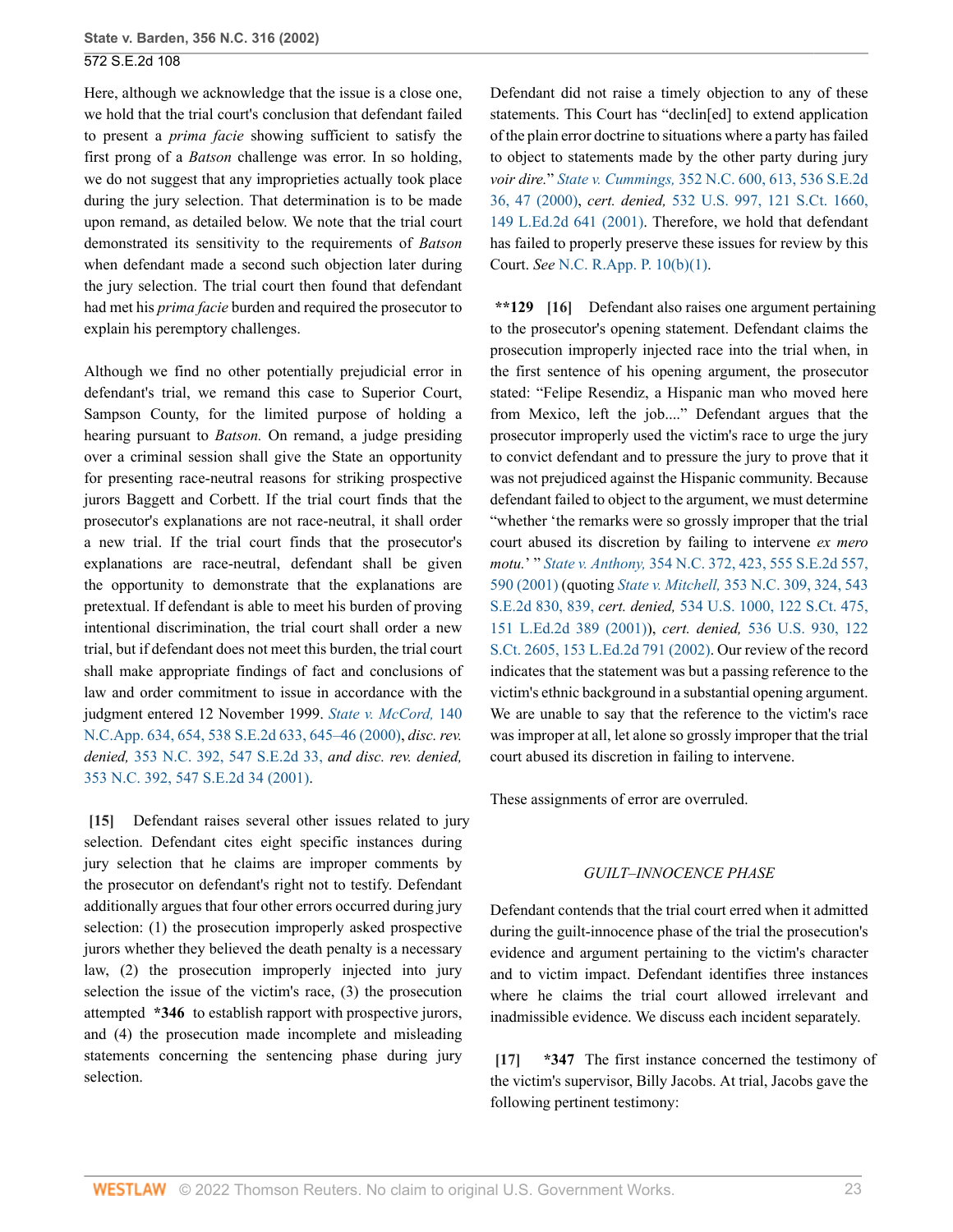Q. Can you tell the jurors how you knew [the victim]?

A. [The victim], he worked for me in the Plant for probably eight or nine months when he came back. He worked there before. He would go to Mexico and come back. And he was such a good worker, we'd hire him back. So, he was working in the Plant on the machines to start with and we had—we started contracting the cleaning processes of it because the inspectors was [sic] so bad on us that nobody —if I just hired people by the hour, it weren't sufficient cleaning. So—

....

Q. And did [the victim] ask to do this job?

A. Yes, sir.

Q. Why did you allow [the victim] to have this job?

A. Well, he said he would love to try it and [the victim] was a real responsible working guy and I really had a lot of confidence in him that he could do it because a lot of times when the guys would not clean up good at nights, I would get [the victim], his brothers and we would all get together and they—we would all get together and clean it up and they did a real good job.

....

Q. All right. Mr. Jacobs, did—how would you describe work he did once he started doing the contract work cleaning up the Master Casing[s] Plant?

A. He did exactly what I thought he would do. He did an excellent job. I mean he had little write-ups. I mean, we'd have little minor stuff, but it [was] no real big stuff. We was [sic] really proud of the performance he was doing.

....

Q. Now, prior to you leaving, did you have a talk with [the victim] in reference to—was he renting some equipment from you?

**\*348** A. Yes, sir. I have a high pressure sprayer and he was renting that from me by the week and when he came in that Friday to start to work, he always paid me a hundred dollars a week for the rent of[ ] the machine.

Q. And did he pay you a hundred dollars on this occasion?

A. Yes, sir.

Q. How did he pay you?

**\*\*130** A. Well, he reached in his back pocket and pulled out his wallet and he handed me a \$100 bill.

....

Q. Did he—what did he do with the wallet after he paid you?

A. He put it back in his back pocket.

Q. Mr. Jacobs, did you see any other money or were you able to see the contents of his wallet?

A. No, sir.

Q. So you don't know—

A. Not where I was sitting from him.... I never had to ask him for it, he would always just—on Fridays, we would give him his check and he would go to the bank and most of the time he'd meet me there before we left.

Defendant argues that this testimony was irrelevant and improperly admitted as evidence of the victim's good character.

Because defendant did not object to any portion of the above testimony, we review this issue for plain error. *See* [N.C.](http://www.westlaw.com/Link/Document/FullText?findType=L&pubNum=1006366&cite=NCRRAPAPPR10&originatingDoc=Ia3aa668203d211da83e7e9deff98dc6f&refType=LQ&originationContext=document&vr=3.0&rs=cblt1.0&transitionType=DocumentItem&contextData=(sc.FindAndPrintPortal)) R.App. P.  $10(c)(4)$ . Plain error is applied only in extraordinary cases where, " 'after reviewing the entire record, it can be said the claimed error is a "*fundamental* error, something so basic, so prejudicial, so lacking in its elements that justice cannot have been done." ' " *State v. Odom,* [307 N.C. 655, 660, 300](http://www.westlaw.com/Link/Document/FullText?findType=Y&serNum=1983112110&pubNum=0000711&originatingDoc=Ia3aa668203d211da83e7e9deff98dc6f&refType=RP&fi=co_pp_sp_711_378&originationContext=document&vr=3.0&rs=cblt1.0&transitionType=DocumentItem&contextData=(sc.FindAndPrintPortal)#co_pp_sp_711_378) [S.E.2d 375, 378 \(1983\)](http://www.westlaw.com/Link/Document/FullText?findType=Y&serNum=1983112110&pubNum=0000711&originatingDoc=Ia3aa668203d211da83e7e9deff98dc6f&refType=RP&fi=co_pp_sp_711_378&originationContext=document&vr=3.0&rs=cblt1.0&transitionType=DocumentItem&contextData=(sc.FindAndPrintPortal)#co_pp_sp_711_378) (quoting *[United States v. McCaskill,](http://www.westlaw.com/Link/Document/FullText?findType=Y&serNum=1982118386&pubNum=0000350&originatingDoc=Ia3aa668203d211da83e7e9deff98dc6f&refType=RP&fi=co_pp_sp_350_1002&originationContext=document&vr=3.0&rs=cblt1.0&transitionType=DocumentItem&contextData=(sc.FindAndPrintPortal)#co_pp_sp_350_1002)* [676 F.2d 995, 1002 \(4th Cir.\)](http://www.westlaw.com/Link/Document/FullText?findType=Y&serNum=1982118386&pubNum=0000350&originatingDoc=Ia3aa668203d211da83e7e9deff98dc6f&refType=RP&fi=co_pp_sp_350_1002&originationContext=document&vr=3.0&rs=cblt1.0&transitionType=DocumentItem&contextData=(sc.FindAndPrintPortal)#co_pp_sp_350_1002) (footnote omitted), *cert. denied,* [459 U.S. 1018, 103 S.Ct. 381, 74 L.Ed.2d 513 \(1982\)](http://www.westlaw.com/Link/Document/FullText?findType=Y&serNum=1982240731&pubNum=0000708&originatingDoc=Ia3aa668203d211da83e7e9deff98dc6f&refType=RP&originationContext=document&vr=3.0&rs=cblt1.0&transitionType=DocumentItem&contextData=(sc.FindAndPrintPortal))).

Evidence is relevant if it demonstrates "any tendency to make the existence of any fact that is of consequence to the determination of the action more probable or less probable than it would be without the evidence." N.C.G.S.  $\S$  8C-1, [Rule 401](http://www.westlaw.com/Link/Document/FullText?findType=L&pubNum=1000710&cite=NCSTEVS8C-1R401&originatingDoc=Ia3aa668203d211da83e7e9deff98dc6f&refType=LQ&originationContext=document&vr=3.0&rs=cblt1.0&transitionType=DocumentItem&contextData=(sc.FindAndPrintPortal)) (2001). This Court has stated **\*349** that "in a criminal case every circumstance calculated to throw any light upon the supposed crime is admissible and permissible." *[State](http://www.westlaw.com/Link/Document/FullText?findType=Y&serNum=1994058002&pubNum=0000711&originatingDoc=Ia3aa668203d211da83e7e9deff98dc6f&refType=RP&fi=co_pp_sp_711_562&originationContext=document&vr=3.0&rs=cblt1.0&transitionType=DocumentItem&contextData=(sc.FindAndPrintPortal)#co_pp_sp_711_562) v. Collins,* [335 N.C. 729, 735, 440 S.E.2d 559, 562 \(1994\)](http://www.westlaw.com/Link/Document/FullText?findType=Y&serNum=1994058002&pubNum=0000711&originatingDoc=Ia3aa668203d211da83e7e9deff98dc6f&refType=RP&fi=co_pp_sp_711_562&originationContext=document&vr=3.0&rs=cblt1.0&transitionType=DocumentItem&contextData=(sc.FindAndPrintPortal)#co_pp_sp_711_562).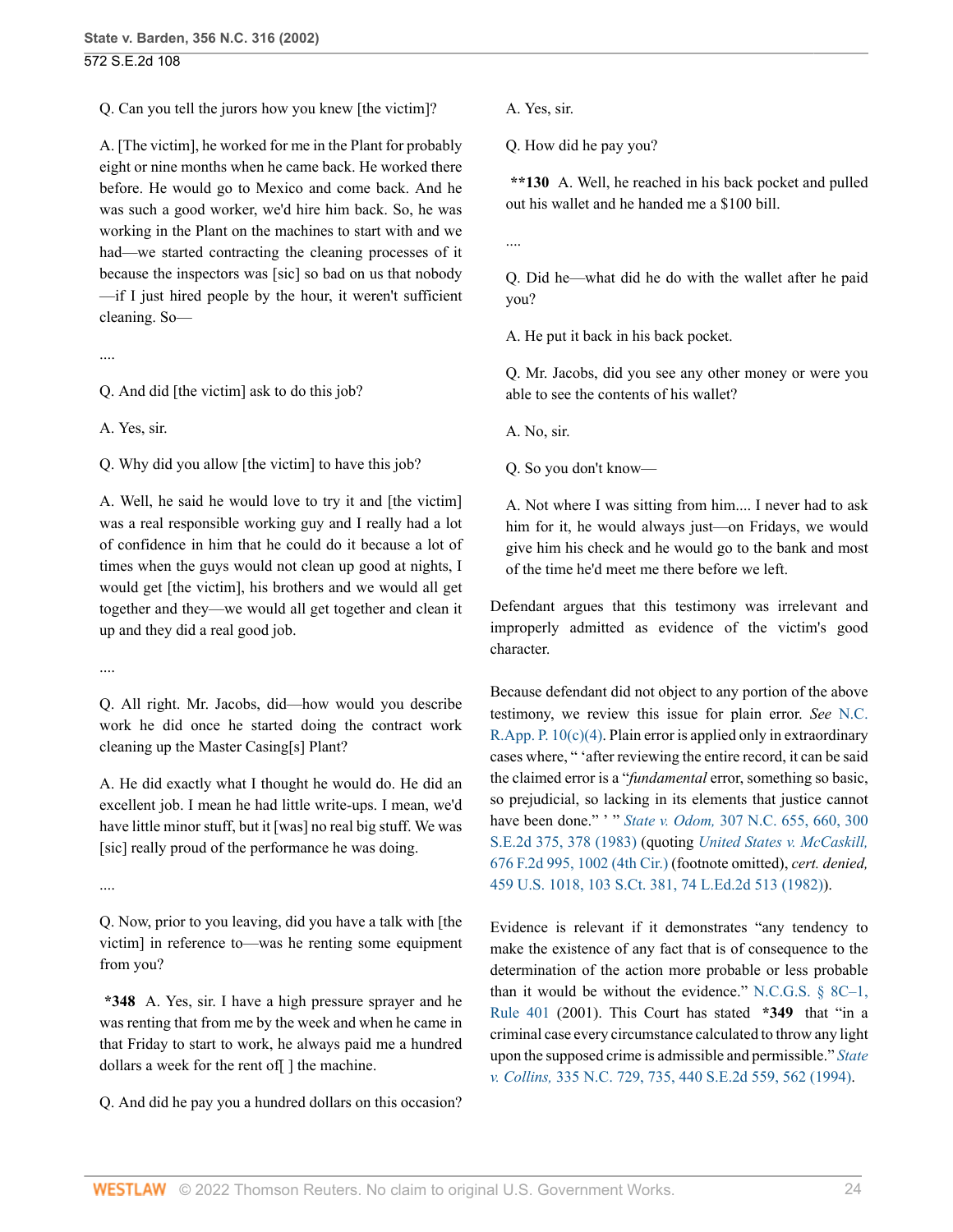In this case, our examination of the record reveals the testimony was relevant to explain the particular circumstances of the crime. The evidence explained the victim's various duties and responsibilities and showed why he worked late nights. In addition to describing the victim's work habits, the testimony was relevant to describe the victim's payday routine as well as where and how he kept his money. Therefore, we hold the evidence was properly admitted. *See [State v. Davis,](http://www.westlaw.com/Link/Document/FullText?findType=Y&serNum=1998208048&pubNum=0000711&originatingDoc=Ia3aa668203d211da83e7e9deff98dc6f&refType=RP&fi=co_pp_sp_711_468&originationContext=document&vr=3.0&rs=cblt1.0&transitionType=DocumentItem&contextData=(sc.FindAndPrintPortal)#co_pp_sp_711_468)* [349 N.C. 1, 24–26, 506 S.E.2d 455, 468 \(1998\)](http://www.westlaw.com/Link/Document/FullText?findType=Y&serNum=1998208048&pubNum=0000711&originatingDoc=Ia3aa668203d211da83e7e9deff98dc6f&refType=RP&fi=co_pp_sp_711_468&originationContext=document&vr=3.0&rs=cblt1.0&transitionType=DocumentItem&contextData=(sc.FindAndPrintPortal)#co_pp_sp_711_468) ("prosecution was properly permitted to present evidence of [victim's] temperament and management style in order to prove the circumstances of the crime"), *cert. denied,* [526 U.S. 1161, 119](http://www.westlaw.com/Link/Document/FullText?findType=Y&serNum=1999083255&pubNum=0000708&originatingDoc=Ia3aa668203d211da83e7e9deff98dc6f&refType=RP&originationContext=document&vr=3.0&rs=cblt1.0&transitionType=DocumentItem&contextData=(sc.FindAndPrintPortal)) [S.Ct. 2053, 144 L.Ed.2d 219 \(1999\).](http://www.westlaw.com/Link/Document/FullText?findType=Y&serNum=1999083255&pubNum=0000708&originatingDoc=Ia3aa668203d211da83e7e9deff98dc6f&refType=RP&originationContext=document&vr=3.0&rs=cblt1.0&transitionType=DocumentItem&contextData=(sc.FindAndPrintPortal))

<span id="page-24-1"></span><span id="page-24-0"></span>**[\[18\]](#page-2-5) [\[19\]](#page-2-6)** The next instance about which defendant complains involves the testimony of the victim's brother:

Q. [Were] you familiar with [the victim] having a wallet?

A. Yes.

Q. And did you see that wallet on Friday, the 27th of March?

A. Yes.

Q. What did he keep in his wallet other than his money?

A. He had his license and some other identification.

Q. Is [the victim] married?

A. Yes.

Q. Is his wife—where was his wife back in March of 1998?

A. She was in Mexico.

Q. Do you know if [the victim] sent any money to his wife during this time?

A. Yes. He did send it.

Q. Do they have any children?

A. Yes; a girl.

Q. How old is the girl?

A. She's going to be seven years.

**\*350** Q. Is his wife out here in the audience? Do you see his wife?

A. Yes.

Q. Can you point her out to the Court?

A. It's the girl over there with the green sweater.

....

[PROSECUTOR]: I show you State's Exhibit No. 17 and ask if you can look at **\*\*131** that and if you can identify the person in that photo?

INTERPRETER: It is my brother.

Q. Is that Felipe Resendiz?

A. It is Felipe, my brother.

....

Q. And approximately how long before his death did he get that picture taken?

A. It was about three months.

As above, because defendant did not object to the testimony at trial, we review the testimony for plain error. *See* [N.C.](http://www.westlaw.com/Link/Document/FullText?findType=L&pubNum=1006366&cite=NCRRAPAPPR10&originatingDoc=Ia3aa668203d211da83e7e9deff98dc6f&refType=LQ&originationContext=document&vr=3.0&rs=cblt1.0&transitionType=DocumentItem&contextData=(sc.FindAndPrintPortal)) R.App. P.  $10(c)(4)$ . This testimony, along with the testimony of Jacobs concerning the victim's wallet, is relevant to explain the victim's habits in handling his salary. The testimony of the witness both describes the victim carrying in his wallet the money received after cashing his paycheck and explains the reasons the victim needed cash. Consequently, the trial court properly allowed this evidence to be introduced at trial. Further, there was no error in the prosecution's asking the witness to identify the victim's wife and daughter at trial. The mere identification of the victim's wife and child does not constitute improper victim-impact evidence. *[State v. Nobles,](http://www.westlaw.com/Link/Document/FullText?findType=Y&serNum=1999150257&pubNum=0000711&originatingDoc=Ia3aa668203d211da83e7e9deff98dc6f&refType=RP&fi=co_pp_sp_711_895&originationContext=document&vr=3.0&rs=cblt1.0&transitionType=DocumentItem&contextData=(sc.FindAndPrintPortal)#co_pp_sp_711_895)* [350 N.C. 483, 499–500, 515 S.E.2d 885, 895–96 \(1999\)](http://www.westlaw.com/Link/Document/FullText?findType=Y&serNum=1999150257&pubNum=0000711&originatingDoc=Ia3aa668203d211da83e7e9deff98dc6f&refType=RP&fi=co_pp_sp_711_895&originationContext=document&vr=3.0&rs=cblt1.0&transitionType=DocumentItem&contextData=(sc.FindAndPrintPortal)#co_pp_sp_711_895) (publication of photograph of victim's children to jury, along with their names and birth dates, held permissible).

<span id="page-24-3"></span><span id="page-24-2"></span>**[\[20\]](#page-3-0) [\[21\]](#page-3-1)** Finally, defendant argues that the introduction of the photograph of the victim, taken three months before his death, constituted prejudicial error. The trial court overruled defendant's timely objection **\*351** and admitted the photograph into evidence. After reviewing the evidence, we believe the trial court properly allowed the jury to consider this exhibit. The photograph was relevant in that it demonstrated the victim's appearance before the murder and helped establish a basis from which the medical examiner could testify as to the various [wounds](http://www.westlaw.com/Link/Document/FullText?entityType=gdrug&entityId=Iff1648e16c7111e18b05fdf15589d8e8&originationContext=document&transitionType=DocumentItem&contextData=(sc.Default)&vr=3.0&rs=cblt1.0) inflicted upon the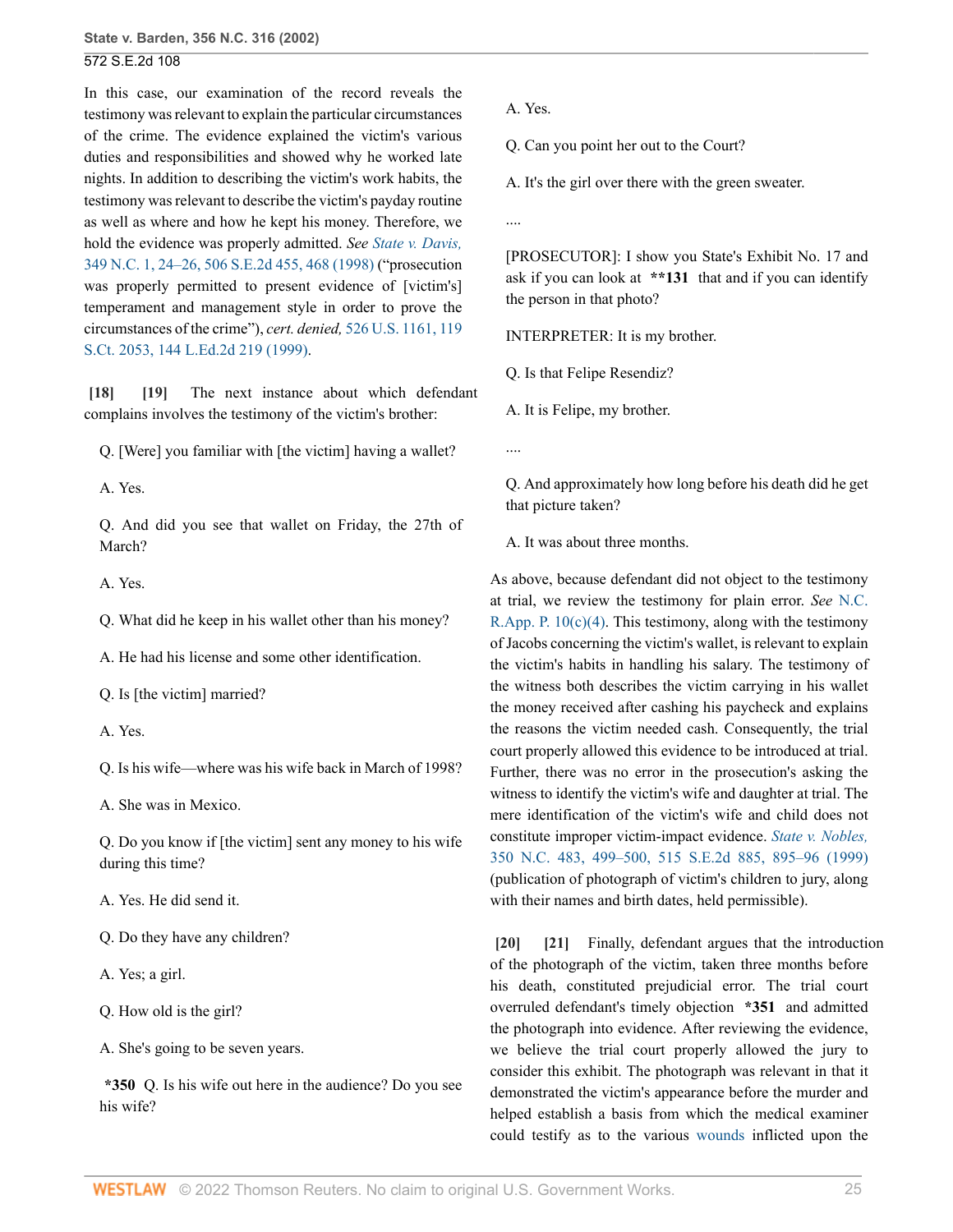victim. We have consistently held that, during the guiltinnocence phase of a trial, a photograph of the victim taken before death is admissible. *See, e.g., [State v. Goode,](http://www.westlaw.com/Link/Document/FullText?findType=Y&serNum=1995185695&pubNum=0000711&originatingDoc=Ia3aa668203d211da83e7e9deff98dc6f&refType=RP&fi=co_pp_sp_711_646&originationContext=document&vr=3.0&rs=cblt1.0&transitionType=DocumentItem&contextData=(sc.FindAndPrintPortal)#co_pp_sp_711_646)* 341 N.C. [513, 538–40, 461 S.E.2d 631, 646–47 \(1995\)](http://www.westlaw.com/Link/Document/FullText?findType=Y&serNum=1995185695&pubNum=0000711&originatingDoc=Ia3aa668203d211da83e7e9deff98dc6f&refType=RP&fi=co_pp_sp_711_646&originationContext=document&vr=3.0&rs=cblt1.0&transitionType=DocumentItem&contextData=(sc.FindAndPrintPortal)#co_pp_sp_711_646) (admission of a family photograph of the victims taken before their deaths not prejudicial).

These assignments of error are overruled.

<span id="page-25-0"></span>**[\[22\]](#page-3-2)** Defendant argues that his first-degree felony murder conviction must be vacated because the evidence failed to support the underlying felony of armed robbery. At the close of the guilt-innocence phase of the trial, defendant moved to dismiss the murder charge based upon insufficiency of the evidence. The trial court denied the motion and allowed the jury to consider whether defendant was guilty of first-degree murder under theories both of premeditation and deliberation and of felony murder. The jury returned a verdict of guilty of first-degree murder on the basis of felony murder only. Defendant argues that the evidence showed that defendant beat the victim after being slapped and insulted by the victim and took the victim's wallet only as an "afterthought."

<span id="page-25-2"></span><span id="page-25-1"></span>**[\[23\]](#page-3-3) [\[24](#page-3-4)]** A motion to dismiss on the ground of sufficiency of the evidence raises for the trial court the issue "whether there is substantial evidence of each essential element of the offense charged and of the defendant being the perpetrator of the offense." *State v. Crawford,* [344 N.C. 65, 73, 472 S.E.2d](http://www.westlaw.com/Link/Document/FullText?findType=Y&serNum=1996171958&pubNum=0000711&originatingDoc=Ia3aa668203d211da83e7e9deff98dc6f&refType=RP&fi=co_pp_sp_711_925&originationContext=document&vr=3.0&rs=cblt1.0&transitionType=DocumentItem&contextData=(sc.FindAndPrintPortal)#co_pp_sp_711_925) [920, 925 \(1996\)](http://www.westlaw.com/Link/Document/FullText?findType=Y&serNum=1996171958&pubNum=0000711&originatingDoc=Ia3aa668203d211da83e7e9deff98dc6f&refType=RP&fi=co_pp_sp_711_925&originationContext=document&vr=3.0&rs=cblt1.0&transitionType=DocumentItem&contextData=(sc.FindAndPrintPortal)#co_pp_sp_711_925). The existence of substantial evidence is a question of law for the trial court, which must determine whether there is relevant evidence that a reasonable mind might accept as adequate to support a conclusion. *[State v.](http://www.westlaw.com/Link/Document/FullText?findType=Y&serNum=1991035368&pubNum=0000711&originatingDoc=Ia3aa668203d211da83e7e9deff98dc6f&refType=RP&fi=co_pp_sp_711_61&originationContext=document&vr=3.0&rs=cblt1.0&transitionType=DocumentItem&contextData=(sc.FindAndPrintPortal)#co_pp_sp_711_61) Vause,* [328 N.C. 231, 236, 400 S.E.2d 57, 61 \(1991\)](http://www.westlaw.com/Link/Document/FullText?findType=Y&serNum=1991035368&pubNum=0000711&originatingDoc=Ia3aa668203d211da83e7e9deff98dc6f&refType=RP&fi=co_pp_sp_711_61&originationContext=document&vr=3.0&rs=cblt1.0&transitionType=DocumentItem&contextData=(sc.FindAndPrintPortal)#co_pp_sp_711_61). "The court must consider the evidence in the light most favorable to the State and give the State the benefit of every reasonable inference from that evidence." *State v. Lucas,* [353 N.C. 568,](http://www.westlaw.com/Link/Document/FullText?findType=Y&serNum=2001617348&pubNum=0000711&originatingDoc=Ia3aa668203d211da83e7e9deff98dc6f&refType=RP&fi=co_pp_sp_711_721&originationContext=document&vr=3.0&rs=cblt1.0&transitionType=DocumentItem&contextData=(sc.FindAndPrintPortal)#co_pp_sp_711_721) [581, 548 S.E.2d 712, 721 \(2001\).](http://www.westlaw.com/Link/Document/FullText?findType=Y&serNum=2001617348&pubNum=0000711&originatingDoc=Ia3aa668203d211da83e7e9deff98dc6f&refType=RP&fi=co_pp_sp_711_721&originationContext=document&vr=3.0&rs=cblt1.0&transitionType=DocumentItem&contextData=(sc.FindAndPrintPortal)#co_pp_sp_711_721) The evidence may be direct, circumstantial, or both. *State v. Locklear,* [322 N.C. 349, 358,](http://www.westlaw.com/Link/Document/FullText?findType=Y&serNum=1988074430&pubNum=0000711&originatingDoc=Ia3aa668203d211da83e7e9deff98dc6f&refType=RP&fi=co_pp_sp_711_382&originationContext=document&vr=3.0&rs=cblt1.0&transitionType=DocumentItem&contextData=(sc.FindAndPrintPortal)#co_pp_sp_711_382) [368 S.E.2d 377, 382–83 \(1988\).](http://www.westlaw.com/Link/Document/FullText?findType=Y&serNum=1988074430&pubNum=0000711&originatingDoc=Ia3aa668203d211da83e7e9deff98dc6f&refType=RP&fi=co_pp_sp_711_382&originationContext=document&vr=3.0&rs=cblt1.0&transitionType=DocumentItem&contextData=(sc.FindAndPrintPortal)#co_pp_sp_711_382)

To survive defendant's motion to dismiss the armed robbery charge, the prosecution must have offered substantial evidence of the following:

firearm or other dangerous **\*\*132** weapon (3) whereby the life of a person is endangered or threatened.

*State v. Beaty,* [306 N.C. 491, 496, 293 S.E.2d 760, 764 \(1982\),](http://www.westlaw.com/Link/Document/FullText?findType=Y&serNum=1982135132&pubNum=0000711&originatingDoc=Ia3aa668203d211da83e7e9deff98dc6f&refType=RP&fi=co_pp_sp_711_764&originationContext=document&vr=3.0&rs=cblt1.0&transitionType=DocumentItem&contextData=(sc.FindAndPrintPortal)#co_pp_sp_711_764) *overruled on other grounds by State v. White,* [322 N.C. 506,](http://www.westlaw.com/Link/Document/FullText?findType=Y&serNum=1988086909&pubNum=0000711&originatingDoc=Ia3aa668203d211da83e7e9deff98dc6f&refType=RP&originationContext=document&vr=3.0&rs=cblt1.0&transitionType=DocumentItem&contextData=(sc.FindAndPrintPortal)) [369 S.E.2d 813 \(1988\)](http://www.westlaw.com/Link/Document/FullText?findType=Y&serNum=1988086909&pubNum=0000711&originatingDoc=Ia3aa668203d211da83e7e9deff98dc6f&refType=RP&originationContext=document&vr=3.0&rs=cblt1.0&transitionType=DocumentItem&contextData=(sc.FindAndPrintPortal)); *see also* [N.C.G.S. § 14–87\(a\) \(2001\).](http://www.westlaw.com/Link/Document/FullText?findType=L&pubNum=1000037&cite=NCSTS14-87&originatingDoc=Ia3aa668203d211da83e7e9deff98dc6f&refType=SP&originationContext=document&vr=3.0&rs=cblt1.0&transitionType=DocumentItem&contextData=(sc.FindAndPrintPortal)#co_pp_8b3b0000958a4) Viewing all of the evidence in the light most favorable to the State, we conclude that the trial court did not err in denying defendant's motion to dismiss the armed robbery charge. Although defendant claims he was provoked, according to defendant's own statement, he approached the victim twice to borrow money. When the victim declined to make a second loan, defendant struck the victim several times on the head with a sledgehammer. After the victim fell, defendant reached into the victim's back pocket, removed his wallet, then left the scene to clean up. Defendant argues the taking of the wallet after the beating was only an opportunistic act that fails to meet the requirements under the armed robbery statute.

<span id="page-25-3"></span>**[\[25\]](#page-3-5)** The evidence does not support defendant's contention. We have held that

> [t]he commission of armed robbery as defined by N.C.G.S.  $§$  14–87(a) does not depend upon whether the threat or use of violence precedes or follows the taking of the victims' property. Where there is a continuous transaction, the temporal order of the threat or use of a dangerous weapon and the takings is immaterial. *[State v.](http://www.westlaw.com/Link/Document/FullText?findType=Y&serNum=1987070334&pubNum=711&originatingDoc=Ia3aa668203d211da83e7e9deff98dc6f&refType=RP&fi=co_pp_sp_711_335&originationContext=document&vr=3.0&rs=cblt1.0&transitionType=DocumentItem&contextData=(sc.FindAndPrintPortal)#co_pp_sp_711_335) Rasor,* [319 N.C. 577, 587, 356 S.E.2d](http://www.westlaw.com/Link/Document/FullText?findType=Y&serNum=1987070334&pubNum=711&originatingDoc=Ia3aa668203d211da83e7e9deff98dc6f&refType=RP&fi=co_pp_sp_711_335&originationContext=document&vr=3.0&rs=cblt1.0&transitionType=DocumentItem&contextData=(sc.FindAndPrintPortal)#co_pp_sp_711_335) [328, 335 \[ \(1987\) \]](http://www.westlaw.com/Link/Document/FullText?findType=Y&serNum=1987070334&pubNum=711&originatingDoc=Ia3aa668203d211da83e7e9deff98dc6f&refType=RP&fi=co_pp_sp_711_335&originationContext=document&vr=3.0&rs=cblt1.0&transitionType=DocumentItem&contextData=(sc.FindAndPrintPortal)#co_pp_sp_711_335); *[State v. Hope,](http://www.westlaw.com/Link/Document/FullText?findType=Y&serNum=1986135309&pubNum=0000711&originatingDoc=Ia3aa668203d211da83e7e9deff98dc6f&refType=RP&fi=co_pp_sp_711_364&originationContext=document&vr=3.0&rs=cblt1.0&transitionType=DocumentItem&contextData=(sc.FindAndPrintPortal)#co_pp_sp_711_364)* 317 [N.C. 302, 306, 345 S.E.2d 361, 364](http://www.westlaw.com/Link/Document/FullText?findType=Y&serNum=1986135309&pubNum=0000711&originatingDoc=Ia3aa668203d211da83e7e9deff98dc6f&refType=RP&fi=co_pp_sp_711_364&originationContext=document&vr=3.0&rs=cblt1.0&transitionType=DocumentItem&contextData=(sc.FindAndPrintPortal)#co_pp_sp_711_364) [\(1986\).](http://www.westlaw.com/Link/Document/FullText?findType=Y&serNum=1986135309&pubNum=0000711&originatingDoc=Ia3aa668203d211da83e7e9deff98dc6f&refType=RP&fi=co_pp_sp_711_364&originationContext=document&vr=3.0&rs=cblt1.0&transitionType=DocumentItem&contextData=(sc.FindAndPrintPortal)#co_pp_sp_711_364) Further, provided that the theft and the force are aspects of a single transaction, it is immaterial whether the intention to commit the theft was formed before or after force was used upon the victims. *[State v. Fields,](http://www.westlaw.com/Link/Document/FullText?findType=Y&serNum=1985162503&pubNum=0000711&originatingDoc=Ia3aa668203d211da83e7e9deff98dc6f&refType=RP&originationContext=document&vr=3.0&rs=cblt1.0&transitionType=DocumentItem&contextData=(sc.FindAndPrintPortal))* 315 [N.C. 191, 337 S.E.2d 518 \(1985\)](http://www.westlaw.com/Link/Document/FullText?findType=Y&serNum=1985162503&pubNum=0000711&originatingDoc=Ia3aa668203d211da83e7e9deff98dc6f&refType=RP&originationContext=document&vr=3.0&rs=cblt1.0&transitionType=DocumentItem&contextData=(sc.FindAndPrintPortal)).

**\*352** (1) the unlawful taking or an attempt to take personal property from the person or in the presence of another (2) by use or threatened use of a

*State v. Green,* [321 N.C. 594, 605, 365 S.E.2d 587, 594,](http://www.westlaw.com/Link/Document/FullText?findType=Y&serNum=1988036033&pubNum=711&originatingDoc=Ia3aa668203d211da83e7e9deff98dc6f&refType=RP&fi=co_pp_sp_711_594&originationContext=document&vr=3.0&rs=cblt1.0&transitionType=DocumentItem&contextData=(sc.FindAndPrintPortal)#co_pp_sp_711_594) *cert. denied,* [488 U.S. 900, 109 S.Ct. 247, 102 L.Ed.2d 235 \(1988\).](http://www.westlaw.com/Link/Document/FullText?findType=Y&serNum=1988133298&pubNum=0000708&originatingDoc=Ia3aa668203d211da83e7e9deff98dc6f&refType=RP&originationContext=document&vr=3.0&rs=cblt1.0&transitionType=DocumentItem&contextData=(sc.FindAndPrintPortal)) The prosecution provided substantial evidence to support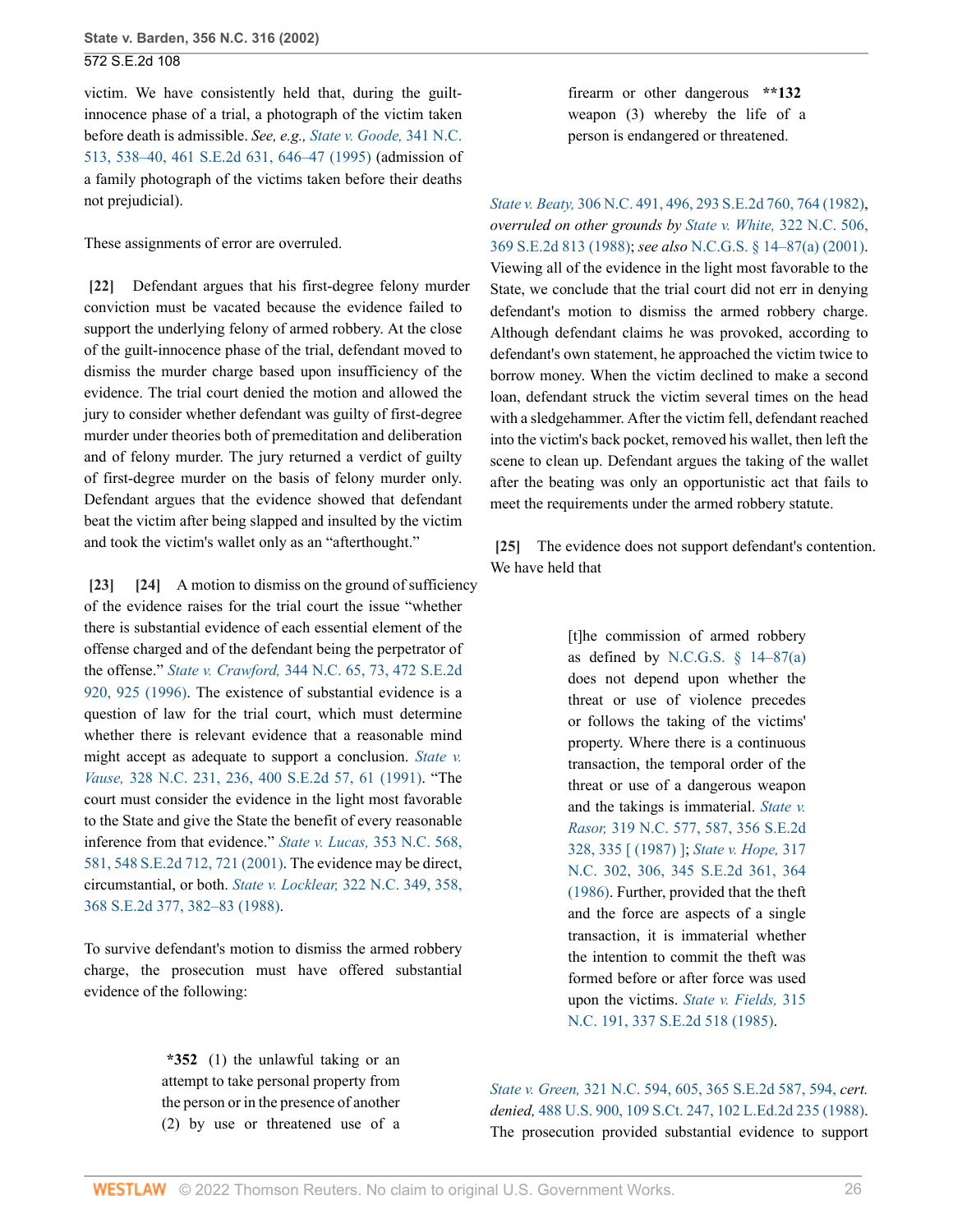every element of armed robbery. Defendant wanted to borrow more money, but the victim refused the loan request. The fatal blows to the victim's skull, the taking of his wallet, and the discarding of evidence occurred in an unbroken transaction after the victim turned his back to defendant. The particular point in this sequence where the robbery occurred is immaterial. "When, as here, the death and the taking are so connected as to form **\*353** a continuous chain of events, a taking from the body of the dead victim is a taking 'from the person.' " *State v. Fields,* [315 N.C. at 202, 337 S.E.2d at 525.](http://www.westlaw.com/Link/Document/FullText?findType=Y&serNum=1985162503&pubNum=711&originatingDoc=Ia3aa668203d211da83e7e9deff98dc6f&refType=RP&fi=co_pp_sp_711_525&originationContext=document&vr=3.0&rs=cblt1.0&transitionType=DocumentItem&contextData=(sc.FindAndPrintPortal)#co_pp_sp_711_525) This assignment of error is overruled.

<span id="page-26-0"></span>**[\[26\]](#page-3-6)** Defendant also argues in several assignments of error that the prosecutor's closing arguments to the jury during the guilt-innocence phase of his trial were improper in numerous respects. Defendant contends the trial court erred when it allowed the prosecutor to comment improperly on defendant's exercise of his right not to testify at trial. During his guiltinnocence phase closing argument, the prosecutor pointed out that defendant struck the victim fourteen times, then made the following pertinent comments:

[Defendant] broke [the victim's] skull out of his head. Fourteen times. He can't—he can't stand 14 times. You can['t] justify 14 times, ladies and gentlemen; you can't.

Think of what this man was going through. He had every reason to live. He had every—he had a family. He had a wife and a daughter. He worked, lived and breathed and ate and drank and had money, had good times and bad times just like every one of us, you and I. And he sat there and he just died on a cold slab of concrete; fourteen blows.

*Get him to explain 14 blows to you.*

[DEFENSE COUNSEL]: Objection.

THE COURT: Overruled.

(Emphasis added.) Later during that same argument the prosecutor described the evidence at the scene of the killing and argued:

What did [the evidence] tell you? Almost all the blood spots what? Were up or sideways or they were all only about this high up (demonstrating). So now, for it to be sideways, he's going to have to be somewhere right in here, a few feet off the ground. Those up ones, he's going to have to be on the ground.

If [defendant] wasn't beating [the victim], and just slamming his head with this **\*\*133** hammer while [the victim] was on the ground, *ask him to tell you how the blood got up on this white bin*—

[DEFENSE COUNSEL]: Objection.

THE COURT: Overruled.

(Emphasis added.)

<span id="page-26-1"></span>**[\[27\]](#page-4-0) \*354** We must determine whether the trial court erred in overruling defendant's objection.

> We have consistently held that counsel must be allowed wide latitude in the argument of hotly contested cases. He may argue to the jury the facts in evidence and all reasonable inferences to be drawn therefrom together with the relevant law so as to present his side of the case. Whether counsel abuses this privilege is a matter ordinarily left to the sound discretion of the trial judge, and we will not review the exercise of this discretion unless there be such gross impropriety in the argument as would be likely to influence the verdict of the jury.... It is the duty of the trial judge, upon objection, to censor remarks not warranted by the evidence or the law and, in cases of gross impropriety, the court may properly intervene, *ex mero motu.*

*State v. Covington,* [290 N.C. 313, 327–28, 226 S.E.2d 629,](http://www.westlaw.com/Link/Document/FullText?findType=Y&serNum=1976135315&pubNum=0000711&originatingDoc=Ia3aa668203d211da83e7e9deff98dc6f&refType=RP&fi=co_pp_sp_711_640&originationContext=document&vr=3.0&rs=cblt1.0&transitionType=DocumentItem&contextData=(sc.FindAndPrintPortal)#co_pp_sp_711_640) [640 \(1976\)](http://www.westlaw.com/Link/Document/FullText?findType=Y&serNum=1976135315&pubNum=0000711&originatingDoc=Ia3aa668203d211da83e7e9deff98dc6f&refType=RP&fi=co_pp_sp_711_640&originationContext=document&vr=3.0&rs=cblt1.0&transitionType=DocumentItem&contextData=(sc.FindAndPrintPortal)#co_pp_sp_711_640) (citations omitted). In making our determination, we examine the full context in which the statements were made. *State v. Lloyd,* [354 N.C. 76, 113–14, 552 S.E.2d 596,](http://www.westlaw.com/Link/Document/FullText?findType=Y&serNum=2001847725&pubNum=0000711&originatingDoc=Ia3aa668203d211da83e7e9deff98dc6f&refType=RP&fi=co_pp_sp_711_622&originationContext=document&vr=3.0&rs=cblt1.0&transitionType=DocumentItem&contextData=(sc.FindAndPrintPortal)#co_pp_sp_711_622) [622–23 \(2001\)](http://www.westlaw.com/Link/Document/FullText?findType=Y&serNum=2001847725&pubNum=0000711&originatingDoc=Ia3aa668203d211da83e7e9deff98dc6f&refType=RP&fi=co_pp_sp_711_622&originationContext=document&vr=3.0&rs=cblt1.0&transitionType=DocumentItem&contextData=(sc.FindAndPrintPortal)#co_pp_sp_711_622).

<span id="page-26-2"></span>**[\[28\]](#page-4-1)** Because defendant did not present any evidence during the guilt-innocence phase, he was entitled to both the first and the last closing arguments. *See* Gen. R. Pract. Super. and Dist. Ct. 10, 2002 Ann. R. N.C. 8. Our review of the relevant portions of trial transcripts reveals that the prosecutor was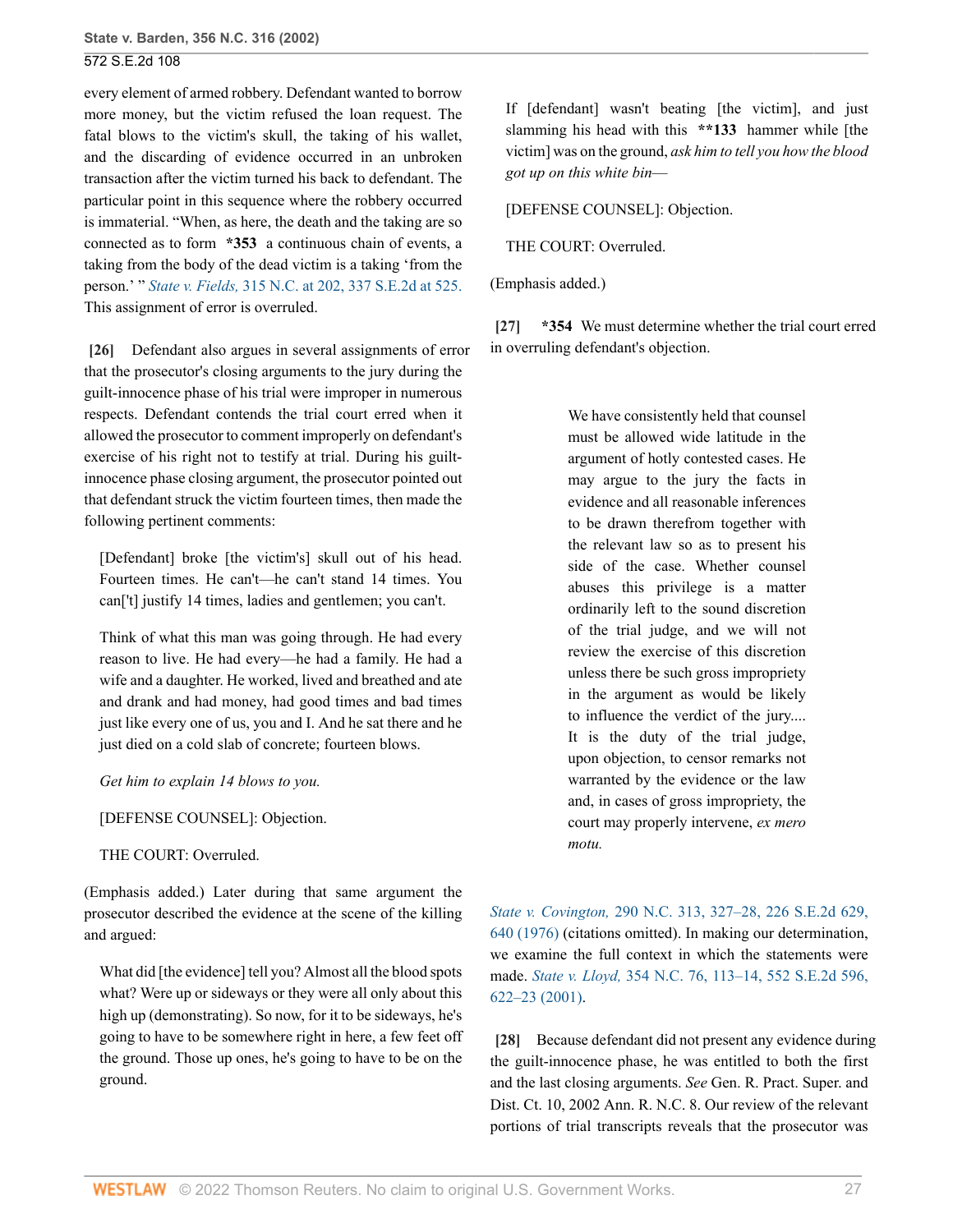....

....

responding to contentions made by defense counsel during defendant's first closing argument. In defendant's initial closing argument, his counsel argued that defendant admitted in his statement to police that he committed the crime but that the facts of the case did not amount to premeditated and deliberate murder. Counsel for defendant stated:

[Defendant] does not deny that he committed this crime.... He admitted to it in his statement. But we contend to you that it is not first degree murder. We contend that it was not premeditated. He did not go there intending to kill....

... We do deny that it's first degree murder. It's our position and we contend that [defendant] is guilty of voluntary manslaughter.

**\*355** You heard the medical examiner get on the stand and testify that there may have been another weapon involved but he's not absolutely sure.... Nowhere in [defendant's] statement did he mention that he used another weapon. And there again, like I said earlier, the State wants you to believe part of his statement but not all of it.

In his argument, the prosecutor sought to rebut defendant's assertions that the murder was not premeditated. By stating "[g]et him to explain 14 blows to you," the prosecutor was not remarking on defendant's silence but rather challenged defense counsel to explain in their closing argument why fourteen blows to the victim's head with, apparently, more than one weapon did not amount to premeditated and deliberate murder. We have stated that prosecutors "may comment on a defendant's failure to produce witnesses or exculpatory evidence to contradict or refute evidence presented by the State." *State v. Reid,* [334 N.C. 551, 555, 434](http://www.westlaw.com/Link/Document/FullText?findType=Y&serNum=1993174536&pubNum=0000711&originatingDoc=Ia3aa668203d211da83e7e9deff98dc6f&refType=RP&fi=co_pp_sp_711_196&originationContext=document&vr=3.0&rs=cblt1.0&transitionType=DocumentItem&contextData=(sc.FindAndPrintPortal)#co_pp_sp_711_196) [S.E.2d 193, 196 \(1993\)](http://www.westlaw.com/Link/Document/FullText?findType=Y&serNum=1993174536&pubNum=0000711&originatingDoc=Ia3aa668203d211da83e7e9deff98dc6f&refType=RP&fi=co_pp_sp_711_196&originationContext=document&vr=3.0&rs=cblt1.0&transitionType=DocumentItem&contextData=(sc.FindAndPrintPortal)#co_pp_sp_711_196). In *Reid,* this Court held that it was error for the prosecutor to comment directly on a defendant's right not to testify by stating, " 'The defendant has not taken the stand in this case.' " *Id.* [at 554–58, 434 S.E.2d at 196–](http://www.westlaw.com/Link/Document/FullText?findType=Y&serNum=1993174536&pubNum=711&originatingDoc=Ia3aa668203d211da83e7e9deff98dc6f&refType=RP&fi=co_pp_sp_711_196&originationContext=document&vr=3.0&rs=cblt1.0&transitionType=DocumentItem&contextData=(sc.FindAndPrintPortal)#co_pp_sp_711_196) [98;](http://www.westlaw.com/Link/Document/FullText?findType=Y&serNum=1993174536&pubNum=711&originatingDoc=Ia3aa668203d211da83e7e9deff98dc6f&refType=RP&fi=co_pp_sp_711_196&originationContext=document&vr=3.0&rs=cblt1.0&transitionType=DocumentItem&contextData=(sc.FindAndPrintPortal)#co_pp_sp_711_196) *see also State v. Waddell,* [11 N.C.App. 577, 181 S.E.2d](http://www.westlaw.com/Link/Document/FullText?findType=Y&serNum=1971127995&pubNum=0000711&originatingDoc=Ia3aa668203d211da83e7e9deff98dc6f&refType=RP&originationContext=document&vr=3.0&rs=cblt1.0&transitionType=DocumentItem&contextData=(sc.FindAndPrintPortal)) [737 \(1971\).](http://www.westlaw.com/Link/Document/FullText?findType=Y&serNum=1971127995&pubNum=0000711&originatingDoc=Ia3aa668203d211da83e7e9deff98dc6f&refType=RP&originationContext=document&vr=3.0&rs=cblt1.0&transitionType=DocumentItem&contextData=(sc.FindAndPrintPortal)) In the case at bar, however, the prosecutor did not directly implicate defendant's right not to testify. Instead, the prosecutor attempted to demonstrate to the jury that defense counsel's argument that the murder was not premeditated could not explain either defendant's statement to police or the nature of defendant's attack on the victim.

<span id="page-27-0"></span>**\*\*134 [\[29\]](#page-4-2)** Defendant complains the prosecutor made several improper "indirect" comments about defendant's failure to testify. Specifically, defendant points to the following arguments:

Dr. Barr tells us he can't say for certain, and we don't know, but he said he believes there were two different instruments....

....

You saw the abrasions on the side of [the victim's] face. You say, "Well, what does that mean?" ...

....

Well, how did that happen? I contend to you that the evidence—the evidence is speaking to you now. Listen to what it says here. The evidence is telling you that [the victim] fell and **\*356** this was a major blow that just put him down, laid him on the ground, laying [sic] on his right side. And remember how when ... Dr. Barr talked about the scrape marks; how that was consistent with him having been moved for some reason? Who knows what was going on in [defendant's] mind? ...

....

Why [defendant] moved him; who knows? Felipe didn't move. [The victim] didn't move on his own.

Because defendant did not object to these arguments at trial, we must determine whether the trial court's failure to intervene *ex mero motu* constituted an abuse of discretion. *See State v. Anthony,* [354 N.C. at 423, 555 S.E.2d at 590.](http://www.westlaw.com/Link/Document/FullText?findType=Y&serNum=2001558247&pubNum=711&originatingDoc=Ia3aa668203d211da83e7e9deff98dc6f&refType=RP&fi=co_pp_sp_711_590&originationContext=document&vr=3.0&rs=cblt1.0&transitionType=DocumentItem&contextData=(sc.FindAndPrintPortal)#co_pp_sp_711_590) A " 'trial court is not required to intervene *ex mero motu* unless the argument strays so far from the bounds of propriety as to impede defendant's right to a fair trial.' " *[State v. Smith,](http://www.westlaw.com/Link/Document/FullText?findType=Y&serNum=2000047310&pubNum=0000711&originatingDoc=Ia3aa668203d211da83e7e9deff98dc6f&refType=RP&fi=co_pp_sp_711_41&originationContext=document&vr=3.0&rs=cblt1.0&transitionType=DocumentItem&contextData=(sc.FindAndPrintPortal)#co_pp_sp_711_41)* [351 N.C. at 269, 524 S.E.2d at 41](http://www.westlaw.com/Link/Document/FullText?findType=Y&serNum=2000047310&pubNum=0000711&originatingDoc=Ia3aa668203d211da83e7e9deff98dc6f&refType=RP&fi=co_pp_sp_711_41&originationContext=document&vr=3.0&rs=cblt1.0&transitionType=DocumentItem&contextData=(sc.FindAndPrintPortal)#co_pp_sp_711_41) (quoting *[State v. Atkins,](http://www.westlaw.com/Link/Document/FullText?findType=Y&serNum=1998208045&pubNum=0000711&originatingDoc=Ia3aa668203d211da83e7e9deff98dc6f&refType=RP&fi=co_pp_sp_711_111&originationContext=document&vr=3.0&rs=cblt1.0&transitionType=DocumentItem&contextData=(sc.FindAndPrintPortal)#co_pp_sp_711_111)* [349 N.C. 62, 84, 505 S.E.2d 97, 111 \(1998\),](http://www.westlaw.com/Link/Document/FullText?findType=Y&serNum=1998208045&pubNum=0000711&originatingDoc=Ia3aa668203d211da83e7e9deff98dc6f&refType=RP&fi=co_pp_sp_711_111&originationContext=document&vr=3.0&rs=cblt1.0&transitionType=DocumentItem&contextData=(sc.FindAndPrintPortal)#co_pp_sp_711_111) *cert. denied,* [526](http://www.westlaw.com/Link/Document/FullText?findType=Y&serNum=1999072614&pubNum=0000708&originatingDoc=Ia3aa668203d211da83e7e9deff98dc6f&refType=RP&originationContext=document&vr=3.0&rs=cblt1.0&transitionType=DocumentItem&contextData=(sc.FindAndPrintPortal)) [U.S. 1147, 119 S.Ct. 2025, 143 L.Ed.2d 1036 \(1999\)](http://www.westlaw.com/Link/Document/FullText?findType=Y&serNum=1999072614&pubNum=0000708&originatingDoc=Ia3aa668203d211da83e7e9deff98dc6f&refType=RP&originationContext=document&vr=3.0&rs=cblt1.0&transitionType=DocumentItem&contextData=(sc.FindAndPrintPortal))). In the instant case, even assuming that the prosecutor's rhetorical question can be perceived as touching on defendant's decision not to testify, the trial court did not commit error by failing to intervene *ex mero motu. See [State v. Fletcher,](http://www.westlaw.com/Link/Document/FullText?findType=Y&serNum=1998141730&pubNum=0000711&originatingDoc=Ia3aa668203d211da83e7e9deff98dc6f&refType=RP&fi=co_pp_sp_711_685&originationContext=document&vr=3.0&rs=cblt1.0&transitionType=DocumentItem&contextData=(sc.FindAndPrintPortal)#co_pp_sp_711_685)* 348 N.C. at [322–23, 500 S.E.2d at 685–86](http://www.westlaw.com/Link/Document/FullText?findType=Y&serNum=1998141730&pubNum=0000711&originatingDoc=Ia3aa668203d211da83e7e9deff98dc6f&refType=RP&fi=co_pp_sp_711_685&originationContext=document&vr=3.0&rs=cblt1.0&transitionType=DocumentItem&contextData=(sc.FindAndPrintPortal)#co_pp_sp_711_685) (argument about unanswered questions served to remind jury that it could nevertheless find defendant guilty beyond a reasonable doubt).

<span id="page-27-1"></span>**[\[30\]](#page-4-3)** Defendant contends that on at least three occasions, the prosecutor improperly stated that the State's case was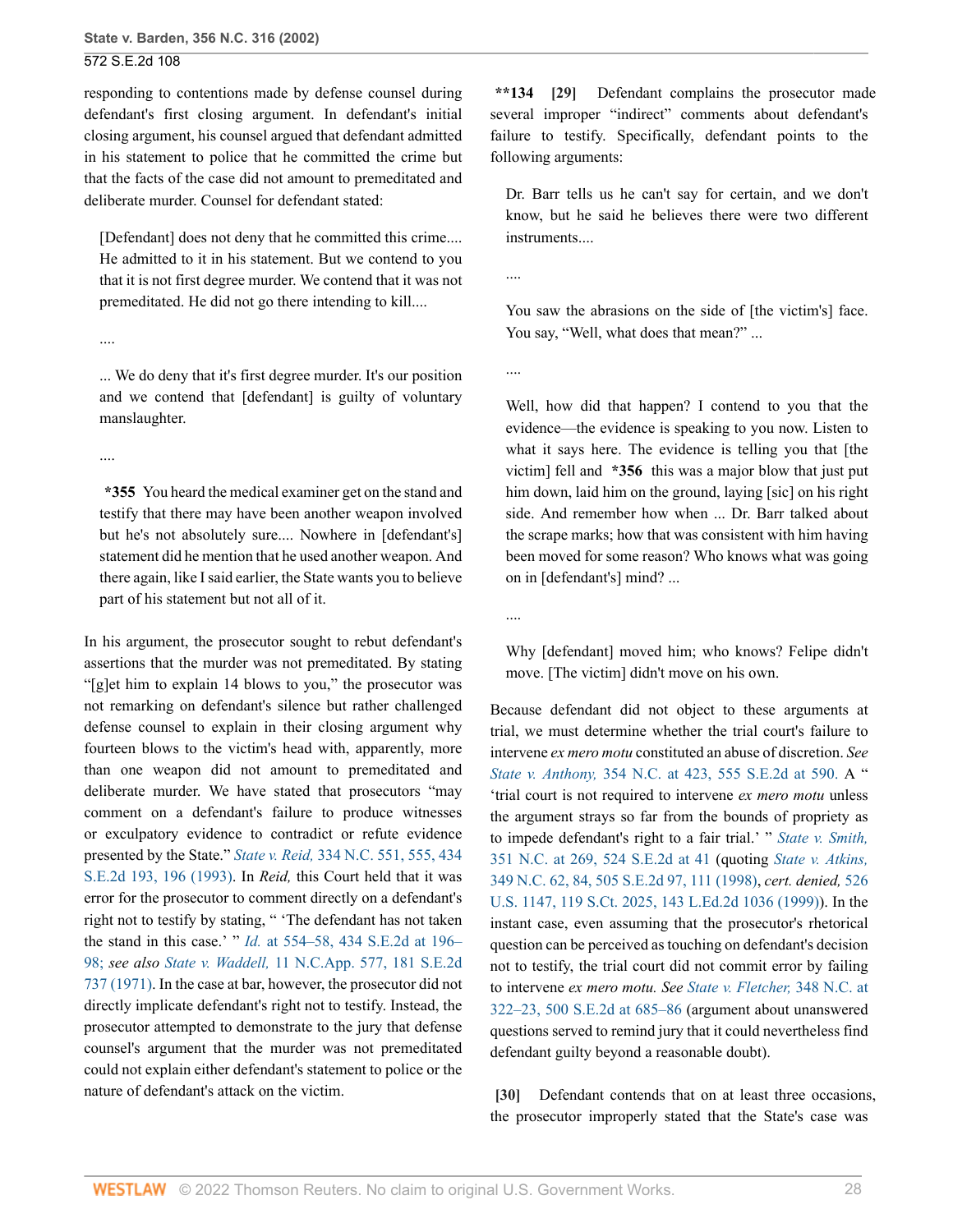"uncontradicted." Again, because defendant did not object to this argument, we must determine whether the argument was so grossly improper that the trial court should have intervened *ex mero motu. See State v. Lloyd,* [354 N.C. at 116, 552](http://www.westlaw.com/Link/Document/FullText?findType=Y&serNum=2001847725&pubNum=711&originatingDoc=Ia3aa668203d211da83e7e9deff98dc6f&refType=RP&fi=co_pp_sp_711_624&originationContext=document&vr=3.0&rs=cblt1.0&transitionType=DocumentItem&contextData=(sc.FindAndPrintPortal)#co_pp_sp_711_624) [S.E.2d at 624.](http://www.westlaw.com/Link/Document/FullText?findType=Y&serNum=2001847725&pubNum=711&originatingDoc=Ia3aa668203d211da83e7e9deff98dc6f&refType=RP&fi=co_pp_sp_711_624&originationContext=document&vr=3.0&rs=cblt1.0&transitionType=DocumentItem&contextData=(sc.FindAndPrintPortal)#co_pp_sp_711_624) In addressing whether it is improper for the prosecution to characterize a case as "uncontradicted," this Court has stated that

> [c]ontradictions in the State's evidence, if such existed, could have been shown by the testimony of others or by cross-examination of the State's witnesses themselves. Thus the prosecution was privileged to argue that the State's evidence was uncontradicted and such argument may not be held improper as a comment upon defendant's failure to testify.

*State v. Smith,* [290 N.C. 148, 168, 226 S.E.2d 10, 22,](http://www.westlaw.com/Link/Document/FullText?findType=Y&serNum=1976116437&pubNum=711&originatingDoc=Ia3aa668203d211da83e7e9deff98dc6f&refType=RP&fi=co_pp_sp_711_22&originationContext=document&vr=3.0&rs=cblt1.0&transitionType=DocumentItem&contextData=(sc.FindAndPrintPortal)#co_pp_sp_711_22) *cert. denied,* [429 U.S. 932, 97 S.Ct. 339, 50 L.Ed.2d 301 \(1976\)](http://www.westlaw.com/Link/Document/FullText?findType=Y&serNum=1977224017&pubNum=0000708&originatingDoc=Ia3aa668203d211da83e7e9deff98dc6f&refType=RP&originationContext=document&vr=3.0&rs=cblt1.0&transitionType=DocumentItem&contextData=(sc.FindAndPrintPortal)). Based upon our review of the **\*357** record, we hold that the trial court did not err in failing to intervene *ex mero motu.* This assignment of error is overruled.

Defendant asserts the prosecutor improperly argued that the Bible endorsed a guilty verdict:

Why did [the victim] die? It's the oldest reason in the book: Greed, pure and simple. [The victim] had something and [defendant] wanted it and he was determined to take it from him.

You know, Cain killed Abel because he had something he wanted. He killed him because he had God's blessing; and he didn't like that so he killed him. It goes back to Biblical times....

....

You know what? [The victim] still speaks to us today. He's speaking to us right now. He's been speaking to us throughout this whole trial. He's been telling you what happened. He's not only told you who killed him—... he's told us how he was killed. And you say, "How has **\*\*135** he done that? How has [the victim] told us that?" His very life blood as it spewed out of his body, as it flows from the [wounds](http://www.westlaw.com/Link/Document/FullText?entityType=gdrug&entityId=Iff1648e16c7111e18b05fdf15589d8e8&originationContext=document&transitionType=DocumentItem&contextData=(sc.Default)&vr=3.0&rs=cblt1.0) being inflicted upon him, from his head, that very life blood speaks to us today. The blood that gave him life, speaks to you today in death....

After Cain killed Abel, God said to Cain "What has thou done? The voice of thy brother's blood cryest up to me from the ground." ...

The voice of [the victim], the voice of his blood, cries unto you from the ground. It tells you what happened here.

There's no mistake. There's no confusion. It speaks to you and it says that that man, with malice in his heart, with premeditation and with deliberation and during the commission of a felony, a violent felony, brutally, horrifically beat his head to a pulp....

....

... I dare say, forevermore, you'll ever be able to put the voice of [the victim's] life blood as it cries up to you from the ground, ladies and gentlemen. Treat this case as it is deserving. Convict the defendant of first degree murder on both theories. Tell him, "No. We're not going to have this. This, we don't allow."

<span id="page-28-0"></span>**[\[31\]](#page-4-4) \*358** Defendant did not object to these statements at trial. Consequently, our standard of review is whether the prosecutor's arguments were so grossly improper that the trial court erred in failing to intervene *ex mero motu. [State v. Trull,](http://www.westlaw.com/Link/Document/FullText?findType=Y&serNum=1998261843&pubNum=0000711&originatingDoc=Ia3aa668203d211da83e7e9deff98dc6f&refType=RP&fi=co_pp_sp_711_193&originationContext=document&vr=3.0&rs=cblt1.0&transitionType=DocumentItem&contextData=(sc.FindAndPrintPortal)#co_pp_sp_711_193)* [349 N.C. 428, 451, 509 S.E.2d 178, 193 \(1998\),](http://www.westlaw.com/Link/Document/FullText?findType=Y&serNum=1998261843&pubNum=0000711&originatingDoc=Ia3aa668203d211da83e7e9deff98dc6f&refType=RP&fi=co_pp_sp_711_193&originationContext=document&vr=3.0&rs=cblt1.0&transitionType=DocumentItem&contextData=(sc.FindAndPrintPortal)#co_pp_sp_711_193) *cert. denied,* [528 U.S. 835, 120 S.Ct. 95, 145 L.Ed.2d 80 \(1999\)](http://www.westlaw.com/Link/Document/FullText?findType=Y&serNum=1999126918&pubNum=0000708&originatingDoc=Ia3aa668203d211da83e7e9deff98dc6f&refType=RP&originationContext=document&vr=3.0&rs=cblt1.0&transitionType=DocumentItem&contextData=(sc.FindAndPrintPortal)).

This Court has strongly cautioned against the use of arguments based on religion.

> Jury arguments based on any of the religions of the world inevitably pose a danger of distracting the jury from its sole and exclusive duty of applying secular law and unnecessarily risk reversal of otherwise error-free trials. Although we may believe that parts of our law are divinely inspired, it is the secular law of North Carolina which is to be applied in our courtrooms. Our trial courts must vigilantly ensure that counsel for the State and for defendant do not distract the jury from their sole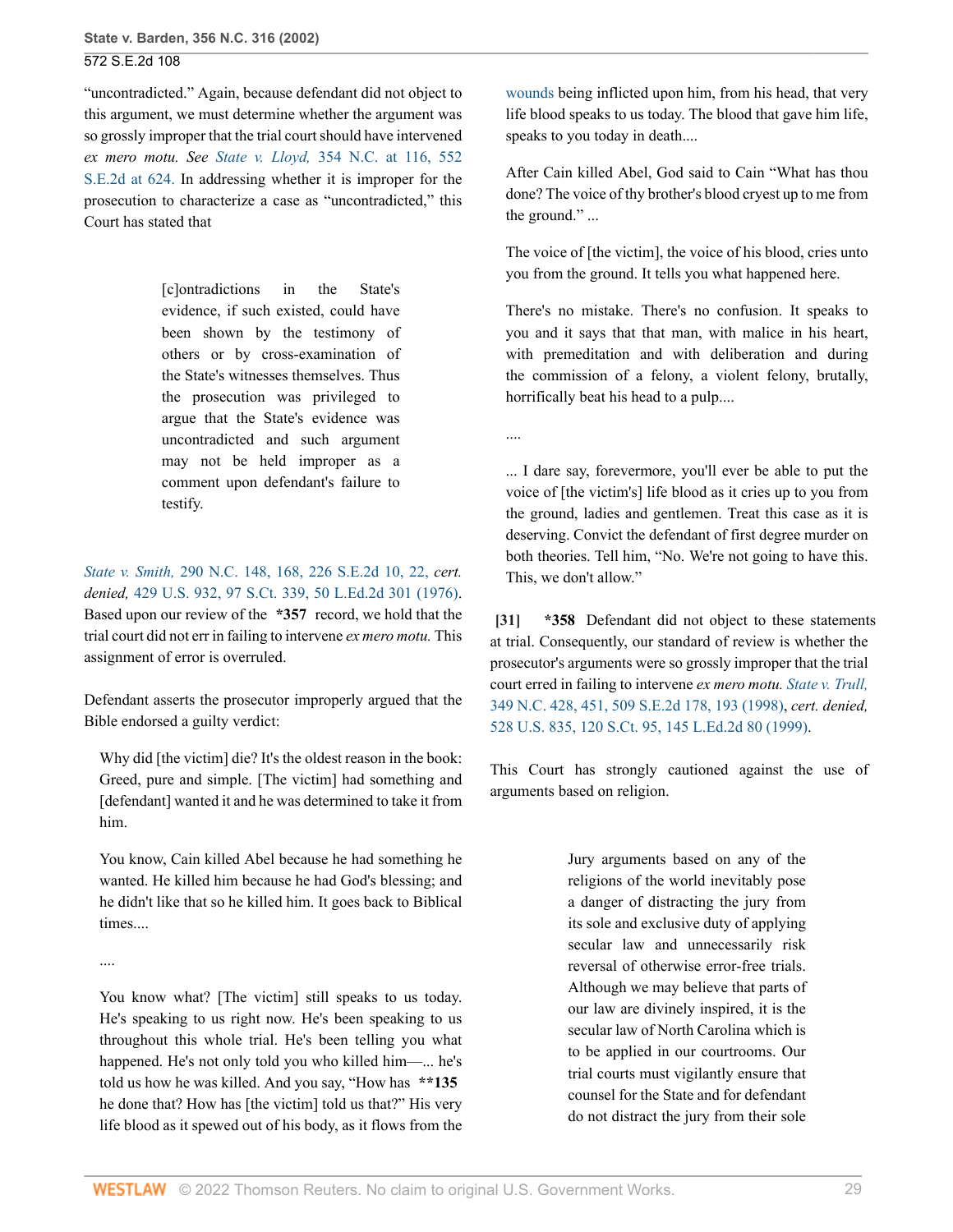and exclusive duty to apply secular law.

*State v. Williams,* [350 N.C. 1, 27, 510 S.E.2d 626, 643](http://www.westlaw.com/Link/Document/FullText?findType=Y&serNum=1999047067&pubNum=0000711&originatingDoc=Ia3aa668203d211da83e7e9deff98dc6f&refType=RP&fi=co_pp_sp_711_643&originationContext=document&vr=3.0&rs=cblt1.0&transitionType=DocumentItem&contextData=(sc.FindAndPrintPortal)#co_pp_sp_711_643) (citations omitted), *cert. denied,* [528 U.S. 880, 120 S.Ct.](http://www.westlaw.com/Link/Document/FullText?findType=Y&serNum=1999160013&pubNum=0000708&originatingDoc=Ia3aa668203d211da83e7e9deff98dc6f&refType=RP&originationContext=document&vr=3.0&rs=cblt1.0&transitionType=DocumentItem&contextData=(sc.FindAndPrintPortal)) [193, 145 L.Ed.2d 162 \(1999\)](http://www.westlaw.com/Link/Document/FullText?findType=Y&serNum=1999160013&pubNum=0000708&originatingDoc=Ia3aa668203d211da83e7e9deff98dc6f&refType=RP&originationContext=document&vr=3.0&rs=cblt1.0&transitionType=DocumentItem&contextData=(sc.FindAndPrintPortal)). Even so, "this Court has repeatedly noted the wide latitude allowed counsel in arguing hotly contested cases, and it has found biblical arguments to fall within permissible margins more often than not." *[State](http://www.westlaw.com/Link/Document/FullText?findType=Y&serNum=1989142172&pubNum=0000711&originatingDoc=Ia3aa668203d211da83e7e9deff98dc6f&refType=RP&fi=co_pp_sp_711_500&originationContext=document&vr=3.0&rs=cblt1.0&transitionType=DocumentItem&contextData=(sc.FindAndPrintPortal)#co_pp_sp_711_500) v. Artis,* [325 N.C. 278, 331, 384 S.E.2d 470, 500 \(1989\)](http://www.westlaw.com/Link/Document/FullText?findType=Y&serNum=1989142172&pubNum=0000711&originatingDoc=Ia3aa668203d211da83e7e9deff98dc6f&refType=RP&fi=co_pp_sp_711_500&originationContext=document&vr=3.0&rs=cblt1.0&transitionType=DocumentItem&contextData=(sc.FindAndPrintPortal)#co_pp_sp_711_500) (citations omitted), *sentence vacated on other grounds,* [494](http://www.westlaw.com/Link/Document/FullText?findType=Y&serNum=1990039169&pubNum=0000708&originatingDoc=Ia3aa668203d211da83e7e9deff98dc6f&refType=RP&originationContext=document&vr=3.0&rs=cblt1.0&transitionType=DocumentItem&contextData=(sc.FindAndPrintPortal)) [U.S. 1023, 110 S.Ct. 1466, 108 L.Ed.2d 604 \(1990\)](http://www.westlaw.com/Link/Document/FullText?findType=Y&serNum=1990039169&pubNum=0000708&originatingDoc=Ia3aa668203d211da83e7e9deff98dc6f&refType=RP&originationContext=document&vr=3.0&rs=cblt1.0&transitionType=DocumentItem&contextData=(sc.FindAndPrintPortal)).

<span id="page-29-0"></span>**[\[32\]](#page-4-5)** The remarks in this case are not so grossly improper that the trial court erred when it failed to intervene *ex mero motu.* The prosecutor did not argue that the Bible commanded a guilty verdict. Instead, he analogized the murder of Abel by Cain to the case at bar chiefly for the purpose of emphasizing the importance of the evidence derived from the victim's blood and to point out that the blood "spoke" after the victim had been silenced. Nevertheless, we again take this opportunity to discourage litigators from making gratuitous biblical references and religious arguments. *[State v. Rogers,](http://www.westlaw.com/Link/Document/FullText?findType=Y&serNum=2002294347&pubNum=0000711&originatingDoc=Ia3aa668203d211da83e7e9deff98dc6f&refType=RP&fi=co_pp_sp_711_886&originationContext=document&vr=3.0&rs=cblt1.0&transitionType=DocumentItem&contextData=(sc.FindAndPrintPortal)#co_pp_sp_711_886)* [355 N.C. 420, 464, 562 S.E.2d 859, 886 \(2002\).](http://www.westlaw.com/Link/Document/FullText?findType=Y&serNum=2002294347&pubNum=0000711&originatingDoc=Ia3aa668203d211da83e7e9deff98dc6f&refType=RP&fi=co_pp_sp_711_886&originationContext=document&vr=3.0&rs=cblt1.0&transitionType=DocumentItem&contextData=(sc.FindAndPrintPortal)#co_pp_sp_711_886)

<span id="page-29-1"></span>**[\[33\]](#page-4-6)** Next, defendant argues the trial court abused its discretion when it failed to sustain his objection to the prosecutor's argument that defendant did not call a dentist to corroborate his defense. In his inculpatory statement to police, defendant claimed that on the night of the murder he had a toothache and that the victim slapped him on **\*359** the cheek, causing considerable pain. During the prosecutor's closing argument, he made the following pertinent argument:

You know, [defendant] talked about—I tell you—you know he talked about these statements. You know, "My tooth was hurting and [the victim] slapped it and it really hurt really bad. And so that made [defendant], you know, just really angered [defendant]." Why didn't he call a dentist?

### [DEFENSE COUNSEL]: Objection.

### THE COURT: Overruled.

**\*\*136** [PROSECUTOR]: Why didn't he call a dentist? Come in and say, "Well, you know if it was that bad a toothache"—don't you know—don't you know, ladies and gentlemen, that you would have gone to the dentist in the next few days; that you would have seen somebody? Or

there would have been somebody that would have come in and said, "Yeah; I saw him. I know he had a bad toothache. I can testify to that.["] But, I didn't see a single person that came up here and testified to that for him; did they? Not a single person. Why is that? 'Cause it wasn't a toothache. He wasn't hurting that bad. If he had hurt that bad, he wouldn't have volunteered to work that next day.

<span id="page-29-2"></span>**[\[34\]](#page-4-7)** The prosecution may argue that a defendant failed to produce a witness or other evidence to refute the State's case. *See, e.g., State v. Morston,* [336 N.C. 381, 406, 445 S.E.2d](http://www.westlaw.com/Link/Document/FullText?findType=Y&serNum=1994132295&pubNum=0000711&originatingDoc=Ia3aa668203d211da83e7e9deff98dc6f&refType=RP&fi=co_pp_sp_711_15&originationContext=document&vr=3.0&rs=cblt1.0&transitionType=DocumentItem&contextData=(sc.FindAndPrintPortal)#co_pp_sp_711_15) [1, 15 \(1994\);](http://www.westlaw.com/Link/Document/FullText?findType=Y&serNum=1994132295&pubNum=0000711&originatingDoc=Ia3aa668203d211da83e7e9deff98dc6f&refType=RP&fi=co_pp_sp_711_15&originationContext=document&vr=3.0&rs=cblt1.0&transitionType=DocumentItem&contextData=(sc.FindAndPrintPortal)#co_pp_sp_711_15) *State v. Mason,* [315 N.C. 724, 732, 340 S.E.2d](http://www.westlaw.com/Link/Document/FullText?findType=Y&serNum=1986113113&pubNum=0000711&originatingDoc=Ia3aa668203d211da83e7e9deff98dc6f&refType=RP&fi=co_pp_sp_711_436&originationContext=document&vr=3.0&rs=cblt1.0&transitionType=DocumentItem&contextData=(sc.FindAndPrintPortal)#co_pp_sp_711_436) [430, 436 \(1986\)](http://www.westlaw.com/Link/Document/FullText?findType=Y&serNum=1986113113&pubNum=0000711&originatingDoc=Ia3aa668203d211da83e7e9deff98dc6f&refType=RP&fi=co_pp_sp_711_436&originationContext=document&vr=3.0&rs=cblt1.0&transitionType=DocumentItem&contextData=(sc.FindAndPrintPortal)#co_pp_sp_711_436). Here, the prosecution's theory of the case was that defendant killed the victim with premeditation and deliberation and for the purpose of taking his money. Defense counsel used defendant's statement that he had a toothache to argue that defendant was provoked to attack by the slap. In response, the prosecutor argued that defendant did not call a dentist because defendant never had a toothache. Based on this record, we hold that the trial court did not abuse its discretion in overruling defendant's objection.

<span id="page-29-3"></span>**[\[35\]](#page-5-0)** Finally, defendant contends the prosecutor's closing argument misstated the law concerning the reason why the trial court was submitting voluntary manslaughter:

If someone intentionally inflicts [wounds](http://www.westlaw.com/Link/Document/FullText?entityType=gdrug&entityId=Iff1648e16c7111e18b05fdf15589d8e8&originationContext=document&transitionType=DocumentItem&contextData=(sc.Default)&vr=3.0&rs=cblt1.0) on a person with a deadly weapon, slamming or hitting their head with a threepound hammer, resulting in the blows that resulted in this case **\*360** and it results in his death without just cause or justification, that's malice. That is one element for first degree murder.

It's also an element of second degree murder. I can tell you that if you find there is malice in this case, you don't even go to manslaughter because manslaughter is a case—as it [sic] the instruction includes—it basically says the killing of a human being without malice. If you find malice, it's not a manslaughter case. It's not anywhere close but you will be instructed about that because the law requires that you be instructed on that and that's the only reason that you will be instructed.

Again, defendant did not object to this argument, so we review to determine "whether the argument was so grossly improper that the trial court erred in failing to intervene *ex mero motu.*" *State v. Call,* [353 N.C. 400, 416–17, 545 S.E.2d 190, 201,](http://www.westlaw.com/Link/Document/FullText?findType=Y&serNum=2001386399&pubNum=711&originatingDoc=Ia3aa668203d211da83e7e9deff98dc6f&refType=RP&fi=co_pp_sp_711_201&originationContext=document&vr=3.0&rs=cblt1.0&transitionType=DocumentItem&contextData=(sc.FindAndPrintPortal)#co_pp_sp_711_201) *cert. denied,* [534 U.S. 1046, 122 S.Ct. 628, 151 L.Ed.2d 548](http://www.westlaw.com/Link/Document/FullText?findType=Y&serNum=2001846771&pubNum=0000708&originatingDoc=Ia3aa668203d211da83e7e9deff98dc6f&refType=RP&originationContext=document&vr=3.0&rs=cblt1.0&transitionType=DocumentItem&contextData=(sc.FindAndPrintPortal)) [\(2001\).](http://www.westlaw.com/Link/Document/FullText?findType=Y&serNum=2001846771&pubNum=0000708&originatingDoc=Ia3aa668203d211da83e7e9deff98dc6f&refType=RP&originationContext=document&vr=3.0&rs=cblt1.0&transitionType=DocumentItem&contextData=(sc.FindAndPrintPortal))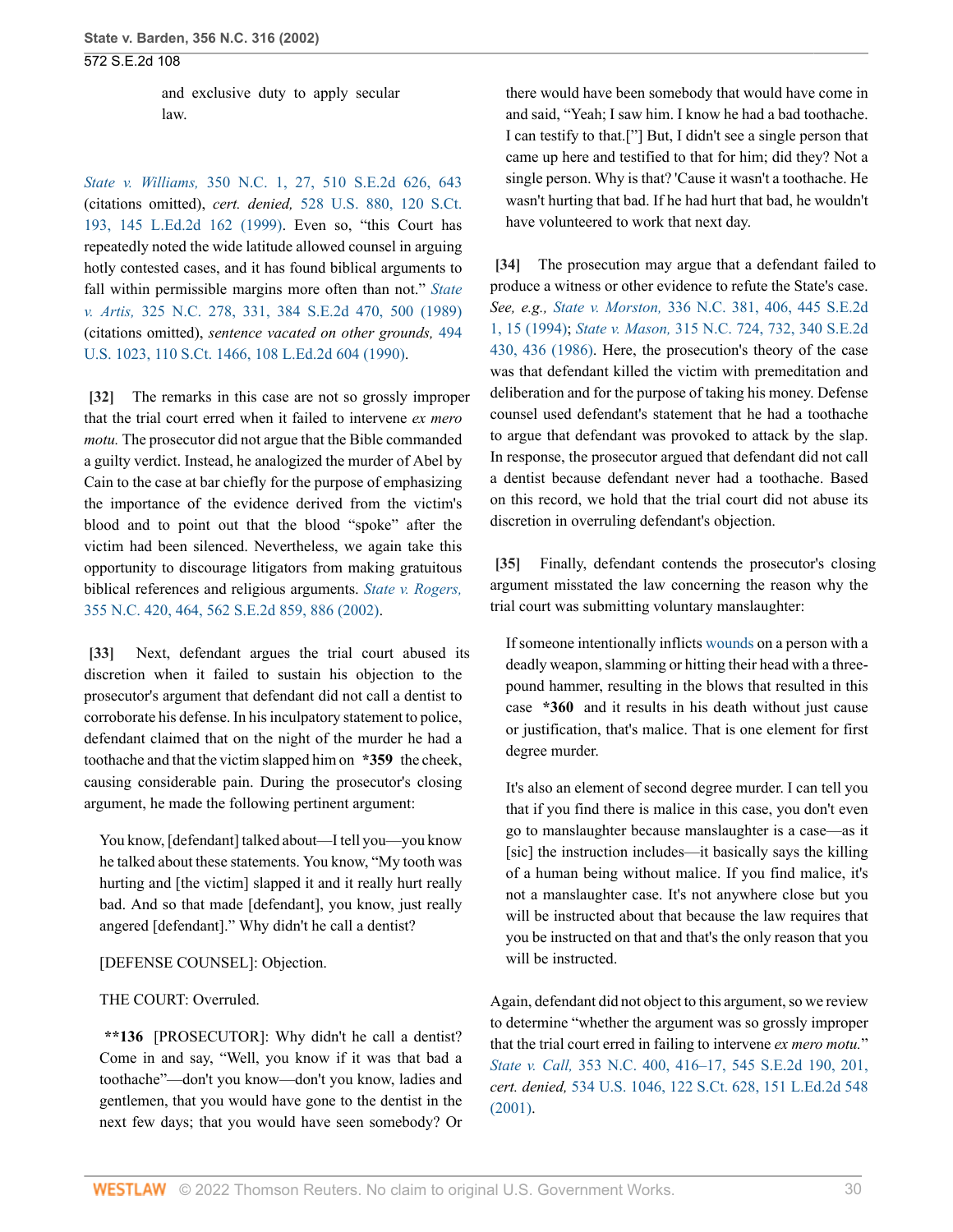<span id="page-30-0"></span>**[\[36\]](#page-5-1)** Voluntary manslaughter is defined as the unlawful killing of a human being without malice, either express or implied, *State v. McNeil,* [350 N.C. 657, 690, 518 S.E.2d 486,](http://www.westlaw.com/Link/Document/FullText?findType=Y&serNum=1999197401&pubNum=0000711&originatingDoc=Ia3aa668203d211da83e7e9deff98dc6f&refType=RP&fi=co_pp_sp_711_506&originationContext=document&vr=3.0&rs=cblt1.0&transitionType=DocumentItem&contextData=(sc.FindAndPrintPortal)#co_pp_sp_711_506) [506 \(1999\),](http://www.westlaw.com/Link/Document/FullText?findType=Y&serNum=1999197401&pubNum=0000711&originatingDoc=Ia3aa668203d211da83e7e9deff98dc6f&refType=RP&fi=co_pp_sp_711_506&originationContext=document&vr=3.0&rs=cblt1.0&transitionType=DocumentItem&contextData=(sc.FindAndPrintPortal)#co_pp_sp_711_506) *cert. denied,* [529 U.S. 1024, 120 S.Ct. 1432,](http://www.westlaw.com/Link/Document/FullText?findType=Y&serNum=2000035699&pubNum=0000708&originatingDoc=Ia3aa668203d211da83e7e9deff98dc6f&refType=RP&originationContext=document&vr=3.0&rs=cblt1.0&transitionType=DocumentItem&contextData=(sc.FindAndPrintPortal)) [146 L.Ed.2d 321 \(2000\)](http://www.westlaw.com/Link/Document/FullText?findType=Y&serNum=2000035699&pubNum=0000708&originatingDoc=Ia3aa668203d211da83e7e9deff98dc6f&refType=RP&originationContext=document&vr=3.0&rs=cblt1.0&transitionType=DocumentItem&contextData=(sc.FindAndPrintPortal)), and is a lesser included offense of first-degree murder, *State v. Thomas,* [325 N.C. 583, 591, 386](http://www.westlaw.com/Link/Document/FullText?findType=Y&serNum=1989172961&pubNum=0000711&originatingDoc=Ia3aa668203d211da83e7e9deff98dc6f&refType=RP&fi=co_pp_sp_711_559&originationContext=document&vr=3.0&rs=cblt1.0&transitionType=DocumentItem&contextData=(sc.FindAndPrintPortal)#co_pp_sp_711_559) [S.E.2d 555, 559 \(1989\).](http://www.westlaw.com/Link/Document/FullText?findType=Y&serNum=1989172961&pubNum=0000711&originatingDoc=Ia3aa668203d211da83e7e9deff98dc6f&refType=RP&fi=co_pp_sp_711_559&originationContext=document&vr=3.0&rs=cblt1.0&transitionType=DocumentItem&contextData=(sc.FindAndPrintPortal)#co_pp_sp_711_559) The trial court determined at the charge conference that evidence existed to support charging the jury as to voluntary manslaughter. Knowing what the judge would charge, the prosecutor addressed the alternatives that would be presented to the jury and argued to the jury that it should not find defendant guilty of this lesser included offense.

<span id="page-30-1"></span>**[\[37\]](#page-5-2)** The challenged argument correctly stated that voluntary manslaughter did not include the element of malice. In fact, the judge's instruction to the jury as to that offense specifically defined manslaughter as "the unlawful killing of a human being without malice and without premeditation and without deliberation." Consequently, the prosecutor was correct when he argued that if the jury found defendant acted with malice, voluntary manslaughter was not a possible verdict. The prosecutor then discussed the evidence and contended that there was no question that defendant's actions were malicious; that the issue was not even close; and that a verdict of manslaughter therefore would be not only unwise, but also improper. Although defendant objects to the prosecutor's **\*\*137** argument that voluntary manslaughter was being submitted only because the law required it, we perceive that the prosecutor was instead arguing **\*361** his theory of the case and asking the jury to reject any interpretation of the evidence that would allow it to return a verdict of guilty of voluntary manslaughter. The argument was not so improper as to warrant intervention by the trial court. Moreover, the court preliminarily instructed the jury before the parties argued that the final arguments were not evidence but were a permissible attempt by the attorneys to persuade the jury to return a particular verdict. At the conclusion of all the arguments, the court further instructed the jury that it was "absolutely necessary that you understand and apply the law as I give it to you and not as you think it is or as you might like it to be." Therefore, the jury was notified that the attorneys' arguments were only advocacy, while the court supplied the law.

These assignments of error are overruled.

#### *SENTENCING ISSUES*

In another assignment of error, defendant argues that the sentencing proceeding testimony of State's witness Rebecca Campbell was unfairly prejudicial. During the capital sentencing proceeding, the trial court admitted into evidence a written judgment from the United States Army General Court Martial detailing that in 1984 defendant pled guilty to and was convicted of the rape of Campbell. The prosecution introduced this evidence in support of the submission of the (e)(3) statutory aggravating circumstance, that defendant had been previously convicted of a felony involving the use or threat of violence to the person. *See* [N.C.G.S. § 15A–](http://www.westlaw.com/Link/Document/FullText?findType=L&pubNum=1000037&cite=NCSTS15A-2000&originatingDoc=Ia3aa668203d211da83e7e9deff98dc6f&refType=SP&originationContext=document&vr=3.0&rs=cblt1.0&transitionType=DocumentItem&contextData=(sc.FindAndPrintPortal)#co_pp_4b250000f9dd6)  $2000(e)(3)$  (2001). The prosecution then called Campbell to testify to the events surrounding the attack and rape by defendant. Defendant argues that her testimony was irrelevant and inadmissible, constituted a violation of defendant's Eight and Fourteenth Amendment rights, and was plain error.

<span id="page-30-2"></span>**[\[38\]](#page-5-3)** Defendant contends several errors occurred during Campbell's testimony. We will consider these claims *seriatim.* As we do, we note that North Carolina's capital punishment statute provides in pertinent part that, during the sentencing phase,

> [e]vidence may be presented as to any matter that the court deems relevant to sentence, and may include matters relating to any of the aggravating or mitigating circumstances enumerated in subsections (e) and (f) of this section. Any evidence which the court deems to have probative value may be received.

**\*362** [N.C.G.S. § 15A–2000\(a\)\(3\).](http://www.westlaw.com/Link/Document/FullText?findType=L&pubNum=1000037&cite=NCSTS15A-2000&originatingDoc=Ia3aa668203d211da83e7e9deff98dc6f&refType=SP&originationContext=document&vr=3.0&rs=cblt1.0&transitionType=DocumentItem&contextData=(sc.FindAndPrintPortal)#co_pp_28cc0000ccca6) Evidence is admissible at the capital sentencing proceeding if it is relevant, competent, and probative. *State v. Bond,* [345 N.C. 1, 31, 478 S.E.2d](http://www.westlaw.com/Link/Document/FullText?findType=Y&serNum=1996269005&pubNum=0000711&originatingDoc=Ia3aa668203d211da83e7e9deff98dc6f&refType=RP&fi=co_pp_sp_711_179&originationContext=document&vr=3.0&rs=cblt1.0&transitionType=DocumentItem&contextData=(sc.FindAndPrintPortal)#co_pp_sp_711_179) [163, 179 \(1996\),](http://www.westlaw.com/Link/Document/FullText?findType=Y&serNum=1996269005&pubNum=0000711&originatingDoc=Ia3aa668203d211da83e7e9deff98dc6f&refType=RP&fi=co_pp_sp_711_179&originationContext=document&vr=3.0&rs=cblt1.0&transitionType=DocumentItem&contextData=(sc.FindAndPrintPortal)#co_pp_sp_711_179) *cert. denied,* [521 U.S. 1124, 117 S.Ct. 2521,](http://www.westlaw.com/Link/Document/FullText?findType=Y&serNum=1997109627&pubNum=0000708&originatingDoc=Ia3aa668203d211da83e7e9deff98dc6f&refType=RP&originationContext=document&vr=3.0&rs=cblt1.0&transitionType=DocumentItem&contextData=(sc.FindAndPrintPortal)) [138 L.Ed.2d 1022 \(1997\).](http://www.westlaw.com/Link/Document/FullText?findType=Y&serNum=1997109627&pubNum=0000708&originatingDoc=Ia3aa668203d211da83e7e9deff98dc6f&refType=RP&originationContext=document&vr=3.0&rs=cblt1.0&transitionType=DocumentItem&contextData=(sc.FindAndPrintPortal)) More specifically, this Court has held that "the State is entitled to present witnesses in the penalty phase of the trial to prove the circumstances of prior convictions and is not limited to the introduction of evidence of the record of conviction." *State v. Roper,* [328 N.C. 337, 365,](http://www.westlaw.com/Link/Document/FullText?findType=Y&serNum=1991068897&pubNum=711&originatingDoc=Ia3aa668203d211da83e7e9deff98dc6f&refType=RP&fi=co_pp_sp_711_616&originationContext=document&vr=3.0&rs=cblt1.0&transitionType=DocumentItem&contextData=(sc.FindAndPrintPortal)#co_pp_sp_711_616) [402 S.E.2d 600, 616,](http://www.westlaw.com/Link/Document/FullText?findType=Y&serNum=1991068897&pubNum=711&originatingDoc=Ia3aa668203d211da83e7e9deff98dc6f&refType=RP&fi=co_pp_sp_711_616&originationContext=document&vr=3.0&rs=cblt1.0&transitionType=DocumentItem&contextData=(sc.FindAndPrintPortal)#co_pp_sp_711_616) *cert. denied,* [502 U.S. 902, 112 S.Ct.](http://www.westlaw.com/Link/Document/FullText?findType=Y&serNum=1991135477&pubNum=0000708&originatingDoc=Ia3aa668203d211da83e7e9deff98dc6f&refType=RP&originationContext=document&vr=3.0&rs=cblt1.0&transitionType=DocumentItem&contextData=(sc.FindAndPrintPortal)) [280, 116 L.Ed.2d 232 \(1991\).](http://www.westlaw.com/Link/Document/FullText?findType=Y&serNum=1991135477&pubNum=0000708&originatingDoc=Ia3aa668203d211da83e7e9deff98dc6f&refType=RP&originationContext=document&vr=3.0&rs=cblt1.0&transitionType=DocumentItem&contextData=(sc.FindAndPrintPortal))

<span id="page-30-3"></span>**[\[39\]](#page-5-4)** Defendant claims the trial court erroneously admitted hearsay testimony from Campbell when she testified, over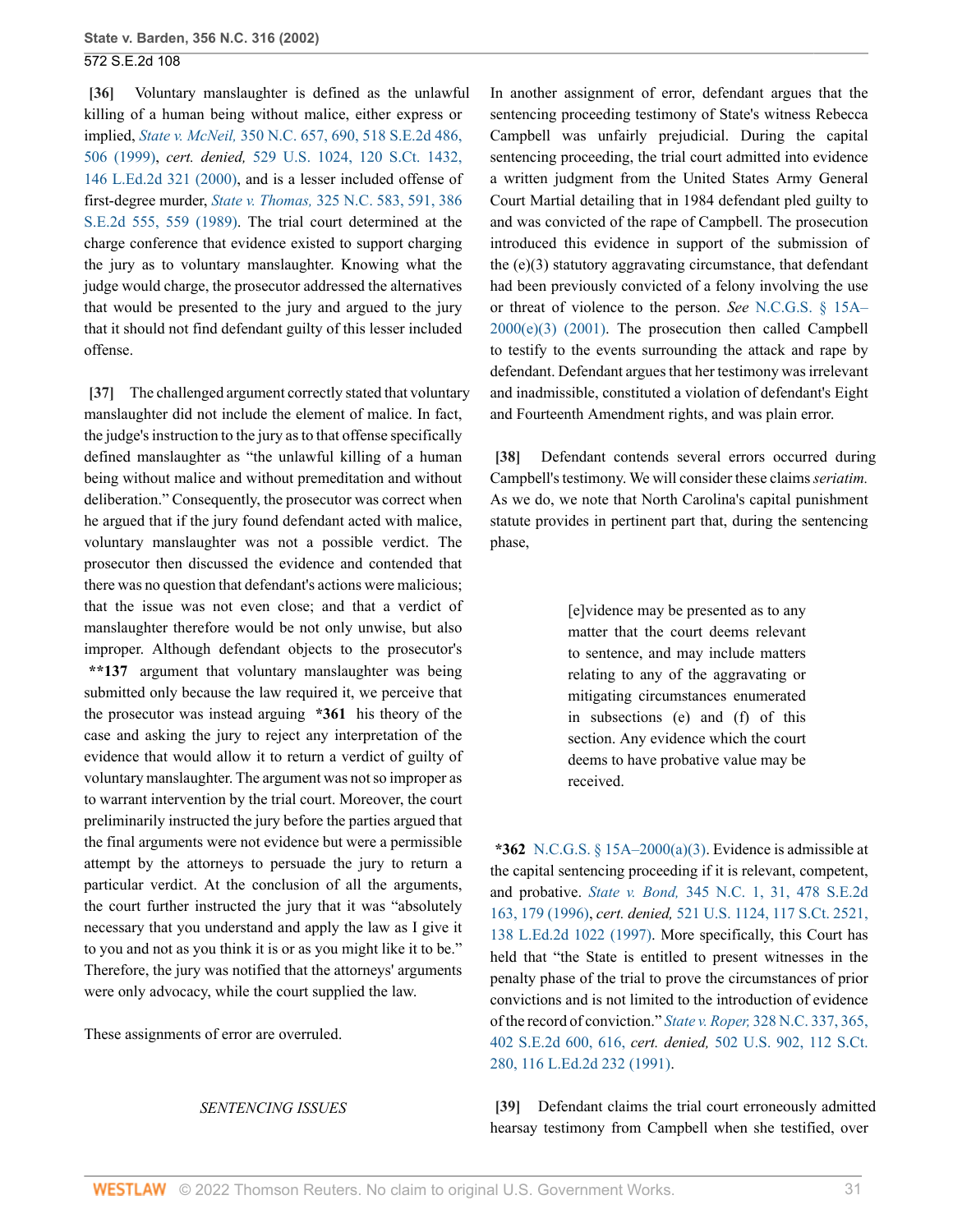defendant's objection, that as defendant was attempting to remove her clothes, his friends advised her "to do what [defendant] says because he's crazy." Although this Court has held that hearsay is admissible at a capital sentencing proceeding, *see State v. Golphin,* [352 N.C. at 466, 533 S.E.2d](http://www.westlaw.com/Link/Document/FullText?findType=Y&serNum=2000488439&pubNum=711&originatingDoc=Ia3aa668203d211da83e7e9deff98dc6f&refType=RP&fi=co_pp_sp_711_234&originationContext=document&vr=3.0&rs=cblt1.0&transitionType=DocumentItem&contextData=(sc.FindAndPrintPortal)#co_pp_sp_711_234) [at 234,](http://www.westlaw.com/Link/Document/FullText?findType=Y&serNum=2000488439&pubNum=711&originatingDoc=Ia3aa668203d211da83e7e9deff98dc6f&refType=RP&fi=co_pp_sp_711_234&originationContext=document&vr=3.0&rs=cblt1.0&transitionType=DocumentItem&contextData=(sc.FindAndPrintPortal)#co_pp_sp_711_234) this statement was not hearsay. "When evidence of a statement by someone other than the testifying witness is offered for a purpose other than to prove the truth of the matter asserted, the evidence is not hearsay." *[State v. Reid,](http://www.westlaw.com/Link/Document/FullText?findType=Y&serNum=1994057999&pubNum=0000711&originatingDoc=Ia3aa668203d211da83e7e9deff98dc6f&refType=RP&fi=co_pp_sp_711_784&originationContext=document&vr=3.0&rs=cblt1.0&transitionType=DocumentItem&contextData=(sc.FindAndPrintPortal)#co_pp_sp_711_784)* 335 N.C. [647, 661, 440 S.E.2d 776, 784 \(1994\).](http://www.westlaw.com/Link/Document/FullText?findType=Y&serNum=1994057999&pubNum=0000711&originatingDoc=Ia3aa668203d211da83e7e9deff98dc6f&refType=RP&fi=co_pp_sp_711_784&originationContext=document&vr=3.0&rs=cblt1.0&transitionType=DocumentItem&contextData=(sc.FindAndPrintPortal)#co_pp_sp_711_784) The statement that defendant was crazy was offered not for the truth of the matter asserted, but rather to explain the effect of the words on the victim. Therefore, the testimony was properly admitted by the trial court.

<span id="page-31-0"></span>**[\[40\]](#page-5-5)** As to defendant's remaining arguments in this assignment of error, we review for plain error because defendant did not object to any of the testimony he now claims **\*\*138** was improper. *See* [N.C. R.App. P. 10\(b\)\(2\)](http://www.westlaw.com/Link/Document/FullText?findType=L&pubNum=1006366&cite=NCRRAPAPPR10&originatingDoc=Ia3aa668203d211da83e7e9deff98dc6f&refType=LQ&originationContext=document&vr=3.0&rs=cblt1.0&transitionType=DocumentItem&contextData=(sc.FindAndPrintPortal)); *[State v.](http://www.westlaw.com/Link/Document/FullText?findType=Y&serNum=2000438061&pubNum=0000711&originatingDoc=Ia3aa668203d211da83e7e9deff98dc6f&refType=RP&fi=co_pp_sp_711_465&originationContext=document&vr=3.0&rs=cblt1.0&transitionType=DocumentItem&contextData=(sc.FindAndPrintPortal)#co_pp_sp_711_465) Braxton,* [352 N.C. 158, 223, 531 S.E.2d 428, 465 \(2000\)](http://www.westlaw.com/Link/Document/FullText?findType=Y&serNum=2000438061&pubNum=0000711&originatingDoc=Ia3aa668203d211da83e7e9deff98dc6f&refType=RP&fi=co_pp_sp_711_465&originationContext=document&vr=3.0&rs=cblt1.0&transitionType=DocumentItem&contextData=(sc.FindAndPrintPortal)#co_pp_sp_711_465), *cert. denied,* [531 U.S. 1130, 121 S.Ct. 890, 148 L.Ed.2d](http://www.westlaw.com/Link/Document/FullText?findType=Y&serNum=2000647818&pubNum=0000708&originatingDoc=Ia3aa668203d211da83e7e9deff98dc6f&refType=RP&originationContext=document&vr=3.0&rs=cblt1.0&transitionType=DocumentItem&contextData=(sc.FindAndPrintPortal)) [797 \(2001\)](http://www.westlaw.com/Link/Document/FullText?findType=Y&serNum=2000647818&pubNum=0000708&originatingDoc=Ia3aa668203d211da83e7e9deff98dc6f&refType=RP&originationContext=document&vr=3.0&rs=cblt1.0&transitionType=DocumentItem&contextData=(sc.FindAndPrintPortal)). Defendant argues that Campbell's testimony was prejudicially graphic and inflammatory. However, in *[State v.](http://www.westlaw.com/Link/Document/FullText?findType=Y&serNum=1994159969&pubNum=0000711&originatingDoc=Ia3aa668203d211da83e7e9deff98dc6f&refType=RP&fi=co_pp_sp_711_911&originationContext=document&vr=3.0&rs=cblt1.0&transitionType=DocumentItem&contextData=(sc.FindAndPrintPortal)#co_pp_sp_711_911) Moseley,* [336 N.C. 710, 720, 445 S.E.2d 906, 911–12 \(1994\)](http://www.westlaw.com/Link/Document/FullText?findType=Y&serNum=1994159969&pubNum=0000711&originatingDoc=Ia3aa668203d211da83e7e9deff98dc6f&refType=RP&fi=co_pp_sp_711_911&originationContext=document&vr=3.0&rs=cblt1.0&transitionType=DocumentItem&contextData=(sc.FindAndPrintPortal)#co_pp_sp_711_911), *cert. denied,* [513 U.S. 1120, 115 S.Ct. 923, 130 L.Ed.2d 802](http://www.westlaw.com/Link/Document/FullText?findType=Y&serNum=1994249725&pubNum=0000708&originatingDoc=Ia3aa668203d211da83e7e9deff98dc6f&refType=RP&originationContext=document&vr=3.0&rs=cblt1.0&transitionType=DocumentItem&contextData=(sc.FindAndPrintPortal)) [\(1995\),](http://www.westlaw.com/Link/Document/FullText?findType=Y&serNum=1994249725&pubNum=0000708&originatingDoc=Ia3aa668203d211da83e7e9deff98dc6f&refType=RP&originationContext=document&vr=3.0&rs=cblt1.0&transitionType=DocumentItem&contextData=(sc.FindAndPrintPortal)) this Court determined that it was not error for the State to introduce at sentencing testimony from the victim of a prior violent felony to support the (e)(3) aggravating circumstance even though the testimony tended to be graphic. We have reviewed the testimony in question and have determined that it is not so vivid or disturbing as to be unfairly prejudicial to defendant. Instead, the testimony described in reasonably objective terms the number of injuries sustained by the victim and the effect of the incident on her life. Accordingly, this evidence was admissible to illuminate the circumstances surrounding the prior violent felony committed by defendant.

<span id="page-31-1"></span>**[\[41\]](#page-5-6) \*363** Defendant argues the trial court erroneously failed to exclude testimony from Campbell that she was "extremely bitter" with defendant. This evidence came out when defense counsel asked her on cross-examination: "I take it you're sort of bitter with the military." The court overruled the prosecutor's objection, and defense counsel asked the question again in more general terms: "I take it you're bitter." She responded, "Not the military; I'm extremely bitter, yes, with [defendant] because of what he did to me and he ruined my life. [Defendant] ruined my health. [Defendant] ruined my emotional stability and my mental ability." Defendant did not elicit this testimony because his

original question was limited to Campbell's perceptions of the military. Nevertheless, in her previous testimony, Campbell detailed the many psychological and physical difficulties she had experienced as a result of being raped. She pointed out that defendant's question was accurate in assuming that she had been embittered but was inaccurate as to the reason. The court did not err in failing *sua sponte* to strike this testimony.

<span id="page-31-2"></span>**[\[42\]](#page-5-7)** Finally, defendant alleges that Campbell stated that her testimony was true. Our examination of the transcript reveals one statement where Campbell responds to a question by stating that she has truthfully testified as to her recollection of events. Because she was not claiming to have testified as to the objective truth, we find no error in this testimony.

After a thorough review of the record, we determine that the trial court did not commit error or plain error in permitting the admission of the testimony of Campbell. This assignment of error is overruled.

Defendant also assigns as error six aspects of the prosecutor's closing arguments during the capital sentencing proceeding. Defendant objected to one of these aspects. As to the rest, our standard of review is to determine whether the argument was so grossly improper as to warrant the trial court's intervention *ex mero motu. State v. Craig,* [308 N.C. 446, 457, 302 S.E.2d](http://www.westlaw.com/Link/Document/FullText?findType=Y&serNum=1983126053&pubNum=711&originatingDoc=Ia3aa668203d211da83e7e9deff98dc6f&refType=RP&fi=co_pp_sp_711_747&originationContext=document&vr=3.0&rs=cblt1.0&transitionType=DocumentItem&contextData=(sc.FindAndPrintPortal)#co_pp_sp_711_747) [740, 747,](http://www.westlaw.com/Link/Document/FullText?findType=Y&serNum=1983126053&pubNum=711&originatingDoc=Ia3aa668203d211da83e7e9deff98dc6f&refType=RP&fi=co_pp_sp_711_747&originationContext=document&vr=3.0&rs=cblt1.0&transitionType=DocumentItem&contextData=(sc.FindAndPrintPortal)#co_pp_sp_711_747) *cert. denied,* [464 U.S. 908, 104 S.Ct. 263, 78](http://www.westlaw.com/Link/Document/FullText?findType=Y&serNum=1983235868&pubNum=0000708&originatingDoc=Ia3aa668203d211da83e7e9deff98dc6f&refType=RP&originationContext=document&vr=3.0&rs=cblt1.0&transitionType=DocumentItem&contextData=(sc.FindAndPrintPortal)) [L.Ed.2d 247 \(1983\).](http://www.westlaw.com/Link/Document/FullText?findType=Y&serNum=1983235868&pubNum=0000708&originatingDoc=Ia3aa668203d211da83e7e9deff98dc6f&refType=RP&originationContext=document&vr=3.0&rs=cblt1.0&transitionType=DocumentItem&contextData=(sc.FindAndPrintPortal))

<span id="page-31-3"></span>**[\[43\]](#page-6-0)** First, defendant contends the prosecutor told the jury that defendant requested the submission of the  $(f)(1)$ mitigating circumstance, that defendant has no significant history of prior criminal activity. [N.C.G.S. § 15A–](http://www.westlaw.com/Link/Document/FullText?findType=L&pubNum=1000037&cite=NCSTS15A-2000&originatingDoc=Ia3aa668203d211da83e7e9deff98dc6f&refType=SP&originationContext=document&vr=3.0&rs=cblt1.0&transitionType=DocumentItem&contextData=(sc.FindAndPrintPortal)#co_pp_9daf00009de57)  $2000(f)(1)$ . In fact, at the charge conference, defendant specifically requested that the  $(f)(1)$  mitigator not be submitted, but the trial court nevertheless instructed as to this circumstance. **\*364** During the prosecutor's closing argument at sentencing, he stated:

Let's—Number 1, they'll present, well that's—you'll have —the Court will present to you—on this piece of paper is one that says, "Has the defendant previously been convicted of a felony involving the use or threat of violence?" You know, that's Number 1. "The defendant has no significant history of criminal—of prior criminal activity."

<span id="page-31-4"></span>**[\[44\]](#page-6-1)** While a prosecutor may not argue to a jury that a defendant submitted the  $(f)(1)$  mitigating circumstance when defendant has objected to its use, in the case at bar we do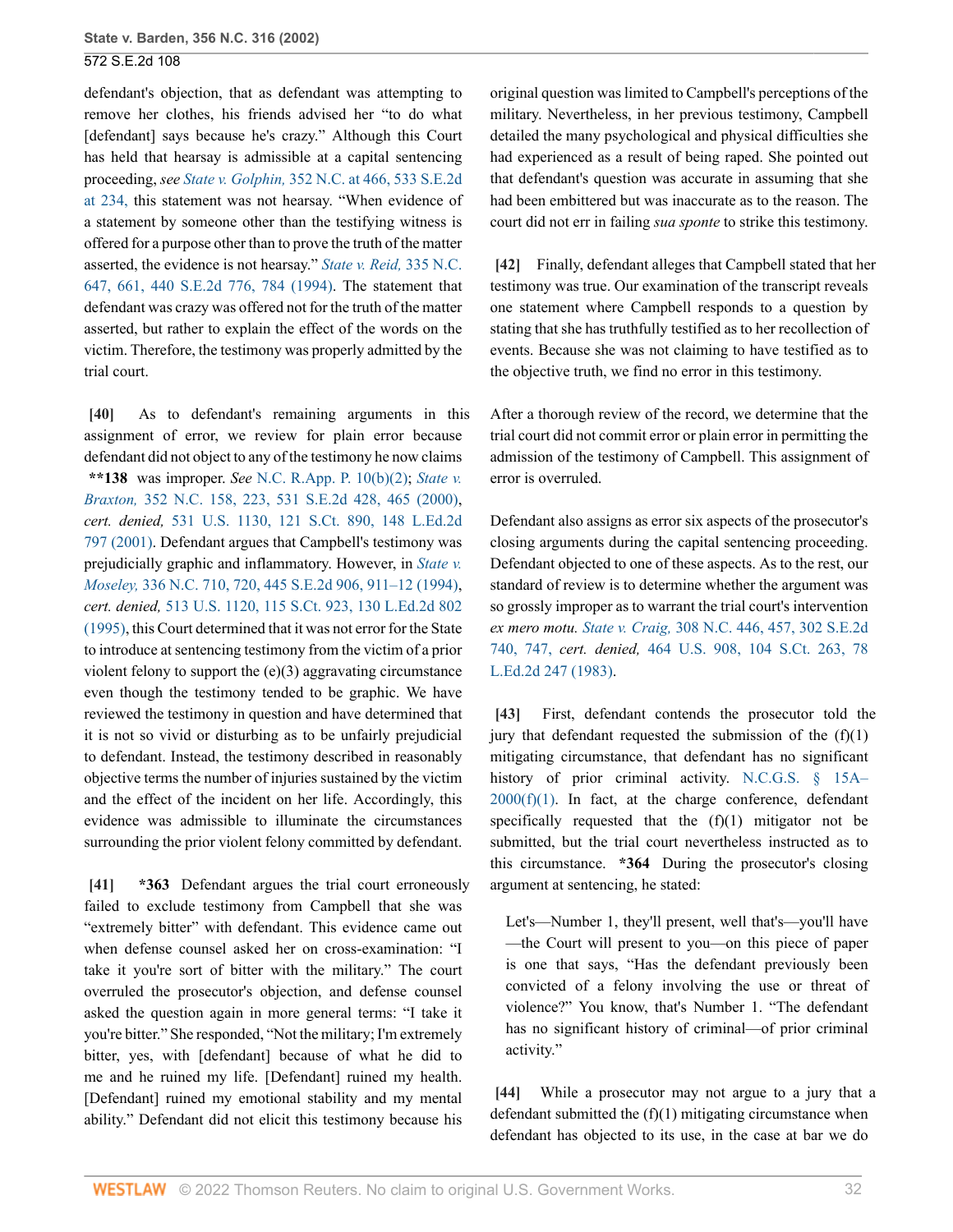not find that the prosecutor's argument was grossly improper. The prosecutor immediately **\*\*139** corrected himself during his argument by stating that the court would present the mitigating circumstance to the jury. Further, we have held that any misunderstanding can be cured when the trial court instructs that the defendant did not seek this mitigating circumstance. *State v. Parker,* [350 N.C. 411, 437, 516 S.E.2d](http://www.westlaw.com/Link/Document/FullText?findType=Y&serNum=1999150259&pubNum=0000711&originatingDoc=Ia3aa668203d211da83e7e9deff98dc6f&refType=RP&fi=co_pp_sp_711_124&originationContext=document&vr=3.0&rs=cblt1.0&transitionType=DocumentItem&contextData=(sc.FindAndPrintPortal)#co_pp_sp_711_124) [106, 124 \(1999\)](http://www.westlaw.com/Link/Document/FullText?findType=Y&serNum=1999150259&pubNum=0000711&originatingDoc=Ia3aa668203d211da83e7e9deff98dc6f&refType=RP&fi=co_pp_sp_711_124&originationContext=document&vr=3.0&rs=cblt1.0&transitionType=DocumentItem&contextData=(sc.FindAndPrintPortal)#co_pp_sp_711_124), *cert. denied,* [528 U.S. 1084, 120 S.Ct. 808,](http://www.westlaw.com/Link/Document/FullText?findType=Y&serNum=1999240094&pubNum=0000708&originatingDoc=Ia3aa668203d211da83e7e9deff98dc6f&refType=RP&originationContext=document&vr=3.0&rs=cblt1.0&transitionType=DocumentItem&contextData=(sc.FindAndPrintPortal)) [145 L.Ed.2d 681 \(2000\);](http://www.westlaw.com/Link/Document/FullText?findType=Y&serNum=1999240094&pubNum=0000708&originatingDoc=Ia3aa668203d211da83e7e9deff98dc6f&refType=RP&originationContext=document&vr=3.0&rs=cblt1.0&transitionType=DocumentItem&contextData=(sc.FindAndPrintPortal)) *State v. Walker,* [343 N.C. 216, 223,](http://www.westlaw.com/Link/Document/FullText?findType=Y&serNum=1996112661&pubNum=711&originatingDoc=Ia3aa668203d211da83e7e9deff98dc6f&refType=RP&fi=co_pp_sp_711_923&originationContext=document&vr=3.0&rs=cblt1.0&transitionType=DocumentItem&contextData=(sc.FindAndPrintPortal)#co_pp_sp_711_923) [469 S.E.2d 919, 923,](http://www.westlaw.com/Link/Document/FullText?findType=Y&serNum=1996112661&pubNum=711&originatingDoc=Ia3aa668203d211da83e7e9deff98dc6f&refType=RP&fi=co_pp_sp_711_923&originationContext=document&vr=3.0&rs=cblt1.0&transitionType=DocumentItem&contextData=(sc.FindAndPrintPortal)#co_pp_sp_711_923) *cert. denied,* [519 U.S. 901, 117 S.Ct.](http://www.westlaw.com/Link/Document/FullText?findType=Y&serNum=1996185457&pubNum=0000708&originatingDoc=Ia3aa668203d211da83e7e9deff98dc6f&refType=RP&originationContext=document&vr=3.0&rs=cblt1.0&transitionType=DocumentItem&contextData=(sc.FindAndPrintPortal)) [254, 136 L.Ed.2d 180 \(1996\)](http://www.westlaw.com/Link/Document/FullText?findType=Y&serNum=1996185457&pubNum=0000708&originatingDoc=Ia3aa668203d211da83e7e9deff98dc6f&refType=RP&originationContext=document&vr=3.0&rs=cblt1.0&transitionType=DocumentItem&contextData=(sc.FindAndPrintPortal)). In the case *sub judice,* the trial court gave such an instruction.

Second, defendant argues that, at least on two occasions, the prosecutor argued facts outside the record. Specifically, defendant complains the prosecutor argued that "[defendant] said 'He slapped me.' There's no evidence of that," and that "[the victim] probably could have lived but [defendant] did not know that."

<span id="page-32-1"></span><span id="page-32-0"></span>**[\[45\]](#page-6-2) [\[46\]](#page-6-3)** We have held that "[t]rial counsel is allowed wide latitude in argument to the jury and may argue all of the evidence which has been presented as well as reasonable inferences which arise therefrom." *[State v. Guevara,](http://www.westlaw.com/Link/Document/FullText?findType=Y&serNum=1998226606&pubNum=0000711&originatingDoc=Ia3aa668203d211da83e7e9deff98dc6f&refType=RP&fi=co_pp_sp_711_721&originationContext=document&vr=3.0&rs=cblt1.0&transitionType=DocumentItem&contextData=(sc.FindAndPrintPortal)#co_pp_sp_711_721)* 349 N.C. [243, 257, 506 S.E.2d 711, 721 \(1998\)](http://www.westlaw.com/Link/Document/FullText?findType=Y&serNum=1998226606&pubNum=0000711&originatingDoc=Ia3aa668203d211da83e7e9deff98dc6f&refType=RP&fi=co_pp_sp_711_721&originationContext=document&vr=3.0&rs=cblt1.0&transitionType=DocumentItem&contextData=(sc.FindAndPrintPortal)#co_pp_sp_711_721), *cert. denied,* [526](http://www.westlaw.com/Link/Document/FullText?findType=Y&serNum=1999089628&pubNum=0000708&originatingDoc=Ia3aa668203d211da83e7e9deff98dc6f&refType=RP&originationContext=document&vr=3.0&rs=cblt1.0&transitionType=DocumentItem&contextData=(sc.FindAndPrintPortal)) [U.S. 1133, 119 S.Ct. 1809, 143 L.Ed.2d 1013 \(1999\)](http://www.westlaw.com/Link/Document/FullText?findType=Y&serNum=1999089628&pubNum=0000708&originatingDoc=Ia3aa668203d211da83e7e9deff98dc6f&refType=RP&originationContext=document&vr=3.0&rs=cblt1.0&transitionType=DocumentItem&contextData=(sc.FindAndPrintPortal)). As to the prosecutor's statement that there was no evidence that the victim slapped defendant, the record of the prosecutor's entire argument shows that he acknowledged that defendant's statement included the claim that the victim slapped him. The prosecutor's argument about the lack of evidence, therefore, may be read as pointing out that defendant's statement was uncorroborated. The prosecutor's comment that the victim might have lived is harder to understand in light of the severity of the victim's injuries. Presumably, the prosecutor was not referring to that portion of defendant's statement where he said the victim **\*365** was still mumbling and stirring after the assault, because defendant was the source of that information. At any rate, the statement was only a passing comment made in a lengthy argument, and even if defendant had objected, we fail to see that it could have had any prejudicial effect. After a review of the record, we believe these statements were not so grossly improper as to warrant intervention by the trial court *ex mero motu.*

<span id="page-32-2"></span>**[\[47\]](#page-6-4)** Third, defendant claims he deserves a new sentencing hearing because the prosecutor improperly introduced race into his sentencing phase closing argument.

Can [the victim] and his family receive justice in Sampson County?

....

Can they receive justice in Sampson County? They look different than us, they don't speak the language that I—we speak. They come in here and we have to have somebody speak the language for us. [The victim] didn't speak the language. He was a foreigner.

We see them [at] the Piggly Wiggly and just don't feel comfortable and it's just not—we don't know how to relate. Sometimes, they're almost invisible. Don't let [the victim] and his family be invisible to you. He deserves the same justice that all of us enjoy; the same protection of the law. [The victim]—each of you said that you agreed with that.

After examining the full transcript and the context in which these comments were made, we hold that the statements were not so grossly improper that the trial court should have intervened *ex mero motu.* The prosecutor's arguments were not designed to generate an issue of race in the trial. Instead, the prosecutor sought to remind the jury of the victim's humanity and to point out that, despite the victim's unexalted social status and modest economic means, his murder was as consequential as the killing of any other mortal. *See* William Shakespeare, *Merchant of Venice* act 3, sc. 1, 60–69.

<span id="page-32-3"></span>**[\[48\]](#page-6-5)** Fourth, defendant contends the prosecutor misstated the law at least five times during his closing argument in the sentencing proceeding. Specifically, defendant argues that the prosecutor incorrectly argued (1) that mitigating circumstances were synonymous with excuses, (2) that fewer than all jurors could find an aggravating **\*366** circumstance, (3) that the jury could return a death sentence based solely on the aggravating circumstances, (4) that the prosecutor **\*\*140** misrepresented the significance of Issue Three, and (5) that the prosecutor erroneously told the jury that it had already found an aggravating circumstance of pecuniary gain because it had convicted defendant of armed robbery in the guilt-innocence phase. Defendant objected only to the fifth alleged misstatement; as to the others, we review the record to determine whether the prosecutor's statements were grossly improper. "A trial court is not required to intervene *ex mero motu* where a prosecutor makes comments during closing argument which are substantially correct 'shorthand summaries' of the law, 'even if slightly slanted toward the State's perspective.' " *State v. Warren,* [347 N.C. 309, 322, 492](http://www.westlaw.com/Link/Document/FullText?findType=Y&serNum=1997222230&pubNum=0000711&originatingDoc=Ia3aa668203d211da83e7e9deff98dc6f&refType=RP&fi=co_pp_sp_711_616&originationContext=document&vr=3.0&rs=cblt1.0&transitionType=DocumentItem&contextData=(sc.FindAndPrintPortal)#co_pp_sp_711_616)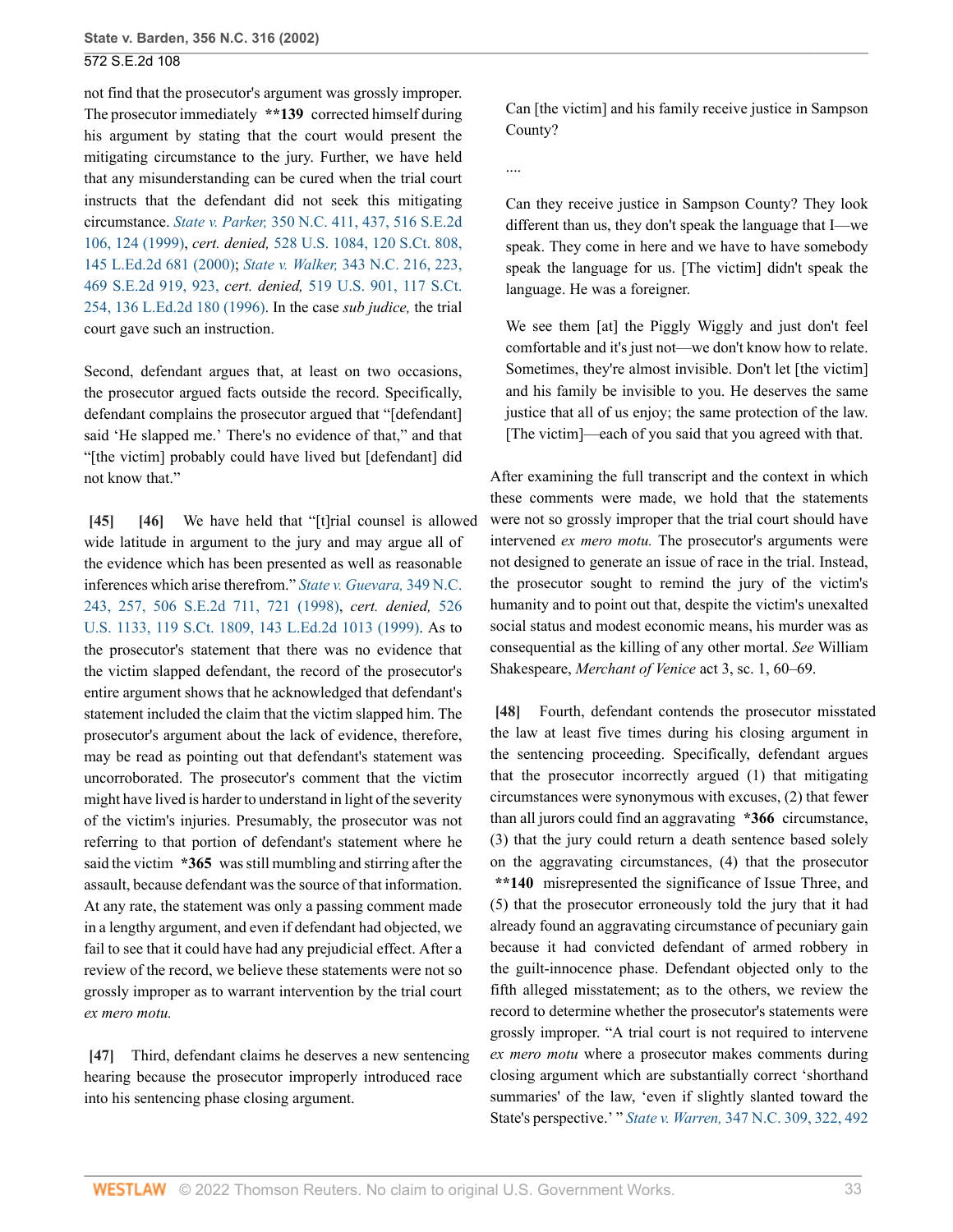[S.E.2d 609, 616 \(1997\)](http://www.westlaw.com/Link/Document/FullText?findType=Y&serNum=1997222230&pubNum=0000711&originatingDoc=Ia3aa668203d211da83e7e9deff98dc6f&refType=RP&fi=co_pp_sp_711_616&originationContext=document&vr=3.0&rs=cblt1.0&transitionType=DocumentItem&contextData=(sc.FindAndPrintPortal)#co_pp_sp_711_616) (quoting *State v. Frye,* [341 N.C. 470,](http://www.westlaw.com/Link/Document/FullText?findType=Y&serNum=1995185890&pubNum=0000711&originatingDoc=Ia3aa668203d211da83e7e9deff98dc6f&refType=RP&fi=co_pp_sp_711_682&originationContext=document&vr=3.0&rs=cblt1.0&transitionType=DocumentItem&contextData=(sc.FindAndPrintPortal)#co_pp_sp_711_682) [491, 461 S.E.2d 664, 682–83 \(1995\)](http://www.westlaw.com/Link/Document/FullText?findType=Y&serNum=1995185890&pubNum=0000711&originatingDoc=Ia3aa668203d211da83e7e9deff98dc6f&refType=RP&fi=co_pp_sp_711_682&originationContext=document&vr=3.0&rs=cblt1.0&transitionType=DocumentItem&contextData=(sc.FindAndPrintPortal)#co_pp_sp_711_682), *cert. denied,* [517 U.S.](http://www.westlaw.com/Link/Document/FullText?findType=Y&serNum=1996051372&pubNum=0000708&originatingDoc=Ia3aa668203d211da83e7e9deff98dc6f&refType=RP&originationContext=document&vr=3.0&rs=cblt1.0&transitionType=DocumentItem&contextData=(sc.FindAndPrintPortal)) [1123, 116 S.Ct. 1359, 134 L.Ed.2d 526 \(1996\)](http://www.westlaw.com/Link/Document/FullText?findType=Y&serNum=1996051372&pubNum=0000708&originatingDoc=Ia3aa668203d211da83e7e9deff98dc6f&refType=RP&originationContext=document&vr=3.0&rs=cblt1.0&transitionType=DocumentItem&contextData=(sc.FindAndPrintPortal))), *cert. denied,* [523 U.S. 1109, 118 S.Ct. 1681, 140 L.Ed.2d 818 \(1998\)](http://www.westlaw.com/Link/Document/FullText?findType=Y&pubNum=0000708&cite=118SCT1681&originatingDoc=Ia3aa668203d211da83e7e9deff98dc6f&refType=RP&originationContext=document&vr=3.0&rs=cblt1.0&transitionType=DocumentItem&contextData=(sc.FindAndPrintPortal)).

<span id="page-33-0"></span>**[\[49\]](#page-7-0)** After a careful review of each statement alleged as error, we find no gross impropriety in the prosecutor's arguments. *See, e.g., State v. Hill,* [347 N.C. 275, 299,](http://www.westlaw.com/Link/Document/FullText?findType=Y&serNum=1997224139&pubNum=0000711&originatingDoc=Ia3aa668203d211da83e7e9deff98dc6f&refType=RP&fi=co_pp_sp_711_278&originationContext=document&vr=3.0&rs=cblt1.0&transitionType=DocumentItem&contextData=(sc.FindAndPrintPortal)#co_pp_sp_711_278) [493 S.E.2d 264, 278 \(1997\)](http://www.westlaw.com/Link/Document/FullText?findType=Y&serNum=1997224139&pubNum=0000711&originatingDoc=Ia3aa668203d211da83e7e9deff98dc6f&refType=RP&fi=co_pp_sp_711_278&originationContext=document&vr=3.0&rs=cblt1.0&transitionType=DocumentItem&contextData=(sc.FindAndPrintPortal)#co_pp_sp_711_278) (no gross impropriety where mitigating circumstances characterized by prosecutor as excuses), *cert. denied,* [523 U.S. 1142, 118 S.Ct. 1850, 140](http://www.westlaw.com/Link/Document/FullText?findType=Y&serNum=1998088706&pubNum=0000708&originatingDoc=Ia3aa668203d211da83e7e9deff98dc6f&refType=RP&originationContext=document&vr=3.0&rs=cblt1.0&transitionType=DocumentItem&contextData=(sc.FindAndPrintPortal)) [L.Ed.2d 1099 \(1998\);](http://www.westlaw.com/Link/Document/FullText?findType=Y&serNum=1998088706&pubNum=0000708&originatingDoc=Ia3aa668203d211da83e7e9deff98dc6f&refType=RP&originationContext=document&vr=3.0&rs=cblt1.0&transitionType=DocumentItem&contextData=(sc.FindAndPrintPortal)) *State v. Frye,* [341 N.C. at 491, 461](http://www.westlaw.com/Link/Document/FullText?findType=Y&serNum=1995185890&pubNum=0000711&originatingDoc=Ia3aa668203d211da83e7e9deff98dc6f&refType=RP&fi=co_pp_sp_711_682&originationContext=document&vr=3.0&rs=cblt1.0&transitionType=DocumentItem&contextData=(sc.FindAndPrintPortal)#co_pp_sp_711_682) [S.E.2d at 682–83](http://www.westlaw.com/Link/Document/FullText?findType=Y&serNum=1995185890&pubNum=0000711&originatingDoc=Ia3aa668203d211da83e7e9deff98dc6f&refType=RP&fi=co_pp_sp_711_682&originationContext=document&vr=3.0&rs=cblt1.0&transitionType=DocumentItem&contextData=(sc.FindAndPrintPortal)#co_pp_sp_711_682) (prosecutor's slightly slanted statements as to significance of Issue Three not grossly improper). The statements made by the prosecutor, while not technically correct, were not so misleading that the trial court erred by failing to intervene *ex mero motu.* Most important, any misstatements of law by the prosecutor were cured by proper instructions given by the trial court when it charged the jury. Finally, we address the prosecutor's comment to the jury that its conviction of defendant for armed robbery established the aggravating circumstance of pecuniary gain. Although defendant raised a timely objection to this argument, we do not perceive that defendant could have been prejudiced by the prosecutor's statement. The jury had already returned a verdict of guilty of armed robbery, and the court was going to submit pecuniary gain as a possible aggravating circumstance for the jury to consider at sentencing. The prosecutor's statement that armed robbery "is" pecuniary gain was not so wide of the mark as to constitute reversible error.

<span id="page-33-1"></span>**[\[50\]](#page-7-1)** Fifth, defendant contends that the prosecutor improperly argued that the jury's accountability to its community should lead it to vote for death. The prosecutor argued:

**\*367** You took an oath. You became—you became the voice and the moral conscious [sic] of this community.

[DEFENSE COUNSEL]: Objection.

THE COURT: Just a moment. It's overruled. You may proceed.

[PROSECUTOR]: Thank you, Your Honor.

You become the voice and the moral conscious [sic] of this community. That's what your position is now. As a result, you have an obligation to do something about this crime.

[DEFENSE COUNSEL]: Objection.

THE COURT: Your objection is overruled. You may proceed.

[PROSECUTOR]: I contend to you that the buck stops here. If you let this man have life, you'll be doing yourself, this community and this State a disservice.

<span id="page-33-3"></span><span id="page-33-2"></span>**[\[51\]](#page-7-2) [\[52\]](#page-7-3)** This Court has consistently held that a prosecutor may argue that a jury is "the voice and conscience" of the community. *State v. Brown,* [320 N.C. 179, 204, 358 S.E.2d](http://www.westlaw.com/Link/Document/FullText?findType=Y&serNum=1987086119&pubNum=711&originatingDoc=Ia3aa668203d211da83e7e9deff98dc6f&refType=RP&fi=co_pp_sp_711_18&originationContext=document&vr=3.0&rs=cblt1.0&transitionType=DocumentItem&contextData=(sc.FindAndPrintPortal)#co_pp_sp_711_18) [1, 18,](http://www.westlaw.com/Link/Document/FullText?findType=Y&serNum=1987086119&pubNum=711&originatingDoc=Ia3aa668203d211da83e7e9deff98dc6f&refType=RP&fi=co_pp_sp_711_18&originationContext=document&vr=3.0&rs=cblt1.0&transitionType=DocumentItem&contextData=(sc.FindAndPrintPortal)#co_pp_sp_711_18) *cert. denied,* [484 U.S. 970, 108 S.Ct. 467, 98 L.Ed.2d](http://www.westlaw.com/Link/Document/FullText?findType=Y&serNum=1987151766&pubNum=0000708&originatingDoc=Ia3aa668203d211da83e7e9deff98dc6f&refType=RP&originationContext=document&vr=3.0&rs=cblt1.0&transitionType=DocumentItem&contextData=(sc.FindAndPrintPortal)) [406 \(1987\);](http://www.westlaw.com/Link/Document/FullText?findType=Y&serNum=1987151766&pubNum=0000708&originatingDoc=Ia3aa668203d211da83e7e9deff98dc6f&refType=RP&originationContext=document&vr=3.0&rs=cblt1.0&transitionType=DocumentItem&contextData=(sc.FindAndPrintPortal)) *State v. Bishop,* [346 N.C. 365, 396, 488 S.E.2d](http://www.westlaw.com/Link/Document/FullText?findType=Y&serNum=1997160302&pubNum=0000711&originatingDoc=Ia3aa668203d211da83e7e9deff98dc6f&refType=RP&fi=co_pp_sp_711_786&originationContext=document&vr=3.0&rs=cblt1.0&transitionType=DocumentItem&contextData=(sc.FindAndPrintPortal)#co_pp_sp_711_786) [769, 786 \(1997\).](http://www.westlaw.com/Link/Document/FullText?findType=Y&serNum=1997160302&pubNum=0000711&originatingDoc=Ia3aa668203d211da83e7e9deff98dc6f&refType=RP&fi=co_pp_sp_711_786&originationContext=document&vr=3.0&rs=cblt1.0&transitionType=DocumentItem&contextData=(sc.FindAndPrintPortal)#co_pp_sp_711_786) A prosecutor may also ask the jury to "send a message" to the community regarding justice. *[State v. Artis,](http://www.westlaw.com/Link/Document/FullText?findType=Y&serNum=1989142172&pubNum=711&originatingDoc=Ia3aa668203d211da83e7e9deff98dc6f&refType=RP&fi=co_pp_sp_711_499&originationContext=document&vr=3.0&rs=cblt1.0&transitionType=DocumentItem&contextData=(sc.FindAndPrintPortal)#co_pp_sp_711_499)* [325 N.C. at 329–30, 384 S.E.2d at 499–500.](http://www.westlaw.com/Link/Document/FullText?findType=Y&serNum=1989142172&pubNum=711&originatingDoc=Ia3aa668203d211da83e7e9deff98dc6f&refType=RP&fi=co_pp_sp_711_499&originationContext=document&vr=3.0&rs=cblt1.0&transitionType=DocumentItem&contextData=(sc.FindAndPrintPortal)#co_pp_sp_711_499) In contrast, we have held that a prosecutor cannot encourage the jury to "lend an ear to the community." *[State v. Golphin,](http://www.westlaw.com/Link/Document/FullText?findType=Y&serNum=2000488439&pubNum=711&originatingDoc=Ia3aa668203d211da83e7e9deff98dc6f&refType=RP&fi=co_pp_sp_711_237&originationContext=document&vr=3.0&rs=cblt1.0&transitionType=DocumentItem&contextData=(sc.FindAndPrintPortal)#co_pp_sp_711_237)* 352 [N.C. at 471, 533 S.E.2d at 237.](http://www.westlaw.com/Link/Document/FullText?findType=Y&serNum=2000488439&pubNum=711&originatingDoc=Ia3aa668203d211da83e7e9deff98dc6f&refType=RP&fi=co_pp_sp_711_237&originationContext=document&vr=3.0&rs=cblt1.0&transitionType=DocumentItem&contextData=(sc.FindAndPrintPortal)#co_pp_sp_711_237) In other words, the jury may speak for the community, but the community cannot speak to the jury. Accordingly, we hold that the prosecutor properly argued to the jury that it was the voice and moral conscience of the community without suggesting that the jury "lend an ear to the community." Instead, the prosecutor urged the jury to remember that the final responsibility for the case rested **\*\*141** with them. In *State v. Miller,* [315 N.C. 773, 779, 340](http://www.westlaw.com/Link/Document/FullText?findType=Y&serNum=1986113092&pubNum=0000711&originatingDoc=Ia3aa668203d211da83e7e9deff98dc6f&refType=RP&fi=co_pp_sp_711_293&originationContext=document&vr=3.0&rs=cblt1.0&transitionType=DocumentItem&contextData=(sc.FindAndPrintPortal)#co_pp_sp_711_293) [S.E.2d 290, 293–94 \(1986\),](http://www.westlaw.com/Link/Document/FullText?findType=Y&serNum=1986113092&pubNum=0000711&originatingDoc=Ia3aa668203d211da83e7e9deff98dc6f&refType=RP&fi=co_pp_sp_711_293&originationContext=document&vr=3.0&rs=cblt1.0&transitionType=DocumentItem&contextData=(sc.FindAndPrintPortal)#co_pp_sp_711_293) we held a similar argument proper where the prosecutor argued:

"The buck stops in these 12 seats right here. If anything is going to be done about serious crime—this case ...

"MR. HARRIS: Objection.

"THE COURT: Overruled.

"or any other case where 12 people can come in and occupy these 12 seats, that's what i<sup>[t]</sup> comes down to and I know that you're **\*368** conscientious individuals and people with abundance of reason and common sense and I'm going to sit down here in just a moment confident that you're going to do the right thing and I suggest to you the right thing is to find Jerry Miller guilty of three counts of armed robbery...."

In the case at bar, the prosecutor did not contend that the community demanded defendant's execution. Instead, he asked the jury not to do itself and the community the "disservice" of returning a recommendation of life imprisonment. Based upon our review of the record, we hold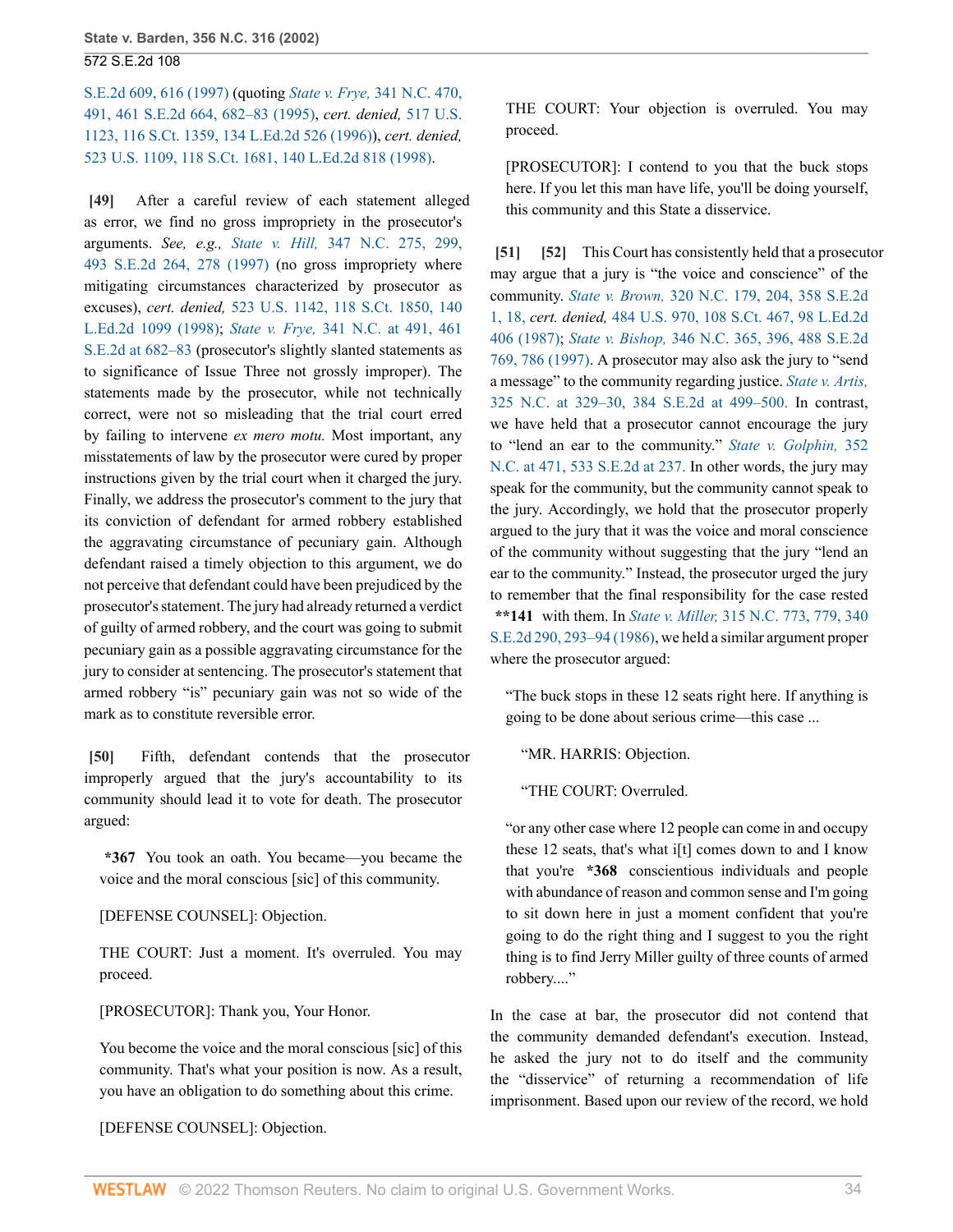that the trial court did not abuse its discretion in overruling defendant's objections to the argument.

<span id="page-34-0"></span>**[\[53\]](#page-7-4)** Sixth, and finally, defendant contends the trial court committed error when it allowed the prosecutor to argue that defendant killed the victim to eliminate him as a witness. After discussing defendant's 1984 rape conviction, the prosecutor made the following argument: "But [defendant] left a witness the last time; didn't he? It cost him three and a half years in Fort Leavenworth, Kansas. If there's one thing you can say about [defendant] it's that he learns."

Defendant did not object to this comment, so we review the record for evidence of gross impropriety. The prosecution did not request an instruction as to the (e)(4) aggravating circumstance. However, the jury found that defendant was guilty of armed robbery, the felony supporting the felony murder conviction. Because the robbery and the infliction of mortal [wounds](http://www.westlaw.com/Link/Document/FullText?entityType=gdrug&entityId=Iff1648e16c7111e18b05fdf15589d8e8&originationContext=document&transitionType=DocumentItem&contextData=(sc.Default)&vr=3.0&rs=cblt1.0) on the victim in the instant case were intertwined parts of a continuous transaction, *[State v. Olson,](http://www.westlaw.com/Link/Document/FullText?findType=Y&serNum=1992022155&pubNum=0000711&originatingDoc=Ia3aa668203d211da83e7e9deff98dc6f&refType=RP&fi=co_pp_sp_711_597&originationContext=document&vr=3.0&rs=cblt1.0&transitionType=DocumentItem&contextData=(sc.FindAndPrintPortal)#co_pp_sp_711_597)* [330 N.C. 557, 566, 411 S.E.2d 592, 597 \(1992\),](http://www.westlaw.com/Link/Document/FullText?findType=Y&serNum=1992022155&pubNum=0000711&originatingDoc=Ia3aa668203d211da83e7e9deff98dc6f&refType=RP&fi=co_pp_sp_711_597&originationContext=document&vr=3.0&rs=cblt1.0&transitionType=DocumentItem&contextData=(sc.FindAndPrintPortal)#co_pp_sp_711_597) the prosecutor's comments on efforts arguably made by defendant to escape successfully and enjoy the use of the stolen money were not so grossly improper as to require the court to intervene *ex mero motu, see State v. Oliver,* [302 N.C. 28, 62,](http://www.westlaw.com/Link/Document/FullText?findType=Y&serNum=1981104737&pubNum=0000711&originatingDoc=Ia3aa668203d211da83e7e9deff98dc6f&refType=RP&fi=co_pp_sp_711_204&originationContext=document&vr=3.0&rs=cblt1.0&transitionType=DocumentItem&contextData=(sc.FindAndPrintPortal)#co_pp_sp_711_204) [274 S.E.2d 183, 204 \(1981\).](http://www.westlaw.com/Link/Document/FullText?findType=Y&serNum=1981104737&pubNum=0000711&originatingDoc=Ia3aa668203d211da83e7e9deff98dc6f&refType=RP&fi=co_pp_sp_711_204&originationContext=document&vr=3.0&rs=cblt1.0&transitionType=DocumentItem&contextData=(sc.FindAndPrintPortal)#co_pp_sp_711_204)

<span id="page-34-2"></span><span id="page-34-1"></span>**[\[54\]](#page-7-5) [\[55\]](#page-7-6)** Defendant renews in the context of sentencing his contention that the trial court erred when it admitted the State's sentencing evidence and argument concerning both the victim's good character and the impact of the crime on the victim's family. Victim-impact statements may be used during a capital sentencing proceeding because the State has "the right to offer admissible evidence of the impact of the crime, which shall be considered by the court or jury in sentencing the defendant." [N.C.G.S. § 15A–833 \(2001\)](http://www.westlaw.com/Link/Document/FullText?findType=L&pubNum=1000037&cite=NCSTS15A-833&originatingDoc=Ia3aa668203d211da83e7e9deff98dc6f&refType=LQ&originationContext=document&vr=3.0&rs=cblt1.0&transitionType=DocumentItem&contextData=(sc.FindAndPrintPortal)). Victim-impact statements may include "[a] description of the nature and extent of any physical, psychological, or emotional injury suffered by the victim as **\*369** a result of the offense committed by the defendant." *Id.* However, any evidence "so unduly prejudicial that it renders the trial fundamentally unfair" is inadmissible. *[Payne v. Tennessee,](http://www.westlaw.com/Link/Document/FullText?findType=Y&serNum=1991116033&pubNum=0000708&originatingDoc=Ia3aa668203d211da83e7e9deff98dc6f&refType=RP&fi=co_pp_sp_708_2608&originationContext=document&vr=3.0&rs=cblt1.0&transitionType=DocumentItem&contextData=(sc.FindAndPrintPortal)#co_pp_sp_708_2608)* 501 U.S. 808, [825, 111 S.Ct. 2597, 2608, 115 L.Ed.2d 720, 735 \(1991\)](http://www.westlaw.com/Link/Document/FullText?findType=Y&serNum=1991116033&pubNum=0000708&originatingDoc=Ia3aa668203d211da83e7e9deff98dc6f&refType=RP&fi=co_pp_sp_708_2608&originationContext=document&vr=3.0&rs=cblt1.0&transitionType=DocumentItem&contextData=(sc.FindAndPrintPortal)#co_pp_sp_708_2608).

<span id="page-34-3"></span>**[\[56\]](#page-7-7)** We first address the testimony as to the victim's character. In this case, the victim's wife came to the United States for the trial. She testified at the sentencing proceeding that she and the victim had a six-year-old daughter. The victim had worked in Sampson County and had sent money to her

in Mexico to support the family. When asked to describe the victim as a father and a husband, she replied, "[H]e was very good. He worked to give us the best." One of the victim's brothers testified through an interpreter that

[the victim] was a person, noble, respected, he was a working man. He came from Mexico to work here in the United States—

[DEFENSE COUNSEL]: Objection. Motion to strike that response.

THE COURT: It's overruled. You may continue.

**\*\*142** [WITNESS]: ... to send money to his wife [and] daughter that they were in Mexico. He would also send money to my mother. He was a responsible man for the whole, entire family.

The testimony of family members helped describe for the jury what type of person the victim had been and what had been lost when he was killed.

> "[T]he State has a legitimate interest in counteracting the mitigating evidence which the defendant is entitled to put in, by reminding the sentencer that just as the murderer should be considered as an individual, so too the victim is an individual whose death represents a unique loss to society and in particular to his family."

*Id.* (quoting *Booth v. Maryland,* [482 U.S. 496, 517, 107](http://www.westlaw.com/Link/Document/FullText?findType=Y&serNum=1987074415&pubNum=0000708&originatingDoc=Ia3aa668203d211da83e7e9deff98dc6f&refType=RP&fi=co_pp_sp_708_2540&originationContext=document&vr=3.0&rs=cblt1.0&transitionType=DocumentItem&contextData=(sc.FindAndPrintPortal)#co_pp_sp_708_2540) [S.Ct. 2529, 2540, 96 L.Ed.2d 440, 457 \(1987\)](http://www.westlaw.com/Link/Document/FullText?findType=Y&serNum=1987074415&pubNum=0000708&originatingDoc=Ia3aa668203d211da83e7e9deff98dc6f&refType=RP&fi=co_pp_sp_708_2540&originationContext=document&vr=3.0&rs=cblt1.0&transitionType=DocumentItem&contextData=(sc.FindAndPrintPortal)#co_pp_sp_708_2540) (White, J., dissenting) (citation omitted)). This testimony fell squarely within the reach of [N.C.G.S. § 15A–833](http://www.westlaw.com/Link/Document/FullText?findType=L&pubNum=1000037&cite=NCSTS15A-833&originatingDoc=Ia3aa668203d211da83e7e9deff98dc6f&refType=LQ&originationContext=document&vr=3.0&rs=cblt1.0&transitionType=DocumentItem&contextData=(sc.FindAndPrintPortal)) and was not so prejudicial that it made the trial fundamentally unfair.

<span id="page-34-5"></span><span id="page-34-4"></span>**[\[57\]](#page-8-0) [\[58](#page-8-1)]** Defendant also contends that the prosecutor improperly argued victim-impact to the jury during his closing argument.

You should decide this case from the evidence, on the law, and you should decide it from what is right and do justice. And **\*370** they'll tell that you shouldn't decide it on the basis of sympathy for the family and that's true. But you can consider what this family has been going through. You can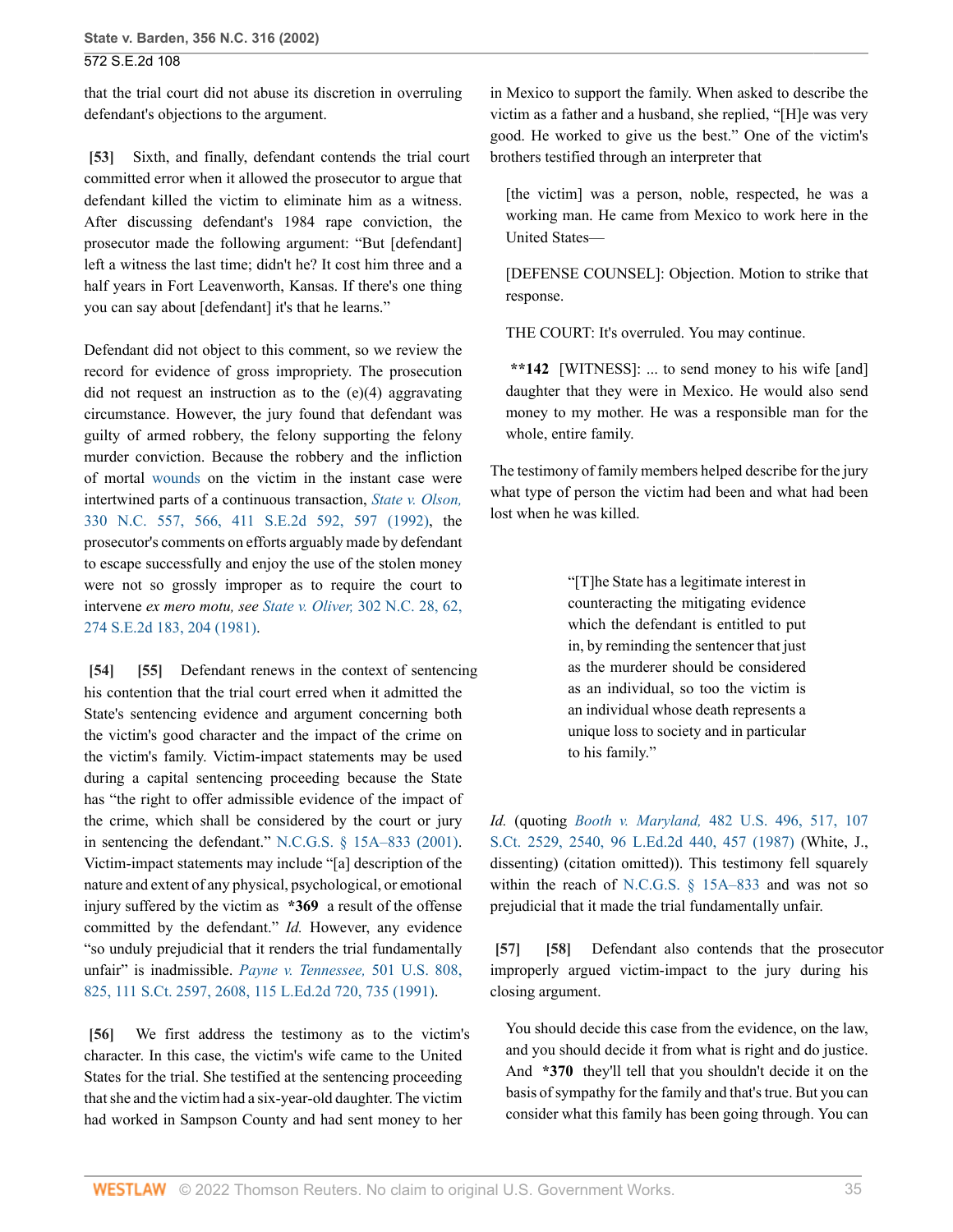consider what this family has lost. [Defendant's] lawyer is going to say you can't consider it.

[DEFENSE COUNSEL]: Objection.

THE COURT: Overruled.

[PROSECUTOR]: You can consider all of those things.

[N.C.G.S. § 15A–833](http://www.westlaw.com/Link/Document/FullText?findType=L&pubNum=1000037&cite=NCSTS15A-833&originatingDoc=Ia3aa668203d211da83e7e9deff98dc6f&refType=LQ&originationContext=document&vr=3.0&rs=cblt1.0&transitionType=DocumentItem&contextData=(sc.FindAndPrintPortal)) permits introduction of victim-impact evidence at sentencing. Although it may have been preferable for the prosecutor to forecast that defendant's lawyer would argue that the jury *should not* consider such evidence, rather than *could not,* it is not impermissible for one side to attempt in argument to address the anticipated arguments of the opposition. *See, e.g., State v. Walls,* [342 N.C. 1, 48–49, 463](http://www.westlaw.com/Link/Document/FullText?findType=Y&serNum=1995222586&pubNum=0000711&originatingDoc=Ia3aa668203d211da83e7e9deff98dc6f&refType=RP&fi=co_pp_sp_711_763&originationContext=document&vr=3.0&rs=cblt1.0&transitionType=DocumentItem&contextData=(sc.FindAndPrintPortal)#co_pp_sp_711_763) [S.E.2d 738, 763 \(1995\)](http://www.westlaw.com/Link/Document/FullText?findType=Y&serNum=1995222586&pubNum=0000711&originatingDoc=Ia3aa668203d211da83e7e9deff98dc6f&refType=RP&fi=co_pp_sp_711_763&originationContext=document&vr=3.0&rs=cblt1.0&transitionType=DocumentItem&contextData=(sc.FindAndPrintPortal)#co_pp_sp_711_763), *cert. denied,* [517 U.S. 1197, 116 S.Ct.](http://www.westlaw.com/Link/Document/FullText?findType=Y&serNum=1996088402&pubNum=0000708&originatingDoc=Ia3aa668203d211da83e7e9deff98dc6f&refType=RP&originationContext=document&vr=3.0&rs=cblt1.0&transitionType=DocumentItem&contextData=(sc.FindAndPrintPortal)) [1694, 134 L.Ed.2d 794 \(1996\)](http://www.westlaw.com/Link/Document/FullText?findType=Y&serNum=1996088402&pubNum=0000708&originatingDoc=Ia3aa668203d211da83e7e9deff98dc6f&refType=RP&originationContext=document&vr=3.0&rs=cblt1.0&transitionType=DocumentItem&contextData=(sc.FindAndPrintPortal)); *[State v. Daniels,](http://www.westlaw.com/Link/Document/FullText?findType=Y&serNum=1994159146&pubNum=0000711&originatingDoc=Ia3aa668203d211da83e7e9deff98dc6f&refType=RP&fi=co_pp_sp_711_320&originationContext=document&vr=3.0&rs=cblt1.0&transitionType=DocumentItem&contextData=(sc.FindAndPrintPortal)#co_pp_sp_711_320)* 337 N.C. 243, [279, 446 S.E.2d 298, 320–21 \(1994\)](http://www.westlaw.com/Link/Document/FullText?findType=Y&serNum=1994159146&pubNum=0000711&originatingDoc=Ia3aa668203d211da83e7e9deff98dc6f&refType=RP&fi=co_pp_sp_711_320&originationContext=document&vr=3.0&rs=cblt1.0&transitionType=DocumentItem&contextData=(sc.FindAndPrintPortal)#co_pp_sp_711_320), *cert. denied,* [513 U.S.](http://www.westlaw.com/Link/Document/FullText?findType=Y&serNum=1995026410&pubNum=0000708&originatingDoc=Ia3aa668203d211da83e7e9deff98dc6f&refType=RP&originationContext=document&vr=3.0&rs=cblt1.0&transitionType=DocumentItem&contextData=(sc.FindAndPrintPortal)) [1135, 115 S.Ct. 953, 130 L.Ed.2d 895 \(1995\)](http://www.westlaw.com/Link/Document/FullText?findType=Y&serNum=1995026410&pubNum=0000708&originatingDoc=Ia3aa668203d211da83e7e9deff98dc6f&refType=RP&originationContext=document&vr=3.0&rs=cblt1.0&transitionType=DocumentItem&contextData=(sc.FindAndPrintPortal)). We do not find reversible error in the prosecutor's argument.

These assignments of error are overruled.

<span id="page-35-0"></span>**[\[59\]](#page-8-2)** Defendant contends that there was insufficient evidence to support the trial court's submission to the jury of the statutory aggravating circumstance that the murder was "especially heinous, atrocious, or cruel" pursuant to [N.C.G.S.](http://www.westlaw.com/Link/Document/FullText?findType=L&pubNum=1000037&cite=NCSTS15A-2000&originatingDoc=Ia3aa668203d211da83e7e9deff98dc6f&refType=SP&originationContext=document&vr=3.0&rs=cblt1.0&transitionType=DocumentItem&contextData=(sc.FindAndPrintPortal)#co_pp_fab00000b4d46)  $§$  15A–2000(e)(9). In determining whether the evidence was sufficient to support the circumstance, this Court "must" consider the evidence 'in the light most favorable to the State, and the State is entitled to every reasonable inference to be drawn therefrom.' " *State v. Flippen,* [349 N.C. 264, 270, 506](http://www.westlaw.com/Link/Document/FullText?findType=Y&serNum=1998226605&pubNum=0000711&originatingDoc=Ia3aa668203d211da83e7e9deff98dc6f&refType=RP&fi=co_pp_sp_711_706&originationContext=document&vr=3.0&rs=cblt1.0&transitionType=DocumentItem&contextData=(sc.FindAndPrintPortal)#co_pp_sp_711_706) [S.E.2d 702, 706 \(1998\)](http://www.westlaw.com/Link/Document/FullText?findType=Y&serNum=1998226605&pubNum=0000711&originatingDoc=Ia3aa668203d211da83e7e9deff98dc6f&refType=RP&fi=co_pp_sp_711_706&originationContext=document&vr=3.0&rs=cblt1.0&transitionType=DocumentItem&contextData=(sc.FindAndPrintPortal)#co_pp_sp_711_706) (quoting *[State v. Lloyd,](http://www.westlaw.com/Link/Document/FullText?findType=Y&serNum=1988019258&pubNum=711&originatingDoc=Ia3aa668203d211da83e7e9deff98dc6f&refType=RP&fi=co_pp_sp_711_328&originationContext=document&vr=3.0&rs=cblt1.0&transitionType=DocumentItem&contextData=(sc.FindAndPrintPortal)#co_pp_sp_711_328)* 321 N.C. [301, 319, 364 S.E.2d 316, 328,](http://www.westlaw.com/Link/Document/FullText?findType=Y&serNum=1988019258&pubNum=711&originatingDoc=Ia3aa668203d211da83e7e9deff98dc6f&refType=RP&fi=co_pp_sp_711_328&originationContext=document&vr=3.0&rs=cblt1.0&transitionType=DocumentItem&contextData=(sc.FindAndPrintPortal)#co_pp_sp_711_328) *sentence vacated on other grounds,* [488 U.S. 807, 109 S.Ct. 38, 102 L.Ed.2d 18 \(1988\)](http://www.westlaw.com/Link/Document/FullText?findType=Y&serNum=1988128469&pubNum=0000708&originatingDoc=Ia3aa668203d211da83e7e9deff98dc6f&refType=RP&originationContext=document&vr=3.0&rs=cblt1.0&transitionType=DocumentItem&contextData=(sc.FindAndPrintPortal))), *cert. denied,* [526 U.S. 1135, 119 S.Ct. 1813, 143 L.Ed.2d](http://www.westlaw.com/Link/Document/FullText?findType=Y&serNum=1999089845&pubNum=0000708&originatingDoc=Ia3aa668203d211da83e7e9deff98dc6f&refType=RP&originationContext=document&vr=3.0&rs=cblt1.0&transitionType=DocumentItem&contextData=(sc.FindAndPrintPortal)) [1015 \(1999\)](http://www.westlaw.com/Link/Document/FullText?findType=Y&serNum=1999089845&pubNum=0000708&originatingDoc=Ia3aa668203d211da83e7e9deff98dc6f&refType=RP&originationContext=document&vr=3.0&rs=cblt1.0&transitionType=DocumentItem&contextData=(sc.FindAndPrintPortal)). "[D]etermination of whether submission of the (e)(9) aggravating circumstance is warranted depends on the particular facts of each case." *State v. Call,* [353 N.C. at 424,](http://www.westlaw.com/Link/Document/FullText?findType=Y&serNum=2001386399&pubNum=0000711&originatingDoc=Ia3aa668203d211da83e7e9deff98dc6f&refType=RP&fi=co_pp_sp_711_205&originationContext=document&vr=3.0&rs=cblt1.0&transitionType=DocumentItem&contextData=(sc.FindAndPrintPortal)#co_pp_sp_711_205) [545 S.E.2d at 205](http://www.westlaw.com/Link/Document/FullText?findType=Y&serNum=2001386399&pubNum=0000711&originatingDoc=Ia3aa668203d211da83e7e9deff98dc6f&refType=RP&fi=co_pp_sp_711_205&originationContext=document&vr=3.0&rs=cblt1.0&transitionType=DocumentItem&contextData=(sc.FindAndPrintPortal)#co_pp_sp_711_205).

We have identified three types of murders that warrant submission of the (e)(9) aggravating circumstance.

The first type consists of those killings that are physically agonizing for the victim or which are in some other way dehumanizing. *State v. Lloyd,* [321 N.C. \[at\] 319, 364 S.E.2d](http://www.westlaw.com/Link/Document/FullText?findType=Y&serNum=1988019258&pubNum=711&originatingDoc=Ia3aa668203d211da83e7e9deff98dc6f&refType=RP&fi=co_pp_sp_711_328&originationContext=document&vr=3.0&rs=cblt1.0&transitionType=DocumentItem&contextData=(sc.FindAndPrintPortal)#co_pp_sp_711_328) [\[at\] 328.](http://www.westlaw.com/Link/Document/FullText?findType=Y&serNum=1988019258&pubNum=711&originatingDoc=Ia3aa668203d211da83e7e9deff98dc6f&refType=RP&fi=co_pp_sp_711_328&originationContext=document&vr=3.0&rs=cblt1.0&transitionType=DocumentItem&contextData=(sc.FindAndPrintPortal)#co_pp_sp_711_328) The **\*371** second type includes killings that are less violent but involve infliction of psychological torture by leaving the victim in his or her "last moments aware of but helpless to prevent impending death," *[State v. Hamlet,](http://www.westlaw.com/Link/Document/FullText?findType=Y&serNum=1984154328&pubNum=711&originatingDoc=Ia3aa668203d211da83e7e9deff98dc6f&refType=RP&fi=co_pp_sp_711_846&originationContext=document&vr=3.0&rs=cblt1.0&transitionType=DocumentItem&contextData=(sc.FindAndPrintPortal)#co_pp_sp_711_846)* [312 N.C. \[162,\] 175, 321 S.E.2d \[837,\] 846 \[ \(1984\) \],](http://www.westlaw.com/Link/Document/FullText?findType=Y&serNum=1984154328&pubNum=711&originatingDoc=Ia3aa668203d211da83e7e9deff98dc6f&refType=RP&fi=co_pp_sp_711_846&originationContext=document&vr=3.0&rs=cblt1.0&transitionType=DocumentItem&contextData=(sc.FindAndPrintPortal)#co_pp_sp_711_846) and thus may be considered "conscienceless, pitiless, or unnecessarily torturous to the victim," *[State v. Brown,](http://www.westlaw.com/Link/Document/FullText?findType=Y&serNum=1985162496&pubNum=0000711&originatingDoc=Ia3aa668203d211da83e7e9deff98dc6f&refType=RP&fi=co_pp_sp_711_826&originationContext=document&vr=3.0&rs=cblt1.0&transitionType=DocumentItem&contextData=(sc.FindAndPrintPortal)#co_pp_sp_711_826)* [315 N.C. 40, 65, 337 S.E.2d 808, 826–27 \(1985\)](http://www.westlaw.com/Link/Document/FullText?findType=Y&serNum=1985162496&pubNum=0000711&originatingDoc=Ia3aa668203d211da83e7e9deff98dc6f&refType=RP&fi=co_pp_sp_711_826&originationContext=document&vr=3.0&rs=cblt1.0&transitionType=DocumentItem&contextData=(sc.FindAndPrintPortal)#co_pp_sp_711_826), *cert. denied,* [476 U.S. 1164, \[106 S.Ct. 2293,\] 90 L.Ed.2d 733](http://www.westlaw.com/Link/Document/FullText?findType=Y&serNum=1986231044&pubNum=0000708&originatingDoc=Ia3aa668203d211da83e7e9deff98dc6f&refType=RP&originationContext=document&vr=3.0&rs=cblt1.0&transitionType=DocumentItem&contextData=(sc.FindAndPrintPortal)) [\(1986\),](http://www.westlaw.com/Link/Document/FullText?findType=Y&serNum=1986231044&pubNum=0000708&originatingDoc=Ia3aa668203d211da83e7e9deff98dc6f&refType=RP&originationContext=document&vr=3.0&rs=cblt1.0&transitionType=DocumentItem&contextData=(sc.FindAndPrintPortal)) *and overruled on other grounds* **\*\*143** *by [State](http://www.westlaw.com/Link/Document/FullText?findType=Y&serNum=1988019269&pubNum=0000711&originatingDoc=Ia3aa668203d211da83e7e9deff98dc6f&refType=RP&originationContext=document&vr=3.0&rs=cblt1.0&transitionType=DocumentItem&contextData=(sc.FindAndPrintPortal)) v. Vandiver,* [321 N.C. 570, 364 S.E.2d 373 \(1988\).](http://www.westlaw.com/Link/Document/FullText?findType=Y&serNum=1988019269&pubNum=0000711&originatingDoc=Ia3aa668203d211da83e7e9deff98dc6f&refType=RP&originationContext=document&vr=3.0&rs=cblt1.0&transitionType=DocumentItem&contextData=(sc.FindAndPrintPortal)) The third type includes killings that "demonstrate[ ] an unusual depravity of mind on the part of the defendant beyond that normally present in first-degree murder[s]." *Id.* [at 65, 337](http://www.westlaw.com/Link/Document/FullText?findType=Y&serNum=1985162496&pubNum=0000711&originatingDoc=Ia3aa668203d211da83e7e9deff98dc6f&refType=RP&fi=co_pp_sp_711_827&originationContext=document&vr=3.0&rs=cblt1.0&transitionType=DocumentItem&contextData=(sc.FindAndPrintPortal)#co_pp_sp_711_827) [S.E.2d at 827.](http://www.westlaw.com/Link/Document/FullText?findType=Y&serNum=1985162496&pubNum=0000711&originatingDoc=Ia3aa668203d211da83e7e9deff98dc6f&refType=RP&fi=co_pp_sp_711_827&originationContext=document&vr=3.0&rs=cblt1.0&transitionType=DocumentItem&contextData=(sc.FindAndPrintPortal)#co_pp_sp_711_827)

*State v. Lloyd,* [354 N.C. at 122, 552 S.E.2d at 627–28](http://www.westlaw.com/Link/Document/FullText?findType=Y&serNum=2001847725&pubNum=0000711&originatingDoc=Ia3aa668203d211da83e7e9deff98dc6f&refType=RP&fi=co_pp_sp_711_627&originationContext=document&vr=3.0&rs=cblt1.0&transitionType=DocumentItem&contextData=(sc.FindAndPrintPortal)#co_pp_sp_711_627) (citations altered; textual alterations in original).

The evidence shows that defendant borrowed money from the victim to support a drug habit, then returned that same night to solicit another loan for more drugs. When the victim refused the second request, defendant struck the victim on the head at least fourteen times. The pathologist who performed the autopsy testified that the [wounds](http://www.westlaw.com/Link/Document/FullText?entityType=gdrug&entityId=Iff1648e16c7111e18b05fdf15589d8e8&originationContext=document&transitionType=DocumentItem&contextData=(sc.Default)&vr=3.0&rs=cblt1.0) found on the victim's head were likely caused by two dissimilar weapons. At least half of the fourteen [wounds](http://www.westlaw.com/Link/Document/FullText?entityType=gdrug&entityId=Iff1648e16c7111e18b05fdf15589d8e8&originationContext=document&transitionType=DocumentItem&contextData=(sc.Default)&vr=3.0&rs=cblt1.0) penetrated to the skull, causing fracture. While the pathologist testified that two of the [wounds](http://www.westlaw.com/Link/Document/FullText?entityType=gdrug&entityId=Iff1648e16c7111e18b05fdf15589d8e8&originationContext=document&transitionType=DocumentItem&contextData=(sc.Default)&vr=3.0&rs=cblt1.0) were considered "significant [injuries" to the head](http://www.westlaw.com/Link/Document/FullText?entityType=injury&entityId=Ib89a81be475411db9765f9243f53508a&originationContext=document&transitionType=DocumentItem&contextData=(sc.Default)&vr=3.0&rs=cblt1.0) that would "likely instantly incapacit[ate]" the victim, defendant's statement suggested that the victim did not die immediately. Special Agent Keane, who participated in the interview of defendant on 16 April 1998, testified as follows:

[Defendant] stated that as his head was turned to the right, he observed a small, sledge-like hammer lying on top of a grinder. [Defendant] then took two steps and picked the hammer up with his right hand. [Defendant] then walked ... up to [the victim] who was continuing to wash the equipment down. [The victim] had his back to [defendant]. [Defendant] then struck [the victim] in the back of the head three or four times with the hammer. [Defendant] indicated that it appeared that [the victim] was trying to get something, possibly a weapon, from his left, front pants pocket. [Defendant] then struck [the victim] three more times with the hammer about the head. [The victim] then fell to his knees. [Defendant] stated that he then hit [the victim] a couple of more times in the neck area.

**\*372** [The victim] then fell completely onto the floor, onto his stomach. [Defendant] stated that [the victim] was mumbling something and was moving slightly on the floor.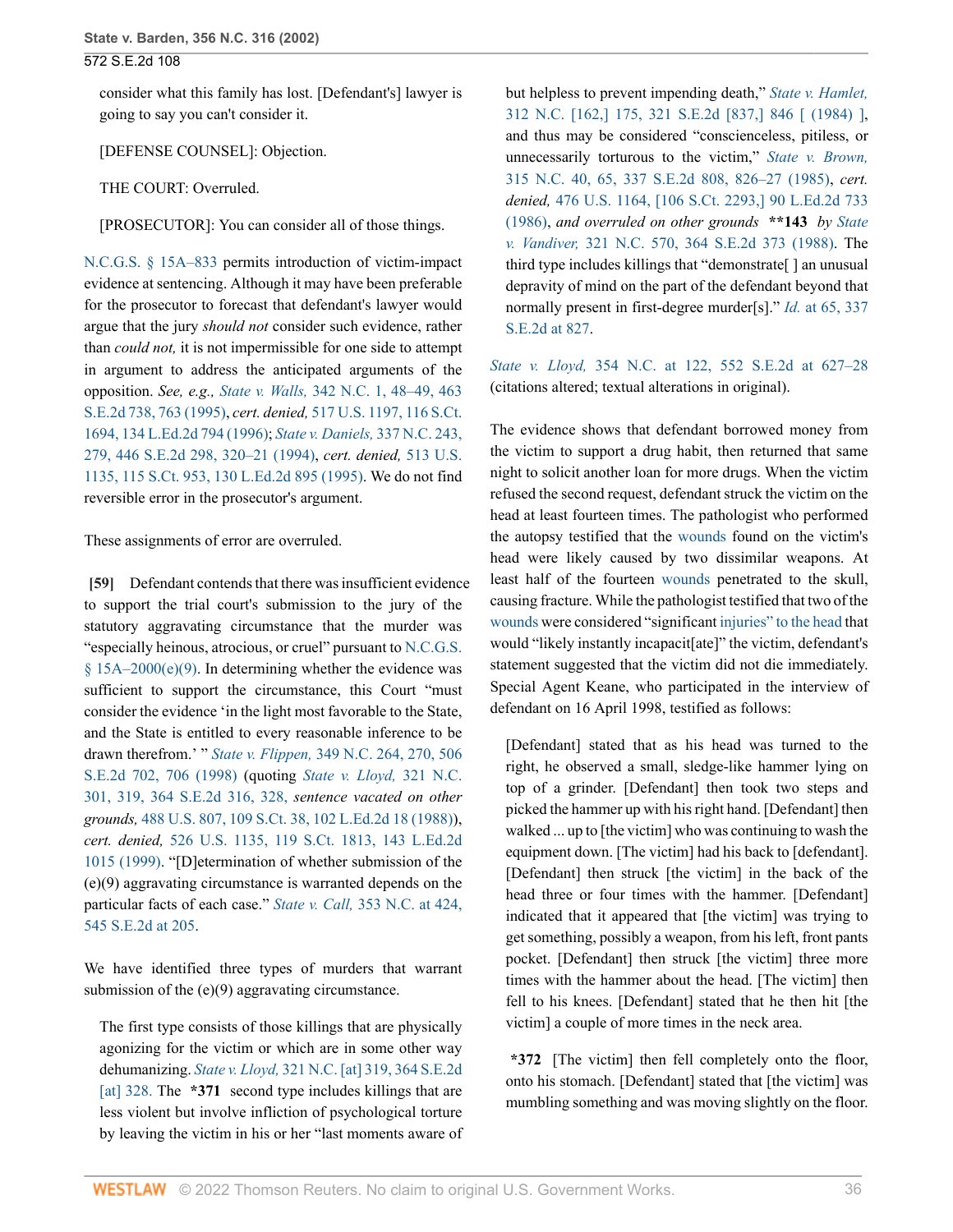Viewed in the light most favorable to the State, we agree that this murder was violent and depraved. *See [State v. Huffstetler,](http://www.westlaw.com/Link/Document/FullText?findType=Y&serNum=1984154330&pubNum=0000711&originatingDoc=Ia3aa668203d211da83e7e9deff98dc6f&refType=RP&fi=co_pp_sp_711_125&originationContext=document&vr=3.0&rs=cblt1.0&transitionType=DocumentItem&contextData=(sc.FindAndPrintPortal)#co_pp_sp_711_125)* [312 N.C. 92, 115–16, 322 S.E.2d 110, 125 \(1984\),](http://www.westlaw.com/Link/Document/FullText?findType=Y&serNum=1984154330&pubNum=0000711&originatingDoc=Ia3aa668203d211da83e7e9deff98dc6f&refType=RP&fi=co_pp_sp_711_125&originationContext=document&vr=3.0&rs=cblt1.0&transitionType=DocumentItem&contextData=(sc.FindAndPrintPortal)#co_pp_sp_711_125) *cert. denied,* [471 U.S. 1009, 105 S.Ct. 1877, 85 L.Ed.2d 169](http://www.westlaw.com/Link/Document/FullText?findType=Y&serNum=1985217803&pubNum=0000708&originatingDoc=Ia3aa668203d211da83e7e9deff98dc6f&refType=RP&originationContext=document&vr=3.0&rs=cblt1.0&transitionType=DocumentItem&contextData=(sc.FindAndPrintPortal)) [\(1985\).](http://www.westlaw.com/Link/Document/FullText?findType=Y&serNum=1985217803&pubNum=0000708&originatingDoc=Ia3aa668203d211da83e7e9deff98dc6f&refType=RP&originationContext=document&vr=3.0&rs=cblt1.0&transitionType=DocumentItem&contextData=(sc.FindAndPrintPortal)) The (e)(9) aggravating circumstance was properly submitted for the jury's consideration. This assignment of error is overruled.

<span id="page-36-0"></span>**[\[60\]](#page-8-3)** Defendant next contends that the trial court erred when it submitted the  $(f)(1)$  mitigating circumstance that "[t]he defendant has no significant history of prior criminal activity." N.C.G.S.  $\S$  15A–2000(f)(1). As noted earlier in this opinion, defendant asked the trial court during the charge conference not to instruct the jury as to this circumstance. The trial court denied defendant's request and submitted to the jury the  $(f)(1)$  mitigator in addition to the (e)(3) aggravating circumstance that defendant "had been previously convicted of a felony involving the use or threat of violence to the person," [N.C.G.S. § 15A–](http://www.westlaw.com/Link/Document/FullText?findType=L&pubNum=1000037&cite=NCSTS15A-2000&originatingDoc=Ia3aa668203d211da83e7e9deff98dc6f&refType=SP&originationContext=document&vr=3.0&rs=cblt1.0&transitionType=DocumentItem&contextData=(sc.FindAndPrintPortal)#co_pp_4b250000f9dd6)  $2000(e)(3)$ . The (f)(1) instruction included a statement by the court advising the jury that defendant had not requested the submission of that mitigating circumstance. Defendant argues the  $(f)(1)$  mitigating circumstance was not supported by the evidence and its submission violated defendant's right to a fair sentencing hearing.

<span id="page-36-2"></span><span id="page-36-1"></span>**[\[61\]](#page-8-4) [\[62\]](#page-8-5)** This Court has held that "the test governing the trial court's decision to submit the  $(f)(1)$  mitigator is 'whether a rational jury could conclude that defendant had no *significant* history of prior criminal activity.' " *[State v.](http://www.westlaw.com/Link/Document/FullText?findType=Y&serNum=2000438076&pubNum=0000711&originatingDoc=Ia3aa668203d211da83e7e9deff98dc6f&refType=RP&fi=co_pp_sp_711_821&originationContext=document&vr=3.0&rs=cblt1.0&transitionType=DocumentItem&contextData=(sc.FindAndPrintPortal)#co_pp_sp_711_821) Blakeney,* [352 N.C. 287, 318, 531 S.E.2d 799, 821 \(2000\)](http://www.westlaw.com/Link/Document/FullText?findType=Y&serNum=2000438076&pubNum=0000711&originatingDoc=Ia3aa668203d211da83e7e9deff98dc6f&refType=RP&fi=co_pp_sp_711_821&originationContext=document&vr=3.0&rs=cblt1.0&transitionType=DocumentItem&contextData=(sc.FindAndPrintPortal)#co_pp_sp_711_821) (quoting *State v. Wilson,* [322 N.C. 117, 143, 367 S.E.2d 589,](http://www.westlaw.com/Link/Document/FullText?findType=Y&serNum=1988060983&pubNum=0000711&originatingDoc=Ia3aa668203d211da83e7e9deff98dc6f&refType=RP&fi=co_pp_sp_711_604&originationContext=document&vr=3.0&rs=cblt1.0&transitionType=DocumentItem&contextData=(sc.FindAndPrintPortal)#co_pp_sp_711_604) [604 \(1988\)](http://www.westlaw.com/Link/Document/FullText?findType=Y&serNum=1988060983&pubNum=0000711&originatingDoc=Ia3aa668203d211da83e7e9deff98dc6f&refType=RP&fi=co_pp_sp_711_604&originationContext=document&vr=3.0&rs=cblt1.0&transitionType=DocumentItem&contextData=(sc.FindAndPrintPortal)#co_pp_sp_711_604)), *cert. denied,* [531 U.S. 1117, 121 S.Ct. 868,](http://www.westlaw.com/Link/Document/FullText?findType=Y&serNum=2000649813&pubNum=0000708&originatingDoc=Ia3aa668203d211da83e7e9deff98dc6f&refType=RP&originationContext=document&vr=3.0&rs=cblt1.0&transitionType=DocumentItem&contextData=(sc.FindAndPrintPortal)) [148 L.Ed.2d 780 \(2001\)](http://www.westlaw.com/Link/Document/FullText?findType=Y&serNum=2000649813&pubNum=0000708&originatingDoc=Ia3aa668203d211da83e7e9deff98dc6f&refType=RP&originationContext=document&vr=3.0&rs=cblt1.0&transitionType=DocumentItem&contextData=(sc.FindAndPrintPortal)). If the trial court determines that a rational jury could find that defendant had no significant history of prior criminal activity, "the statutory mitigating circumstance must be submitted to the jury, without regard to the wishes of the State or the defendant." **\*\*144** *[State](http://www.westlaw.com/Link/Document/FullText?findType=Y&serNum=1992200371&pubNum=0000711&originatingDoc=Ia3aa668203d211da83e7e9deff98dc6f&refType=RP&fi=co_pp_sp_711_66&originationContext=document&vr=3.0&rs=cblt1.0&transitionType=DocumentItem&contextData=(sc.FindAndPrintPortal)#co_pp_sp_711_66) v. Mahaley,* [332 N.C. 583, 597, 423 S.E.2d 58, 66 \(1992\)](http://www.westlaw.com/Link/Document/FullText?findType=Y&serNum=1992200371&pubNum=0000711&originatingDoc=Ia3aa668203d211da83e7e9deff98dc6f&refType=RP&fi=co_pp_sp_711_66&originationContext=document&vr=3.0&rs=cblt1.0&transitionType=DocumentItem&contextData=(sc.FindAndPrintPortal)#co_pp_sp_711_66), *cert. denied,* [513 U.S. 1089, 115 S.Ct. 749, 130 L.Ed.2d 649](http://www.westlaw.com/Link/Document/FullText?findType=Y&serNum=1994230697&pubNum=0000708&originatingDoc=Ia3aa668203d211da83e7e9deff98dc6f&refType=RP&originationContext=document&vr=3.0&rs=cblt1.0&transitionType=DocumentItem&contextData=(sc.FindAndPrintPortal)) [\(1995\).](http://www.westlaw.com/Link/Document/FullText?findType=Y&serNum=1994230697&pubNum=0000708&originatingDoc=Ia3aa668203d211da83e7e9deff98dc6f&refType=RP&originationContext=document&vr=3.0&rs=cblt1.0&transitionType=DocumentItem&contextData=(sc.FindAndPrintPortal)) The presence of some evidence of a defendant's prior violent criminal activity does not preclude submission of the (f)(1) mitigator. *See, e.g., State v. Billings,* [348 N.C. 169, 188–](http://www.westlaw.com/Link/Document/FullText?findType=Y&serNum=1998106444&pubNum=0000711&originatingDoc=Ia3aa668203d211da83e7e9deff98dc6f&refType=RP&fi=co_pp_sp_711_435&originationContext=document&vr=3.0&rs=cblt1.0&transitionType=DocumentItem&contextData=(sc.FindAndPrintPortal)#co_pp_sp_711_435) [89, 500 S.E.2d 423, 435](http://www.westlaw.com/Link/Document/FullText?findType=Y&serNum=1998106444&pubNum=0000711&originatingDoc=Ia3aa668203d211da83e7e9deff98dc6f&refType=RP&fi=co_pp_sp_711_435&originationContext=document&vr=3.0&rs=cblt1.0&transitionType=DocumentItem&contextData=(sc.FindAndPrintPortal)#co_pp_sp_711_435) (proper to submit (f)(1) mitigating circumstance despite the defendant's prior conviction for attempted second-degree murder as well as a history of drugdealing), *cert. denied,* **\*373** [525 U.S. 1005, 119 S.Ct. 519,](http://www.westlaw.com/Link/Document/FullText?findType=Y&serNum=1998196596&pubNum=0000708&originatingDoc=Ia3aa668203d211da83e7e9deff98dc6f&refType=RP&originationContext=document&vr=3.0&rs=cblt1.0&transitionType=DocumentItem&contextData=(sc.FindAndPrintPortal)) [142 L.Ed.2d 431 \(1998\);](http://www.westlaw.com/Link/Document/FullText?findType=Y&serNum=1998196596&pubNum=0000708&originatingDoc=Ia3aa668203d211da83e7e9deff98dc6f&refType=RP&originationContext=document&vr=3.0&rs=cblt1.0&transitionType=DocumentItem&contextData=(sc.FindAndPrintPortal)) *State v. Ball,* [344 N.C. 290, 310–11,](http://www.westlaw.com/Link/Document/FullText?findType=Y&serNum=1996204972&pubNum=0000711&originatingDoc=Ia3aa668203d211da83e7e9deff98dc6f&refType=RP&fi=co_pp_sp_711_357&originationContext=document&vr=3.0&rs=cblt1.0&transitionType=DocumentItem&contextData=(sc.FindAndPrintPortal)#co_pp_sp_711_357) [474 S.E.2d 345, 357 \(1996\)](http://www.westlaw.com/Link/Document/FullText?findType=Y&serNum=1996204972&pubNum=0000711&originatingDoc=Ia3aa668203d211da83e7e9deff98dc6f&refType=RP&fi=co_pp_sp_711_357&originationContext=document&vr=3.0&rs=cblt1.0&transitionType=DocumentItem&contextData=(sc.FindAndPrintPortal)#co_pp_sp_711_357) (proper to submit (f)(1) mitigating

circumstance despite the defendant's convictions for robbery, felonious assault, and forgery, as well as a history of drug abuse), *cert. denied,* [520 U.S. 1180, 117 S.Ct. 1457, 137](http://www.westlaw.com/Link/Document/FullText?findType=Y&serNum=1997072546&pubNum=0000708&originatingDoc=Ia3aa668203d211da83e7e9deff98dc6f&refType=RP&originationContext=document&vr=3.0&rs=cblt1.0&transitionType=DocumentItem&contextData=(sc.FindAndPrintPortal)) [L.Ed.2d 561 \(1997\).](http://www.westlaw.com/Link/Document/FullText?findType=Y&serNum=1997072546&pubNum=0000708&originatingDoc=Ia3aa668203d211da83e7e9deff98dc6f&refType=RP&originationContext=document&vr=3.0&rs=cblt1.0&transitionType=DocumentItem&contextData=(sc.FindAndPrintPortal))

Our review of the record reveals that the trial court properly submitted the (f)(1) mitigating circumstance. Defendant's prior criminal record consists of a 1984 conviction for rape. We believe that a rational juror could have found defendant had no significant history of prior criminal activity. Defendant tendered expert testimony that his [addiction to alcohol](http://www.westlaw.com/Link/Document/FullText?entityType=disease&entityId=Iaa1b9203475411db9765f9243f53508a&originationContext=document&transitionType=DocumentItem&contextData=(sc.Default)&vr=3.0&rs=cblt1.0) and drugs caused him to do things that he could not control. In fact, defendant's expert, Dr. Roy Mathew, testified that defendant has

[no] breaking and entering charges—

[PROSECUTOR]: Objection.

WITNESS:—there was no history of breaking and entering —

## THE COURT: Overruled.

WITNESS:—no history of mugging anybody, no history of family violence, no history of getting into fights in bars, no history of getting into fights where he was working; that, combined with reports furnished by all the clinics he has been to offer him as an introverted, shy person[,] force[s] me to [ ] conclude that his behavior during the night of the alleged crime was out of character with him.

Moreover, defendant sought during cross-examination of the rape victim to convince the jury that the victim's version of the events was not believable. For example, defendant elicited that although the victim claimed that she had been brutally raped, she had been treated and released from the hospital within three or four hours. Defendant was similarly able to show that the victim's statement to investigators was inconsistent with her sentencing testimony as to how much she had to drink and her state of inebriation on the night of the attack. In light of the nature of defendant's criminal history and of defendant's evidence, considered either independently or together, we conclude that the trial court properly submitted the  $(f)(1)$  mitigating circumstance.

<span id="page-36-3"></span>**[\[63\]](#page-8-6)** We also reject defendant's related assertion that the trial court erred in submitting both the  $(f)(1)$  mitigating circumstance and the **\*374** (e)(3) aggravating circumstance. We have consistently held the submission of both of these circumstances to be proper. *See [State v. Blakeney,](http://www.westlaw.com/Link/Document/FullText?findType=Y&serNum=2000438076&pubNum=711&originatingDoc=Ia3aa668203d211da83e7e9deff98dc6f&refType=RP&fi=co_pp_sp_711_821&originationContext=document&vr=3.0&rs=cblt1.0&transitionType=DocumentItem&contextData=(sc.FindAndPrintPortal)#co_pp_sp_711_821)* 352 N.C. at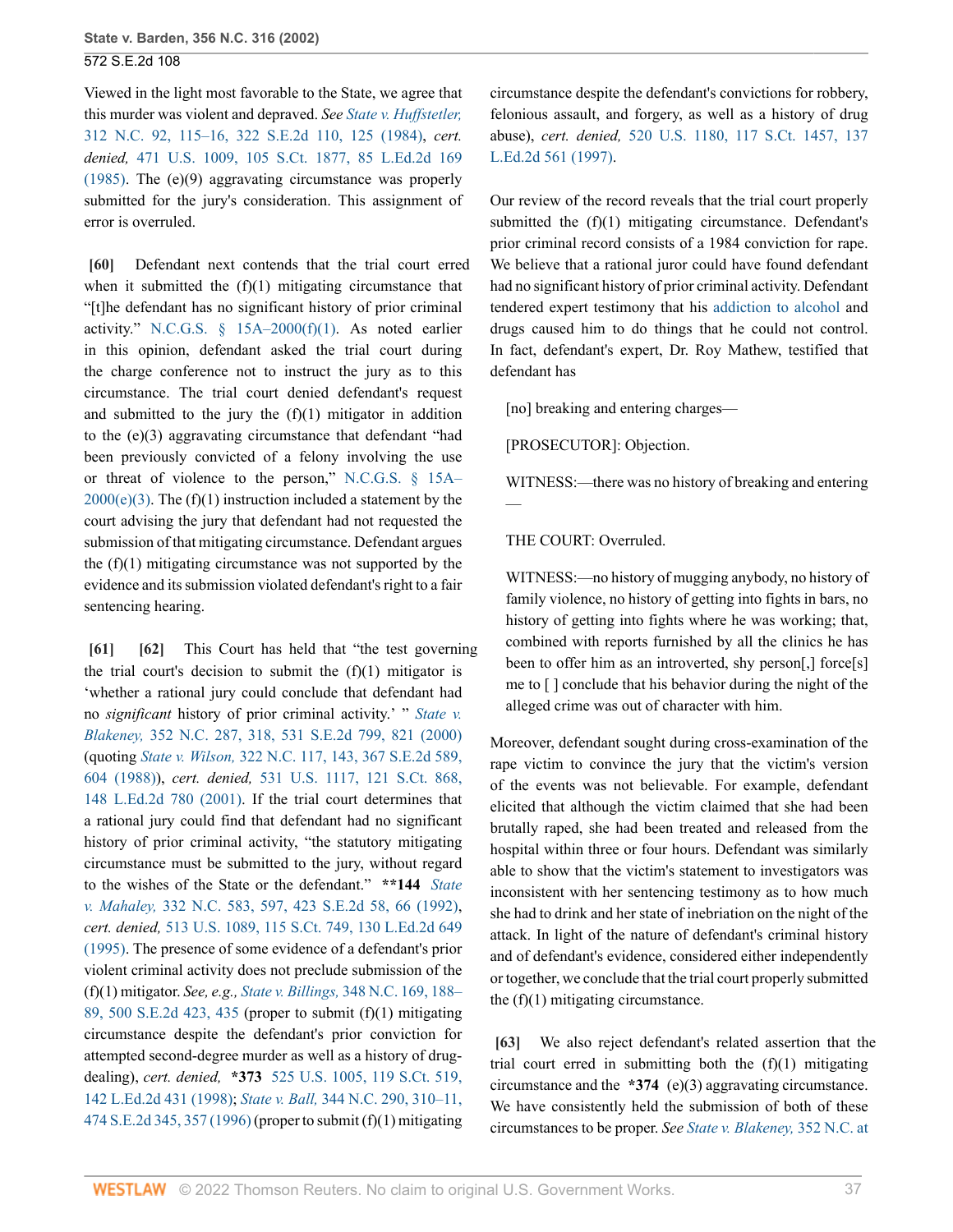[319, 531 S.E.2d at 821–22;](http://www.westlaw.com/Link/Document/FullText?findType=Y&serNum=2000438076&pubNum=711&originatingDoc=Ia3aa668203d211da83e7e9deff98dc6f&refType=RP&fi=co_pp_sp_711_821&originationContext=document&vr=3.0&rs=cblt1.0&transitionType=DocumentItem&contextData=(sc.FindAndPrintPortal)#co_pp_sp_711_821) *State v. Ball,* [344 N.C. at 311–13,](http://www.westlaw.com/Link/Document/FullText?findType=Y&serNum=1996204972&pubNum=711&originatingDoc=Ia3aa668203d211da83e7e9deff98dc6f&refType=RP&fi=co_pp_sp_711_357&originationContext=document&vr=3.0&rs=cblt1.0&transitionType=DocumentItem&contextData=(sc.FindAndPrintPortal)#co_pp_sp_711_357) [474 S.E.2d at 357–59;](http://www.westlaw.com/Link/Document/FullText?findType=Y&serNum=1996204972&pubNum=711&originatingDoc=Ia3aa668203d211da83e7e9deff98dc6f&refType=RP&fi=co_pp_sp_711_357&originationContext=document&vr=3.0&rs=cblt1.0&transitionType=DocumentItem&contextData=(sc.FindAndPrintPortal)#co_pp_sp_711_357) *State v. Walker,* [343 N.C. at 224–26,](http://www.westlaw.com/Link/Document/FullText?findType=Y&serNum=1996112661&pubNum=711&originatingDoc=Ia3aa668203d211da83e7e9deff98dc6f&refType=RP&fi=co_pp_sp_711_923&originationContext=document&vr=3.0&rs=cblt1.0&transitionType=DocumentItem&contextData=(sc.FindAndPrintPortal)#co_pp_sp_711_923) [469 S.E.2d at 923–24.](http://www.westlaw.com/Link/Document/FullText?findType=Y&serNum=1996112661&pubNum=711&originatingDoc=Ia3aa668203d211da83e7e9deff98dc6f&refType=RP&fi=co_pp_sp_711_923&originationContext=document&vr=3.0&rs=cblt1.0&transitionType=DocumentItem&contextData=(sc.FindAndPrintPortal)#co_pp_sp_711_923) This assignment of error is overruled.

<span id="page-37-0"></span>**[\[64\]](#page-9-0)** Defendant contends the trial court erred when it failed to submit defendant's proposed nonstatutory mitigating circumstance number five, which read: "Consider whether ... defendant has a good reputation in the community in which he lives." Defendant complains that he presented eight witnesses at his sentencing proceeding whose testimony fully supported this proposed circumstance.

This Court has held that in order for a defendant to

demonstrate that the trial court erred by refusing to submit a requested nonstatutory mitigating circumstance, defendant must establish that "(1) the nonstatutory mitigating circumstance is one which the jury could reasonably find had mitigating value, and (2) there is sufficient evidence of the existence of the circumstance to require it to be submitted to the jury."

*State v. Blakeney,* [352 N.C. at 316–17, 531 S.E.2d at 820](http://www.westlaw.com/Link/Document/FullText?findType=Y&serNum=2000438076&pubNum=0000711&originatingDoc=Ia3aa668203d211da83e7e9deff98dc6f&refType=RP&fi=co_pp_sp_711_820&originationContext=document&vr=3.0&rs=cblt1.0&transitionType=DocumentItem&contextData=(sc.FindAndPrintPortal)#co_pp_sp_711_820) (quoting *State v. Benson,* [323 N.C. 318, 325, 372 S.E.2d 517,](http://www.westlaw.com/Link/Document/FullText?findType=Y&serNum=1988128247&pubNum=0000711&originatingDoc=Ia3aa668203d211da83e7e9deff98dc6f&refType=RP&fi=co_pp_sp_711_521&originationContext=document&vr=3.0&rs=cblt1.0&transitionType=DocumentItem&contextData=(sc.FindAndPrintPortal)#co_pp_sp_711_521) [521 \(1988\)](http://www.westlaw.com/Link/Document/FullText?findType=Y&serNum=1988128247&pubNum=0000711&originatingDoc=Ia3aa668203d211da83e7e9deff98dc6f&refType=RP&fi=co_pp_sp_711_521&originationContext=document&vr=3.0&rs=cblt1.0&transitionType=DocumentItem&contextData=(sc.FindAndPrintPortal)#co_pp_sp_711_521)). Our examination of the record reveals that none of the eight witnesses testified to defendant's good reputation in the community in which he lived. For example, witnesses **\*\*145** Dwight Thornton and Billy Ray Jacobs testified to defendant's exemplary work habits, while defendant's sister testified how defendant helped their mother during illness, and Reverend Becton spoke of defendant's service to the church. We have reviewed the testimony of all of defendant's character witnesses at the sentencing proceeding. The evidence of laudable personal characteristics and specific instances of good conduct did not address defendant's actual reputation in the community. Based upon the evidence, we hold that the trial court properly denied defendant's request for the submission of this nonstatutory mitigating circumstance to the jury.

<span id="page-37-1"></span>**[\[65\]](#page-9-1)** Even assuming *arguendo* that the trial court did err, the error was harmless beyond a reasonable doubt. *See* [N.C.G.S. §](http://www.westlaw.com/Link/Document/FullText?findType=L&pubNum=1000037&cite=NCSTS15A-1443&originatingDoc=Ia3aa668203d211da83e7e9deff98dc6f&refType=SP&originationContext=document&vr=3.0&rs=cblt1.0&transitionType=DocumentItem&contextData=(sc.FindAndPrintPortal)#co_pp_a83b000018c76) [15A–1443\(b\) \(2001\).](http://www.westlaw.com/Link/Document/FullText?findType=L&pubNum=1000037&cite=NCSTS15A-1443&originatingDoc=Ia3aa668203d211da83e7e9deff98dc6f&refType=SP&originationContext=document&vr=3.0&rs=cblt1.0&transitionType=DocumentItem&contextData=(sc.FindAndPrintPortal)#co_pp_a83b000018c76) "A trial court's error in failing to submit a nonstatutory mitigating circumstance is harmless 'where it is clear that the jury was not prevented from considering any potential mitigating evidence.' " *[State v. Skipper,](http://www.westlaw.com/Link/Document/FullText?findType=Y&serNum=1994158456&pubNum=0000711&originatingDoc=Ia3aa668203d211da83e7e9deff98dc6f&refType=RP&fi=co_pp_sp_711_283&originationContext=document&vr=3.0&rs=cblt1.0&transitionType=DocumentItem&contextData=(sc.FindAndPrintPortal)#co_pp_sp_711_283)* 337 N.C. [1, 56, 446 S.E.2d 252, 283 \(1994\)](http://www.westlaw.com/Link/Document/FullText?findType=Y&serNum=1994158456&pubNum=0000711&originatingDoc=Ia3aa668203d211da83e7e9deff98dc6f&refType=RP&fi=co_pp_sp_711_283&originationContext=document&vr=3.0&rs=cblt1.0&transitionType=DocumentItem&contextData=(sc.FindAndPrintPortal)#co_pp_sp_711_283) (quoting **\*375** *[State v.](http://www.westlaw.com/Link/Document/FullText?findType=Y&serNum=1994103814&pubNum=711&originatingDoc=Ia3aa668203d211da83e7e9deff98dc6f&refType=RP&fi=co_pp_sp_711_38&originationContext=document&vr=3.0&rs=cblt1.0&transitionType=DocumentItem&contextData=(sc.FindAndPrintPortal)#co_pp_sp_711_38) Green,* [336 N.C. 142, 183, 443 S.E.2d 14, 38,](http://www.westlaw.com/Link/Document/FullText?findType=Y&serNum=1994103814&pubNum=711&originatingDoc=Ia3aa668203d211da83e7e9deff98dc6f&refType=RP&fi=co_pp_sp_711_38&originationContext=document&vr=3.0&rs=cblt1.0&transitionType=DocumentItem&contextData=(sc.FindAndPrintPortal)#co_pp_sp_711_38) *cert. denied,* [513 U.S. 1046, 115 S.Ct. 642, 130 L.Ed.2d 547 \(1994\)](http://www.westlaw.com/Link/Document/FullText?findType=Y&serNum=1994205169&pubNum=0000708&originatingDoc=Ia3aa668203d211da83e7e9deff98dc6f&refType=RP&originationContext=document&vr=3.0&rs=cblt1.0&transitionType=DocumentItem&contextData=(sc.FindAndPrintPortal))), *cert. denied,* [513 U.S. 1134, 115 S.Ct. 953, 130 L.Ed.2d 895](http://www.westlaw.com/Link/Document/FullText?findType=Y&serNum=1995026396&pubNum=0000708&originatingDoc=Ia3aa668203d211da83e7e9deff98dc6f&refType=RP&originationContext=document&vr=3.0&rs=cblt1.0&transitionType=DocumentItem&contextData=(sc.FindAndPrintPortal))

[\(1995\).](http://www.westlaw.com/Link/Document/FullText?findType=Y&serNum=1995026396&pubNum=0000708&originatingDoc=Ia3aa668203d211da83e7e9deff98dc6f&refType=RP&originationContext=document&vr=3.0&rs=cblt1.0&transitionType=DocumentItem&contextData=(sc.FindAndPrintPortal)) The trial court submitted the following two mitigating circumstances relating to defendant's character evidence:

 $(4)$ ....

P. Friends, family and employers uniformly describe the Defendant as a peaceful, non-aggressive person.

Q. The Defendant was a productive member of his church in the years just preceding his arrest.

Accordingly, the jury was not prevented from considering defendant's mitigating evidence. This assignment of error is overruled.

<span id="page-37-4"></span><span id="page-37-3"></span><span id="page-37-2"></span>**[\[66\]](#page-9-2) [\[67\]](#page-9-3) [\[68\]](#page-9-4)** Defendant contends that the trial court erred when it refused to instruct peremptorily that five nonstatutory and one statutory mitigating circumstances submitted to the jury were supported by uncontroverted evidence. This Court has frequently noted a significant difference between statutory and nonstatutory mitigating circumstances in a capital case. If the jury finds that a statutory mitigating circumstance exists, it must also find that the circumstance has mitigating value; by contrast, the jury may find that a nonstatutory mitigating circumstance exists but has no mitigating value. *See, e.g., [State v. Lawrence,](http://www.westlaw.com/Link/Document/FullText?findType=Y&serNum=2000385069&pubNum=711&originatingDoc=Ia3aa668203d211da83e7e9deff98dc6f&refType=RP&fi=co_pp_sp_711_826&originationContext=document&vr=3.0&rs=cblt1.0&transitionType=DocumentItem&contextData=(sc.FindAndPrintPortal)#co_pp_sp_711_826)* 352 N.C. [at 31, 530 S.E.2d at 826.](http://www.westlaw.com/Link/Document/FullText?findType=Y&serNum=2000385069&pubNum=711&originatingDoc=Ia3aa668203d211da83e7e9deff98dc6f&refType=RP&fi=co_pp_sp_711_826&originationContext=document&vr=3.0&rs=cblt1.0&transitionType=DocumentItem&contextData=(sc.FindAndPrintPortal)#co_pp_sp_711_826) Despite this difference, where a defendant seeks a peremptory instruction as to a statutory *or* nonstatutory mitigating circumstance that is supported by uncontroverted and manifestly credible evidence, the defendant is entitled to a peremptory instruction. *[State v.](http://www.westlaw.com/Link/Document/FullText?findType=Y&serNum=1994103814&pubNum=711&originatingDoc=Ia3aa668203d211da83e7e9deff98dc6f&refType=RP&fi=co_pp_sp_711_32&originationContext=document&vr=3.0&rs=cblt1.0&transitionType=DocumentItem&contextData=(sc.FindAndPrintPortal)#co_pp_sp_711_32) Green,* [336 N.C. at 173–74, 443 S.E.2d at 32–33;](http://www.westlaw.com/Link/Document/FullText?findType=Y&serNum=1994103814&pubNum=711&originatingDoc=Ia3aa668203d211da83e7e9deff98dc6f&refType=RP&fi=co_pp_sp_711_32&originationContext=document&vr=3.0&rs=cblt1.0&transitionType=DocumentItem&contextData=(sc.FindAndPrintPortal)#co_pp_sp_711_32) *[State v. Gay,](http://www.westlaw.com/Link/Document/FullText?findType=Y&serNum=1993174520&pubNum=0000711&originatingDoc=Ia3aa668203d211da83e7e9deff98dc6f&refType=RP&fi=co_pp_sp_711_855&originationContext=document&vr=3.0&rs=cblt1.0&transitionType=DocumentItem&contextData=(sc.FindAndPrintPortal)#co_pp_sp_711_855)* [334 N.C. 467, 493, 434 S.E.2d 840, 855 \(1993\)](http://www.westlaw.com/Link/Document/FullText?findType=Y&serNum=1993174520&pubNum=0000711&originatingDoc=Ia3aa668203d211da83e7e9deff98dc6f&refType=RP&fi=co_pp_sp_711_855&originationContext=document&vr=3.0&rs=cblt1.0&transitionType=DocumentItem&contextData=(sc.FindAndPrintPortal)#co_pp_sp_711_855). Although the form of the peremptory instruction is different for statutory and nonstatutory mitigating circumstances, *[State v. Green,](http://www.westlaw.com/Link/Document/FullText?findType=Y&serNum=1994103814&pubNum=711&originatingDoc=Ia3aa668203d211da83e7e9deff98dc6f&refType=RP&fi=co_pp_sp_711_32&originationContext=document&vr=3.0&rs=cblt1.0&transitionType=DocumentItem&contextData=(sc.FindAndPrintPortal)#co_pp_sp_711_32)* [336 N.C. at 173–74, 443 S.E.2d at 32–33,](http://www.westlaw.com/Link/Document/FullText?findType=Y&serNum=1994103814&pubNum=711&originatingDoc=Ia3aa668203d211da83e7e9deff98dc6f&refType=RP&fi=co_pp_sp_711_32&originationContext=document&vr=3.0&rs=cblt1.0&transitionType=DocumentItem&contextData=(sc.FindAndPrintPortal)#co_pp_sp_711_32) failure to give such an instruction where one is warranted constitutes reversible error, *State v. Gay,* [334 N.C. at 493–94, 434 S.E.2d at 855](http://www.westlaw.com/Link/Document/FullText?findType=Y&serNum=1993174520&pubNum=0000711&originatingDoc=Ia3aa668203d211da83e7e9deff98dc6f&refType=RP&fi=co_pp_sp_711_855&originationContext=document&vr=3.0&rs=cblt1.0&transitionType=DocumentItem&contextData=(sc.FindAndPrintPortal)#co_pp_sp_711_855).

It is possible that one or more of the nonstatutory mitigating circumstances found by none of the jurors would have been found by one or more of the jurors had the judge given a peremptory instruction as requested. In regard to the nonstatutory mitigating circumstances which were found by one or more jurors, we have no way of knowing whether or not they were unanimously found. If one was not unanimously found, it is possible that more jurors, or all the jurors, would have found the circumstance **\*376** to exist and to have mitigating value had a peremptory instruction been given.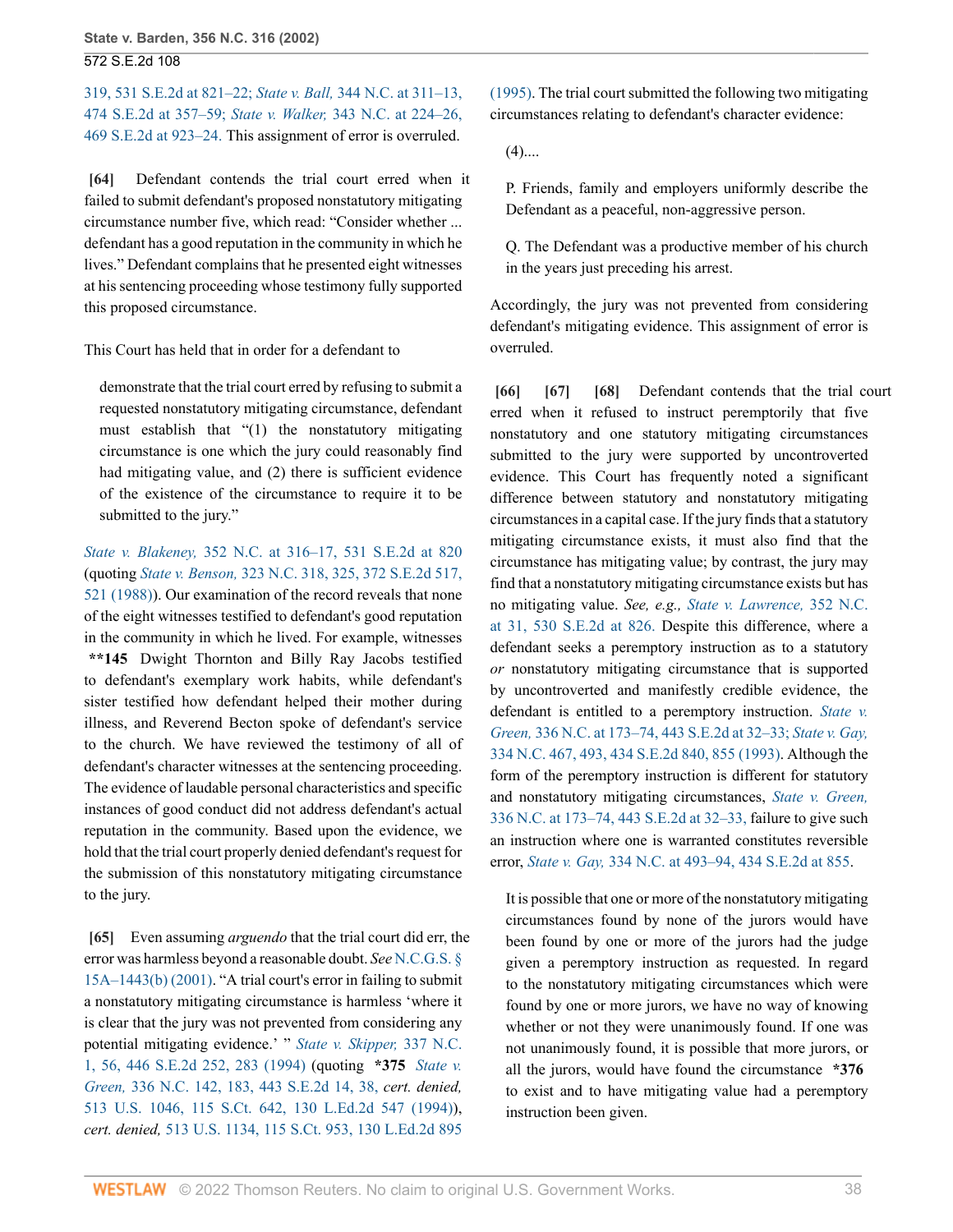It is reasonably possible that the number of circumstances found by individual jurors in response to Issue Two at the sentencing proceeding could have had an effect on the balancing required for Issue Three. Therefore we are unable to say that the failure to peremptorily instruct the jury as to the nonstatutory mitigating circumstances which were supported by uncontroverted evidence did not impair the jury's consideration of such circumstances. Accordingly, we are unable to find the error harmless beyond a reasonable doubt. **\*\*146** Therefore, defendant must receive a new sentencing proceeding.

### *Id.* [at 494, 434 S.E.2d at 855](http://www.westlaw.com/Link/Document/FullText?findType=Y&serNum=1993174520&pubNum=711&originatingDoc=Ia3aa668203d211da83e7e9deff98dc6f&refType=RP&fi=co_pp_sp_711_855&originationContext=document&vr=3.0&rs=cblt1.0&transitionType=DocumentItem&contextData=(sc.FindAndPrintPortal)#co_pp_sp_711_855).

Although in *Gay* this Court cited a harmless error standard of review as to this issue, our above-quoted analysis effectively ruled out the likelihood of finding harmless error in any but the most unusual circumstances. Nevertheless, while the reasons supporting the remedy of virtually automatic reversal set out in *Gay* are sound, the effect is unquestionably draconian. In practice, a trial judge must recall from a trial that has extended over days or even weeks not only the evidence purporting to support a particular mitigating circumstance, but also whether other evidence controverted defendant's evidence, directly or indirectly. Even where the judge has the active assistance of trial counsel, the prospect can be daunting.

<span id="page-38-0"></span>**[\[69\]](#page-9-5)** In the case at bar, defendant filed a written motion titled "Request for Peremptory Jury Instructions as to Non– Statutory Mitigating Circumstances." The judge thereafter held a charge conference and agreed to instruct as to every such circumstance requested by defendant except for one that defendant withdrew as being duplicative. The judge then reviewed each nonstatutory mitigating circumstance individually, in some cases discussed the circumstance, invited comment from defense counsel and the prosecutor, then determined whether his instruction as to that mitigating circumstance would be peremptory. In light of this procedure followed by the conscientious trial court, we will review with deference its determinations whether the record showed that a particular circumstance was controverted or manifestly credible. We consider defendant's contentions *seriatim.* As we do, we bear in mind that in *Gay* the State conceded that the evidence was uncontroverted as to defendant's nonstatutory mitigating circumstances, **\*377** *id.* [at 493 n. 4, 434 S.E.2d](http://www.westlaw.com/Link/Document/FullText?findType=Y&serNum=1993174520&pubNum=711&originatingDoc=Ia3aa668203d211da83e7e9deff98dc6f&refType=RP&fi=co_pp_sp_711_855&originationContext=document&vr=3.0&rs=cblt1.0&transitionType=DocumentItem&contextData=(sc.FindAndPrintPortal)#co_pp_sp_711_855) [at 855 n. 4,](http://www.westlaw.com/Link/Document/FullText?findType=Y&serNum=1993174520&pubNum=711&originatingDoc=Ia3aa668203d211da83e7e9deff98dc6f&refType=RP&fi=co_pp_sp_711_855&originationContext=document&vr=3.0&rs=cblt1.0&transitionType=DocumentItem&contextData=(sc.FindAndPrintPortal)#co_pp_sp_711_855) while in the case at bar, the State argues that the court's decisions were justified by the record.

<span id="page-38-1"></span>**[\[70\]](#page-9-6)** Defendant submitted the nonstatutory mitigating circumstance that "[t]he Defendant was a responsible praise worthy worker who supervisors relied on." Because there was evidence to support this circumstance, the court properly submitted it to the jury. However, Dwight Thornton, one of defendant's supervisors, testified that defendant was given a leave of absence to attend a drug-treatment program. Defendant's expert, Dr. Mathew, testified that defendant's chronic alcohol abuse caused him to lose a number of jobs. Because the evidence as to this circumstance was controverted, the trial court properly declined to give a peremptory instruction.

<span id="page-38-2"></span>**[\[71\]](#page-10-0)** Defendant asked the court to instruct peremptorily that "the Defendant was a productive member of the U.S. Army, winning awards and citations, for his performance." The record shows that defendant served in the Army twice. During his first term of enlistment, defendant was a competent soldier and received an honorable discharge. However, he was convicted of rape during his second term and dishonorably discharged. In light of this decidedly mixed record, the trial court properly declined to give a peremptory instruction as to this circumstance. We also note that the court provided a peremptory instruction as to the related nonstatutory mitigating circumstance that "the Defendant was honorably discharged from the United States Army."

<span id="page-38-3"></span>**[\[72\]](#page-10-1)** Defendant sought a peremptory instruction as to the statutory mitigating circumstance that "[t]he capacity of the defendant to appreciate the criminality of his conduct or to conform his conduct to the requirements of law was impaired." [N.C.G.S. § 15A–2000\(f\)\(6\).](http://www.westlaw.com/Link/Document/FullText?findType=L&pubNum=1000037&cite=NCSTS15A-2000&originatingDoc=Ia3aa668203d211da83e7e9deff98dc6f&refType=SP&originationContext=document&vr=3.0&rs=cblt1.0&transitionType=DocumentItem&contextData=(sc.FindAndPrintPortal)#co_pp_8bf50000573d1) Defendant presented evidence of such impairment through the expert testimony of Dr. Mathew, who acknowledged that his analysis of defendant was made solely in preparation for his court appearance. We have held that the testimony of an expert witness who has prepared an analysis of a defendant in preparation for trial "lacks the indicia of reliability based on the self-interest inherent in obtaining appropriate medical treatment" and, because not "manifestly credible," does not support a peremptory instruction as to this particular mitigating circumstance. *State v. Bishop,* [343 N.C. 518, 557–](http://www.westlaw.com/Link/Document/FullText?findType=Y&serNum=1996171923&pubNum=0000711&originatingDoc=Ia3aa668203d211da83e7e9deff98dc6f&refType=RP&fi=co_pp_sp_711_863&originationContext=document&vr=3.0&rs=cblt1.0&transitionType=DocumentItem&contextData=(sc.FindAndPrintPortal)#co_pp_sp_711_863) [58, 472 S.E.2d 842, 863–64 \(1996\),](http://www.westlaw.com/Link/Document/FullText?findType=Y&serNum=1996171923&pubNum=0000711&originatingDoc=Ia3aa668203d211da83e7e9deff98dc6f&refType=RP&fi=co_pp_sp_711_863&originationContext=document&vr=3.0&rs=cblt1.0&transitionType=DocumentItem&contextData=(sc.FindAndPrintPortal)#co_pp_sp_711_863) *cert. denied,* **\*\*147** [519 U.S. 1097, 117 S.Ct. 779, 136 L.Ed.2d 723 \(1997\).](http://www.westlaw.com/Link/Document/FullText?findType=Y&serNum=1996267814&pubNum=0000708&originatingDoc=Ia3aa668203d211da83e7e9deff98dc6f&refType=RP&originationContext=document&vr=3.0&rs=cblt1.0&transitionType=DocumentItem&contextData=(sc.FindAndPrintPortal)) Also, as in *Bishop,* the expert testimony in the case at bar was not uncontroverted. Dr. Mathew testified on crossexamination **\*378** that he based his analysis on the amount of cocaine defendant told him he had consumed the night of the murder; however, if defendant had consumed a lesser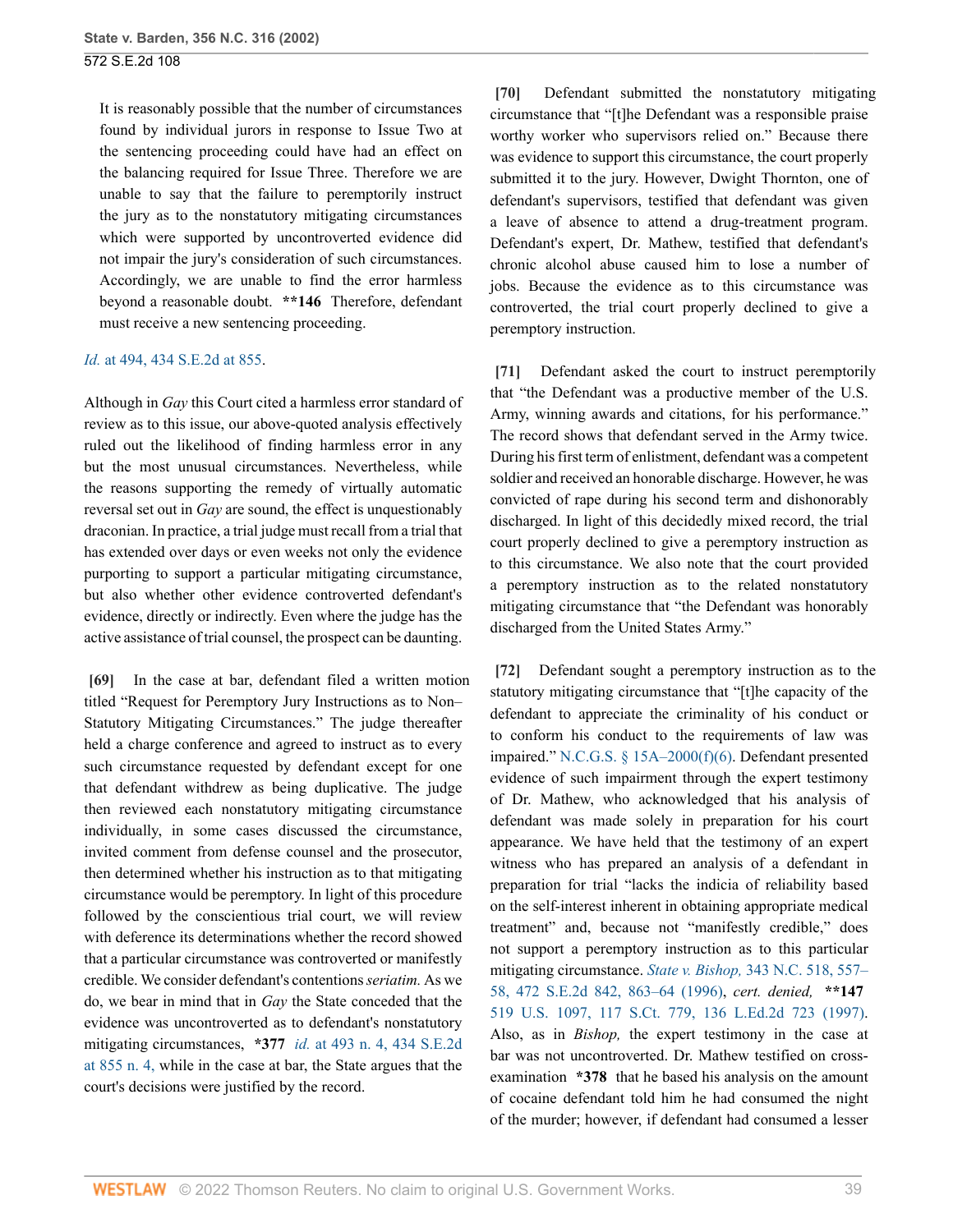amount of cocaine that night, Dr. Mathew would significantly change his opinion as to defendant's ability to appreciate the criminality of his conduct. The State concomitantly established that defendant advised Dr. Mathew that he had smoked eight or ten rocks of crack cocaine before the murder, but reported to police that he had consumed only three rocks. In light of Dr. Mathew's reservations and the inconsistencies between defendant's statements, we cannot say this mitigating circumstance was supported by uncontroverted and manifestly credible evidence.

<span id="page-39-0"></span>**[\[73\]](#page-10-2)** Defendant requested that the court provide a peremptory instruction that "the Defendant's mother abused alcohol, as did other family members." During the charge conference, the judge reviewed defendant's list of requested mitigating circumstances, discussing which ones were entitled to a peremptory instruction. When he reached the one now under consideration, he stated: "I'm not inclined to give a peremptory on that. Does the defendant wish to be heard further?" Defense counsel responded: "No." Thereafter, the court instructed as to the circumstance, but not peremptorily. The record shows that defendant called as witnesses Sally Williams, a sister, and Angeline Williams, a cousin. Sally Williams testified that their mother drank, as did other members of the family, and Angeline Williams testified that there was drinking around the house on weekends and that all the adults were alcoholics. However, there was no testimony as to defendant's presence during these drinking bouts. Although Dr. Mathew, defendant's expert, acknowledged that defendant's mother might have been an alcoholic, he could not be certain. In light of defendant's family ties with these witnesses and the lack of specific evidence as to defendant's contact with the drinking, we cannot say that uncontroverted and manifestly credible evidence existed to support a peremptory charge as to this mitigating circumstance.

<span id="page-39-1"></span>**[\[74\]](#page-10-3)** Defendant requested a peremptory instruction that "the Defendant was exposed to violence among family members as a child." When this instruction was discussed at the charge conference, the judge stated, "[A]s to [this circumstance], not inclined to give it [peremptorily]." Defense counsel replied, "I don't wish to be heard." The record establishes that both Sally Williams and Angeline Williams recalled that there had been fights at the family home, and Angeline Williams testified that "we" were exposed to fighting. Although the term "we" unquestionably refers to the younger children in the house, **\*379** she also testified that there were a number of such children and did not discuss the nature or extent of

defendant's involvement. Sally Williams spoke of a murder that took place at an aunt's house. When asked if defendant had been present and seen that murder, she responded: "I reckon he was standing around too. He had a—I don't know —he probably were on the outside where it—the shooting were at 'cause they was a lot of kids.... I can't say that he seen him shoot him...." However, Sally Williams also testified without equivocation that defendant helped take the victim to seek medical help. Because of the family relationship between defendant and these witnesses and the uncertainties expressed in their testimony, we cannot say that this evidence contained the requisite manifest credibility to require the court to instruct the jury as to this mitigating circumstance in peremptory form.

<span id="page-39-2"></span>**[\[75\]](#page-10-4)** Finally, defendant requested a peremptory instruction on the nonstatutory mitigating circumstance that "as a child the Defendant witnessed his mother returning home with men at a drunken and half drunken state." At the charge conference, the trial court and counsel changed this circumstance to read that "as a child, the defendant was present in the home when his mother returned home with various men in a drunken state." When this circumstance was discussed at the charge conference, the judge stated, "I'm not inclined to give a peremptory. Does the defendant wish to be heard **\*\*148** further?" Defense counsel responded, "No." The only evidence in the record to support this circumstance is Angeline Williams' testimony:

[DEFENSE COUNSEL:] Okay. And would there be men over there lots of times?

- A. We had a lot of activity with male friends.
- Q. Would they spend the night over there sometimes?
- A. Yes, sir.
- Q. And did this go on in front of all the children?
- A. Yes, sir; it was very open.

The testimony in which the above-quoted questions are embedded deals with visitors who would drink, sometimes to excess. Nevertheless, the record contains no suggestion that defendant's mother would leave home to find these visitors or, having left home for whatever reason, would return with them. In addition, the instruction is ambiguous in that it could refer to the drunken state of either **\*380** the mother or the various men. Accordingly, the trial court properly refused defendant's request for this peremptory instruction.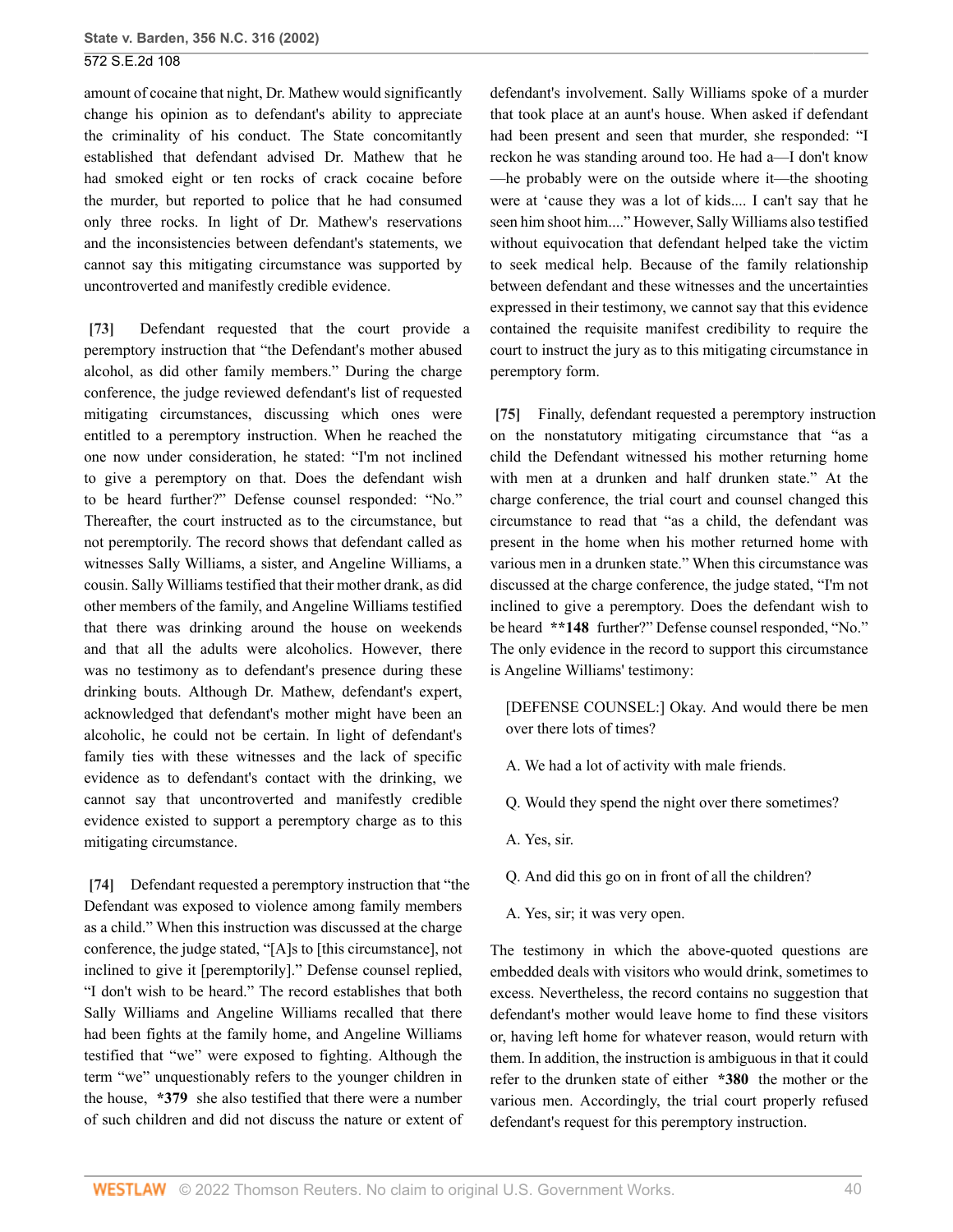These assignments of error are overruled.

<span id="page-40-2"></span><span id="page-40-1"></span><span id="page-40-0"></span>**[\[76\]](#page-10-5) [\[77\]](#page-11-0) [\[78\]](#page-11-1)** Defendant contends that he is entitled to a new capital sentencing proceeding because the trial court erred when it allowed the prosecutor to comment about defendant's failure to call his wife to testify. In his closing argument during the sentencing proceeding, the prosecutor stated:

[Defendant and his counsel] called Dr. Mathew. Let's take a second and talk about him. One thing he talks about is how the things are going on in his life and what he's going through. You would think that they would call some people who would have said, "This was all the drugs he was doing that night" or, "This is how it happened." They could have called and said—the burden of persuasion is on them. They could have called Mercado Green, Aretha Herring, the one he was going to have sex with that night and go off in the room with. *Did they call his wife? Did they call his wife to testify?*

[DEFENSE COUNSEL]: Objection.

THE COURT: Overruled.

[PROSECUTOR]: *Why do you think they didn't call his wife? Maybe 'cause she would have testified to something they didn't want to hear.*

[DEFENSE COUNSEL]: Objection.

THE COURT: Objection sustained. The jury will disregard that argument.

[PROSECUTOR]: They didn't call all these people that would say, "Well, I know he's been doing drugs all his life." No. They called Dr. Mathew. And what did he say? And well, there's no need of getting into a whole lot of it.

(Emphasis added.) [Section 8–57\(a\)](http://www.westlaw.com/Link/Document/FullText?findType=L&pubNum=1000037&cite=NCSTS8-57&originatingDoc=Ia3aa668203d211da83e7e9deff98dc6f&refType=SP&originationContext=document&vr=3.0&rs=cblt1.0&transitionType=DocumentItem&contextData=(sc.FindAndPrintPortal)#co_pp_8b3b0000958a4) states in pertinent part: "The spouse of the defendant shall be a competent witness for the defendant in all criminal actions, but the failure of the defendant to call such spouse as a witness shall not be used against him." N.C.G.S.  $\S 8-57(a) (2001)$ . We have interpreted this statute to mean that the failure of defendant's wife to testify on his behalf "shall not be used to [his] prejudice," **\*381** *State v. McCall,* [289 N.C. 570, 575, 223 S.E.2d 334,](http://www.westlaw.com/Link/Document/FullText?findType=Y&serNum=1976143474&pubNum=0000711&originatingDoc=Ia3aa668203d211da83e7e9deff98dc6f&refType=RP&fi=co_pp_sp_711_337&originationContext=document&vr=3.0&rs=cblt1.0&transitionType=DocumentItem&contextData=(sc.FindAndPrintPortal)#co_pp_sp_711_337) [337 \(1976\)](http://www.westlaw.com/Link/Document/FullText?findType=Y&serNum=1976143474&pubNum=0000711&originatingDoc=Ia3aa668203d211da83e7e9deff98dc6f&refType=RP&fi=co_pp_sp_711_337&originationContext=document&vr=3.0&rs=cblt1.0&transitionType=DocumentItem&contextData=(sc.FindAndPrintPortal)#co_pp_sp_711_337), and have held that "[t]he rule applies with equal force to the argument of counsel when evidence forbidden by statute is argumentatively placed before the jury and used

to the prejudice of the defense," *[State v. Thompson,](http://www.westlaw.com/Link/Document/FullText?findType=Y&serNum=1976144394&pubNum=0000711&originatingDoc=Ia3aa668203d211da83e7e9deff98dc6f&refType=RP&fi=co_pp_sp_711_497&originationContext=document&vr=3.0&rs=cblt1.0&transitionType=DocumentItem&contextData=(sc.FindAndPrintPortal)#co_pp_sp_711_497)* 290 [N.C. 431, 447, 226 S.E.2d 487, 497 \(1976\).](http://www.westlaw.com/Link/Document/FullText?findType=Y&serNum=1976144394&pubNum=0000711&originatingDoc=Ia3aa668203d211da83e7e9deff98dc6f&refType=RP&fi=co_pp_sp_711_497&originationContext=document&vr=3.0&rs=cblt1.0&transitionType=DocumentItem&contextData=(sc.FindAndPrintPortal)#co_pp_sp_711_497) Where such an argument is made, the trial court should provide a prompt peremptory instruction that the jury should disregard the argument and that the failure of the defendant to call his wife should not be held against him. *[State v. Helms,](http://www.westlaw.com/Link/Document/FullText?findType=Y&serNum=1941104197&pubNum=0000711&originatingDoc=Ia3aa668203d211da83e7e9deff98dc6f&refType=RP&fi=co_pp_sp_711_246&originationContext=document&vr=3.0&rs=cblt1.0&transitionType=DocumentItem&contextData=(sc.FindAndPrintPortal)#co_pp_sp_711_246)* 218 N.C. 592, [596–97, 12 S.E.2d 243, 246 \(1940\).](http://www.westlaw.com/Link/Document/FullText?findType=Y&serNum=1941104197&pubNum=0000711&originatingDoc=Ia3aa668203d211da83e7e9deff98dc6f&refType=RP&fi=co_pp_sp_711_246&originationContext=document&vr=3.0&rs=cblt1.0&transitionType=DocumentItem&contextData=(sc.FindAndPrintPortal)#co_pp_sp_711_246)

In the case at bar, the trial court failed to sustain defendant's initial objection when the prosecutor strayed into improper territory. However, as soon as the prosecutor began to develop this theme, defendant renewed his objection. The trial court sustained the objection and instructed the jury to disregard "that argument."

<span id="page-40-3"></span>**[\[79\]](#page-11-2)** In light of the unequivocal requirement for a detailed peremptory curative instruction **\*\*149** set out in *Helms,* we agree with defendant that the trial court's actions were insufficiently detailed and therefore error. However, the error is not prejudicial unless "there is a reasonable possibility that, had the error in question not been committed, a different result would have been reached at the trial out of which the appeal arises. The burden of showing such prejudice under this subsection is upon the defendant." [N.C.G.S. § 15A–](http://www.westlaw.com/Link/Document/FullText?findType=L&pubNum=1000037&cite=NCSTS15A-1443&originatingDoc=Ia3aa668203d211da83e7e9deff98dc6f&refType=SP&originationContext=document&vr=3.0&rs=cblt1.0&transitionType=DocumentItem&contextData=(sc.FindAndPrintPortal)#co_pp_8b3b0000958a4) [1443\(a\)](http://www.westlaw.com/Link/Document/FullText?findType=L&pubNum=1000037&cite=NCSTS15A-1443&originatingDoc=Ia3aa668203d211da83e7e9deff98dc6f&refType=SP&originationContext=document&vr=3.0&rs=cblt1.0&transitionType=DocumentItem&contextData=(sc.FindAndPrintPortal)#co_pp_8b3b0000958a4). We note that every North Carolina Supreme Court case cited by defendant as to this issue was decided prior to the 1977 enactment of this statute. In the only cases cited by defendant that postdate the statute's enactment, *[State v.](http://www.westlaw.com/Link/Document/FullText?findType=Y&serNum=1985119449&pubNum=0000711&originatingDoc=Ia3aa668203d211da83e7e9deff98dc6f&refType=RP&originationContext=document&vr=3.0&rs=cblt1.0&transitionType=DocumentItem&contextData=(sc.FindAndPrintPortal)) Robinson,* [74 N.C.App. 323, 328 S.E.2d 309 \(1985\);](http://www.westlaw.com/Link/Document/FullText?findType=Y&serNum=1985119449&pubNum=0000711&originatingDoc=Ia3aa668203d211da83e7e9deff98dc6f&refType=RP&originationContext=document&vr=3.0&rs=cblt1.0&transitionType=DocumentItem&contextData=(sc.FindAndPrintPortal)) *[State v.](http://www.westlaw.com/Link/Document/FullText?findType=Y&serNum=1977135695&pubNum=0000711&originatingDoc=Ia3aa668203d211da83e7e9deff98dc6f&refType=RP&originationContext=document&vr=3.0&rs=cblt1.0&transitionType=DocumentItem&contextData=(sc.FindAndPrintPortal)) Ward,* [34 N.C.App. 598, 239 S.E.2d 291 \(1977\),](http://www.westlaw.com/Link/Document/FullText?findType=Y&serNum=1977135695&pubNum=0000711&originatingDoc=Ia3aa668203d211da83e7e9deff98dc6f&refType=RP&originationContext=document&vr=3.0&rs=cblt1.0&transitionType=DocumentItem&contextData=(sc.FindAndPrintPortal)) the North Carolina Court of Appeals ordered new trials but did not cite [N.C.G.S. § 15A–1443.](http://www.westlaw.com/Link/Document/FullText?findType=L&pubNum=1000037&cite=NCSTS15A-1443&originatingDoc=Ia3aa668203d211da83e7e9deff98dc6f&refType=LQ&originationContext=document&vr=3.0&rs=cblt1.0&transitionType=DocumentItem&contextData=(sc.FindAndPrintPortal)) Because these cases did not include any analysis of the statutorily controlled standard of review, we find neither persuasive. In addition, unlike the case at bar, in neither *Robinson* nor *Ward* did the trial court give any curative instruction.

Our consideration of the entire record convinces us that defendant has failed to meet the burden established by the statute. Evidence of defendant's guilt was strong and included a confession. The jurors found all three submitted aggravating circumstances, but of the twentyseven mitigating circumstances submitted, they found none that were statutory and only two that were nonstatutory. Although the trial court initially ruled incorrectly, it properly sustained the renewed objection before the prosecutor went much further. The court's curative instruction was ambiguous and incomplete, but **\*382** because a jury is presumed to follow a court's instructions, *see State v. Wiley,* [355 N.C. 592,](http://www.westlaw.com/Link/Document/FullText?findType=Y&serNum=2002415052&pubNum=0000711&originatingDoc=Ia3aa668203d211da83e7e9deff98dc6f&refType=RP&fi=co_pp_sp_711_52&originationContext=document&vr=3.0&rs=cblt1.0&transitionType=DocumentItem&contextData=(sc.FindAndPrintPortal)#co_pp_sp_711_52)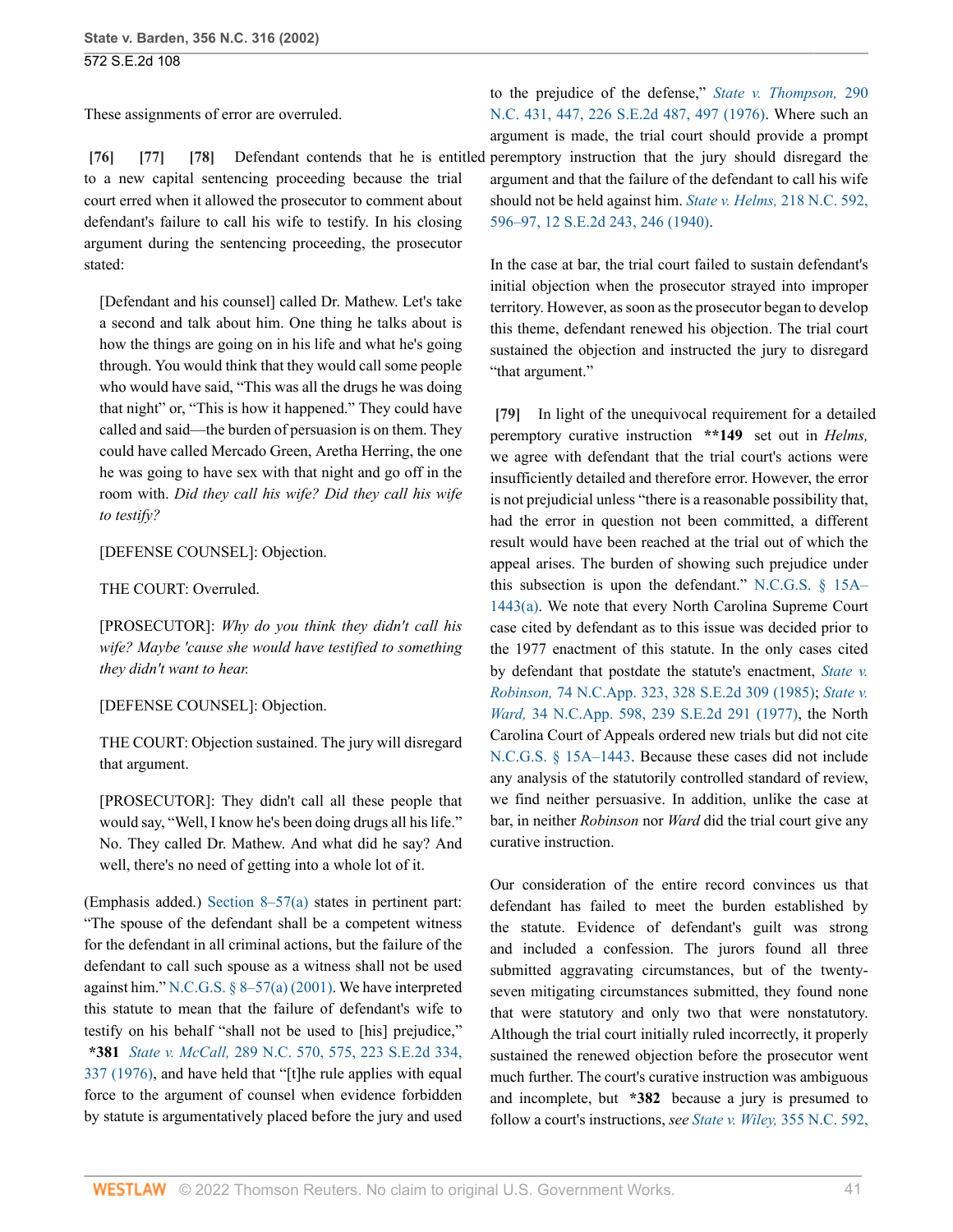[637, 565 S.E.2d 22, 52 \(2002\)](http://www.westlaw.com/Link/Document/FullText?findType=Y&serNum=2002415052&pubNum=0000711&originatingDoc=Ia3aa668203d211da83e7e9deff98dc6f&refType=RP&fi=co_pp_sp_711_52&originationContext=document&vr=3.0&rs=cblt1.0&transitionType=DocumentItem&contextData=(sc.FindAndPrintPortal)#co_pp_sp_711_52), we are reluctant to assume that it was also utterly ineffectual. Considering these factors together, we hold that defendant has failed to establish that a different verdict would have resulted if the trial court had sustained defendant's objection more promptly and given a properly detailed curative instruction. *See [State v. Britt,](http://www.westlaw.com/Link/Document/FullText?findType=Y&serNum=1987123884&pubNum=0000711&originatingDoc=Ia3aa668203d211da83e7e9deff98dc6f&refType=RP&fi=co_pp_sp_711_662&originationContext=document&vr=3.0&rs=cblt1.0&transitionType=DocumentItem&contextData=(sc.FindAndPrintPortal)#co_pp_sp_711_662)* 320 [N.C. 705, 709, 360 S.E.2d 660, 662 \(1987\)](http://www.westlaw.com/Link/Document/FullText?findType=Y&serNum=1987123884&pubNum=0000711&originatingDoc=Ia3aa668203d211da83e7e9deff98dc6f&refType=RP&fi=co_pp_sp_711_662&originationContext=document&vr=3.0&rs=cblt1.0&transitionType=DocumentItem&contextData=(sc.FindAndPrintPortal)#co_pp_sp_711_662) (even if error arose when defendant's wife was compelled to testify, in light of strength of State's case, no reasonable likelihood under [N.C.G.S. § 15A–1443\(a\)](http://www.westlaw.com/Link/Document/FullText?findType=L&pubNum=1000037&cite=NCSTS15A-1443&originatingDoc=Ia3aa668203d211da83e7e9deff98dc6f&refType=SP&originationContext=document&vr=3.0&rs=cblt1.0&transitionType=DocumentItem&contextData=(sc.FindAndPrintPortal)#co_pp_8b3b0000958a4) that a different result would have been reached if the wife had not testified); *[State v.](http://www.westlaw.com/Link/Document/FullText?findType=Y&serNum=1992028084&pubNum=0000711&originatingDoc=Ia3aa668203d211da83e7e9deff98dc6f&refType=RP&fi=co_pp_sp_711_137&originationContext=document&vr=3.0&rs=cblt1.0&transitionType=DocumentItem&contextData=(sc.FindAndPrintPortal)#co_pp_sp_711_137) Martin,* [105 N.C.App. 182, 189, 412 S.E.2d 134, 137](http://www.westlaw.com/Link/Document/FullText?findType=Y&serNum=1992028084&pubNum=0000711&originatingDoc=Ia3aa668203d211da83e7e9deff98dc6f&refType=RP&fi=co_pp_sp_711_137&originationContext=document&vr=3.0&rs=cblt1.0&transitionType=DocumentItem&contextData=(sc.FindAndPrintPortal)#co_pp_sp_711_137) (no prejudicial error where prosecutor referred to the failure of the defendant's wife to testify because prosecutor was discussing her status as an employee of the defendant's company; court sustained the defendant's objection but did not provide curative instruction), *appeal dismissed and disc. rev. denied,* [331 N.C. 556, 418 S.E.2d 670 \(1992\).](http://www.westlaw.com/Link/Document/FullText?findType=Y&serNum=1992122511&pubNum=0000711&originatingDoc=Ia3aa668203d211da83e7e9deff98dc6f&refType=RP&originationContext=document&vr=3.0&rs=cblt1.0&transitionType=DocumentItem&contextData=(sc.FindAndPrintPortal)) This assignment of error is overruled.

<span id="page-41-0"></span>**[\[80\]](#page-11-3)** Defendant contends that the trial court's instructions to the jury regarding the pecuniary gain aggravating circumstance, [N.C.G.S. § 15A–2000\(e\)\(6\),](http://www.westlaw.com/Link/Document/FullText?findType=L&pubNum=1000037&cite=NCSTS15A-2000&originatingDoc=Ia3aa668203d211da83e7e9deff98dc6f&refType=SP&originationContext=document&vr=3.0&rs=cblt1.0&transitionType=DocumentItem&contextData=(sc.FindAndPrintPortal)#co_pp_71db000052462) were erroneous because the instructions allowed the jury to find the aggravating circumstance without finding that the motive for the murder was pecuniary gain. Defendant argues that the instructions were plain error, erroneous in law, and in violation of the Eighth and Fourteenth Amendments to the United States Constitution.

During the capital sentencing proceeding, the trial court conducted an informal charge conference outside the presence of the jury in which the prosecutor requested that the trial court submit the (e)(6) aggravating circumstance to the jury. Defendant objected on the grounds that it would be inappropriate to submit that circumstance because the jury had convicted defendant of murder under the felony murder rule and because the murder in this case "was more of a murder-for-hire situation than a robbery situation." After considering arguments by both the prosecution and defense counsel, the trial court indicated that it would submit the aggravating circumstance. Thereafter, at the close of the evidence, the trial court conducted an official charge conference and reiterated its intention to submit the (e) (6) circumstance to the jury. Defendant's counsel then responded, "I don't have any objection to that." The trial court subsequently instructed the jury as follows:

**\*383** The second aggravating circumstance that you will consider is [,] was this murder **\*\*150** committed for pecuniary gain? A murder is committed for pecuniary gain if the defendant, when he commits it, has ... obtained, or intends or expects to obtain, money or some other thing which can be valued in money, either as compensation for committing it, or as a result of the death of the victim. If you find from the evidence beyond a reasonable doubt[ ] that when the defendant killed the victim, the defendant took money from the victim, you would find this aggravating circumstance, and would so indicate by having your foreperson write, "Yes," in the space after this aggravating circumstance on the "Issues and Recommendation" form. If you do not so find, or have a reasonable doubt as to one or more of these things, you will not find this aggravating circumstance and will so indicate by having your foreperson write, "No," in that space.

The jury found the (e)(6) circumstance to exist.

<span id="page-41-1"></span>**[\[81\]](#page-11-4)** Because defendant did not object to the trial court's instructions, we review for plain error. *[State v. Bacon,](http://www.westlaw.com/Link/Document/FullText?findType=Y&serNum=1994159983&pubNum=0000711&originatingDoc=Ia3aa668203d211da83e7e9deff98dc6f&refType=RP&fi=co_pp_sp_711_559&originationContext=document&vr=3.0&rs=cblt1.0&transitionType=DocumentItem&contextData=(sc.FindAndPrintPortal)#co_pp_sp_711_559)* 337 [N.C. 66, 99, 446 S.E.2d 542, 559 \(1994\)](http://www.westlaw.com/Link/Document/FullText?findType=Y&serNum=1994159983&pubNum=0000711&originatingDoc=Ia3aa668203d211da83e7e9deff98dc6f&refType=RP&fi=co_pp_sp_711_559&originationContext=document&vr=3.0&rs=cblt1.0&transitionType=DocumentItem&contextData=(sc.FindAndPrintPortal)#co_pp_sp_711_559), *cert. denied,* [513](http://www.westlaw.com/Link/Document/FullText?findType=Y&serNum=1994246165&pubNum=0000708&originatingDoc=Ia3aa668203d211da83e7e9deff98dc6f&refType=RP&originationContext=document&vr=3.0&rs=cblt1.0&transitionType=DocumentItem&contextData=(sc.FindAndPrintPortal)) [U.S. 1159, 115 S.Ct. 1120, 130 L.Ed.2d 1083 \(1995\).](http://www.westlaw.com/Link/Document/FullText?findType=Y&serNum=1994246165&pubNum=0000708&originatingDoc=Ia3aa668203d211da83e7e9deff98dc6f&refType=RP&originationContext=document&vr=3.0&rs=cblt1.0&transitionType=DocumentItem&contextData=(sc.FindAndPrintPortal)) "Under this standard, defendant must show that the instructions were erroneous and that absent the erroneous instructions, a jury probably would have returned a different verdict." *[State v.](http://www.westlaw.com/Link/Document/FullText?findType=Y&serNum=2001617348&pubNum=711&originatingDoc=Ia3aa668203d211da83e7e9deff98dc6f&refType=RP&fi=co_pp_sp_711_723&originationContext=document&vr=3.0&rs=cblt1.0&transitionType=DocumentItem&contextData=(sc.FindAndPrintPortal)#co_pp_sp_711_723) Lucas,* [353 N.C. at 584, 548 S.E.2d at 723.](http://www.westlaw.com/Link/Document/FullText?findType=Y&serNum=2001617348&pubNum=711&originatingDoc=Ia3aa668203d211da83e7e9deff98dc6f&refType=RP&fi=co_pp_sp_711_723&originationContext=document&vr=3.0&rs=cblt1.0&transitionType=DocumentItem&contextData=(sc.FindAndPrintPortal)#co_pp_sp_711_723) "The error in the instructions must be 'so fundamental that it denied the defendant a fair trial and quite probably tilted the scales against him.' " *Id.* (quoting *State v. Collins,* [334 N.C. 54, 62,](http://www.westlaw.com/Link/Document/FullText?findType=Y&serNum=1993136188&pubNum=0000711&originatingDoc=Ia3aa668203d211da83e7e9deff98dc6f&refType=RP&fi=co_pp_sp_711_193&originationContext=document&vr=3.0&rs=cblt1.0&transitionType=DocumentItem&contextData=(sc.FindAndPrintPortal)#co_pp_sp_711_193) [431 S.E.2d 188, 193 \(1993\)\)](http://www.westlaw.com/Link/Document/FullText?findType=Y&serNum=1993136188&pubNum=0000711&originatingDoc=Ia3aa668203d211da83e7e9deff98dc6f&refType=RP&fi=co_pp_sp_711_193&originationContext=document&vr=3.0&rs=cblt1.0&transitionType=DocumentItem&contextData=(sc.FindAndPrintPortal)#co_pp_sp_711_193).

We previously have rejected virtually identical arguments as that raised by defendant here. *See [State v. Davis,](http://www.westlaw.com/Link/Document/FullText?findType=Y&serNum=2001031887&pubNum=0000711&originatingDoc=Ia3aa668203d211da83e7e9deff98dc6f&refType=RP&fi=co_pp_sp_711_266&originationContext=document&vr=3.0&rs=cblt1.0&transitionType=DocumentItem&contextData=(sc.FindAndPrintPortal)#co_pp_sp_711_266)* 353 N.C. 1, [35–37, 539 S.E.2d 243, 266–67 \(2000\),](http://www.westlaw.com/Link/Document/FullText?findType=Y&serNum=2001031887&pubNum=0000711&originatingDoc=Ia3aa668203d211da83e7e9deff98dc6f&refType=RP&fi=co_pp_sp_711_266&originationContext=document&vr=3.0&rs=cblt1.0&transitionType=DocumentItem&contextData=(sc.FindAndPrintPortal)#co_pp_sp_711_266) *cert. denied,* [534 U.S.](http://www.westlaw.com/Link/Document/FullText?findType=Y&serNum=2001425888&pubNum=0000708&originatingDoc=Ia3aa668203d211da83e7e9deff98dc6f&refType=RP&originationContext=document&vr=3.0&rs=cblt1.0&transitionType=DocumentItem&contextData=(sc.FindAndPrintPortal))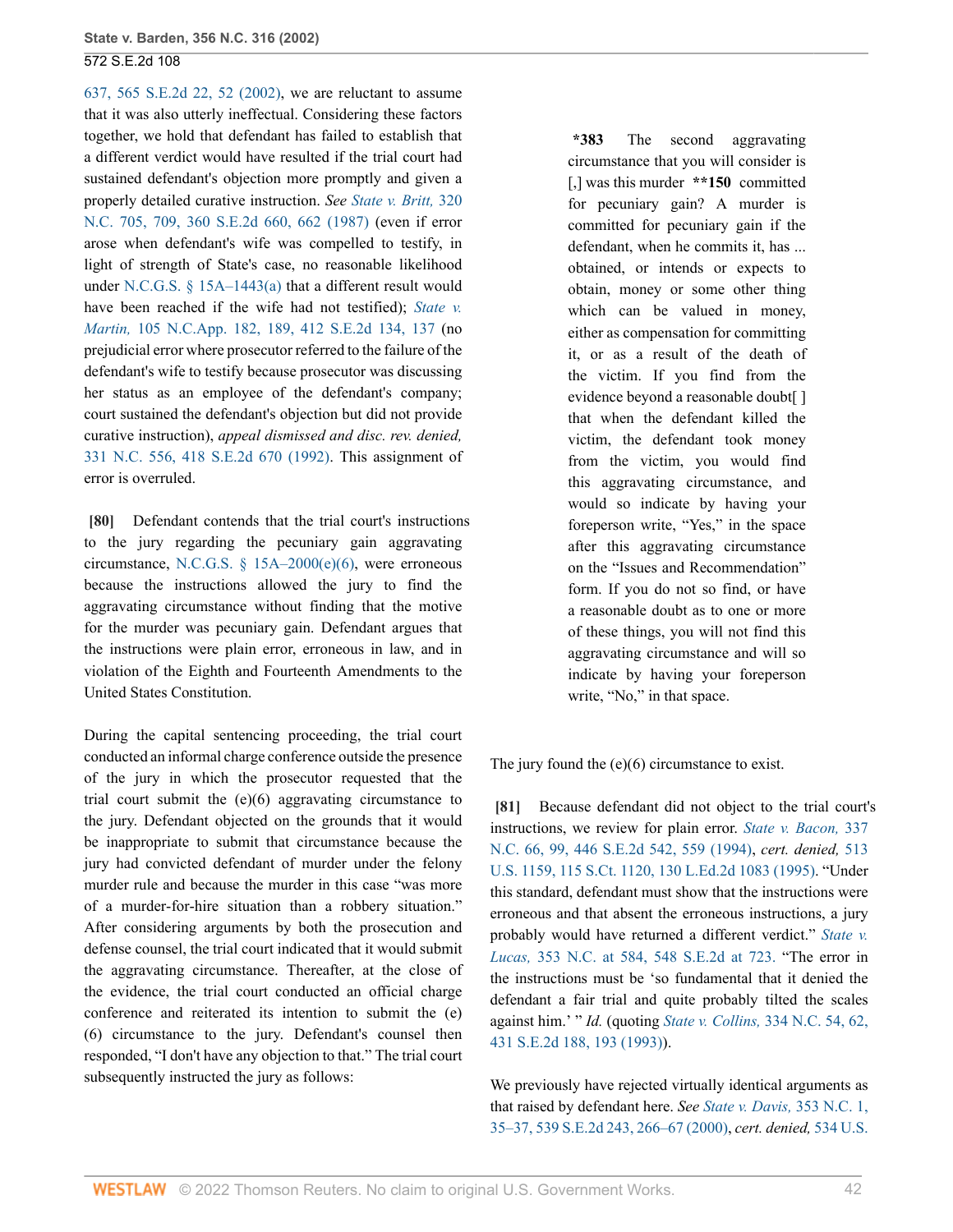[839, 122 S.Ct. 95, 151 L.Ed.2d 55 \(2001\);](http://www.westlaw.com/Link/Document/FullText?findType=Y&serNum=2001425888&pubNum=0000708&originatingDoc=Ia3aa668203d211da83e7e9deff98dc6f&refType=RP&originationContext=document&vr=3.0&rs=cblt1.0&transitionType=DocumentItem&contextData=(sc.FindAndPrintPortal)) *[State v. Bishop,](http://www.westlaw.com/Link/Document/FullText?findType=Y&serNum=1996171923&pubNum=711&originatingDoc=Ia3aa668203d211da83e7e9deff98dc6f&refType=RP&fi=co_pp_sp_711_862&originationContext=document&vr=3.0&rs=cblt1.0&transitionType=DocumentItem&contextData=(sc.FindAndPrintPortal)#co_pp_sp_711_862)* 343 [N.C. at 556–57, 472 S.E.2d at 862–63;](http://www.westlaw.com/Link/Document/FullText?findType=Y&serNum=1996171923&pubNum=711&originatingDoc=Ia3aa668203d211da83e7e9deff98dc6f&refType=RP&fi=co_pp_sp_711_862&originationContext=document&vr=3.0&rs=cblt1.0&transitionType=DocumentItem&contextData=(sc.FindAndPrintPortal)#co_pp_sp_711_862) *[State v. Bacon,](http://www.westlaw.com/Link/Document/FullText?findType=Y&serNum=1994159983&pubNum=711&originatingDoc=Ia3aa668203d211da83e7e9deff98dc6f&refType=RP&fi=co_pp_sp_711_559&originationContext=document&vr=3.0&rs=cblt1.0&transitionType=DocumentItem&contextData=(sc.FindAndPrintPortal)#co_pp_sp_711_559)* 337 [N.C. at 99–100, 446 S.E.2d at 559–60;](http://www.westlaw.com/Link/Document/FullText?findType=Y&serNum=1994159983&pubNum=711&originatingDoc=Ia3aa668203d211da83e7e9deff98dc6f&refType=RP&fi=co_pp_sp_711_559&originationContext=document&vr=3.0&rs=cblt1.0&transitionType=DocumentItem&contextData=(sc.FindAndPrintPortal)#co_pp_sp_711_559) *[State v. Jennings,](http://www.westlaw.com/Link/Document/FullText?findType=Y&serNum=1993117773&pubNum=711&originatingDoc=Ia3aa668203d211da83e7e9deff98dc6f&refType=RP&fi=co_pp_sp_711_209&originationContext=document&vr=3.0&rs=cblt1.0&transitionType=DocumentItem&contextData=(sc.FindAndPrintPortal)#co_pp_sp_711_209)* 333 [N.C. 579, 620–22, 430 S.E.2d 188, 209–10,](http://www.westlaw.com/Link/Document/FullText?findType=Y&serNum=1993117773&pubNum=711&originatingDoc=Ia3aa668203d211da83e7e9deff98dc6f&refType=RP&fi=co_pp_sp_711_209&originationContext=document&vr=3.0&rs=cblt1.0&transitionType=DocumentItem&contextData=(sc.FindAndPrintPortal)#co_pp_sp_711_209) *cert. denied,* [510](http://www.westlaw.com/Link/Document/FullText?findType=Y&serNum=1993209565&pubNum=0000708&originatingDoc=Ia3aa668203d211da83e7e9deff98dc6f&refType=RP&originationContext=document&vr=3.0&rs=cblt1.0&transitionType=DocumentItem&contextData=(sc.FindAndPrintPortal)) [U.S. 1028, 114 S.Ct. 644, 126 L.Ed.2d 602 \(1993\)](http://www.westlaw.com/Link/Document/FullText?findType=Y&serNum=1993209565&pubNum=0000708&originatingDoc=Ia3aa668203d211da83e7e9deff98dc6f&refType=RP&originationContext=document&vr=3.0&rs=cblt1.0&transitionType=DocumentItem&contextData=(sc.FindAndPrintPortal)). Similarly, in this case, we decline to find plain error in the trial court's instructions.

#### <span id="page-42-1"></span>*PRESERVATION ISSUES*

<span id="page-42-0"></span>**[\[82\]](#page-11-5) [\[83\]](#page-11-6)** Defendant raises additional issues that he concedes have been decided against him by this Court. Defendant argues that the short-form murder indictment returned against him was invalid on its face **\*384** and that the trial court consequently lacked jurisdiction to try and to sentence him. However, we have consistently held that the short-form indictment is sufficient to charge a defendant with first-degree murder. *[State v. Braxton,](http://www.westlaw.com/Link/Document/FullText?findType=Y&serNum=2000438061&pubNum=711&originatingDoc=Ia3aa668203d211da83e7e9deff98dc6f&refType=RP&fi=co_pp_sp_711_437&originationContext=document&vr=3.0&rs=cblt1.0&transitionType=DocumentItem&contextData=(sc.FindAndPrintPortal)#co_pp_sp_711_437)* 352 N.C. at [174, 531 S.E.2d at 437;](http://www.westlaw.com/Link/Document/FullText?findType=Y&serNum=2000438061&pubNum=711&originatingDoc=Ia3aa668203d211da83e7e9deff98dc6f&refType=RP&fi=co_pp_sp_711_437&originationContext=document&vr=3.0&rs=cblt1.0&transitionType=DocumentItem&contextData=(sc.FindAndPrintPortal)#co_pp_sp_711_437) *[State v. Wallace,](http://www.westlaw.com/Link/Document/FullText?findType=Y&serNum=2000302336&pubNum=711&originatingDoc=Ia3aa668203d211da83e7e9deff98dc6f&refType=RP&fi=co_pp_sp_711_343&originationContext=document&vr=3.0&rs=cblt1.0&transitionType=DocumentItem&contextData=(sc.FindAndPrintPortal)#co_pp_sp_711_343)* 351 N.C. 481, [508, 528 S.E.2d 326, 343,](http://www.westlaw.com/Link/Document/FullText?findType=Y&serNum=2000302336&pubNum=711&originatingDoc=Ia3aa668203d211da83e7e9deff98dc6f&refType=RP&fi=co_pp_sp_711_343&originationContext=document&vr=3.0&rs=cblt1.0&transitionType=DocumentItem&contextData=(sc.FindAndPrintPortal)#co_pp_sp_711_343) *cert. denied,* [531 U.S. 1018,](http://www.westlaw.com/Link/Document/FullText?findType=Y&serNum=2000559656&pubNum=0000708&originatingDoc=Ia3aa668203d211da83e7e9deff98dc6f&refType=RP&originationContext=document&vr=3.0&rs=cblt1.0&transitionType=DocumentItem&contextData=(sc.FindAndPrintPortal)) [121 S.Ct. 581, 148 L.Ed.2d 498 \(2000\).](http://www.westlaw.com/Link/Document/FullText?findType=Y&serNum=2000559656&pubNum=0000708&originatingDoc=Ia3aa668203d211da83e7e9deff98dc6f&refType=RP&originationContext=document&vr=3.0&rs=cblt1.0&transitionType=DocumentItem&contextData=(sc.FindAndPrintPortal)) Defendant claims the instruction that the murder was "especially heinous, atrocious, or cruel," given pursuant to [N.C.G.S. § 15A–](http://www.westlaw.com/Link/Document/FullText?findType=L&pubNum=1000037&cite=NCSTS15A-2000&originatingDoc=Ia3aa668203d211da83e7e9deff98dc6f&refType=SP&originationContext=document&vr=3.0&rs=cblt1.0&transitionType=DocumentItem&contextData=(sc.FindAndPrintPortal)#co_pp_fab00000b4d46)  $2000(e)(9)$ , was unconstitutionally vague. The trial court submitted this aggravating circumstance to the jury pursuant to pattern jury instruction 150.10. We have repeatedly determined that the pattern jury instructions for the (e)(9) aggravating circumstance are not unconstitutionally vague and are proper. *State v. Syriani,* [333 N.C. 350, 388–92, 428](http://www.westlaw.com/Link/Document/FullText?findType=Y&serNum=1993067160&pubNum=711&originatingDoc=Ia3aa668203d211da83e7e9deff98dc6f&refType=RP&fi=co_pp_sp_711_139&originationContext=document&vr=3.0&rs=cblt1.0&transitionType=DocumentItem&contextData=(sc.FindAndPrintPortal)#co_pp_sp_711_139) [S.E.2d 118, 139–41,](http://www.westlaw.com/Link/Document/FullText?findType=Y&serNum=1993067160&pubNum=711&originatingDoc=Ia3aa668203d211da83e7e9deff98dc6f&refType=RP&fi=co_pp_sp_711_139&originationContext=document&vr=3.0&rs=cblt1.0&transitionType=DocumentItem&contextData=(sc.FindAndPrintPortal)#co_pp_sp_711_139) *cert. denied,* [510 U.S. 948, 114 S.Ct. 392,](http://www.westlaw.com/Link/Document/FullText?findType=Y&serNum=1993140628&pubNum=0000708&originatingDoc=Ia3aa668203d211da83e7e9deff98dc6f&refType=RP&originationContext=document&vr=3.0&rs=cblt1.0&transitionType=DocumentItem&contextData=(sc.FindAndPrintPortal)) [126 L.Ed.2d 341 \(1993\)](http://www.westlaw.com/Link/Document/FullText?findType=Y&serNum=1993140628&pubNum=0000708&originatingDoc=Ia3aa668203d211da83e7e9deff98dc6f&refType=RP&originationContext=document&vr=3.0&rs=cblt1.0&transitionType=DocumentItem&contextData=(sc.FindAndPrintPortal)).

<span id="page-42-4"></span><span id="page-42-3"></span><span id="page-42-2"></span>erroneously submitted the aggravating circumstance that the felony was committed for pecuniary gain pursuant to [N.C.G.S. § 15A–2000\(e\)\(6\)](http://www.westlaw.com/Link/Document/FullText?findType=L&pubNum=1000037&cite=NCSTS15A-2000&originatingDoc=Ia3aa668203d211da83e7e9deff98dc6f&refType=SP&originationContext=document&vr=3.0&rs=cblt1.0&transitionType=DocumentItem&contextData=(sc.FindAndPrintPortal)#co_pp_71db000052462), when the first-degree murder conviction is based solely on felony murder involving armed robbery. We have consistently upheld the submission of the (e)(6) aggravating circumstance in cases involving felony murder where armed robbery is the underlying felony. *[State](http://www.westlaw.com/Link/Document/FullText?findType=Y&serNum=2001291122&pubNum=711&originatingDoc=Ia3aa668203d211da83e7e9deff98dc6f&refType=RP&fi=co_pp_sp_711_862&originationContext=document&vr=3.0&rs=cblt1.0&transitionType=DocumentItem&contextData=(sc.FindAndPrintPortal)#co_pp_sp_711_862) v. Cummings,* [353 N.C. 281, 303, 543 S.E.2d 849, 862–63,](http://www.westlaw.com/Link/Document/FullText?findType=Y&serNum=2001291122&pubNum=711&originatingDoc=Ia3aa668203d211da83e7e9deff98dc6f&refType=RP&fi=co_pp_sp_711_862&originationContext=document&vr=3.0&rs=cblt1.0&transitionType=DocumentItem&contextData=(sc.FindAndPrintPortal)#co_pp_sp_711_862) *cert. denied,* [534 U.S. 965, 122 S.Ct. 375, 151 L.Ed.2d 286](http://www.westlaw.com/Link/Document/FullText?findType=Y&serNum=2001781079&pubNum=0000708&originatingDoc=Ia3aa668203d211da83e7e9deff98dc6f&refType=RP&originationContext=document&vr=3.0&rs=cblt1.0&transitionType=DocumentItem&contextData=(sc.FindAndPrintPortal)) [\(2001\);](http://www.westlaw.com/Link/Document/FullText?findType=Y&serNum=2001781079&pubNum=0000708&originatingDoc=Ia3aa668203d211da83e7e9deff98dc6f&refType=RP&originationContext=document&vr=3.0&rs=cblt1.0&transitionType=DocumentItem&contextData=(sc.FindAndPrintPortal)) *State v. Chandler,* [342 N.C. 742, 755, 467 S.E.2d 636,](http://www.westlaw.com/Link/Document/FullText?findType=Y&serNum=1996066223&pubNum=711&originatingDoc=Ia3aa668203d211da83e7e9deff98dc6f&refType=RP&fi=co_pp_sp_711_644&originationContext=document&vr=3.0&rs=cblt1.0&transitionType=DocumentItem&contextData=(sc.FindAndPrintPortal)#co_pp_sp_711_644) [644,](http://www.westlaw.com/Link/Document/FullText?findType=Y&serNum=1996066223&pubNum=711&originatingDoc=Ia3aa668203d211da83e7e9deff98dc6f&refType=RP&fi=co_pp_sp_711_644&originationContext=document&vr=3.0&rs=cblt1.0&transitionType=DocumentItem&contextData=(sc.FindAndPrintPortal)#co_pp_sp_711_644) *cert. denied,* [519 U.S. 875, 117 S.Ct. 196, 136 L.Ed.2d](http://www.westlaw.com/Link/Document/FullText?findType=Y&serNum=1996161000&pubNum=0000708&originatingDoc=Ia3aa668203d211da83e7e9deff98dc6f&refType=RP&originationContext=document&vr=3.0&rs=cblt1.0&transitionType=DocumentItem&contextData=(sc.FindAndPrintPortal)) [133 \(1996\)](http://www.westlaw.com/Link/Document/FullText?findType=Y&serNum=1996161000&pubNum=0000708&originatingDoc=Ia3aa668203d211da83e7e9deff98dc6f&refType=RP&originationContext=document&vr=3.0&rs=cblt1.0&transitionType=DocumentItem&contextData=(sc.FindAndPrintPortal)). Defendant argues the trial court committed error by instructing the jury that in considering Issues Three and Four, the jurors *may* rather than *must* consider mitigating circumstances found in Issue **\*\*151** Two of

the "Issues and Recommendation as to Punishment" form. We have approved the use of the pattern jury instructions in this regard and have upheld similar language as being consistent with the requirements under the statute. *[State](http://www.westlaw.com/Link/Document/FullText?findType=Y&serNum=1995156522&pubNum=711&originatingDoc=Ia3aa668203d211da83e7e9deff98dc6f&refType=RP&fi=co_pp_sp_711_668&originationContext=document&vr=3.0&rs=cblt1.0&transitionType=DocumentItem&contextData=(sc.FindAndPrintPortal)#co_pp_sp_711_668) v. Gregory,* [340 N.C. at 417–19, 459 S.E.2d at 668–69.](http://www.westlaw.com/Link/Document/FullText?findType=Y&serNum=1995156522&pubNum=711&originatingDoc=Ia3aa668203d211da83e7e9deff98dc6f&refType=RP&fi=co_pp_sp_711_668&originationContext=document&vr=3.0&rs=cblt1.0&transitionType=DocumentItem&contextData=(sc.FindAndPrintPortal)#co_pp_sp_711_668) Defendant contends the trial court erred when it instructed the jury that defendant had the burden to *satisfy* it as to the existence of mitigating circumstances. We have previously approved of similar instructions to the jury. *[State v. Payne,](http://www.westlaw.com/Link/Document/FullText?findType=Y&serNum=1994183310&pubNum=0000711&originatingDoc=Ia3aa668203d211da83e7e9deff98dc6f&refType=RP&fi=co_pp_sp_711_108&originationContext=document&vr=3.0&rs=cblt1.0&transitionType=DocumentItem&contextData=(sc.FindAndPrintPortal)#co_pp_sp_711_108)* [337 N.C. 505, 531–33, 448 S.E.2d 93, 108–09 \(1994\)](http://www.westlaw.com/Link/Document/FullText?findType=Y&serNum=1994183310&pubNum=0000711&originatingDoc=Ia3aa668203d211da83e7e9deff98dc6f&refType=RP&fi=co_pp_sp_711_108&originationContext=document&vr=3.0&rs=cblt1.0&transitionType=DocumentItem&contextData=(sc.FindAndPrintPortal)#co_pp_sp_711_108), *cert. denied,* [514 U.S. 1038, 115 S.Ct. 1405, 131 L.Ed.2d 292](http://www.westlaw.com/Link/Document/FullText?findType=Y&serNum=1995045449&pubNum=0000708&originatingDoc=Ia3aa668203d211da83e7e9deff98dc6f&refType=RP&originationContext=document&vr=3.0&rs=cblt1.0&transitionType=DocumentItem&contextData=(sc.FindAndPrintPortal)) [\(1995\).](http://www.westlaw.com/Link/Document/FullText?findType=Y&serNum=1995045449&pubNum=0000708&originatingDoc=Ia3aa668203d211da83e7e9deff98dc6f&refType=RP&originationContext=document&vr=3.0&rs=cblt1.0&transitionType=DocumentItem&contextData=(sc.FindAndPrintPortal)) Although defendant argues the North Carolina capital sentencing scheme, [N.C.G.S. § 15A–2000,](http://www.westlaw.com/Link/Document/FullText?findType=L&pubNum=1000037&cite=NCSTS15A-2000&originatingDoc=Ia3aa668203d211da83e7e9deff98dc6f&refType=LQ&originationContext=document&vr=3.0&rs=cblt1.0&transitionType=DocumentItem&contextData=(sc.FindAndPrintPortal)) is vague and overbroad, we have consistently upheld the constitutionality of this procedure. *State v. Powell,* [340 N.C. 674, 695, 459](http://www.westlaw.com/Link/Document/FullText?findType=Y&serNum=1995156521&pubNum=0000711&originatingDoc=Ia3aa668203d211da83e7e9deff98dc6f&refType=RP&fi=co_pp_sp_711_230&originationContext=document&vr=3.0&rs=cblt1.0&transitionType=DocumentItem&contextData=(sc.FindAndPrintPortal)#co_pp_sp_711_230) [S.E.2d 219, 230 \(1995\)](http://www.westlaw.com/Link/Document/FullText?findType=Y&serNum=1995156521&pubNum=0000711&originatingDoc=Ia3aa668203d211da83e7e9deff98dc6f&refType=RP&fi=co_pp_sp_711_230&originationContext=document&vr=3.0&rs=cblt1.0&transitionType=DocumentItem&contextData=(sc.FindAndPrintPortal)#co_pp_sp_711_230), *cert. denied,* [516 U.S. 1060, 116 S.Ct.](http://www.westlaw.com/Link/Document/FullText?findType=Y&serNum=1995234451&pubNum=0000708&originatingDoc=Ia3aa668203d211da83e7e9deff98dc6f&refType=RP&originationContext=document&vr=3.0&rs=cblt1.0&transitionType=DocumentItem&contextData=(sc.FindAndPrintPortal)) [739, 133 L.Ed.2d 688 \(1996\).](http://www.westlaw.com/Link/Document/FullText?findType=Y&serNum=1995234451&pubNum=0000708&originatingDoc=Ia3aa668203d211da83e7e9deff98dc6f&refType=RP&originationContext=document&vr=3.0&rs=cblt1.0&transitionType=DocumentItem&contextData=(sc.FindAndPrintPortal)) We have **\*385** considered defendant's arguments on these additional issues and find no compelling reason to depart from our prior holdings.

These assignments of error are overruled.

#### <span id="page-42-5"></span>*PROPORTIONALITY*

**[\[84\]](#page-11-7) [\[85\]](#page-11-8) [\[86\]](#page-11-9)** Defendant maintains the trial court in his charging decision an unrelated murder that occurred **[\[87\]](#page-12-0)** We turn now to the appropriateness of the death penalty. Defendant argues that the capital sentence should not stand because it was "imposed under the influence of passion, prejudice, or any other arbitrary factor." [N.C.G.S. § 15A–](http://www.westlaw.com/Link/Document/FullText?findType=L&pubNum=1000037&cite=NCSTS15A-2000&originatingDoc=Ia3aa668203d211da83e7e9deff98dc6f&refType=SP&originationContext=document&vr=3.0&rs=cblt1.0&transitionType=DocumentItem&contextData=(sc.FindAndPrintPortal)#co_pp_4be3000003be5)  $2000(d)(2)$ . In support of this, defendant first contends that the prosecutor's comments to the judge before trial show that racial prejudice was a part of the charging decision. Defendant also argues the prosecutor improperly considered about the same time.

> According to the record, the trial judge conferred with the prosecutor and the defense team before the trial began. The prosecutor explained that one of the reasons the case was being tried capitally was that he anticipated that three aggravating circumstances would apply. He went on to say:

> > We have a Hispanic male [victim], as brutal a killing as it can be. We have another killing that happened about two or three days earlier that had to do with a school teacher that was stabbed in just a brutal, bloody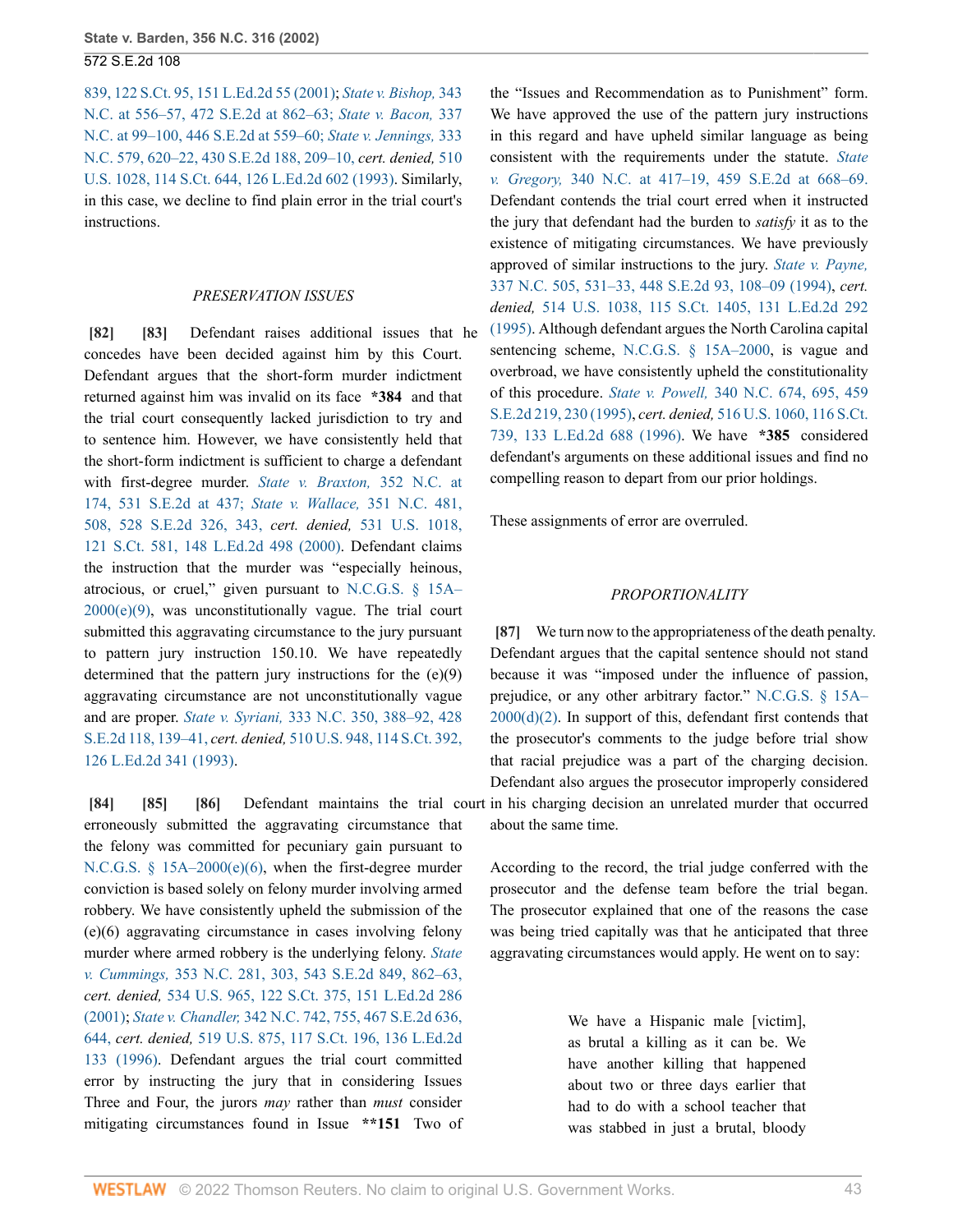killing that happened two or three days earlier. We thought we had, at one point, a mass murderer on our hands. And fortunately, it was two different people.

However, the prosecutor then added:

In light of the amount of aggravating factors, the prior aspects of it, we just felt like, you know, for a lot of reasons, that it just would not, in apportionalitywise or fairness-wise, if we're going to try capital cases, this is a capital case that needs to be tried as capitally. It just —I feel like the situation calls for the ultimate penalty.

<span id="page-43-0"></span>**[\[88\]](#page-12-1)** This exchange demonstrates that the prosecutor based his decision to seek the death penalty on the number of aggravating circumstances, the seriousness of the case, and the treatment of other similar cases. The prosecutor has discretion to consider numerous factors in determining whether a murder case should be tried capitally. *[State v.](http://www.westlaw.com/Link/Document/FullText?findType=Y&serNum=1996048880&pubNum=0000711&originatingDoc=Ia3aa668203d211da83e7e9deff98dc6f&refType=RP&fi=co_pp_sp_711_25&originationContext=document&vr=3.0&rs=cblt1.0&transitionType=DocumentItem&contextData=(sc.FindAndPrintPortal)#co_pp_sp_711_25) Lineberger,* [342 N.C. 599, 603–04, 467 S.E.2d 24, 25–26](http://www.westlaw.com/Link/Document/FullText?findType=Y&serNum=1996048880&pubNum=0000711&originatingDoc=Ia3aa668203d211da83e7e9deff98dc6f&refType=RP&fi=co_pp_sp_711_25&originationContext=document&vr=3.0&rs=cblt1.0&transitionType=DocumentItem&contextData=(sc.FindAndPrintPortal)#co_pp_sp_711_25) [\(1996\).](http://www.westlaw.com/Link/Document/FullText?findType=Y&serNum=1996048880&pubNum=0000711&originatingDoc=Ia3aa668203d211da83e7e9deff98dc6f&refType=RP&fi=co_pp_sp_711_25&originationContext=document&vr=3.0&rs=cblt1.0&transitionType=DocumentItem&contextData=(sc.FindAndPrintPortal)#co_pp_sp_711_25) We do not believe that the prosecutor's mention of the victim's **\*386** race or of an unrelated murder indicates that the charging decision was either driven by or tainted by improper factors.

<span id="page-43-1"></span>**[\[89\]](#page-12-2)** Defendant next argues that the trial court's comments to defendant at the conclusion of the sentencing proceeding show that the sentence was imposed under the influence of passion and prejudice. After the court passed sentence, the trial court complimented all counsel for the professionalism demonstrated during trial. The judge then spoke to the defendant, saying:

> Mr. Barden, I feel like I would be remiss if I didn't say that even under the difficult situation of being here on trial you've conducted yourself well. You are to be commended for that because I know that it doesn't have to

be that way. It's a difficult situation. I do appreciate that and I wish you good luck under very bad circumstances.

These comments reflect the experienced trial judge's awareness that capital defendants can be obstreperous, troublesome, and even **\*\*152** dangerous at trial. We fail to see any impropriety whatsoever in the judge's humane words of encouragement to a defendant who has just been told he is going to die.

<span id="page-43-2"></span>**[\[90\]](#page-12-3)** Defendant next contends that the prosecutor's comments about witnesses not called by defendant led the jury to consider arbitrary factors and that the prosecutor's introduction of the victim's character resulted in a verdict that was imposed under the influence of passion. We have considered these contentions earlier in this opinion and found no error. Upon further consideration in the context of N.C.G.S.  $\S$  15A–2000(d)(2), we do not find that these arguments by the prosecutor undermine the validity of the sentence.

<span id="page-43-3"></span>**[\[91\]](#page-12-4)** Finally, defendant argues that the jury's failure to find twenty-five of the twenty-seven submitted mitigating circumstances was irrational and demonstrated that the verdict was imposed under the influence of passion and prejudice. While we are not privy to the jury's deliberations, our review of the record satisfies us that the jurors did not behave irrationally. The jury picked and chose among the submitted circumstances, indicating that each circumstance was individually considered. Moreover, the verdict form called for a "yes" response only if any juror found that a mitigating circumstance existed *and* had mitigating value. Thus, jurors may have found that submitted circumstances existed but did not have mitigating value. In the absence of any evidence that the jury failed to follow the court's **\*387** instructions, we decline to speculate as to the jury's rationale as to each circumstance.

<span id="page-43-4"></span>**[\[92\]](#page-12-5)** Although defendant has not raised a proportionality argument in his brief, N.C.G.S.  $\S$  15A–2000(d)(1) and (2) require that we undertake a review to determine whether the sentence of death is proportionate. We also consider whether the record supports the aggravating circumstances found by the jury. The State's brief includes an argument that the sentence was proportionate.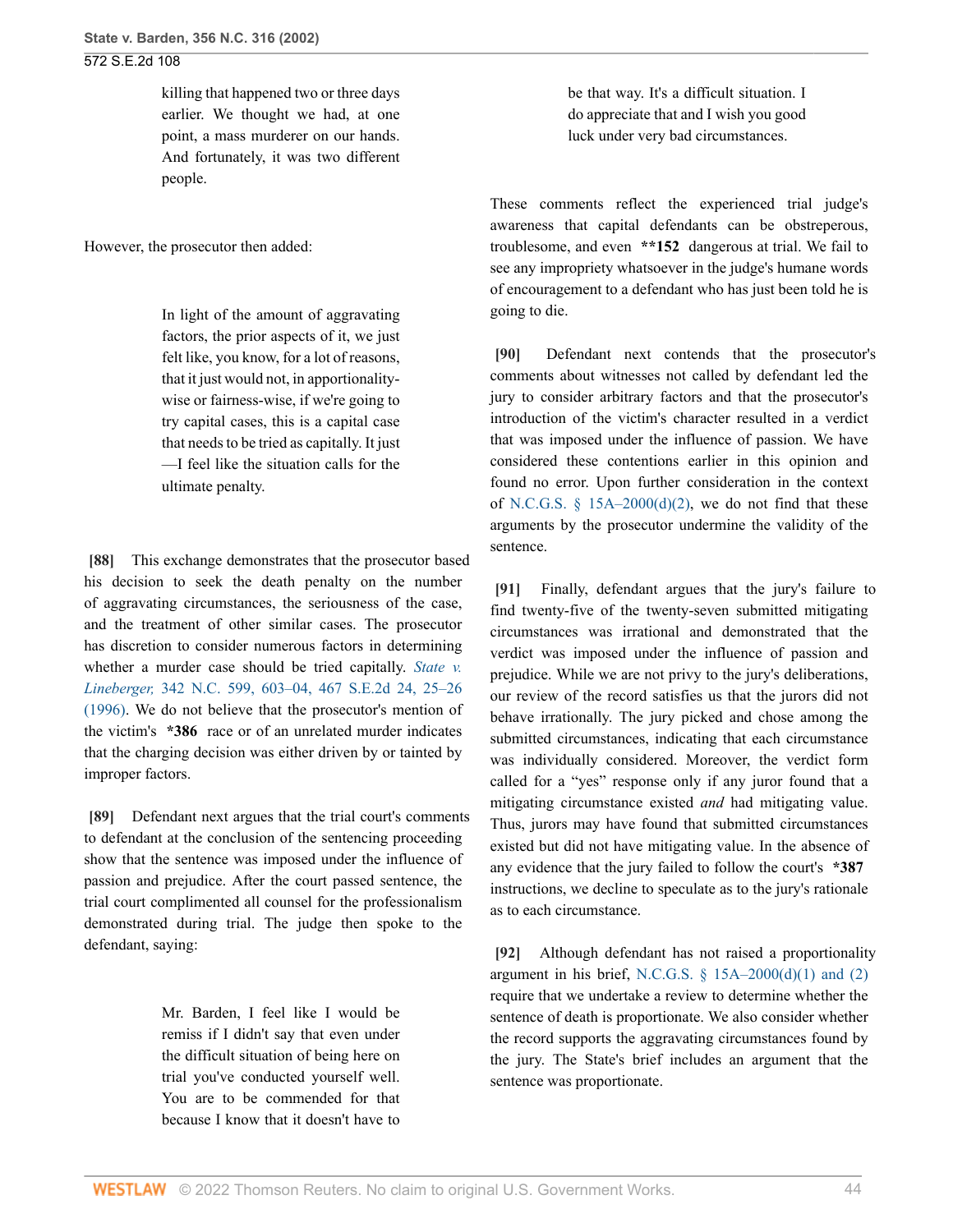<span id="page-44-0"></span>**[\[93\]](#page-12-6)** The jury's recommendation of death is supported by three aggravating circumstances. It found that defendant had committed a prior crime of violence, pursuant to [N.C.G.S.](http://www.westlaw.com/Link/Document/FullText?findType=L&pubNum=1000037&cite=NCSTS15A-2000&originatingDoc=Ia3aa668203d211da83e7e9deff98dc6f&refType=SP&originationContext=document&vr=3.0&rs=cblt1.0&transitionType=DocumentItem&contextData=(sc.FindAndPrintPortal)#co_pp_4b250000f9dd6)  $§$  15A–2000(e)(3). The record readily establishes this prior conviction, and the rape victim testified to the violence of the offense. The jury also found that the offense was committed for pecuniary gain, pursuant to [N.C.G.S. § 15A–](http://www.westlaw.com/Link/Document/FullText?findType=L&pubNum=1000037&cite=NCSTS15A-2000&originatingDoc=Ia3aa668203d211da83e7e9deff98dc6f&refType=SP&originationContext=document&vr=3.0&rs=cblt1.0&transitionType=DocumentItem&contextData=(sc.FindAndPrintPortal)#co_pp_71db000052462)  $2000(e)(6)$ . As noted above, the evidence fully supports this circumstance. Finally, the jury found that the murder was especially heinous, atrocious, or cruel, pursuant to [N.C.G.S.](http://www.westlaw.com/Link/Document/FullText?findType=L&pubNum=1000037&cite=NCSTS15A-2000&originatingDoc=Ia3aa668203d211da83e7e9deff98dc6f&refType=SP&originationContext=document&vr=3.0&rs=cblt1.0&transitionType=DocumentItem&contextData=(sc.FindAndPrintPortal)#co_pp_fab00000b4d46)  $§$  15A–2000(e)(9). The evidence showed that defendant bludgeoned the victim in the head numerous times, apparently changing weapons during the course of the attack, and that defendant acknowledged that the victim may have been alive after the attack but took no steps to assist him. In addition, defendant instituted the attack only after the victim, who had already loaned defendant money once that night, refused to make a second loan of twenty dollars. Defendant's attack began after the victim turned his back to defendant to resume his duties at work. This evidence supports the jury's finding that the murder was especially heinous, atrocious, or cruel.

<span id="page-44-1"></span>**[\[94\]](#page-13-0)** In conducting our proportionality review, we compare the case at bar with other appropriate cases, as defined in *State v. Williams,* [308 N.C. 47, 79, 301 S.E.2d 335, 355,](http://www.westlaw.com/Link/Document/FullText?findType=Y&serNum=1983116662&pubNum=711&originatingDoc=Ia3aa668203d211da83e7e9deff98dc6f&refType=RP&fi=co_pp_sp_711_355&originationContext=document&vr=3.0&rs=cblt1.0&transitionType=DocumentItem&contextData=(sc.FindAndPrintPortal)#co_pp_sp_711_355) *cert. denied,* [464 U.S. 865, 104 S.Ct. 202, 78 L.Ed.2d 177](http://www.westlaw.com/Link/Document/FullText?findType=Y&serNum=1983234900&pubNum=0000708&originatingDoc=Ia3aa668203d211da83e7e9deff98dc6f&refType=RP&originationContext=document&vr=3.0&rs=cblt1.0&transitionType=DocumentItem&contextData=(sc.FindAndPrintPortal)) [\(1983\),](http://www.westlaw.com/Link/Document/FullText?findType=Y&serNum=1983234900&pubNum=0000708&originatingDoc=Ia3aa668203d211da83e7e9deff98dc6f&refType=RP&originationContext=document&vr=3.0&rs=cblt1.0&transitionType=DocumentItem&contextData=(sc.FindAndPrintPortal)) and *State v. Bacon,* [337 N.C. at 103, 446 S.E.2d](http://www.westlaw.com/Link/Document/FullText?findType=Y&serNum=1994159983&pubNum=711&originatingDoc=Ia3aa668203d211da83e7e9deff98dc6f&refType=RP&fi=co_pp_sp_711_562&originationContext=document&vr=3.0&rs=cblt1.0&transitionType=DocumentItem&contextData=(sc.FindAndPrintPortal)#co_pp_sp_711_562) [at 562.](http://www.westlaw.com/Link/Document/FullText?findType=Y&serNum=1994159983&pubNum=711&originatingDoc=Ia3aa668203d211da83e7e9deff98dc6f&refType=RP&fi=co_pp_sp_711_562&originationContext=document&vr=3.0&rs=cblt1.0&transitionType=DocumentItem&contextData=(sc.FindAndPrintPortal)#co_pp_sp_711_562) This review takes into account the particular facts and circumstances of each case, and no single factor is necessarily dispositive. The determination whether a sentence is disproportionate "ultimately rest[s] upon the 'experienced judgments' of the members of this Court." *[State v. Green,](http://www.westlaw.com/Link/Document/FullText?findType=Y&serNum=1994103814&pubNum=0000711&originatingDoc=Ia3aa668203d211da83e7e9deff98dc6f&refType=RP&fi=co_pp_sp_711_47&originationContext=document&vr=3.0&rs=cblt1.0&transitionType=DocumentItem&contextData=(sc.FindAndPrintPortal)#co_pp_sp_711_47)* 336 [N.C. at 198, 443 S.E.2d at 47](http://www.westlaw.com/Link/Document/FullText?findType=Y&serNum=1994103814&pubNum=0000711&originatingDoc=Ia3aa668203d211da83e7e9deff98dc6f&refType=RP&fi=co_pp_sp_711_47&originationContext=document&vr=3.0&rs=cblt1.0&transitionType=DocumentItem&contextData=(sc.FindAndPrintPortal)#co_pp_sp_711_47).

<span id="page-44-2"></span>**[\[95\]](#page-13-1)** This Court has found a death sentence disproportionate in seven cases. *State v. Benson,* [323 N.C. 318, 372 S.E.2d](http://www.westlaw.com/Link/Document/FullText?findType=Y&serNum=1988128247&pubNum=711&originatingDoc=Ia3aa668203d211da83e7e9deff98dc6f&refType=RP&originationContext=document&vr=3.0&rs=cblt1.0&transitionType=DocumentItem&contextData=(sc.FindAndPrintPortal)) [517;](http://www.westlaw.com/Link/Document/FullText?findType=Y&serNum=1988128247&pubNum=711&originatingDoc=Ia3aa668203d211da83e7e9deff98dc6f&refType=RP&originationContext=document&vr=3.0&rs=cblt1.0&transitionType=DocumentItem&contextData=(sc.FindAndPrintPortal)) *State v. Stokes,* [319 N.C. 1, 352 S.E.2d 653 \(1987\)](http://www.westlaw.com/Link/Document/FullText?findType=Y&serNum=1987016096&pubNum=0000711&originatingDoc=Ia3aa668203d211da83e7e9deff98dc6f&refType=RP&originationContext=document&vr=3.0&rs=cblt1.0&transitionType=DocumentItem&contextData=(sc.FindAndPrintPortal)); **\*388** *State v. Rogers,* [316 N.C. 203, 341 S.E.2d 713 \(1986\)](http://www.westlaw.com/Link/Document/FullText?findType=Y&serNum=1986118162&pubNum=0000711&originatingDoc=Ia3aa668203d211da83e7e9deff98dc6f&refType=RP&originationContext=document&vr=3.0&rs=cblt1.0&transitionType=DocumentItem&contextData=(sc.FindAndPrintPortal)), *overruled on other grounds by [State v. Gaines,](http://www.westlaw.com/Link/Document/FullText?findType=Y&serNum=1997089634&pubNum=711&originatingDoc=Ia3aa668203d211da83e7e9deff98dc6f&refType=RP&originationContext=document&vr=3.0&rs=cblt1.0&transitionType=DocumentItem&contextData=(sc.FindAndPrintPortal))* 345 N.C. [647, 483 S.E.2d 396,](http://www.westlaw.com/Link/Document/FullText?findType=Y&serNum=1997089634&pubNum=711&originatingDoc=Ia3aa668203d211da83e7e9deff98dc6f&refType=RP&originationContext=document&vr=3.0&rs=cblt1.0&transitionType=DocumentItem&contextData=(sc.FindAndPrintPortal)) *and by [State v. Vandiver,](http://www.westlaw.com/Link/Document/FullText?findType=Y&serNum=1988019269&pubNum=711&originatingDoc=Ia3aa668203d211da83e7e9deff98dc6f&refType=RP&originationContext=document&vr=3.0&rs=cblt1.0&transitionType=DocumentItem&contextData=(sc.FindAndPrintPortal))* 321 N.C. [570, 364 S.E.2d 373;](http://www.westlaw.com/Link/Document/FullText?findType=Y&serNum=1988019269&pubNum=711&originatingDoc=Ia3aa668203d211da83e7e9deff98dc6f&refType=RP&originationContext=document&vr=3.0&rs=cblt1.0&transitionType=DocumentItem&contextData=(sc.FindAndPrintPortal)) *State v. Young,* [312 N.C. 669, 325](http://www.westlaw.com/Link/Document/FullText?findType=Y&serNum=1985106604&pubNum=0000711&originatingDoc=Ia3aa668203d211da83e7e9deff98dc6f&refType=RP&originationContext=document&vr=3.0&rs=cblt1.0&transitionType=DocumentItem&contextData=(sc.FindAndPrintPortal)) [S.E.2d 181 \(1985\)](http://www.westlaw.com/Link/Document/FullText?findType=Y&serNum=1985106604&pubNum=0000711&originatingDoc=Ia3aa668203d211da83e7e9deff98dc6f&refType=RP&originationContext=document&vr=3.0&rs=cblt1.0&transitionType=DocumentItem&contextData=(sc.FindAndPrintPortal)); **\*\*153** *State v. Hill,* [311 N.C. 465, 319](http://www.westlaw.com/Link/Document/FullText?findType=Y&serNum=1984142305&pubNum=0000711&originatingDoc=Ia3aa668203d211da83e7e9deff98dc6f&refType=RP&originationContext=document&vr=3.0&rs=cblt1.0&transitionType=DocumentItem&contextData=(sc.FindAndPrintPortal)) [S.E.2d 163 \(1984\);](http://www.westlaw.com/Link/Document/FullText?findType=Y&serNum=1984142305&pubNum=0000711&originatingDoc=Ia3aa668203d211da83e7e9deff98dc6f&refType=RP&originationContext=document&vr=3.0&rs=cblt1.0&transitionType=DocumentItem&contextData=(sc.FindAndPrintPortal)) *State v. Bondurant,* [309 N.C. 674, 309](http://www.westlaw.com/Link/Document/FullText?findType=Y&serNum=1983155970&pubNum=0000711&originatingDoc=Ia3aa668203d211da83e7e9deff98dc6f&refType=RP&originationContext=document&vr=3.0&rs=cblt1.0&transitionType=DocumentItem&contextData=(sc.FindAndPrintPortal)) [S.E.2d 170 \(1983\);](http://www.westlaw.com/Link/Document/FullText?findType=Y&serNum=1983155970&pubNum=0000711&originatingDoc=Ia3aa668203d211da83e7e9deff98dc6f&refType=RP&originationContext=document&vr=3.0&rs=cblt1.0&transitionType=DocumentItem&contextData=(sc.FindAndPrintPortal)) *State v. Jackson,* [309 N.C. 26, 305 S.E.2d](http://www.westlaw.com/Link/Document/FullText?findType=Y&serNum=1983139139&pubNum=0000711&originatingDoc=Ia3aa668203d211da83e7e9deff98dc6f&refType=RP&originationContext=document&vr=3.0&rs=cblt1.0&transitionType=DocumentItem&contextData=(sc.FindAndPrintPortal)) [703 \(1983\)](http://www.westlaw.com/Link/Document/FullText?findType=Y&serNum=1983139139&pubNum=0000711&originatingDoc=Ia3aa668203d211da83e7e9deff98dc6f&refType=RP&originationContext=document&vr=3.0&rs=cblt1.0&transitionType=DocumentItem&contextData=(sc.FindAndPrintPortal)). In only two of these cases did the jury find the murder to be especially heinous, atrocious, or cruel, and each of these cases is distinguishable from the case at bar. In *Stokes,* the seventeen-year-old defendant was the only one of three assailants to receive the death penalty. *[State v. Stokes,](http://www.westlaw.com/Link/Document/FullText?findType=Y&serNum=1987016096&pubNum=711&originatingDoc=Ia3aa668203d211da83e7e9deff98dc6f&refType=RP&fi=co_pp_sp_711_663&originationContext=document&vr=3.0&rs=cblt1.0&transitionType=DocumentItem&contextData=(sc.FindAndPrintPortal)#co_pp_sp_711_663)*

[319 N.C. at 19–27, 352 S.E.2d at 663–68.](http://www.westlaw.com/Link/Document/FullText?findType=Y&serNum=1987016096&pubNum=711&originatingDoc=Ia3aa668203d211da83e7e9deff98dc6f&refType=RP&fi=co_pp_sp_711_663&originationContext=document&vr=3.0&rs=cblt1.0&transitionType=DocumentItem&contextData=(sc.FindAndPrintPortal)#co_pp_sp_711_663) According to the warrants in the case at bar, defendant was forty-one years old at the time of the offenses and thus possessed the maturity to understand the significance of his acts. Because defendant in the case at bar acted alone, no other jury could have found that others involved in the assault deserved a life sentence. In *Bondurant,* the victim not only indicated remorse after shooting the victim, he took the victim to the hospital. *[State](http://www.westlaw.com/Link/Document/FullText?findType=Y&serNum=1983155970&pubNum=711&originatingDoc=Ia3aa668203d211da83e7e9deff98dc6f&refType=RP&fi=co_pp_sp_711_181&originationContext=document&vr=3.0&rs=cblt1.0&transitionType=DocumentItem&contextData=(sc.FindAndPrintPortal)#co_pp_sp_711_181) v. Bondurant,* [309 N.C. at 692–95, 309 S.E.2d at 181–83.](http://www.westlaw.com/Link/Document/FullText?findType=Y&serNum=1983155970&pubNum=711&originatingDoc=Ia3aa668203d211da83e7e9deff98dc6f&refType=RP&fi=co_pp_sp_711_181&originationContext=document&vr=3.0&rs=cblt1.0&transitionType=DocumentItem&contextData=(sc.FindAndPrintPortal)#co_pp_sp_711_181) By contrast, defendant in the case at bar abandoned the victim, who may have been still alive, then took steps to hide his involvement in the offenses.

In addition, in none of the cases listed above was the defendant found to have committed a prior violent felony, pursuant to N.C.G.S.  $\S$  15A–2000(e)(3). This Court has held that such a finding of recidivism is a significant consideration in determining the proportionality of a death sentence. *[State](http://www.westlaw.com/Link/Document/FullText?findType=Y&serNum=1994218898&pubNum=0000711&originatingDoc=Ia3aa668203d211da83e7e9deff98dc6f&refType=RP&fi=co_pp_sp_711_387&originationContext=document&vr=3.0&rs=cblt1.0&transitionType=DocumentItem&contextData=(sc.FindAndPrintPortal)#co_pp_sp_711_387) v. Harris,* [338 N.C. 129, 161, 449 S.E.2d 371, 387 \(1994\),](http://www.westlaw.com/Link/Document/FullText?findType=Y&serNum=1994218898&pubNum=0000711&originatingDoc=Ia3aa668203d211da83e7e9deff98dc6f&refType=RP&fi=co_pp_sp_711_387&originationContext=document&vr=3.0&rs=cblt1.0&transitionType=DocumentItem&contextData=(sc.FindAndPrintPortal)#co_pp_sp_711_387) *cert. denied,* [514 U.S. 1100, 115 S.Ct. 1833, 131 L.Ed.2d 752](http://www.westlaw.com/Link/Document/FullText?findType=Y&serNum=1995084813&pubNum=0000708&originatingDoc=Ia3aa668203d211da83e7e9deff98dc6f&refType=RP&originationContext=document&vr=3.0&rs=cblt1.0&transitionType=DocumentItem&contextData=(sc.FindAndPrintPortal)) [\(1995\).](http://www.westlaw.com/Link/Document/FullText?findType=Y&serNum=1995084813&pubNum=0000708&originatingDoc=Ia3aa668203d211da83e7e9deff98dc6f&refType=RP&originationContext=document&vr=3.0&rs=cblt1.0&transitionType=DocumentItem&contextData=(sc.FindAndPrintPortal))

We believe the case at bar is significantly similar to *State v. Call,* [353 N.C. 400, 545 S.E.2d 190.](http://www.westlaw.com/Link/Document/FullText?findType=Y&serNum=2001386399&pubNum=711&originatingDoc=Ia3aa668203d211da83e7e9deff98dc6f&refType=RP&originationContext=document&vr=3.0&rs=cblt1.0&transitionType=DocumentItem&contextData=(sc.FindAndPrintPortal)) In *Call,* the defendant lured the victim to a remote cornfield by asking for the victim's help. While the victim's back was turned, the defendant fatally beat the victim on the head with a shovel, then with an iron bar. The jury found as aggravating circumstances that the murder was committed during the course of a kidnapping, N.C.G.S.  $\S$  15A–2000(e)(5); that the murder was committed for pecuniary gain, [N.C.G.S. § 15A–](http://www.westlaw.com/Link/Document/FullText?findType=L&pubNum=1000037&cite=NCSTS15A-2000&originatingDoc=Ia3aa668203d211da83e7e9deff98dc6f&refType=SP&originationContext=document&vr=3.0&rs=cblt1.0&transitionType=DocumentItem&contextData=(sc.FindAndPrintPortal)#co_pp_71db000052462)  $2000(e)(6)$ ; that the murder was especially heinous, atrocious, or cruel, [N.C.G.S. § 15A–2000\(e\)\(9\);](http://www.westlaw.com/Link/Document/FullText?findType=L&pubNum=1000037&cite=NCSTS15A-2000&originatingDoc=Ia3aa668203d211da83e7e9deff98dc6f&refType=SP&originationContext=document&vr=3.0&rs=cblt1.0&transitionType=DocumentItem&contextData=(sc.FindAndPrintPortal)#co_pp_fab00000b4d46) and that the murder was part of a course of conduct in which defendant engaged and which included the commission by defendant of other crimes of violence against another person or persons, [N.C.G.S. §](http://www.westlaw.com/Link/Document/FullText?findType=L&pubNum=1000037&cite=NCSTS15A-2000&originatingDoc=Ia3aa668203d211da83e7e9deff98dc6f&refType=SP&originationContext=document&vr=3.0&rs=cblt1.0&transitionType=DocumentItem&contextData=(sc.FindAndPrintPortal)#co_pp_935f000049924)  $15A-2000(e)(11)$ . Although the jury also found two statutory mitigating circumstances and four nonstatutory mitigating circumstances, the jury recommended a death sentence. We held that the **\*389** death sentence was not disproportionate. *State v. Call,* [353 N.C. 400, 545 S.E.2d 190.](http://www.westlaw.com/Link/Document/FullText?findType=Y&serNum=2001386399&pubNum=0000711&originatingDoc=Ia3aa668203d211da83e7e9deff98dc6f&refType=RP&originationContext=document&vr=3.0&rs=cblt1.0&transitionType=DocumentItem&contextData=(sc.FindAndPrintPortal))

Based upon the facts of the case at bar and the treatment of other similar cases, we are satisfied that the death penalty recommended by the jury and ordered by the trial court is not disproportionate. As detailed above, the case is remanded for a *Batson* hearing. In all other respects, defendant received a fair trial and capital sentencing proceeding, free from prejudicial error.